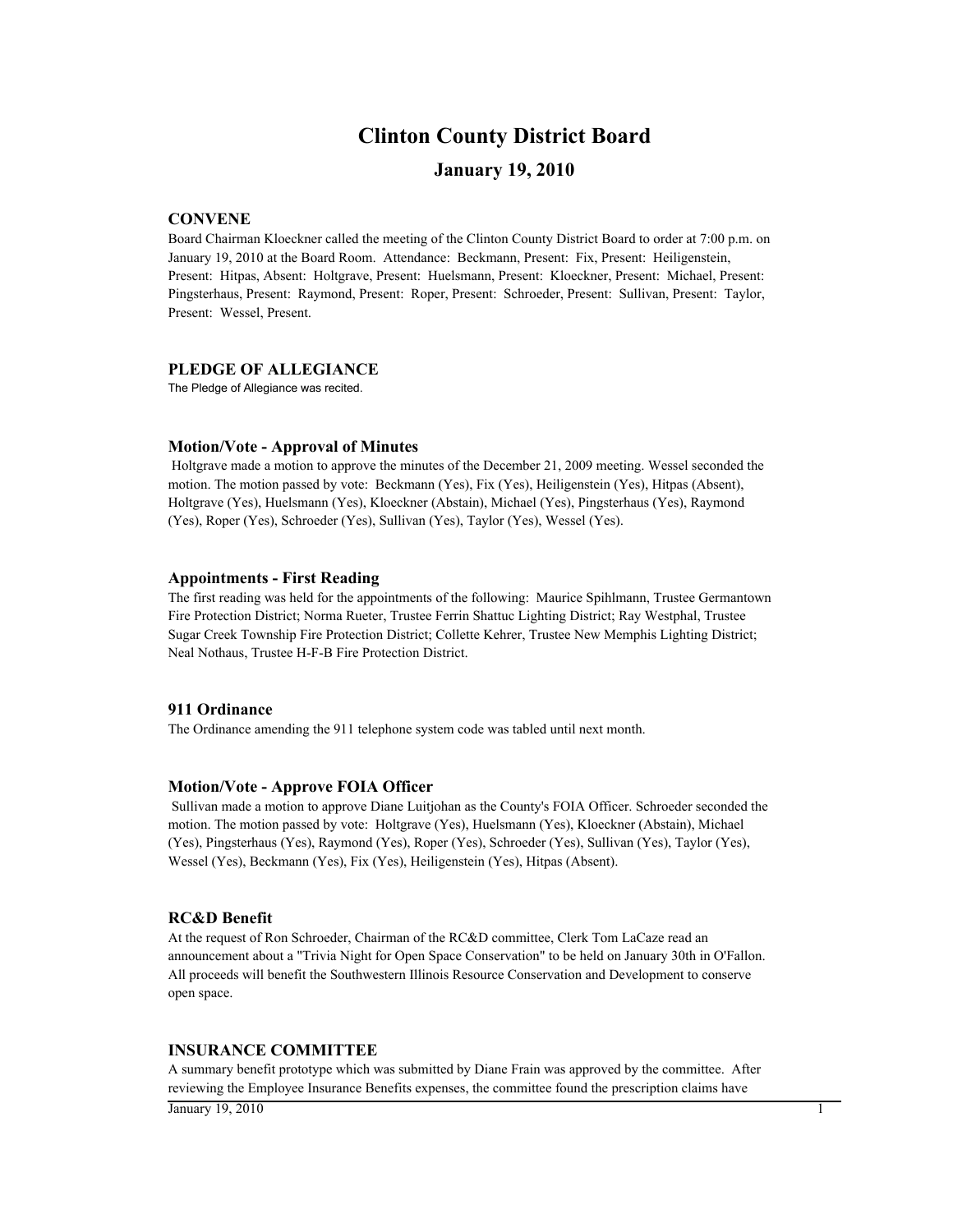risen substantially. The regular basic claims and fees have remained level over the past few years.

## **AREA ON AGING - COMMITTEE**

No Report

#### **ASSESSMENT COMMITTEE**

The committee met on January 6. Numbers of transfers of property were reported. The next meetng will be February 3.

#### **CENSUS COMMITTEE**

No Report

#### **Motion/Vote - Approval of County Farm Lease Bid**

Vice Chairman Taylor made a motion to approve the Jansen Dairy Farm bid of \$181.00 per acre. Michael seconded the motion. The motion passed by vote: Beckmann (Yes), Fix (Yes), Heiligenstein (Yes), Hitpas (Absent), Holtgrave (Yes), Huelsmann (Yes), Kloeckner (Abstain), Michael (Yes), Pingsterhaus (Yes), Raymond (Yes), Roper (Yes), Schroeder (Yes), Sullivan (Yes), Taylor (Yes), Wessel (Yes).

#### **COUNTY FARM COMMITTEE**

Taylor reported that the animal control warden answered on average 15-20 calls per day, and reported 64 bite cases in 2009.

#### **EDUCATION COMMITTEE**

No Report

#### **GIS COMMITTEE**

The committee reported that the 911 fund has been reimbursed the full amount of the loan from 911 to GIS. The next meeting will be February 4 at 4:30 p.m.

#### **INSURANCE TRUST**

The next ICIT meeting will be held on January 20th at the 4 points convention center.

## **#708 MENTAL HEALTH BOARD**

No Report

#### **911 COMMITTEE**

The committee reviewed the new ordinance. It was decided to ask other committees for any additional input and then report back to the committee. Work is progressing on the new frequency paging equipment.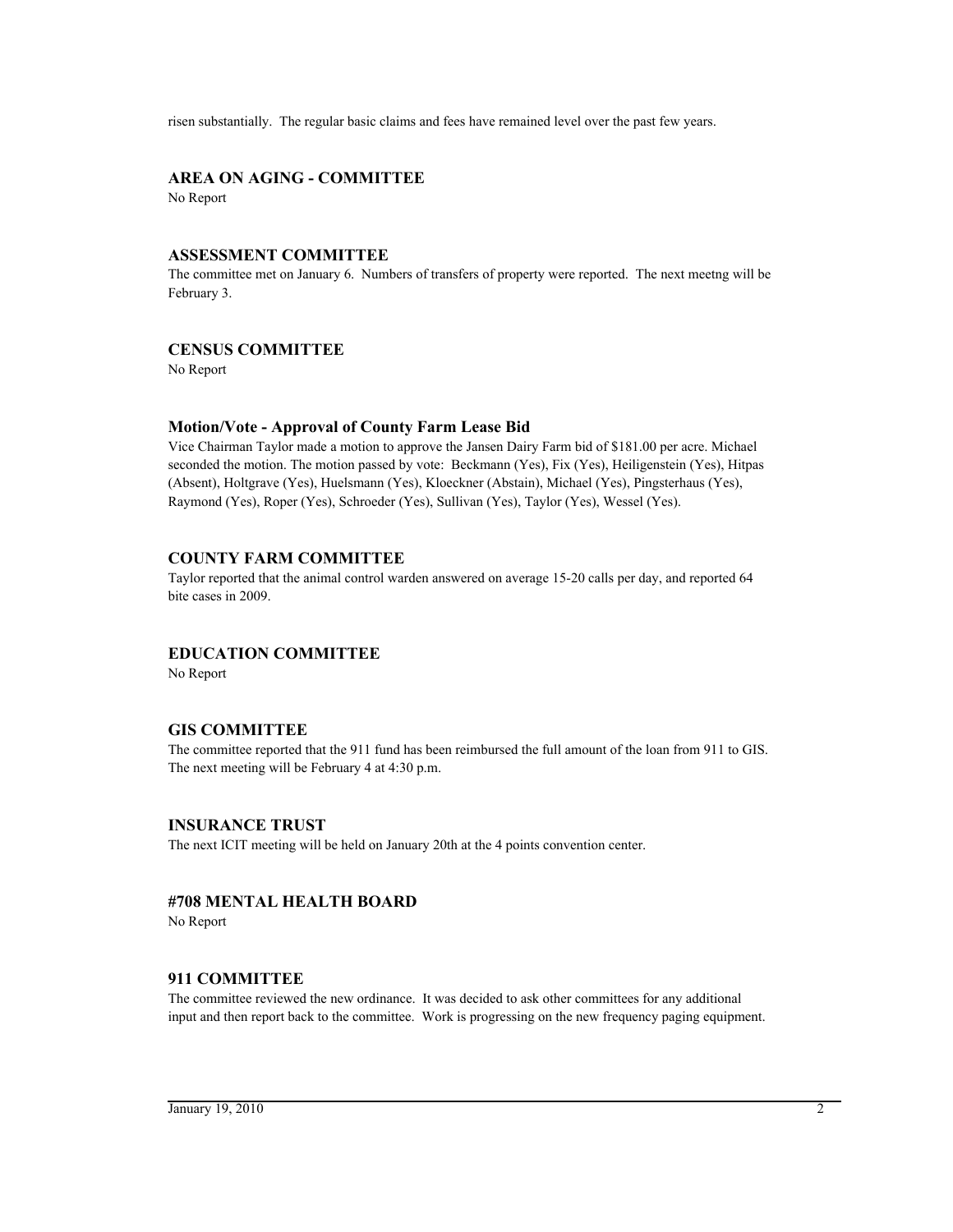#### **PERSONNEL/LABOR COMMITTEE**

Beckmann reported at the January 12 meeting the committee approved a draft letter which will be sent to an employee that has been on leave for several months. They also reported the allowance on clothing that can be worn as street clothes must be taxed as per the IRS guidelines.

#### **Motion/Vote - New Hire**

 Beckmann made a motion to approve to hire a full time employee in the Zoning Office. Sullivan seconded the motion. The motion passed by vote: Beckmann (Yes), Fix (Yes), Heiligenstein (Yes), Hitpas (Absent), Holtgrave (Yes), Huelsmann (Yes), Kloeckner (Abstain), Michael (Yes), Pingsterhaus (Yes), Raymond (Yes), Roper (Yes), Schroeder (Yes), Sullivan (Yes), Taylor (Yes), Wessel (Yes).

**RC&D COUNCIL** No Report

**SAFETY COMMITTEE** No Report

**SOLID WASTE COMMITTEE**

No Report

#### **TOURISM COMMITTEE**

The next quarterly meeting and monthly meeting will be held on January 20.

#### **UNITED COUNTIES COUNCIL OF ILLINOIS**

The next meeting is scheduled for January 25 in Springfield.

#### **UNINCORPORATED AREA IMPROVEMENT COMMITTEE**

The committee will be meeting with representatives from the Royal Lakes community along with other agencies to discuss the possibility of installing a sanitary sewer system.

#### **VETERAN'S MEMORIAL/VETERAN'S AFFAIRS COMMITTEE**

A meeting with representatives from veterans' organizations is scheduled for January 30. At last month's meeting the Board expressed their opinions in regard to design, however, Chairman Kloeckner stated the final decision would be left up to the veterans.

#### **ECONOMIC DEVELOPMENT/SWIIDA/SCIGA**

A meeting will be held to discuss developments of the Lebanon by-pass.

## **ENVIRONMENTAL CONCERNS COMMITTEE**

No Report

 $\frac{1}{3}$  January 19, 2010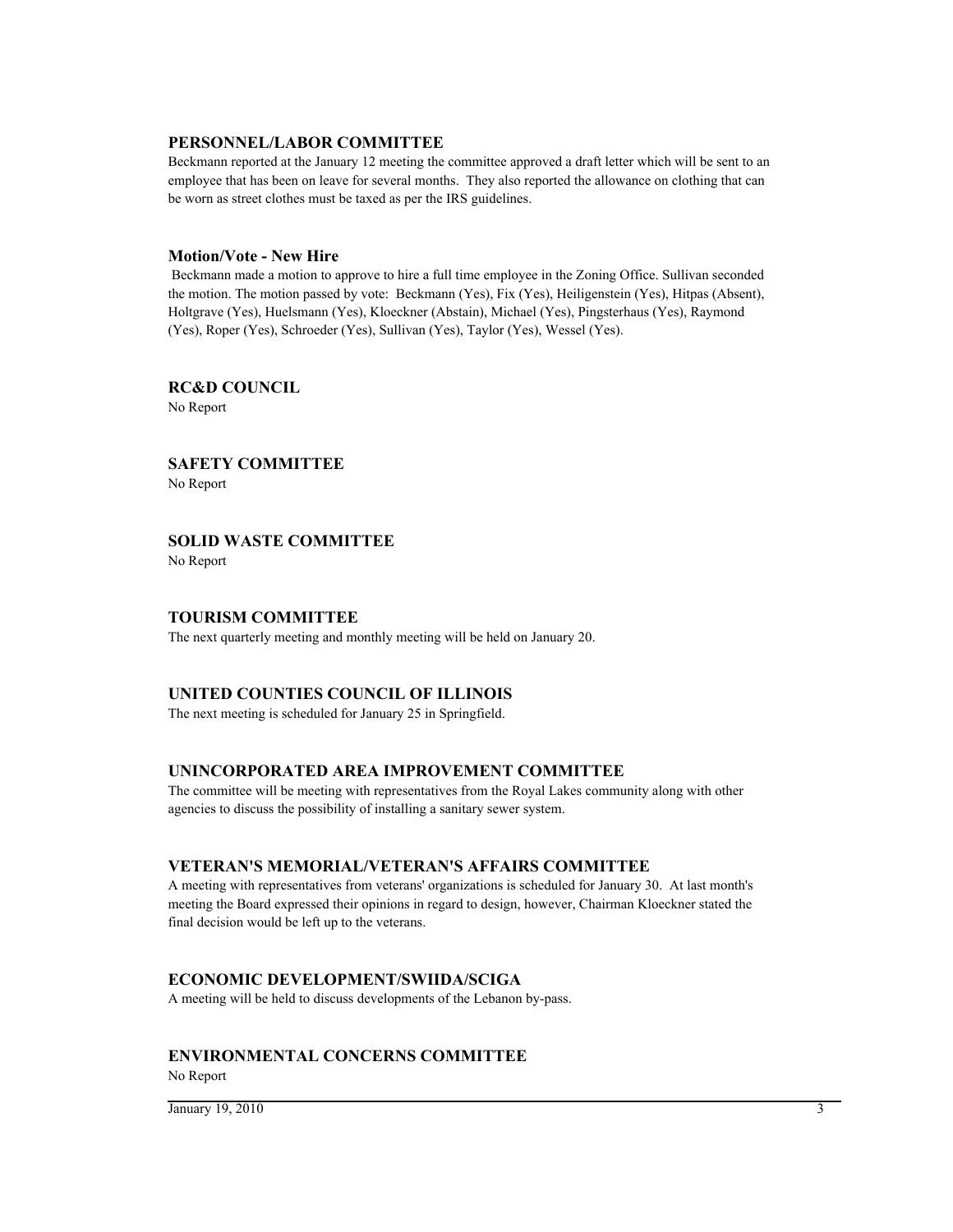#### **FACILITIES COMMITTEE**

Fix reported the highway department building has been covered by the County Insurance as of January 1. The facility is almost complete. Furniture is starting to be moved into the building.

#### **Motion/Vote - Monthly Financial Report**

 Beckmann made a motion to approve the monthly budget and financial report. Raymond seconded the motion. The motion passed by vote: Beckmann (Yes), Fix (Yes), Heiligenstein (Yes), Hitpas (Absent), Holtgrave (Yes), Huelsmann (Yes), Kloeckner (Abstain), Michael (Yes), Pingsterhaus (Yes), Raymond (Yes), Roper (Yes), Schroeder (Yes), Sullivan (Yes), Taylor (Yes), Wessel (Yes).

#### **Motion/Vote - Banks**

 Beckmann made a motion to approve the County Treasurer to do business with all County banks in addition with Meridian Bank in Centralia and the Illinois Treasurer's IPTEP. Schroeder seconded the motion. The motion passed by vote: Beckmann (Yes), Fix (Yes), Heiligenstein (Yes), Hitpas (Absent), Holtgrave (Yes), Huelsmann (Yes), Kloeckner (Abstain), Michael (Yes), Pingsterhaus (Yes), Raymond (Yes), Roper (Yes), Schroeder (Yes), Sullivan (Yes), Taylor (Yes), Wessel (Yes).

#### **FINANCE/HEALTH SERVICES/REVOLVING LOAN FUND**

Treasurer Mueller reported he received an oil check in the amount of \$36,433.35. He distributed the six month Revolving Loan Fund report.

#### **Motion/Vote - Health Department Monthly Report**

 Beckmann made a motion to approve the monthly report of the Clinton County Health Department. Sullivan seconded the motion. The motion passed by vote: Beckmann (Yes), Fix (Yes), Heiligenstein (Yes), Hitpas (Absent), Holtgrave (Yes), Huelsmann (Yes), Kloeckner (Abstain), Michael (Yes), Pingsterhaus (Yes), Raymond (Yes), Roper (Yes), Schroeder (Yes), Sullivan (Yes), Taylor (Yes), Wessel (Yes).

#### **GENERAL SERVICES/JUDICIARY COMMITTEE**

The committee met and found all bills to be in order.

#### **LAW ENFORCEMENT/ESDA COMMITTEE**

Sullivan reported that ESDA director Crocker has received a \$9,000 grant.

#### **LIQUOR COMMITTEE**

No Report

#### **ROAD & BRIDGE COMMITTEE**

County Engineer Behrens explained to the members the reasons the County has opted for slag instead of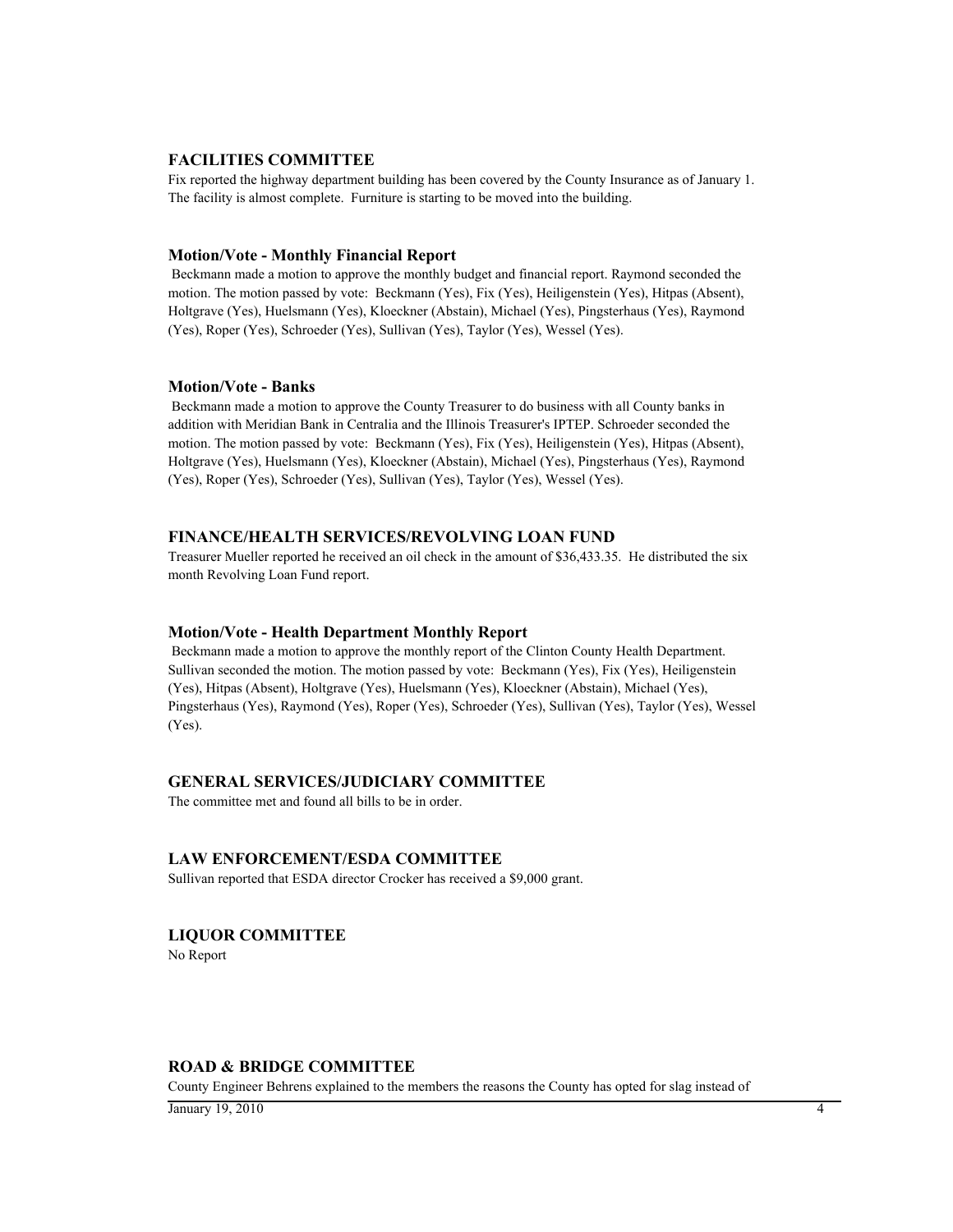limestone on their roads. The bid results for the resurfacing project on the St. Rose Road was announced by the State. Killion was the low bidder with \$379,544.14. Christ Bros also was a bidder on the project and came in with the second low bid.

The County Highway Department will be doing bridge inspections on 104 bridges within the County.

#### **Motion/Vote - Resolution # 2010-001**

 Holtgrave made a motion to approve resolution # 2010-001 awarding the low bids for purchase of materials required in the maintenance of various township roads to Beelman Logistics, LLC, Clinton County Compost and Zachry Farms, Inc. Fix seconded the motion. The motion passed by vote: Beckmann (Yes), Fix (Yes), Heiligenstein (Yes), Hitpas (Absent), Holtgrave (Yes), Huelsmann (Yes), Kloeckner (Abstain), Michael (Yes), Pingsterhaus (Yes), Raymond (Yes), Roper (Yes), Schroeder (Yes), Sullivan (Yes), Taylor (Yes), Wessel (Yes).

#### **Motion/Vote - Resolution # 2010-002**

 Beckmann made a motion to approve Resolution # 2010-002 awarding the low bid for the purchase of material required in the maintenance of Section 10-00000-00-GM to Beelman Logistics, LLC subject to the approval of the Illinois Department of Transportations. Schroeder seconded the motion. The motion passed by vote: Beckmann (Yes), Fix (Yes), Heiligenstein (Yes), Hitpas (Absent), Holtgrave (Yes), Huelsmann (Yes), Kloeckner (Abstain), Michael (Yes), Pingsterhaus (Yes), Raymond (Yes), Roper (Yes), Schroeder (Yes), Sullivan (Yes), Taylor (Yes), Wessel (Yes).

#### **Motion/Vote - Zoning Text Amendments**

Vice Chairman Taylor made a motion to approve text amendments to the County Zoning Code. Beckmann seconded the motion. The motion passed by vote: Beckmann (Yes), Fix (Yes), Heiligenstein (Yes), Hitpas (Absent), Holtgrave (Yes), Huelsmann (Yes), Kloeckner (Abstain), Michael (Yes), Pingsterhaus (Yes), Raymond (Yes), Roper (Yes), Schroeder (Yes), Sullivan (Yes), Taylor (Yes), Wessel (Yes).

#### **Motion/Vote - Waive First Reading**

 Beckmann made a motion to waive the first reading for Whispering Winds Subdivision. Schroeder seconded the motion. The motion passed by vote: Beckmann (Yes), Fix (Yes), Heiligenstein (Yes), Hitpas (Absent), Holtgrave (Yes), Huelsmann (Yes), Kloeckner (Abstain), Michael (Yes), Pingsterhaus (Yes), Raymond (Yes), Roper (Yes), Schroeder (Yes), Sullivan (Yes), Taylor (Yes), Wessel (Yes).

#### **Motion/Vote - Whispering Winds Subdivision**

Vice Chairman Taylor made a motion to approve Whispering Winds Subdivision. Roper seconded the motion. The motion passed by vote: Beckmann (Yes), Fix (Yes), Heiligenstein (Yes), Hitpas (Absent), Holtgrave (Yes), Huelsmann (Yes), Kloeckner (Abstain), Michael (Yes), Pingsterhaus (Yes), Raymond (Yes), Roper (Yes), Schroeder (Yes), Sullivan (Yes), Taylor (Yes), Wessel (Yes).

#### **Motion/Vote - Waive First Reading**

Vice Chairman Taylor made a motion to waive the first reading for Mijajes Subdivision. Wessel seconded the motion. The motion passed by vote: Beckmann (Yes), Fix (Yes), Heiligenstein (Yes), Hitpas (Absent), Holtgrave (Yes), Huelsmann (Yes), Kloeckner (Abstain), Michael (Yes), Pingsterhaus (Yes), Raymond (Yes), Roper (Yes), Schroeder (Yes), Sullivan (Yes), Taylor (Yes), Wessel (Yes).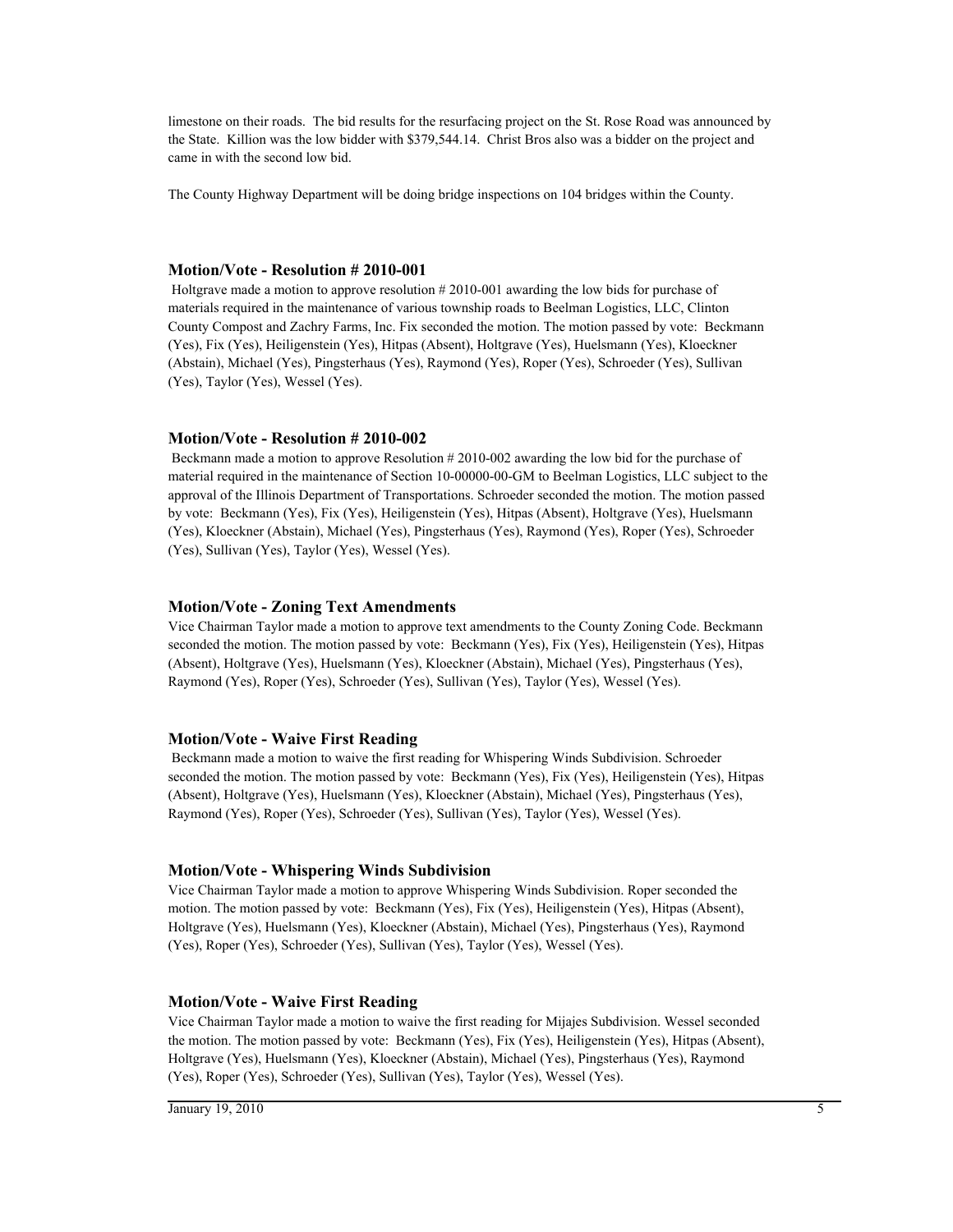#### **Motion/Vote - Mijajes Subdivision**

Vice Chairman Taylor made a motion to approve Mijajes Subdivision. Beckmann seconded the motion. The motion passed by vote: Beckmann (Yes), Fix (Yes), Heiligenstein (Yes), Hitpas (Absent), Holtgrave (Yes), Huelsmann (Yes), Kloeckner (Abstain), Michael (Yes), Pingsterhaus (Yes), Raymond (Yes), Roper (Yes), Schroeder (Yes), Sullivan (Yes), Taylor (Yes), Wessel (Yes).

#### **Motion/Vote - Accounts Payable**

 Fix made a motion to approve payment of the Accounts Payable Claims. Holtgrave seconded the motion. The motion passed by vote: Beckmann (Yes), Fix (Yes), Heiligenstein (Yes), Hitpas (Absent), Holtgrave (Yes), Huelsmann (Yes), Kloeckner (Abstain), Michael (Yes), Pingsterhaus (Yes), Raymond (Yes), Roper (Yes), Schroeder (Yes), Sullivan (Yes), Taylor (Yes), Wessel (Yes).

## **ADJOURNMENT**

Holtgrave made a motion to adjourn Fix seconded the motion. The motion passed by vote.

**Attest:**

\_\_\_\_\_\_\_\_\_\_\_\_\_\_\_\_\_\_\_\_\_\_\_\_\_\_\_\_\_\_\_\_\_\_\_\_\_\_ Thomas LaCaze/County Clerk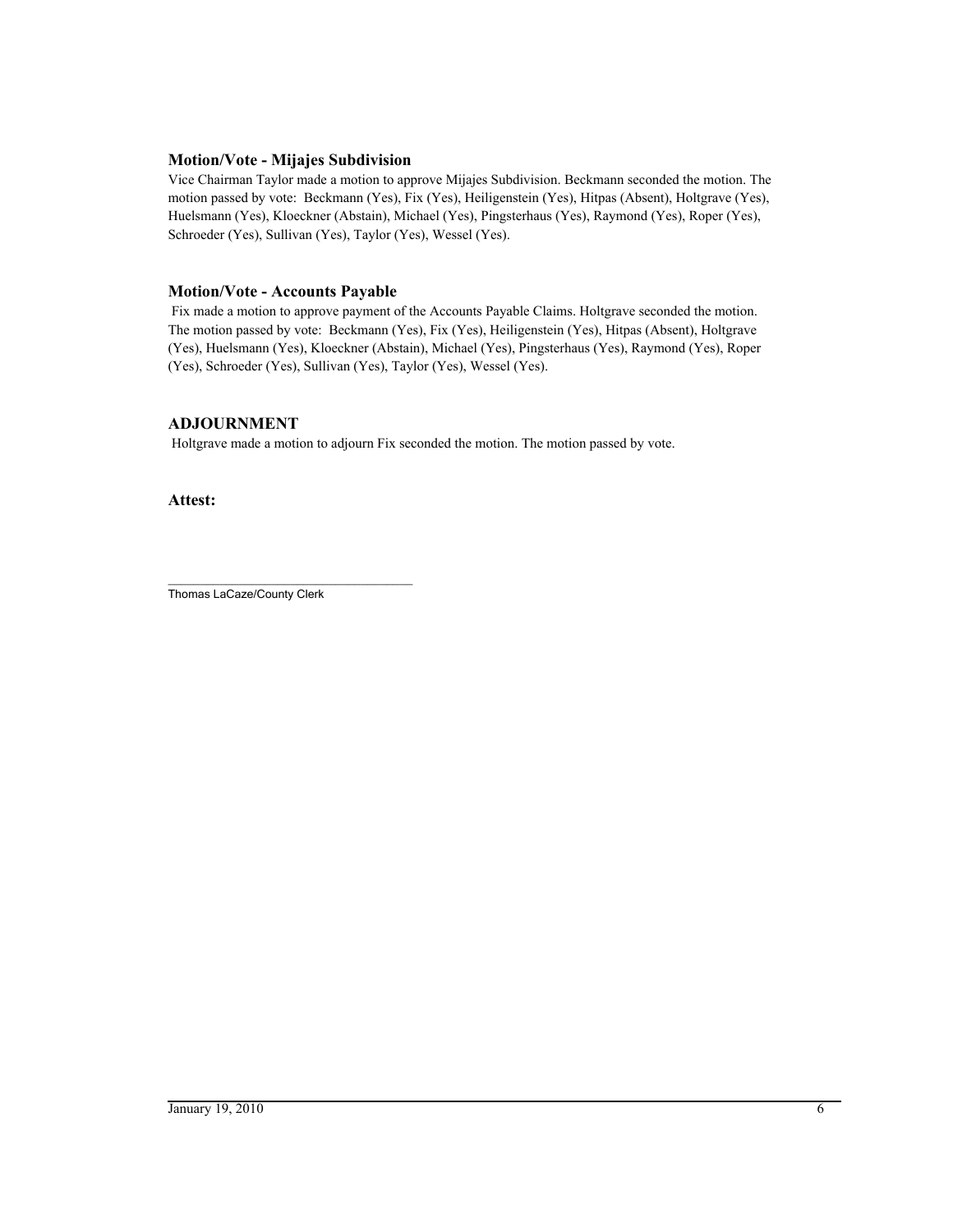# **Clinton County District Board**

## **February 16, 2010**

#### **CONVENE**

Board Chairman Kloeckner called the meeting of the Clinton County District Board to order at 7:00 p.m. on February 16, 2010 at the Board Room. Attendance: Beckmann, Present: Fix, Present: Heiligenstein, Present: Hitpas, Present: Holtgrave, Present: Huelsmann, Absent: Kloeckner, Present: Michael, Present: Pingsterhaus, Present: Raymond, Present: Roper, Present: Schroeder, Present: Sullivan, Present: Taylor, Present: Wessel, Present.

#### **PLEDGE OF ALLEGIANCE**

The Pledge of Allegiance was recited.

#### **Motion/Vote - Approval of Minutes**

 Holtgrave made a motion to approve the minutes of the January 19, 2010 meeting. Raymond seconded the motion. The motion passed by vote: Beckmann (Yes), Fix (Yes), Heiligenstein (Yes), Hitpas (Yes), Holtgrave (Yes), Huelsmann (Absent), Kloeckner (Abstain), Michael (Yes), Pingsterhaus (Yes), Raymond (Yes), Roper (Yes), Schroeder (Yes), Sullivan (Yes), Taylor (Yes), Wessel (Yes).

#### **Appointments - First Reading**

The first reading was held for the appointments of the following. Ronald Rolfingsmeyer, Trustee Carlyle Fire Protection District; Gary Prosise, Trustee Hoffman Fire Protection District; Robert Rolves, Jr., Trustee Albers Sanitary District.

#### **Motion/Vote - Appointment**

 Beckmann made a motion to appoint Maruice Spihlmann as trustee of the Germantown Fire Protection District. Sullivan seconded the motion. The motion passed by vote: Beckmann (Yes), Fix (Yes), Heiligenstein (Yes), Hitpas (Yes), Holtgrave (Yes), Huelsmann (Absent), Kloeckner (Abstain), Michael (Yes), Pingsterhaus (Yes), Raymond (Yes), Roper (Yes), Schroeder (Yes), Sullivan (Yes), Taylor (Yes), Wessel (Yes).

#### **Motion/Vote - Appointment**

 Pingsterhaus made a motion to appoint Norma Rueter as trustee of the Ferrin Shattuc Lighting District. Heiligenstein seconded the motion. The motion passed by vote: Beckmann (Yes), Fix (Yes), Heiligenstein (Yes), Hitpas (Yes), Holtgrave (Yes), Huelsmann (Absent), Kloeckner (Abstain), Michael (Yes), Pingsterhaus (Yes), Raymond (Yes), Roper (Yes), Schroeder (Yes), Sullivan (Yes), Taylor (Yes), Wessel (Yes).

#### **Motion/Vote - Appointment**

 Roper made a motion to appoint Ray Westphal as trustee of the Sugar Creek Fire Protection District. Hitpas seconded the motion. The motion passed by vote: Beckmann (Yes), Fix (Yes), Heiligenstein (Yes), Hitpas (Yes), Holtgrave (Yes), Huelsmann (Absent), Kloeckner (Abstain), Michael (Yes), Pingsterhaus (Yes), Raymond (Yes), Roper (Yes), Schroeder (Yes), Sullivan (Yes), Taylor (Yes), Wessel (Yes).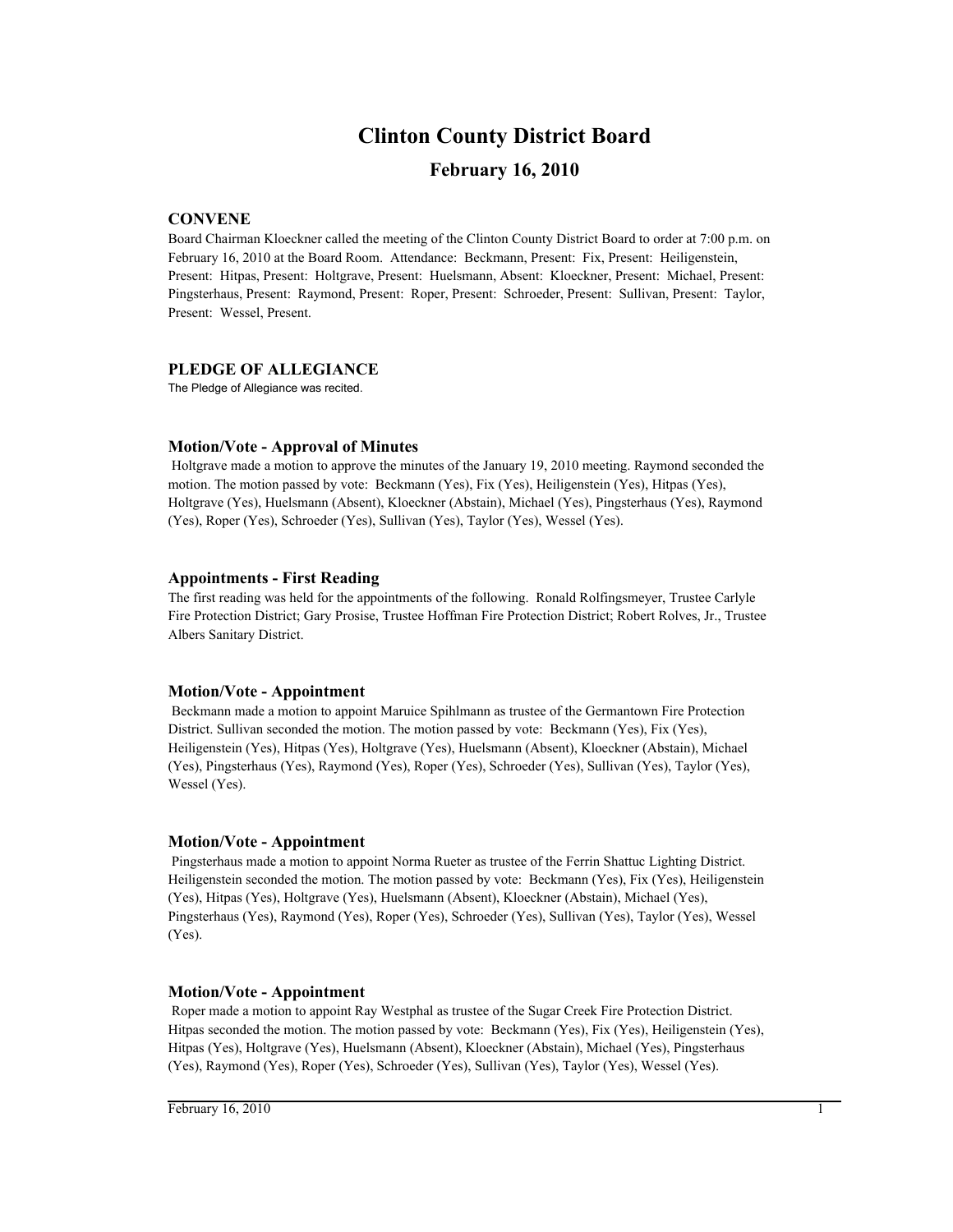#### **Motion/Vote - Appointment**

 Schroeder made a motion to appoint Steve Tonnies as trustee of the Clint-Clair Fire Protection District. Sullivan seconded the motion. The motion passed by vote: Beckmann (Yes), Fix (Yes), Heiligenstein (Yes), Hitpas (Yes), Holtgrave (Yes), Huelsmann (Absent), Kloeckner (Abstain), Michael (Yes), Pingsterhaus (Yes), Raymond (Yes), Roper (Yes), Schroeder (Yes), Sullivan (Yes), Taylor (Yes), Wessel (Yes).

#### **Motion/Vote - Appointment**

 Beckmann made a motion to appoint Collette Kehrer as trustee for the New Memphis Lighting District. Schroeder seconded the motion. The motion passed by vote: Beckmann (Yes), Fix (Yes), Heiligenstein (Yes), Hitpas (Yes), Holtgrave (Yes), Huelsmann (Absent), Kloeckner (Abstain), Michael (Yes), Pingsterhaus (Yes), Raymond (Yes), Roper (Yes), Schroeder (Yes), Sullivan (Yes), Taylor (Yes), Wessel (Yes).

#### **Motion/Vote - Appointment**

 Pingsterhaus made a motion to appoint Neal Nothaus as trustee of the Huey Ferrin Boulder Fire Protection District. Heiligenstein seconded the motion. The motion passed by vote: Beckmann (Yes), Fix (Yes), Heiligenstein (Yes), Hitpas (Yes), Holtgrave (Yes), Huelsmann (Absent), Kloeckner (Abstain), Michael (Yes), Pingsterhaus (Yes), Raymond (Yes), Roper (Yes), Schroeder (Yes), Sullivan (Yes), Taylor (Yes), Wessel (Yes).

#### **Motion/Vote - Annual Report**

 Sullivan made a motion to approve the Clinton County Coroner's Annual Report. Fix seconded the motion. The motion passed by vote: Beckmann (Yes), Fix (Yes), Heiligenstein (Yes), Hitpas (Yes), Holtgrave (Yes), Huelsmann (Absent), Kloeckner (Abstain), Michael (Yes), Pingsterhaus (Yes), Raymond (Yes), Roper (Yes), Schroeder (Yes), Sullivan (Yes), Taylor (Yes), Wessel (Yes).

#### **INSURANCE COMMITTEE**

The committee met on January 11 and reviewed the line item budget for FY10. Presently the Insurance is 2.28% over budget equating to a figure of \$22,448.17. The committee approved a fact finding investigative report in regards to what all member counties of UCCI have in employee coverage.

#### **AREA ON AGING COMMITTEE**

No Report

#### **ASSESSMENT COMMITTEE**

No Report

#### **CENSUS COMMITTEE**

The committee reported that the census material has been distributed to schools and various organizations. Annexations and new boundary lines have also been reported. Census forms will be mailed to households in March. April 1st is National Census Day.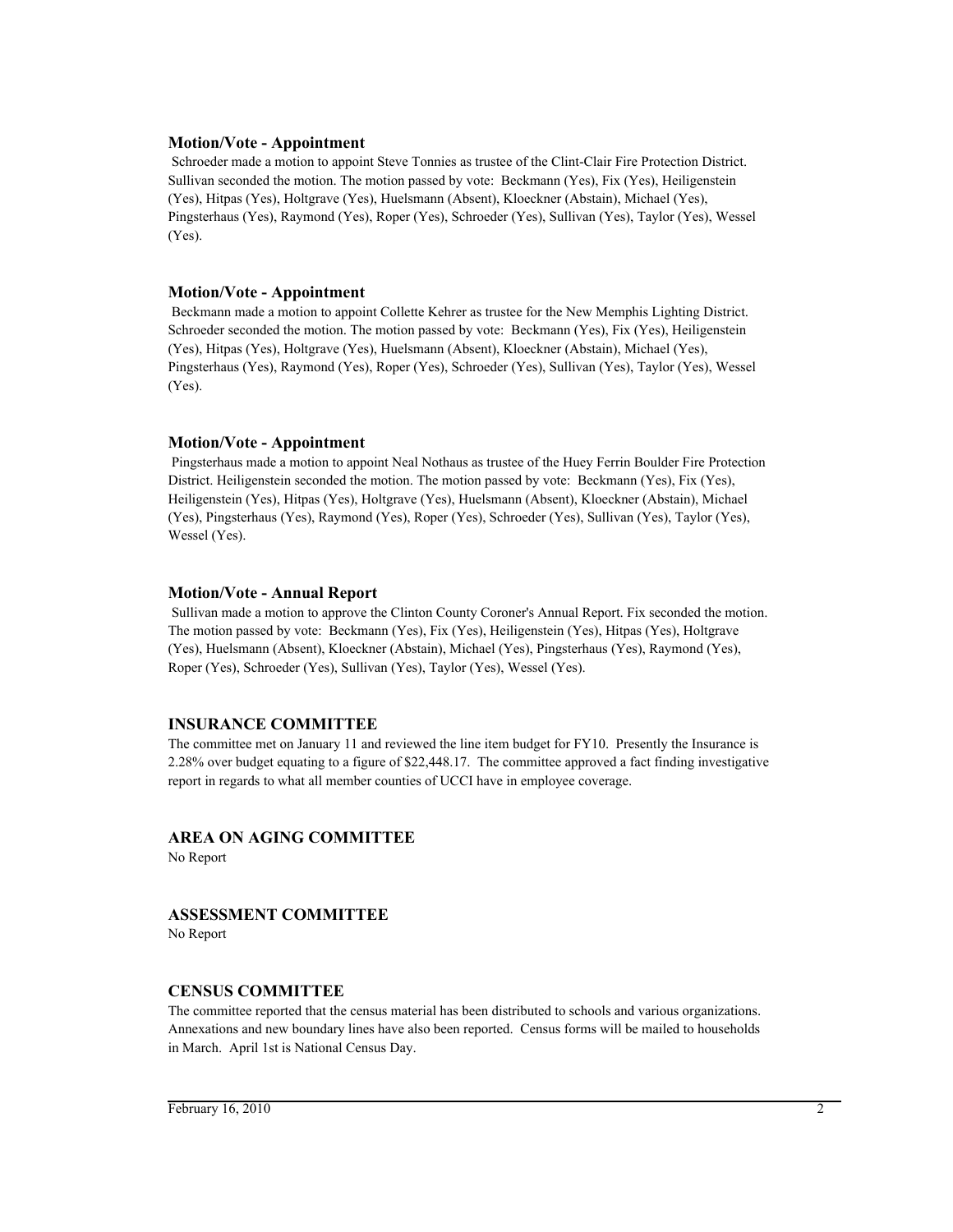#### **COUNTY FARM COMMITTEE**

No Report

#### **EDUCATION COMMITTEE**

No Report

## **GIS COMMITTEE**

The committee met on February 4 and found all bills to be in order. The GIS Coordinator has completed work on the Census Bureau's Boundary and Annexation Survey.

#### **INSURANCE TRUST**

ICIT 2001 estimate a shortfall of approximately \$700,000 to pay outstanding claims. Since this is an estimate and as a mater of record are usually over estimated, it is expected to be less after all settlements. However, the County would still be responsible for its portion of this shortfall. The ICIT 2009 has reported only 11 claims totaling \$15,723.76 since September 1, 2009.

#### **#708 MENTAL HEALTH BOARD**

No Report

#### **911 COMMITTEE**

Fix reported the FCC will be requiring the frequency change over to narrow band by January 1, 2013. The county's new narrow band has been tested over the past few weeks and will be changed over in the next few weeks.

#### **Motion/Vote - Ordinance # 2010-001**

 Fix made a motion to approve Ordinance # 2010-001 amending Article III, 9-1-1 Emergency Telephone System Board of the Clinton County Code. Hitpas seconded the motion. The motion passed by vote: Beckmann (Yes), Fix (Yes), Heiligenstein (Yes), Hitpas (Yes), Holtgrave (Yes), Huelsmann (Absent), Kloeckner (Abstain), Michael (Yes), Pingsterhaus (Yes), Raymond (Yes), Roper (Yes), Schroeder (Yes), Sullivan (Yes), Taylor (Yes), Wessel (Yes).

#### **PERSONNEL/LABOR COMMITTEE**

At the monthly meeting the committee reviewed a request for leave and referred it to the department head. The March personnel meeting has been rescheduled for March 1 at which time the committee will meet the department heads.

#### **RC&D COUNCIL**

The RC&D Annual meeting will be held on March 16 at Bretz's Wildlife in Carlyle. Invitations will be sent next week.

#### **SAFETY COMMITTEE**

No Report  $\frac{1}{2}$ February 16, 2010 3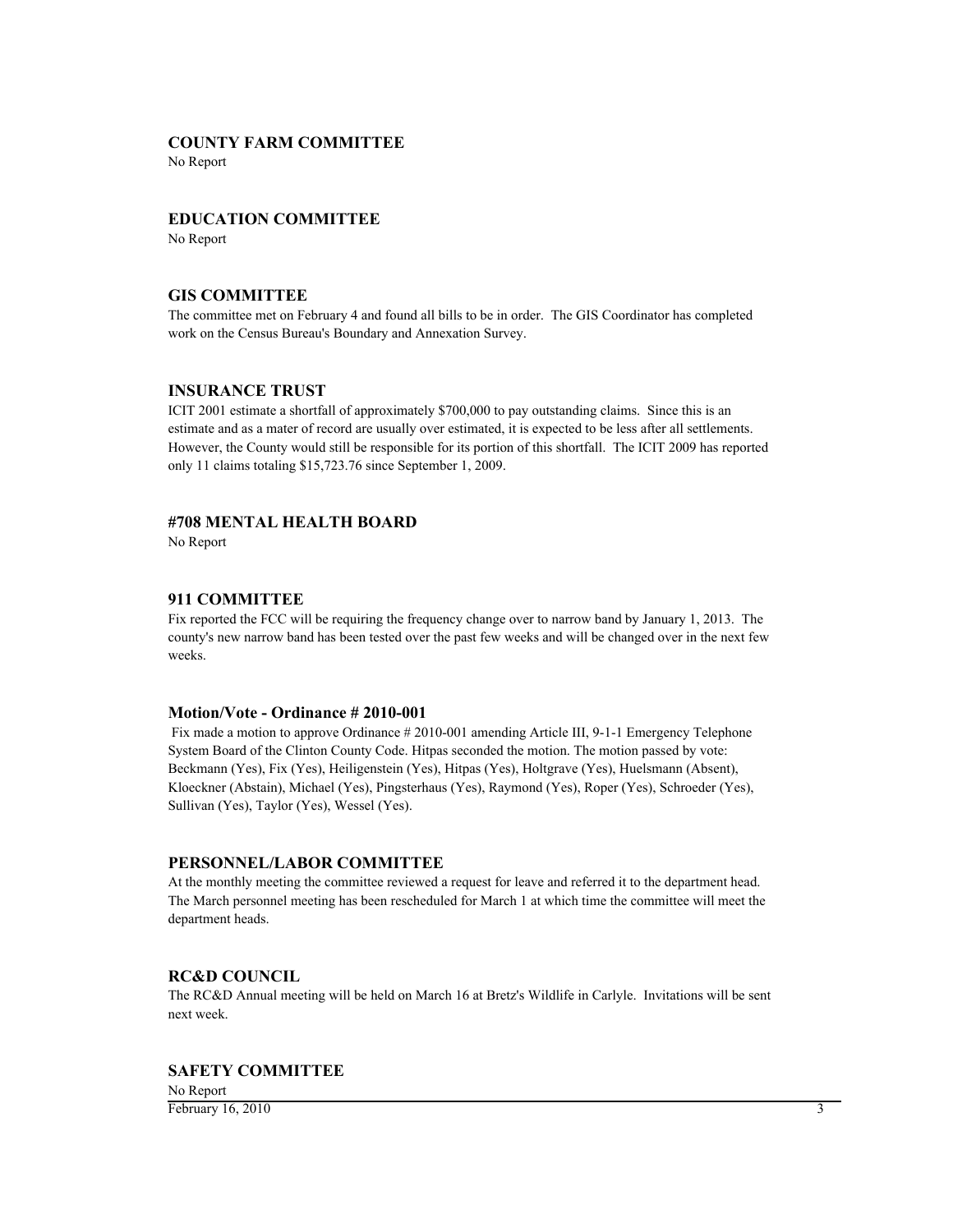## **SOLID WASTE COMMITTEE**

No Report

#### **TOURISM COMMITTEE**

No Report

#### **UNITED COUNTIES COUNCIL OF ILLINOIS**

The committee attended a meeting in Springfield on January 25. An attorney from Springfield gave a presentation on FOIA and hiring practices by County Boards. Also a representative from the Governor's office spoke on the current fiscal condition of the State. The next meeting will be held on February 23 and 24 in Springfield. The U of I will present a seminar on County Budget/Maintaining services during an economic downturn-Alternatives when the revenues are not there. The Board Chairman extended the invitation to anyone of the board to attend.

#### **UNINCORPORATED AREA IMPROVEMENT COMMITTEE**

On January 20 the committee met with representatives of Royal Lake Resort, SWIMPAC, HMG, and Township representatives to discuss the establishment of a Sanitary Sewer District. It was recommended a committee be formed to oversee the project. A letter has been received from the area containing names willing to serve on such a board. Township commissioners will serve in an advisory capacity.

#### **VETERAN'S MEMORIAL/VETERAN'S AFFAIRS COMMITTEE**

Craig Roper acknowledged the help of Ferd Mueller with re-organizing the memorial committee which met on January 30. At the meeting rules were established to determine eligibility for names to appear on the memorial. It will be discussed at the County Legion meeting in March.

## **ECONOMIC DEVELOPMENT/SWIIDA/SCIGA**

No Report

#### **ENVIRONMENTAL CONCERNS COMMITTEE** No Report

## **FACILITIES COMMITTEE**

The Committee reported the new highway building is complete pending IDOT inspection. On February 11 the committee met with Cheryl Roberts of Serpentine Web Solutions to explain the invoicing charges. In the future the committee will receive a copy of all invoices and notify the committee of any major changes in advance. A report will be produced showing the amount of hits the site receives by department and pdf downloads.

#### **Motion/Vote - Monthly Financial Report**

 Beckmann made a motion to approve the monthly budget and financial report. Schroeder seconded the motion. The motion passed by vote: Beckmann (Yes), Fix (Yes), Heiligenstein (Yes), Hitpas (Yes), Holtgrave (Yes), Huelsmann (Absent), Kloeckner (Abstain), Michael (Yes), Pingsterhaus (Yes), Raymond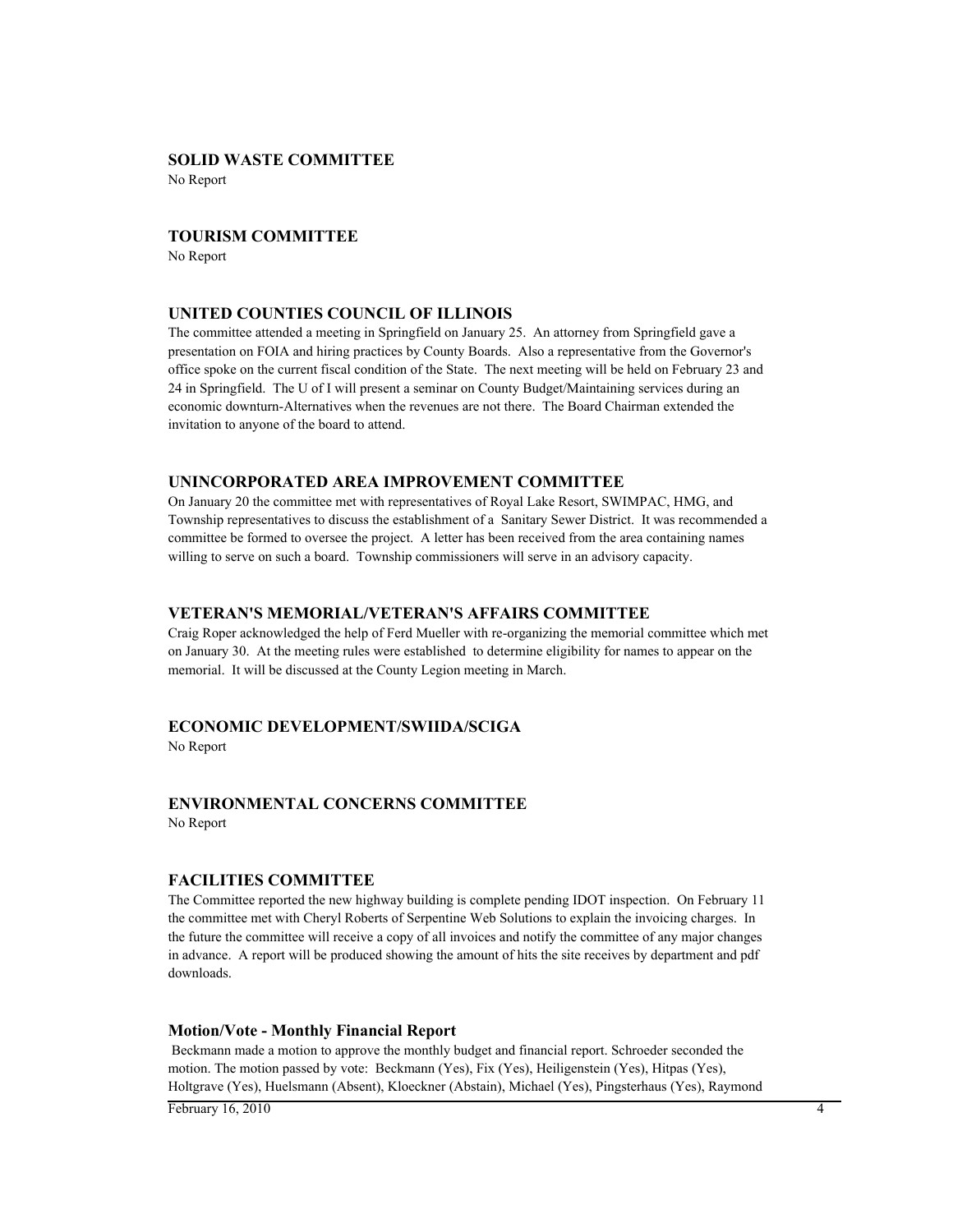(Yes), Roper (Yes), Schroeder (Yes), Sullivan (Yes), Taylor (Yes), Wessel (Yes).

## **FINANCE/HEALTH SERVICES/REVOLVING LOAN FUND**

Treasurer Mueller reported the annual tax sale will be held on February 22 in the County board room at 9:00 a.m.

#### **Motion/Vote - Health Department Monthly Report**

 Beckmann made a motion to approve the monthly report of the Clinton County Health Department. Hitpas seconded the motion. The motion passed by vote: Beckmann (Yes), Fix (Yes), Heiligenstein (Yes), Hitpas (Yes), Holtgrave (Yes), Huelsmann (Absent), Kloeckner (Abstain), Michael (Yes), Pingsterhaus (Yes), Raymond (Yes), Roper (Yes), Schroeder (Yes), Sullivan (Yes), Taylor (Yes), Wessel (Yes).

#### **Motion/Vote - Revolving Loan Fund**

 Beckmann made a motion to give the Finance Committee the authority to complete loan documents and fund a loan pending Finance Committee satisfaction of any outstanding loan application item to Dairy King, Inc. in the amount of \$100,000 for a 10 year term at 3% interest. Raymond seconded the motion. The motion passed by vote: Beckmann (Yes), Fix (Yes), Heiligenstein (Yes), Hitpas (Yes), Holtgrave (Yes), Huelsmann (Absent), Kloeckner (Abstain), Michael (Yes), Pingsterhaus (Yes), Raymond (Yes), Roper (Yes), Schroeder (Yes), Sullivan (Yes), Taylor (Yes), Wessel (Yes).

#### **Motion/Vote - Resolution # 2010 - 003**

 Holtgrave made a motion to approve Resolution # 2010 - 003 approving a petition from the Irishtown township highway commissioner for 50% county match to replace a culvert on Walcott Road, Estimated Cost of \$8,000. Fix seconded the motion. The motion passed by vote: Beckmann (Yes), Fix (Yes), Heiligenstein (Yes), Hitpas (Yes), Holtgrave (Yes), Huelsmann (Absent), Kloeckner (Abstain), Michael (Yes), Pingsterhaus (Yes), Raymond (Yes), Roper (Yes), Schroeder (Yes), Sullivan (Yes), Taylor (Yes), Wessel (Yes).

#### **Motion/Vote - Resolution # 2010-004**

 Holtgrave made a motion to approve Resolution # 2010-004 approving a permit for Kaskaskia College to install and maintain flashing beacons on pedestrian warning signs on Shattuc Road. Fix seconded the motion. The motion passed by vote: Beckmann (Yes), Fix (Yes), Heiligenstein (Yes), Hitpas (Yes), Holtgrave (Yes), Huelsmann (Absent), Kloeckner (Abstain), Michael (Yes), Pingsterhaus (Yes), Raymond (Yes), Roper (Abstain), Schroeder (Yes), Sullivan (Yes), Taylor (Yes), Wessel (Yes).

#### **Motion/Vote - Ordinance # 2010-002**

 Sullivan made a motion to approve Ordinance # 2010-002 amending Section 1-8-5 (b) of the County Code Raymond seconded the motion. The motion passed by vote: Beckmann (Yes), Fix (Yes), Heiligenstein (Yes), Hitpas (Yes), Holtgrave (Yes), Huelsmann (Absent), Kloeckner (Abstain), Michael (Yes), Pingsterhaus (Yes), Raymond (Yes), Roper (Yes), Schroeder (Yes), Sullivan (Yes), Taylor (Yes), Wessel (Yes).

#### **LIQUOR COMMITTEE**

No Report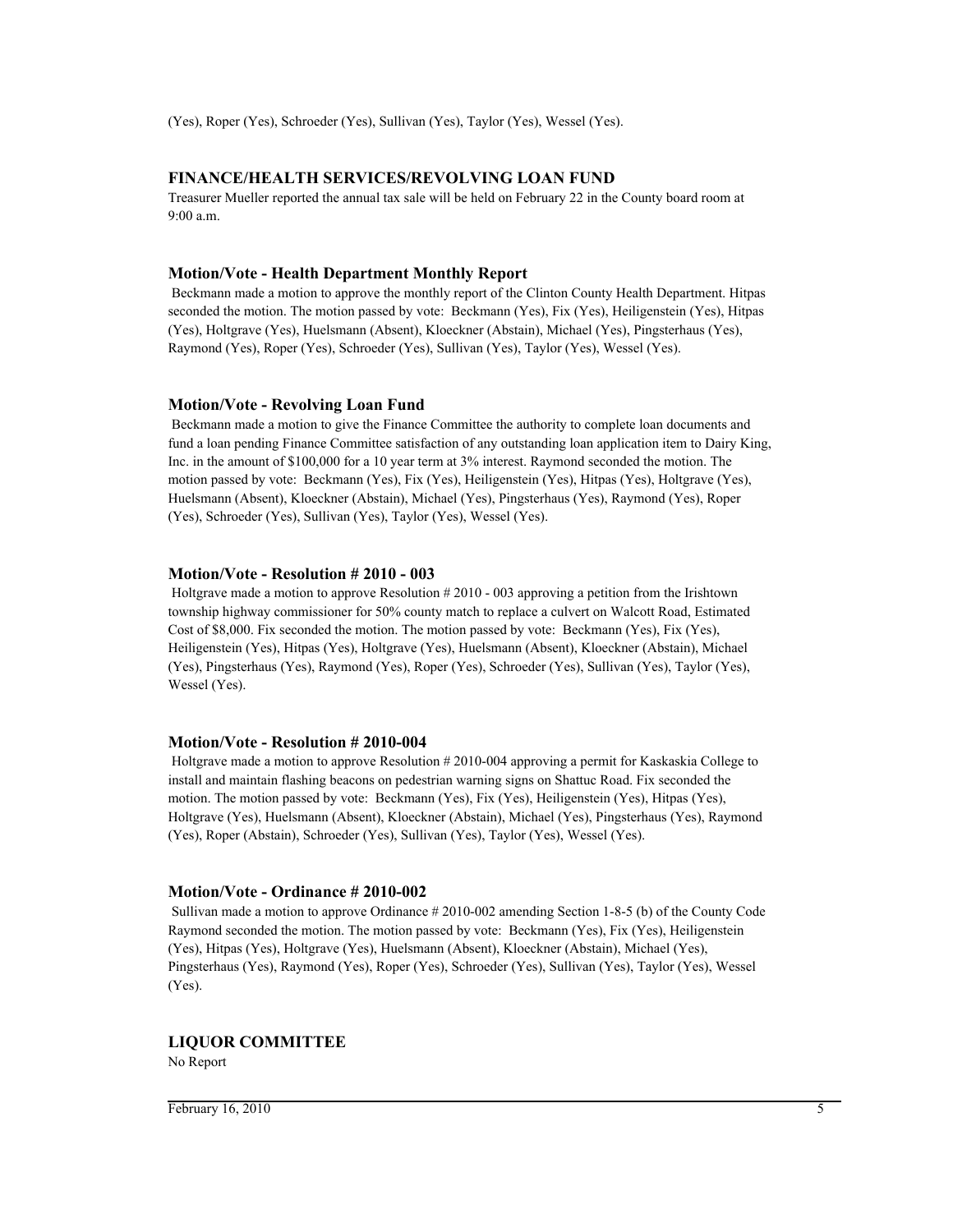#### **ROAD & BRIDGE COMMITTEE**

County Engineer Behrens reported the IDOT will inspect the new building on Thursday, February 18. He also reported that the St Rose road project has still not been awarded a bidder.

#### **LIQUOR COMMITTEE**

No Report

#### **Motion/Vote - Map Amendment**

 Roper made a motion to approve a map amendment (Case 40-3-2) submitted by Justin Bolk to rezone property located in Carlyle Township from (A) Agricultural to (R-3) Residential. Holtgrave seconded the motion. The motion passed by vote: Beckmann (Yes), Fix (Yes), Heiligenstein (Yes), Hitpas (Yes), Holtgrave (Yes), Huelsmann (Absent), Kloeckner (Abstain), Michael (Yes), Pingsterhaus (Yes), Raymond (Yes), Roper (Yes), Schroeder (Yes), Sullivan (Yes), Taylor (Yes), Wessel (Yes).

#### **Motion/Vote - Waive First Reading**

Vice Chairman Taylor made a motion to waive the first reading for Korte Estates Subdivision. Beckmann seconded the motion. The motion passed by vote: Huelsmann (Absent), Kloeckner (Abstain), Michael (Yes), Pingsterhaus (Yes), Raymond (Yes), Roper (Yes), Schroeder (Yes), Sullivan (Yes), Taylor (Yes), Wessel (Yes), Beckmann (Yes), Fix (Yes), Heiligenstein (Yes), Hitpas (Yes), Holtgrave (Yes).

#### **Motion/Vote - Korte Estates Subdivision**

 Beckmann made a motion to approve Korte Estates Subdivision. Pingsterhaus seconded the motion. The motion passed by vote: Beckmann (Yes), Fix (Yes), Heiligenstein (Yes), Hitpas (Yes), Holtgrave (Yes), Huelsmann (Absent), Kloeckner (Abstain), Michael (Yes), Pingsterhaus (Yes), Raymond (Yes), Roper (Yes), Schroeder (Yes), Sullivan (Yes), Taylor (Yes), Wessel (Yes).

#### **Motion/Vote - Waive First Reading**

 Holtgrave made a motion to waive the first reading for Prairie View Estates Subdivision. Roper seconded the motion. The motion passed by vote: Beckmann (Yes), Fix (Yes), Heiligenstein (Yes), Hitpas (Yes), Holtgrave (Yes), Huelsmann (Absent), Kloeckner (Abstain), Michael (Yes), Pingsterhaus (Yes), Raymond (Yes), Roper (Yes), Schroeder (Yes), Sullivan (Yes), Taylor (Yes), Wessel (Yes).

#### **Motion/Vote - Prairie View Estates Subdivision**

 Roper made a motion to approve Prairie View Estates Subdivision. Holtgrave seconded the motion. The motion passed by vote: Beckmann (Yes), Fix (Yes), Heiligenstein (Yes), Hitpas (Yes), Holtgrave (Yes), Huelsmann (Absent), Kloeckner (Abstain), Michael (Yes), Pingsterhaus (Yes), Raymond (Yes), Roper (Yes), Schroeder (Yes), Sullivan (Yes), Taylor (Yes), Wessel (Yes).

#### **Motion/Vote - Accounts Payable**

 Fix made a motion to approve payment of the Accounts Payable Claims. Hitpas seconded the motion. The motion passed by vote: Beckmann (Yes), Fix (Yes), Heiligenstein (Yes), Hitpas (Yes), Holtgrave (Yes), Huelsmann (Absent), Kloeckner (Abstain), Michael (Yes), Pingsterhaus (Yes), Raymond (Yes), Roper (Yes), Schroeder (Yes), Sullivan (Yes), Taylor (Yes), Wessel (Yes).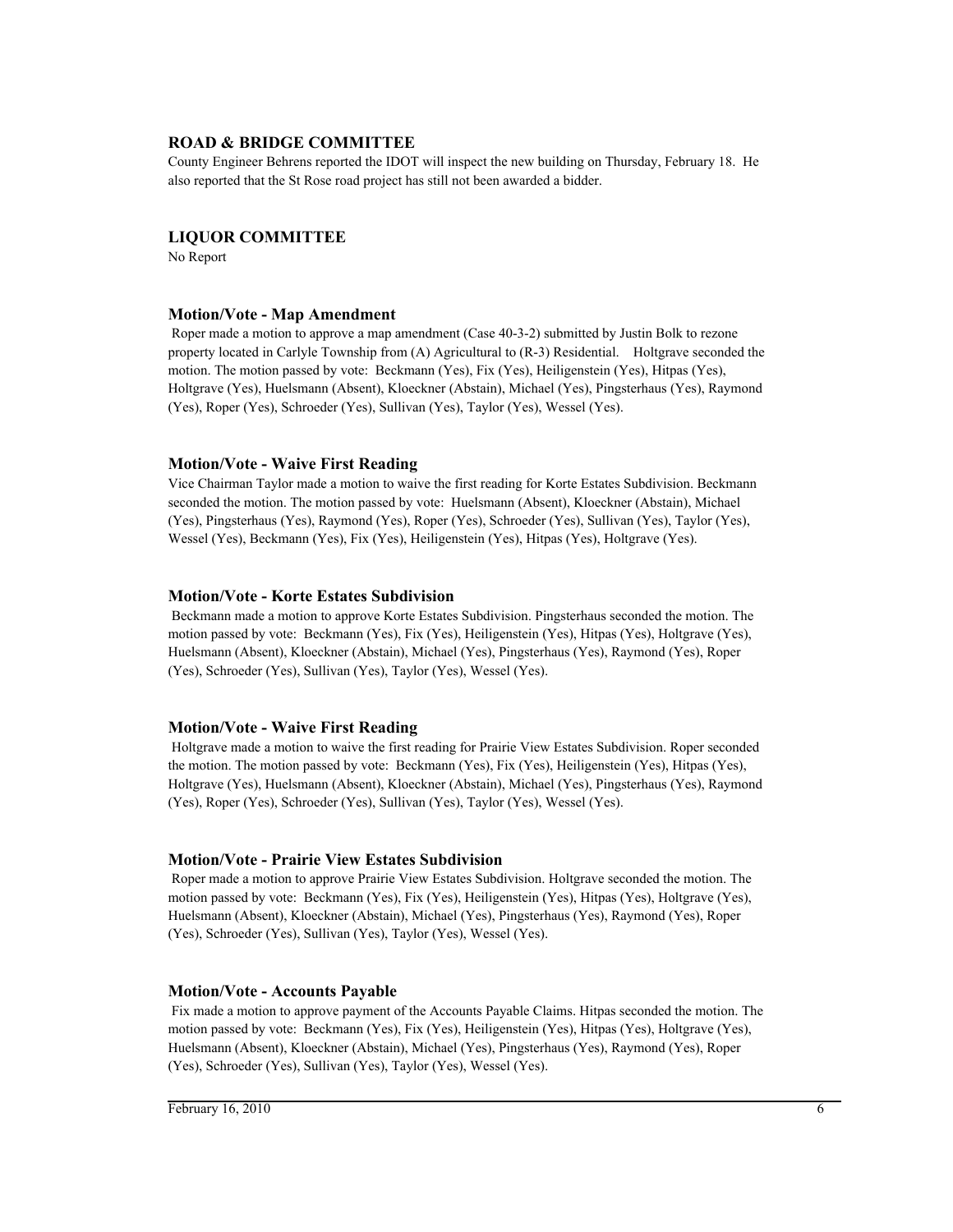## **ADJOURNMENT**

Schroeder made a motion to adjourn Taylor seconded the motion. The motion passed by vote.

**Attest:**

\_\_\_\_\_\_\_\_\_\_\_\_\_\_\_\_\_\_\_\_\_\_\_\_\_\_\_\_\_\_\_\_\_\_\_\_\_\_ Thomas LaCaze/County Clerk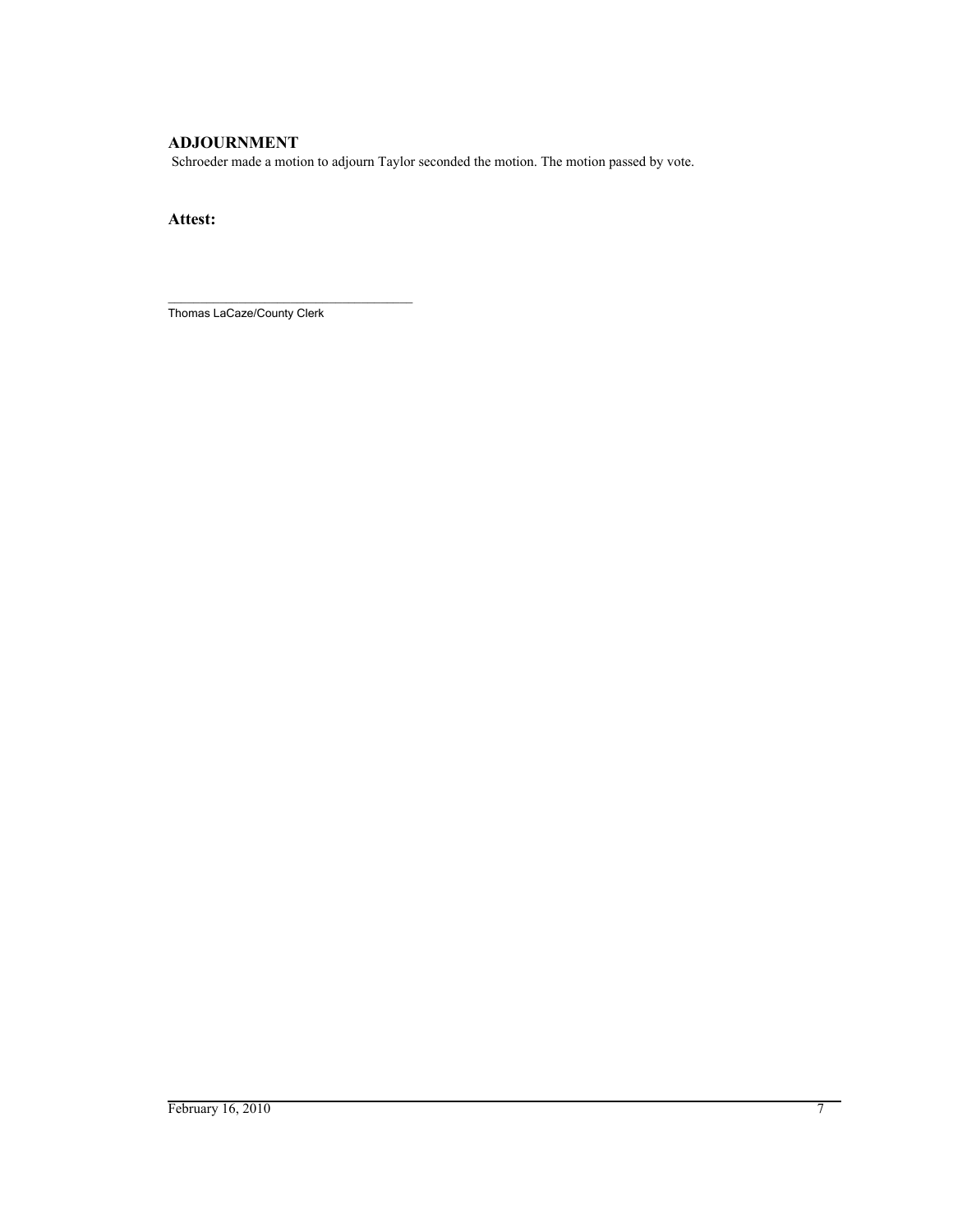# **Clinton County District Board**

## **March 15, 2010**

#### **CONVENE**

Board Chairman Kloeckner called the meeting of the Clinton County District Board to order at on March 15, 2010 at the Board Room. Attendance: Beckmann, Absent: Fix, Present: Heiligenstein, Present: Hitpas, Present: Holtgrave, Present: Huelsmann, Present: Kloeckner, Present: Michael, Present: Pingsterhaus, Present: Raymond, Present: Roper, Present: Schroeder, Present: Sullivan, Present: Taylor, Present: Wessel, Present.

#### **PLEDGE OF ALLEGIANCE**

The Pledge of Allegiance was recited.

#### **Motion/Vote - Approval of Minutes**

Vice Chairman Taylor made a motion to approve the minutes of the February 16, 2010 meeting. Holtgrave seconded the motion. The motion passed by vote: Beckmann (Absent), Fix (Yes), Heiligenstein (Yes), Hitpas (Yes), Holtgrave (Yes), Huelsmann (Yes), Kloeckner (Abstain), Michael (Yes), Pingsterhaus (Yes), Raymond (Yes), Roper (Yes), Schroeder (Yes), Sullivan (Yes), Taylor (Yes), Wessel (Yes).

#### **SPORTS TEAM RECOGNITION**

The Board recognized the Aviston Lady Eagles Badketball Team for winning first place in the SIJHSAA Class "M" Basketball Tournment.

#### **Appointments - First Radings**

The first reading was held for the appointments of the following: John Detmer, Trustee St. Rose Sanitary Distrit; George Meyer, Trustee Carlyle Southwest Public Water District; Paul Herzing, Trustee New Baden Fire Protection District; Jerry Buening & John Etter, Trustees Clinton Co East Water District; Dan Gilbreth, Trustee Santa Fe Fire Protection District.

#### **Motion/Vote - Appointment**

 Pingsterhaus made a motion to appoint Ronald Rolfingsmeyer, Trustee of the Carlyle Fire Protection District.. Heiligenstein seconded the motion. The motion passed by vote: Beckmann (Absent), Fix (Yes), Heiligenstein (Yes), Hitpas (Yes), Holtgrave (Yes), Huelsmann (Yes), Kloeckner (Abstain), Michael (Yes), Pingsterhaus (Yes), Raymond (Yes), Roper (Yes), Schroeder (Yes), Sullivan (Yes), Taylor (Yes), Wessel (Yes).

#### **Motion/Vote - Appointment**

 Michael made a motion to appoint Gary Prosise, Trustee of the Hoffman Fire Protection District. Hitpas seconded the motion. The motion passed by vote: Beckmann (Absent), Fix (Yes), Heiligenstein (Yes), Hitpas (Yes), Holtgrave (Yes), Huelsmann (Yes), Kloeckner (Abstain), Michael (Yes), Pingsterhaus (Yes), Raymond (Yes), Roper (Yes), Schroeder (Yes), Sullivan (Yes), Taylor (Yes), Wessel (Yes).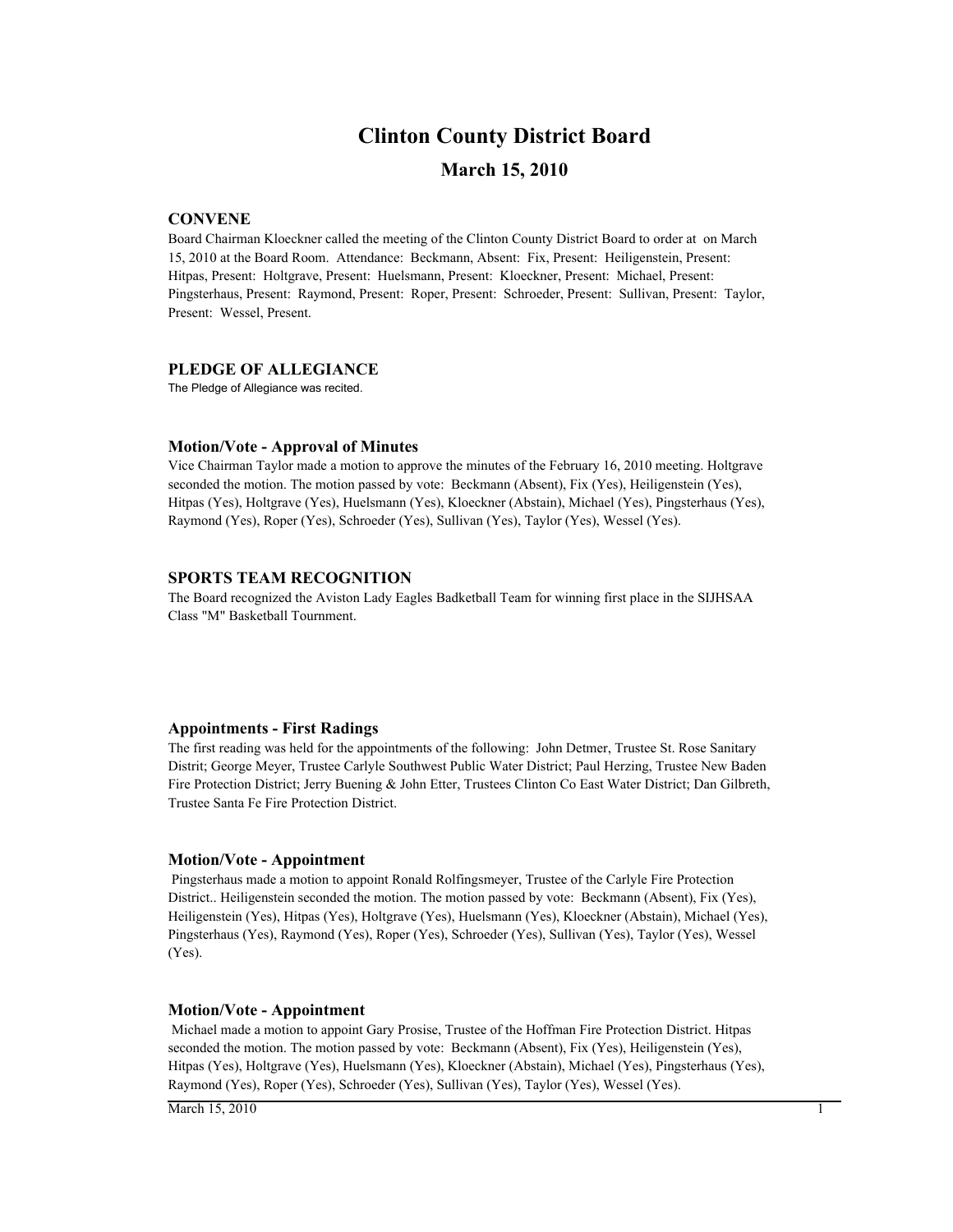#### **Motion/Vote - Appointment**

 Sullivan made a motion to appoint Robert Rolves, Jr as trustee for the Santa Fe Fire Protection District. Schroeder seconded the motion. The motion passed by vote: Beckmann (Absent), Fix (Yes), Heiligenstein (Yes), Hitpas (Yes), Holtgrave (Yes), Huelsmann (Yes), Kloeckner (Abstain), Michael (Yes), Pingsterhaus (Yes), Raymond (Yes), Roper (Yes), Schroeder (Yes), Sullivan (Yes), Taylor (Yes), Wessel (Yes).

#### **Representatives from SAFE**

Pam Bird and Sharon Bickle representing the Sexual Assault and Family Emergencies organization addressed the board and explained about their agency. They are a counseling agency which provides a 24 hour hotline along with providing education and support services.

#### **Motion/Vote - Proclamation**

 Fix made a motion to approve the proclamation making April 2010 as Sexual Assualt and Child Abuse Awareness Month. Holtgrave seconded the motion. The motion passed by vote: Beckmann (Absent), Fix (Yes), Heiligenstein (Yes), Hitpas (Yes), Holtgrave (Yes), Huelsmann (Yes), Kloeckner (Abstain), Michael (Yes), Pingsterhaus (Yes), Raymond (Yes), Roper (Yes), Schroeder (Yes), Sullivan (Yes), Taylor (Yes), Wessel (Yes).

#### **Motion/Vote - Resolution # 2010-005**

 Wessel made a motion to approve Resolution # 2010-005 Opposing the Annexation of the Centralia Correctional Center into the City of Centralia. Roper seconded the motion. The motion passed by vote: Beckmann (Absent), Fix (Yes), Heiligenstein (Yes), Hitpas (Yes), Holtgrave (Yes), Huelsmann (Yes), Kloeckner (Abstain), Michael (Yes), Pingsterhaus (Yes), Raymond (Yes), Roper (Yes), Schroeder (Yes), Sullivan (Yes), Taylor (Yes), Wessel (Yes).

#### **INSURANCE COMMITTEE**

The committee met on March 8 and reviewed the fixed cost history. There has been no increase for fixed costs in any one year of more than 15%, therefore, as is the policy, it will not be necessary to seek bids for the health insurance. As of the end of February the insurance is over budget by \$34,702.93 or 3.53%. The prescription costs continue to climb.

#### **AREA ON AGING COMMITTEE**

No Report

#### **ASSESSMENT COMMITTEE**

The committee reported the Board of Review has completed their duties.

#### **CENSUS COMMITTEE**

The committee has been stepping up their activities in the County. The census forms have been mailed out. Heiligenstein emphasized how important it is for residents to return their form. It means a lot of revenue for the county.

March 15, 2010 2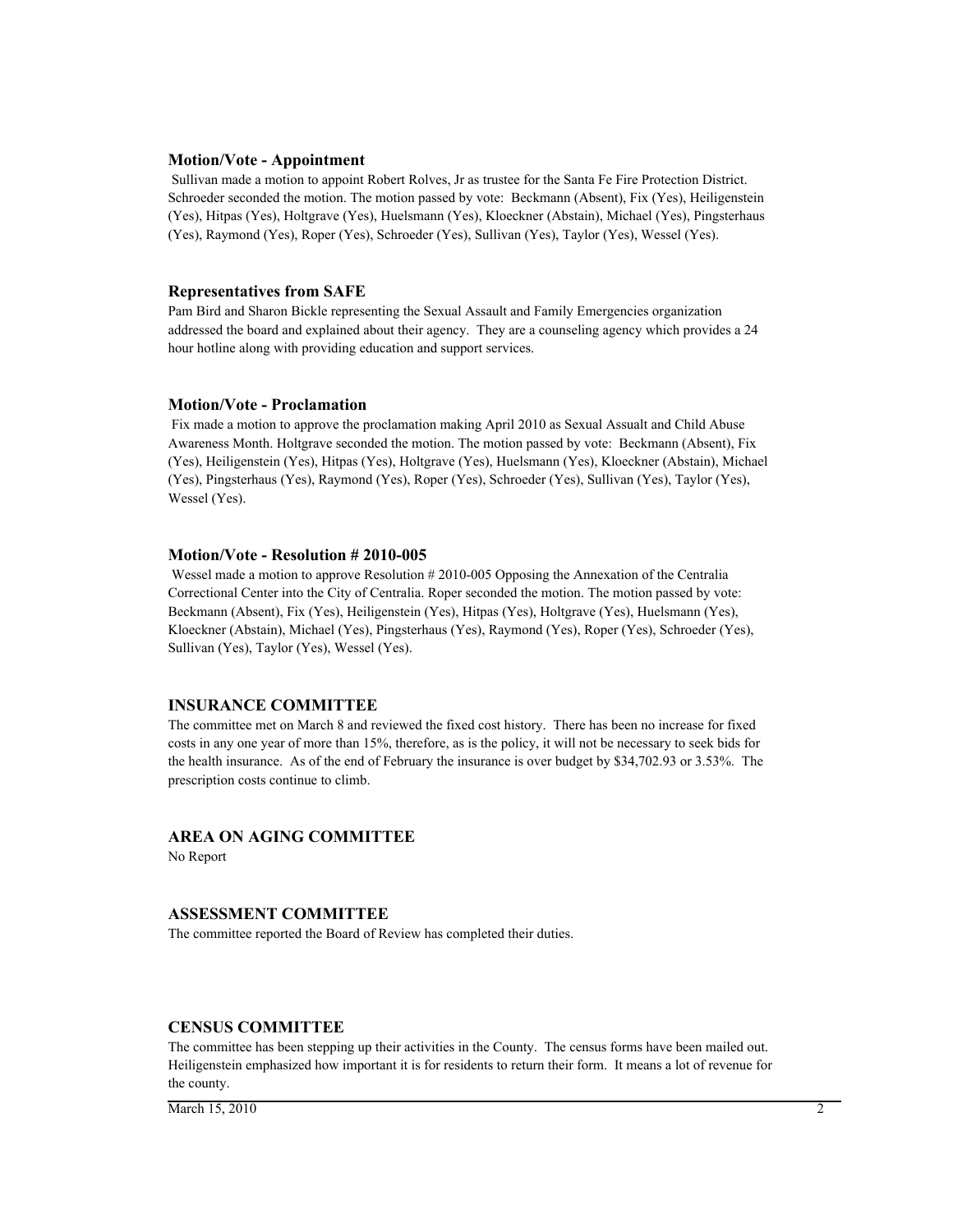#### **COUNTY FARM COMMITTEE**

Taylor reported the animal control department responded to 77 calls. They collected \$830.00 this month with a total of \$1,429.00 for the year.

#### **Motion/Vote - Clinton County Animal Control Annual Report**

Vice Chairman Taylor made a motion to approve the 09-10 Animal Control Annual Report noting that no claims were paid out from the general fund. Huelsmann seconded the motion. The motion passed by vote: Beckmann (Absent), Fix (Yes), Heiligenstein (Yes), Hitpas (Yes), Holtgrave (Yes), Huelsmann (Yes), Kloeckner (Abstain), Michael (Yes), Pingsterhaus (Yes), Raymond (Yes), Roper (Yes), Schroeder (Yes), Sullivan (Yes), Taylor (Yes), Wessel (Yes).

## **EDUCATION COMMITTEE**

No Report

## **GIS COMMITTEE**

No Report

#### **INSURANCE TRUST**

Raymond explained the new FEMLA Law where in manners of chronic illness, if the employer can establish there is a pattern of absences that suits the employee for reasons other than illnesses, the employer can cease payment of the benefit. The next meeting will be on March 17.

#### **#708 MENTAL HEALTH BOARD**

No Report

#### **911 COMMITTEE**

The committee is testing some demo headsets for 911 dispatchers. Fix reported the new paging system testing is going well. The 911 address numbering signs are still available at the sheriff's office.

#### **PERSONNEL/LABOR COMMITTEE**

At the March 1meeting, the committee met with the department heads to discuss salary increases. The committee voted to recommend to the finance committee a 1% increase per year for the four year period. There will be a meeting on March 17 with the unions to discuss the Resolution # 2009-021 terminating the practice permitting employees to accrue time when not actively working.

## **RC&D COUNCIL**

Schroeder reported that the Annual Meeting will be held on March 16th at the Bretz Wildlife. The dinner meeting will begin 7:30 with registration at 6:00 at a cost of \$25.00. Some discussion followed if all board members should attend. It was decided that the committee members should represent the board.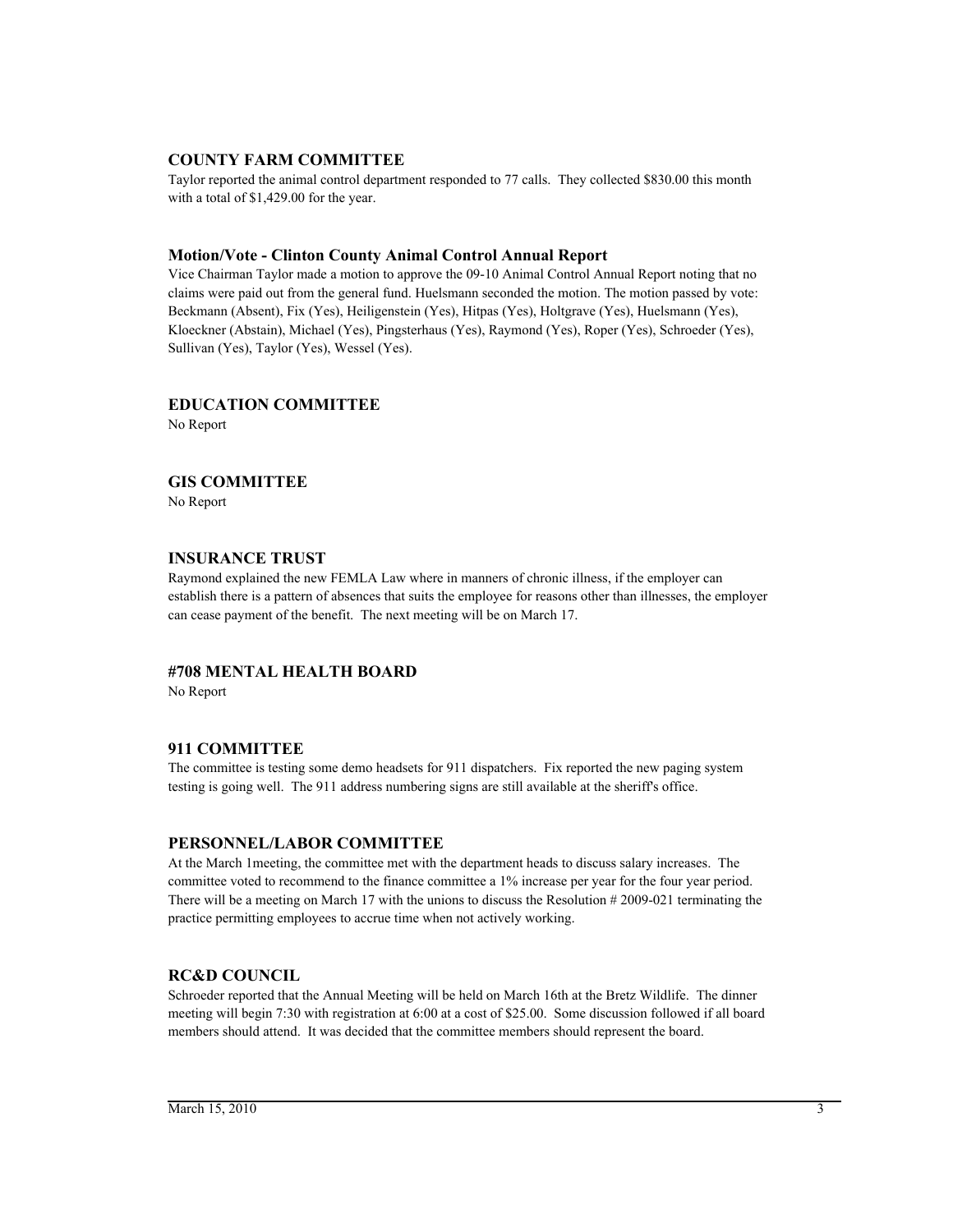## **SAFETY COMMITTEE**

No Report

## **SOLID WASTE COMMITTEE**

No Report

## **TOURISM COMMITTEE**

The next meeting will be held on Wednesday, March 17th.

## **UNITED COUNTIES COUNCIL OF ILLINOIS**

Sullivan reported on HB3685, paid sick leave mandate. He also read a report on fair map legislation. This is the process to try to elevate the political problems that become involved with the re-districting of legislative maps as the result of the census. Information was also presented on HB 6214, moble home taxes.

# **UNINCORPORATED AREA IMPROVEMENT COMMITTEE**

No Report

## **VETERAN'S MEMORIAL/VETERAN'S AFFAIRS COMMITTEE** No Report

#### **ECONOMIC DEVELOPMENT/SWIIDA/SCIGA** No Report

## **ENVIRONMENTAL CONCERNS COMMITTEE**

No Report

#### **FACILITIES COMMITTEE**

The committee met at the old highway building to inspect what repairs were needed for occupancy by ESDA and the County Coroner. It was decided to repair the windows, lights and install new carpet. The health department will use the space vacated by these two departments.

## **FINANCE/HEALTH SERVICES/REVOLVING LOAN FUND**

Hitpas reported the committee met with concerned citizens regarding Medstar ambulance. Along with the recommendation of the Personnel committee the finance committee is presenting a 1% salary increase for department heads.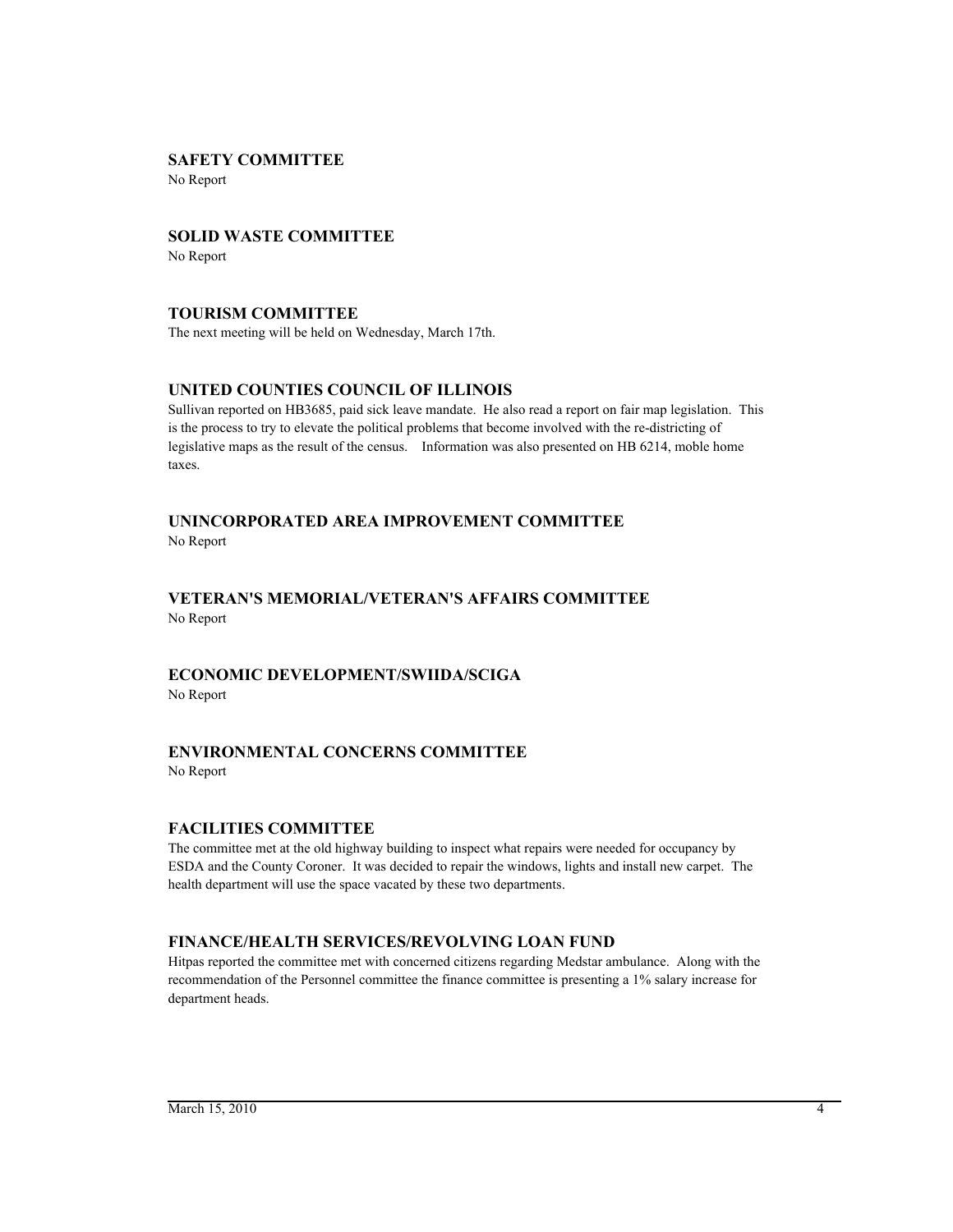#### **Motion/Vote - Salary Increase**

 Hitpas made a motion to approve a 1% increase per year in salary for all elected and appointed officials beginning December 1, 2010 effective for 4 years. Raymond seconded the motion. The motion passed by vote: Beckmann (Absent), Fix (Yes), Heiligenstein (Yes), Hitpas (No), Holtgrave (No), Huelsmann (No), Kloeckner (Abstain), Michael (Yes), Pingsterhaus (Yes), Raymond (Yes), Roper (Yes), Schroeder (No), Sullivan (No), Taylor (Yes), Wessel (Yes).

#### **Motion/Vote - Health Department Monthly Report**

 Hitpas made a motion to approve the February financial report. Taylor seconded the motion. The motion passed by vote: Beckmann (Absent), Fix (Yes), Heiligenstein (Yes), Hitpas (Yes), Holtgrave (Yes), Huelsmann (Yes), Kloeckner (Abstain), Michael (Yes), Pingsterhaus (Yes), Raymond (Yes), Roper (Yes), Schroeder (Yes), Sullivan (Yes), Taylor (Yes), Wessel (Yes).

#### **Motion/Vote - Additional Finances**

 Hitpas made a motion to approve payment to Fidlar Companies for the I-Voter life cycle service agreement quarterly installment in the amount of \$4,882.50 Wessel seconded the motion. The motion passed by vote: Beckmann (Absent), Fix (Yes), Heiligenstein (Yes), Hitpas (Yes), Holtgrave (Yes), Huelsmann (Yes), Kloeckner (Abstain), Michael (Yes), Pingsterhaus (Yes), Raymond (Yes), Roper (Yes), Schroeder (Yes), Sullivan (Yes), Taylor (Yes), Wessel (Yes).

#### **Motion/Vote - Monthly Financial Report**

 Roper made a motion to approve the Monthly budget and financial report. Wessel seconded the motion. The motion passed by vote: Beckmann (Absent), Fix (Yes), Heiligenstein (Yes), Hitpas (Yes), Holtgrave (Yes), Huelsmann (Yes), Kloeckner (Abstain), Michael (Yes), Pingsterhaus (Yes), Raymond (Yes), Roper (Yes), Schroeder (Yes), Sullivan (Yes), Taylor (Yes), Wessel (Yes).

#### **Motion/Vote - 2008 Payable 2009 Financial Report**

 Hitpas made a motion to approve the 2008 payable 2009 financial report. Fix seconded the motion. The motion passed by vote: Beckmann (Absent), Fix (Yes), Heiligenstein (Yes), Hitpas (Yes), Holtgrave (Yes), Huelsmann (Yes), Kloeckner (Abstain), Michael (Yes), Pingsterhaus (Yes), Raymond (Yes), Roper (Yes), Schroeder (Yes), Sullivan (Yes), Taylor (Yes), Wessel (Yes).

#### **Motion/Vote - Final Abstract 2008 payable 2009 Real-Estate Tax Cycle**

 Schroeder made a motion to approve the final abstract for the 2008 payable 2009 real estate tax cycle. Wessel seconded the motion. The motion passed by vote: Beckmann (Absent), Fix (Yes), Heiligenstein (Yes), Hitpas (Yes), Holtgrave (Yes), Huelsmann (Yes), Kloeckner (Abstain), Michael (Yes), Pingsterhaus (Yes), Raymond (Yes), Roper (Yes), Schroeder (Yes), Sullivan (Yes), Taylor (Yes), Wessel (Yes).

#### **ROAD & BRIDGE COMMITTEE**

County Engineer Behrens reported IDot has awarded the bid for the St. Rose Road resurfacing to The Kilian Corporation. Work is expected to begin on May 3. The MFT oil letting for the County and all 15 Townships will be on March 18. He also reported the salt supply is still large which will allow the county to cut back on the order for next year. The air conditioning units need to be installed in the new highway building and the parking lot needs to be completed, however, they are completely moved in at this time.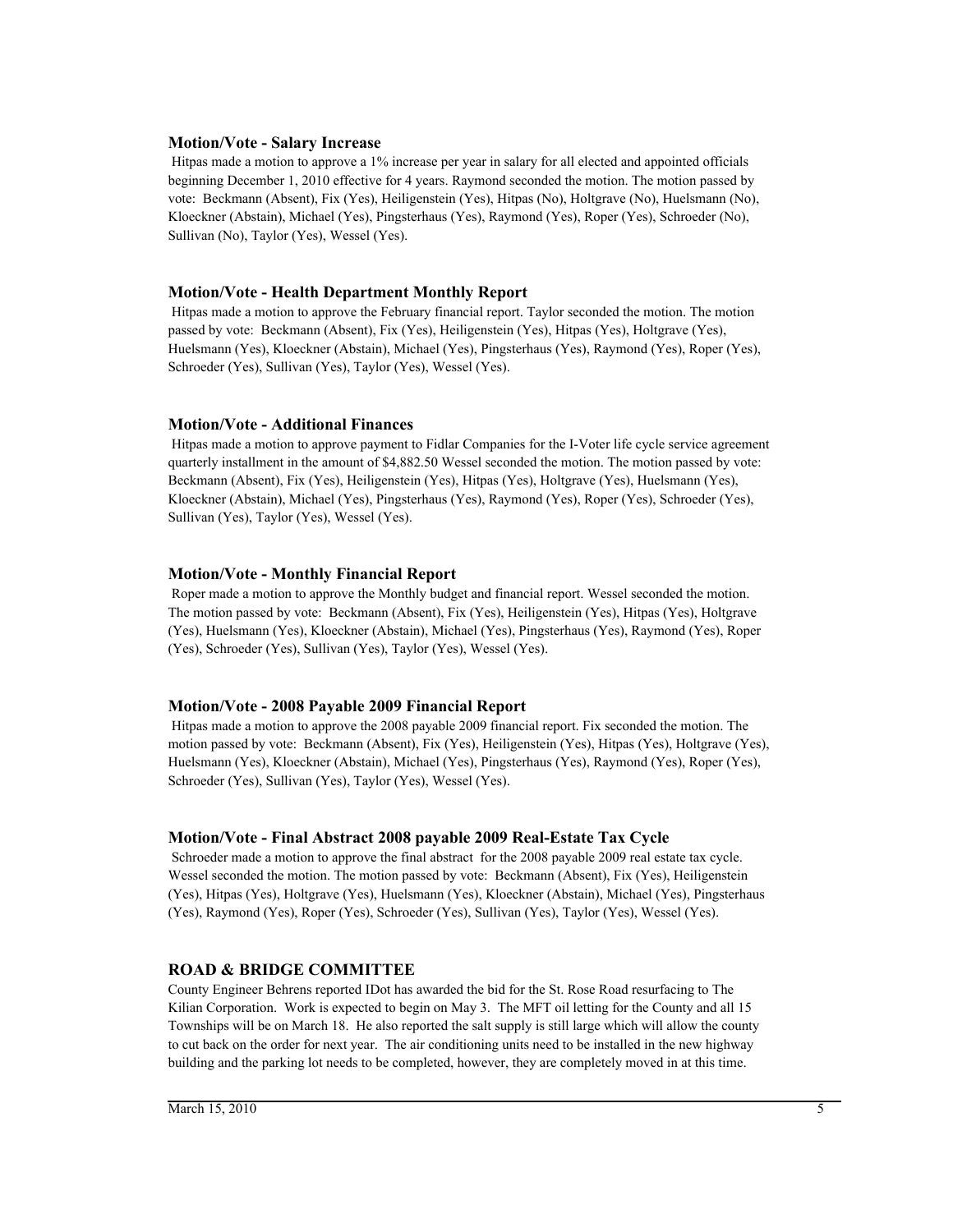#### **Motion/Vote - Resolution # 2010-006**

 Fix made a motion to approve Resolution # 2010-006 to issue a permit with the City of Breese to install and operate flashing beacons on pedestrian crossing signs on County Highway 11 (North Walnut Street) at Vossclare Lane. Raymond seconded the motion. The motion passed by vote: Beckmann (Absent), Fix (Yes), Heiligenstein (Yes), Hitpas (Yes), Holtgrave (Yes), Huelsmann (Yes), Kloeckner (Abstain), Michael (Yes), Pingsterhaus (Yes), Raymond (Yes), Roper (Yes), Schroeder (Yes), Sullivan (Yes), Taylor (Yes), Wessel (Yes).

#### **Motion/Vote - Resolution # 2010-007**

Vice Chairman Taylor made a motion to approve Resolution # 2010-007 allowing the County Engineer's Salary to be paid from Motor Fuel Tax. Fix seconded the motion. The motion passed by vote: Beckmann (Absent), Fix (Yes), Heiligenstein (Yes), Hitpas (Yes), Holtgrave (Yes), Huelsmann (Yes), Kloeckner (Abstain), Michael (Yes), Pingsterhaus (Yes), Raymond (Yes), Roper (Yes), Schroeder (Yes), Sullivan (Yes), Taylor (Yes), Wessel (Yes).

#### **Motion/Vote - Waive First Reading**

 Holtgrave made a motion to waive the first reading for Timmermann's Hillside Acres Subdivision. Roper seconded the motion. The motion passed by vote: Beckmann (Absent), Fix (Yes), Heiligenstein (Yes), Hitpas (Yes), Holtgrave (Yes), Huelsmann (Yes), Kloeckner (Abstain), Michael (Yes), Pingsterhaus (Yes), Raymond (Yes), Roper (Yes), Schroeder (Yes), Sullivan (Yes), Taylor (Yes), Wessel (Yes).

#### **Motion/Vote - Timmermann's Hillside Acres Subdivision**

 Roper made a motion to approve Timmermann's Hillside Acres Subdivision. Holtgrave seconded the motion. The motion passed by vote: Beckmann (Absent), Fix (Yes), Heiligenstein (Yes), Hitpas (Yes), Holtgrave (Yes), Huelsmann (Yes), Kloeckner (Abstain), Michael (Yes), Pingsterhaus (Yes), Raymond (Yes), Roper (Yes), Schroeder (Yes), Sullivan (Yes), Taylor (Yes), Wessel (Yes).

#### **Motion/Vote - Accounts Payable**

 Hitpas made a motion to approve payment of the Accounts Payable Claims. Fix seconded the motion. The motion passed by vote: Beckmann (Absent), Fix (Yes), Heiligenstein (Yes), Hitpas (Yes), Holtgrave (Yes), Huelsmann (Yes), Kloeckner (Abstain), Michael (Yes), Pingsterhaus (Yes), Raymond (Yes), Roper (Yes), Schroeder (Yes), Sullivan (Yes), Taylor (Yes), Wessel (Yes).

#### **Information**

As a point of information, States' Attorney John Hudspeth reported that he and Judge Dennis Middendorff have been reviewing the policies regarding ordering State Statutes and various subscriptions for publications the county utilizes. They plan to consolidate with other offices thereby saving the county several thousand dollars in expenses.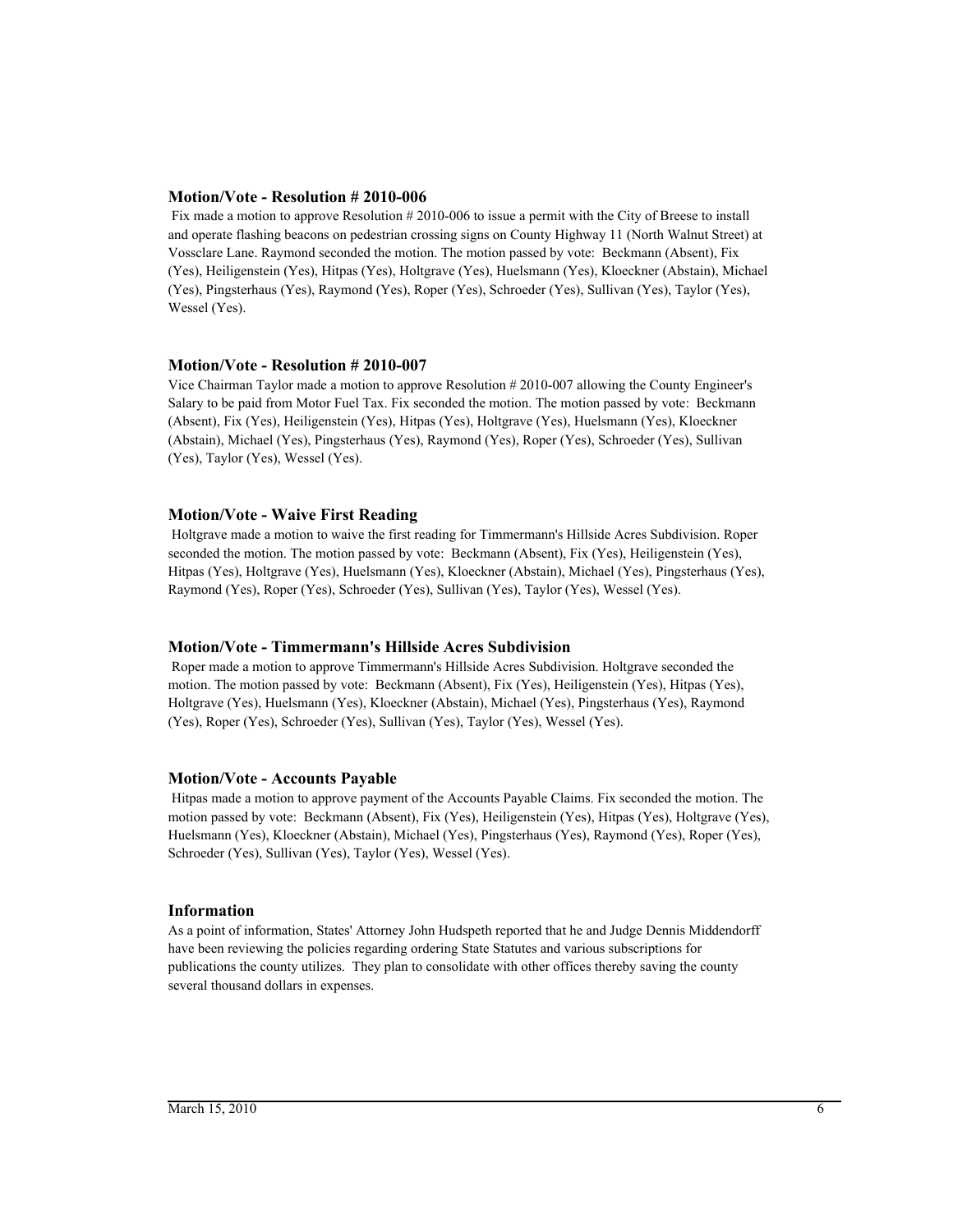## **ADJOURNMENT**

Vice Chairman Taylor made a motion to adjourn Schroeder seconded the motion. The motion passed by vote.

**Attest:**

\_\_\_\_\_\_\_\_\_\_\_\_\_\_\_\_\_\_\_\_\_\_\_\_\_\_\_\_\_\_\_\_\_\_\_\_\_\_ Thomas LaCaze/County Clerk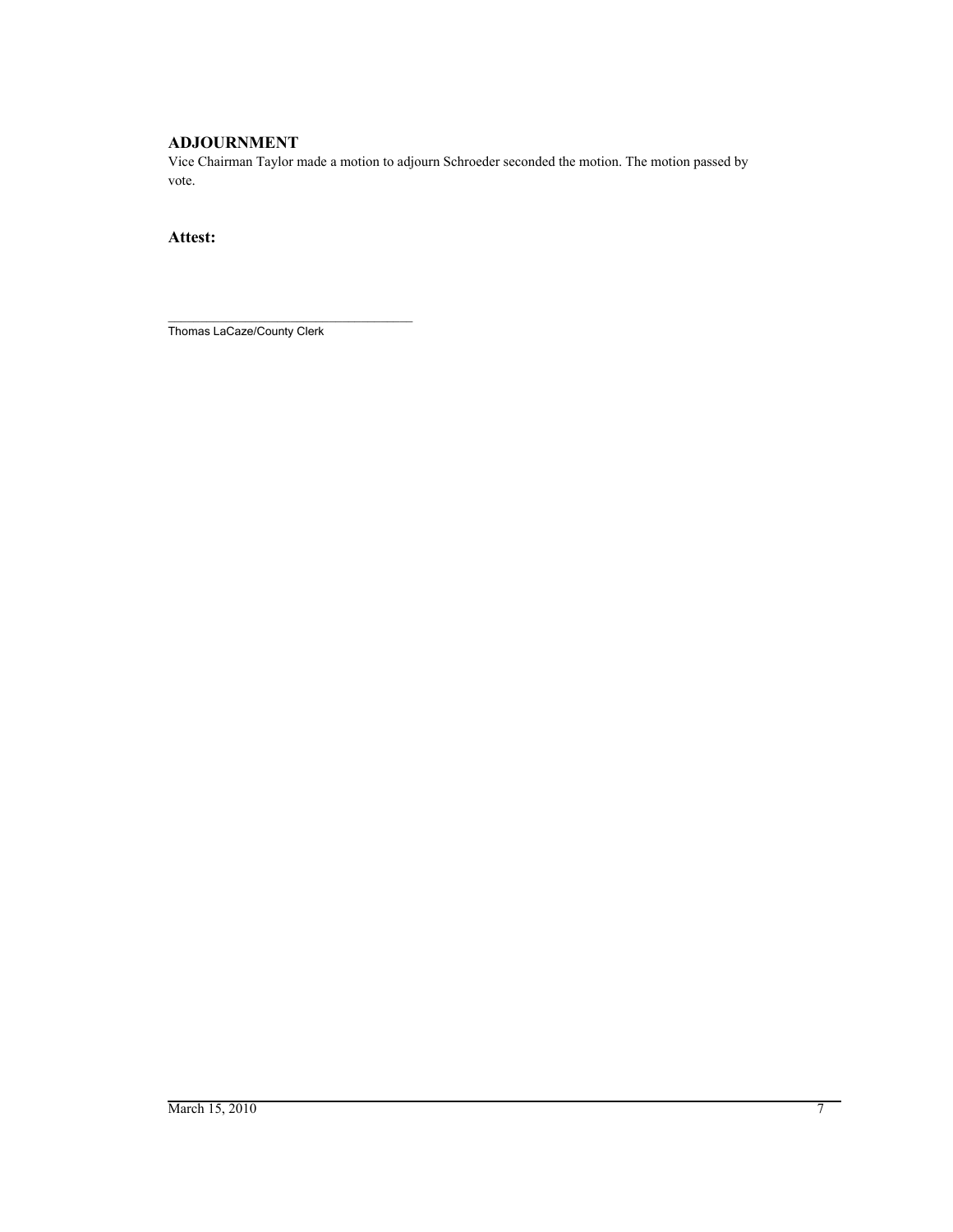# **April 19, 2010 Clinton County District Board**

#### **CONVENE**

Board Chairman Kloeckner called the meeting of the Clinton County District Board to order at 7:00 p.m. on April 19, 2010 at the Board Room. Attendance: Beckmann, Present: Fix, Present: Heiligenstein, Present: Hitpas, Present: Holtgrave, Present: Huelsmann, Present: Kloeckner, Present: Michael, Present: Pingsterhaus, Absent: Raymond, Present: Roper, Absent: Schroeder, Present: Sullivan, Present: Taylor, Present: Wessel, Present.

#### **PLEDGE OF ALLEGIANCE**

The Pledge of Allegiance was recited.

#### **Motion/Vote - Approval of Minutes**

 Wessel made a motion to approve the minutes of the March 15, 2010 meeting. Raymond seconded the motion. The motion passed by vote: Beckmann (Yes), Fix (Yes), Heiligenstein (Yes), Hitpas (Yes), Holtgrave (Yes), Huelsmann (Yes), Kloeckner (Abstain), Michael (Yes), Pingsterhaus (Absent), Raymond (Yes), Roper (Absent), Schroeder (Yes), Sullivan (Yes), Taylor (Yes), Wessel (Yes).

#### **SPORTS TEAM RECOGNIZED**

The Board recognized the Germantown Lady Bulldogs Volleyball Team for winning first place in the SIJHSAA Class "S" Volleyball Tournment.

#### **Appointments - First Readings**

The first reading was held for the appointments of the following: Tom Luebbers, Trustee Aviston Fire Protection District, Andrew Huelsmann, Trustee Breese Fire Protection District, Michael Gall, Trustee St. Rose Fire Protection District, John Kohlbrecher, Trustee St. Rose Public Water District, Al Bruegemann, Member of the Clinton County Board of Review.

#### **Motion/Vote - Appointment**

 Sullivan made a motion to appoint John Detmer as trustee of the St. Rose Sanitary District. Taylor seconded the motion. The motion passed by vote: Beckmann (Yes), Fix (Yes), Heiligenstein (Yes), Hitpas (Yes), Holtgrave (Yes), Huelsmann (Yes), Kloeckner (Abstain), Michael (Yes), Pingsterhaus (Absent), Raymond (Yes), Roper (Absent), Schroeder (Yes), Sullivan (Yes), Taylor (Yes), Wessel (Yes).

#### **Motion/Vote - Appointment**

 Heiligenstein made a motion to appoint George Meyer as Trustee for the Carlyle Southwest Public Water District for a five year term. Wessel seconded the motion. The motion passed by vote: Beckmann (Yes), Fix (Yes), Heiligenstein (Yes), Hitpas (Yes), Holtgrave (Yes), Huelsmann (Yes), Kloeckner (Abstain), Michael (Yes), Pingsterhaus (Absent), Raymond (Yes), Roper (Absent), Schroeder (Yes), Sullivan (Yes), Taylor (Yes), Wessel (Yes).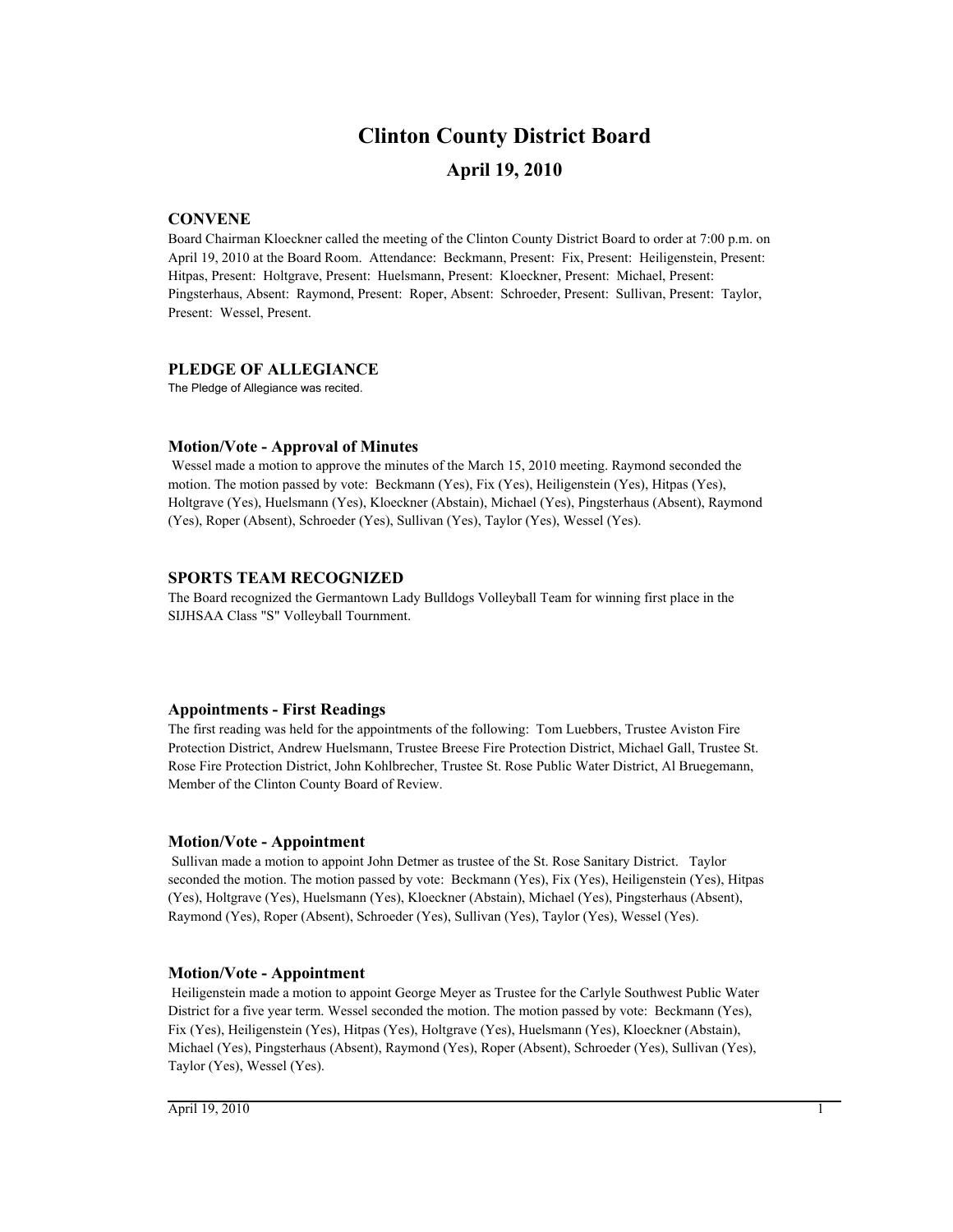#### **Motion/Vote - Appointment**

 Beckmann made a motion to appoint Paul Herzing as Trustee fo the New Baden Fire Protection District. Sullivan seconded the motion. The motion passed by vote: Beckmann (Yes), Fix (Yes), Heiligenstein (Yes), Hitpas (Yes), Holtgrave (Yes), Huelsmann (Yes), Kloeckner (Abstain), Michael (Yes), Pingsterhaus (Absent), Raymond (Yes), Roper (Absent), Schroeder (Yes), Sullivan (Yes), Taylor (Yes), Wessel (Yes).

#### **Motion/Vote - Appointments**

 Heiligenstein made a motion to appoint Jerry Buening and John Etter as trustees of the Clinton County East Public Water District. Wessel seconded the motion. The motion passed by vote: Beckmann (Yes), Fix (Yes), Heiligenstein (Yes), Hitpas (Yes), Holtgrave (Yes), Huelsmann (Yes), Kloeckner (Abstain), Michael (Yes), Pingsterhaus (Absent), Raymond (Yes), Roper (Absent), Schroeder (Yes), Sullivan (Yes), Taylor (Yes), Wessel (Yes).

#### **Motion/Vote - Appointment**

 Hitpas made a motion to appoint Dan Gilbreth as Trustee of the Santa Fe Fire Protection District. Michael seconded the motion. The motion passed by vote: Beckmann (Yes), Fix (Yes), Heiligenstein (Yes), Hitpas (Yes), Holtgrave (Yes), Huelsmann (Yes), Kloeckner (Abstain), Michael (Yes), Pingsterhaus (Absent), Raymond (Yes), Roper (Absent), Schroeder (Yes), Sullivan (Yes), Taylor (Yes), Wessel (Yes).

#### **INSURANCE COMMITTEE**

The committee met on April 12th with Bill Schmaltz from Einstein Consulting. Mr Schmaltz explained the fixed rate increase which was due to additions to the group plan. Prescriptions continue to rise and claims and fees have also risen. The committee recommends to renew the group health plan coverage submitted by Benefit Administrative Systems (BAS) at an increase of 3.2% annually.

#### **Motion/Vote - Group Health Plan Renewal**

 Raymond made a motion to approve the renewal of the group health plan coverage submitted by Benefit Administrative Systems (BAS) at an increase of 3.2%. Hitpas seconded the motion. The motion passed by vote: Kloeckner (Abstain), Michael (Yes), Pingsterhaus (Absent), Raymond (Yes), Roper (Absent), Schroeder (Yes), Sullivan (Yes), Taylor (Yes), Wessel (Yes), Beckmann (Yes), Fix (Yes), Heiligenstein (Yes), Hitpas (Yes), Holtgrave (Yes), Huelsmann (Yes).

#### **AREA ON AGING COMMITTEE**

The committee attended a meeting of the Western Clinton County Senior Services. They seem to be struggling for funds. They welcome any suggestions or comments.

#### **Motion/Vote - Recess**

Vice Chairman Taylor made a motion to recess the 2009 Board of Review. Schroeder seconded the motion. The motion passed by vote: Beckmann (Yes), Fix (Yes), Heiligenstein (Yes), Hitpas (Yes), Holtgrave (Yes), Huelsmann (Yes), Kloeckner (Abstain), Michael (Yes), Pingsterhaus (Absent), Raymond (Yes), Roper (Absent), Schroeder (Yes), Sullivan (Yes), Taylor (Yes), Wessel (Yes).

#### **CENSUS COMMITTEE**

Heiligenstein reported the mailing portion of the census is over and residents who did not respond will now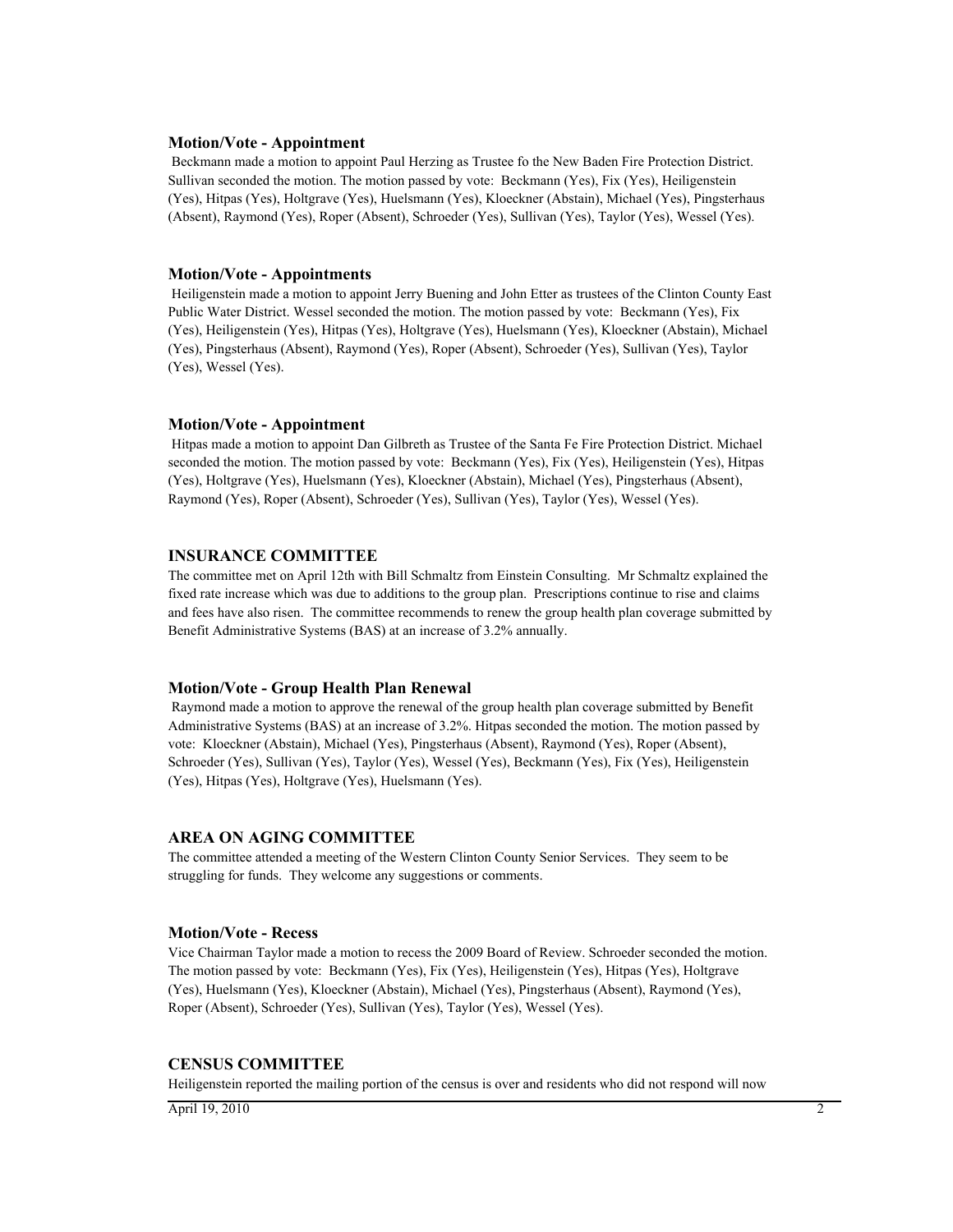have a visit from a census worker. Clinton County is reporting 82% participation which has far exceeded all of the surrounding counties. He and his committee would like to thank the public for their support.

## **COUNTY FARM/ANIMAL CONTROL COMMITTEE**

It was reported the animal control warden handled 150 calls this month.

## **EDUCATION COMMITTEE**

No Report

#### **GIS COMMITTEE**

The committee met on April 1 and their next meeting will be held on May 6.

#### **INSURANCE TRUST**

Raymond gave a report on the ICIT 2001 and ICIT 2009. There is a shortfall with the old ICIT 2001 which could result in the county being assessed for additional funds, however, figures could still be reduced. The next meeting will be on April 21st at 9:00 a.m.

### **#708 MENTAL HEALTH BOARD**

No Report

#### **911 COMMITTEE**

Fix reported the new paging system is still progressing. He also wanted to remind people of the new 911 ordinance to post addresses. Signs are still available through the sheriff's office and several fire departments in the County. The committee is checking into the possibility of having a form on the county website available for download.

#### **PERSONNEL/LABOR COMMITTEE**

The committee met on April 5 and discussed the accrual of benefits resolution that was recently passed. The State's Attorney is going to have a redraft ready for the next meeting. Also, the State's Attorney has been instructed to notify all union business agents and department heads about meeting with the committee to discuss the 2010-2011 scheduled employee wage increases. The committee will be asking department heads to look at possible attrition and will possibly be freezing employing seasonal and part time employees.

#### **RC&D COUNCIL** No Report

### **SAFETY COMMITTEE** No Report

**SOLID WASTE COMMITTEE**

No Report  $\overline{April 19, 2010}$  3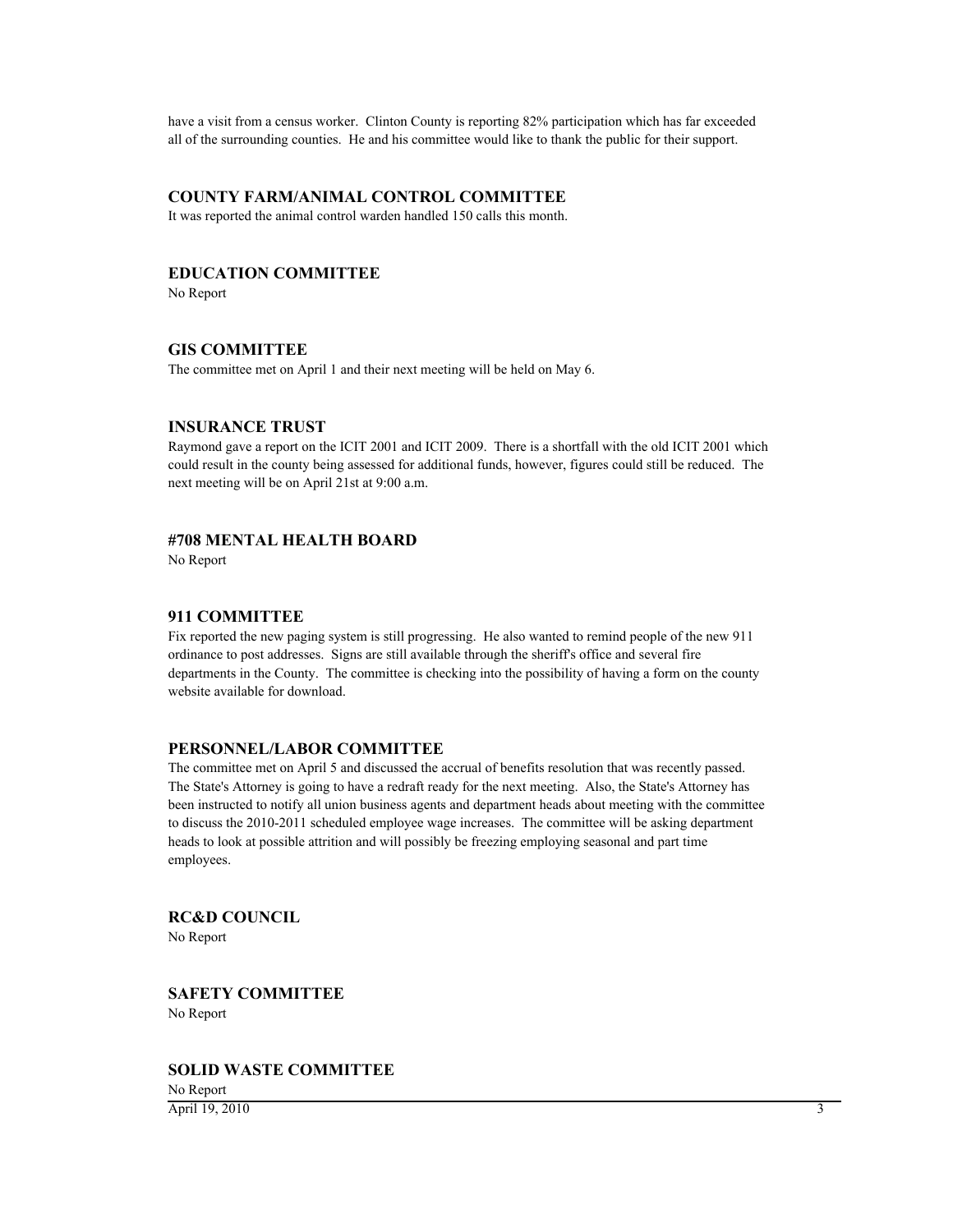#### **TOURISM COMMITTEE**

The committee will be meeting April 21.

#### **UNITED COUNTIES COUNCIL OF ILLINOIS** No Report

## **UNINCORPORATED AREA IMPROVEMENT COMMITTEE** No Report

#### **VETERAN'S MEMORIAL/VETERAN'S AFFAIRS COMMITTEE**

A meeting will be held on Thursday April 22 at 7:00 p.m. The purpose of the meeting is to discuss changes to the Clinton County war memorial.

#### **ECONOMIC DEVELOPMENT/SWIIDA/SCIGA**

John Raymond gave an extensive explanation of the Public Safety Tax presenting it as an alternative to property tax increase for the County. He explained it is a sales tax that is applied to items at the time of purchase at the rate of 0.50% or 50 cents per \$100 on qualifying purchases. He went on to explain the Board would decided how the proceeds will be spent, not any one department or elected official. The current tax rate is 6.25% this would increase the rate to 6.75%. Surrounding counties and municipalities are much higher. He explained this is a way to supplement our budget.

#### **Motion/Vote - Public Safety Tax**

 Sullivan made a motion to allow a resolution to be prepared for a referendum to be placed on the ballot for a Public Safety Tax at the rate of 1/2 of 1% for the specific use for the County of Clinton Sheriff Department in order to continue the needs of Public Safety for the constituents of said county. Raymond seconded the motion. The motion passed by vote: Beckmann (Yes), Fix (Yes), Heiligenstein (Yes), Hitpas (Yes), Holtgrave (Yes), Huelsmann (Yes), Kloeckner (Abstain), Michael (Yes), Pingsterhaus (Absent), Raymond (Yes), Roper (Absent), Schroeder (Yes), Sullivan (Yes), Taylor (Yes), Wessel (Yes).

## **ENVIRONMENTAL CONCERNS COMMITTEE**

No Report

#### **FACILITIES COMMITTEE**

Committee chairman Fix reported on the April 8 meeting. The old highway building is having some repairs and upgrades performed. These are needed due to age and regular maintenance and water leakage. He also reported the courthouse is going to have carpets cleaned and refresh painting completed, starting on the third floor and possibly doing one floor per year for regular maintenance. The committee is looking at possible cost saving programs or grants for the county buildings. He also stated the County website will contain assessment information that is required by state statutes.

#### **Motion/Vote - Monthly Financial Report**

Beckmann made a motion to approve the Monthly budget and financial report. Wessel seconded the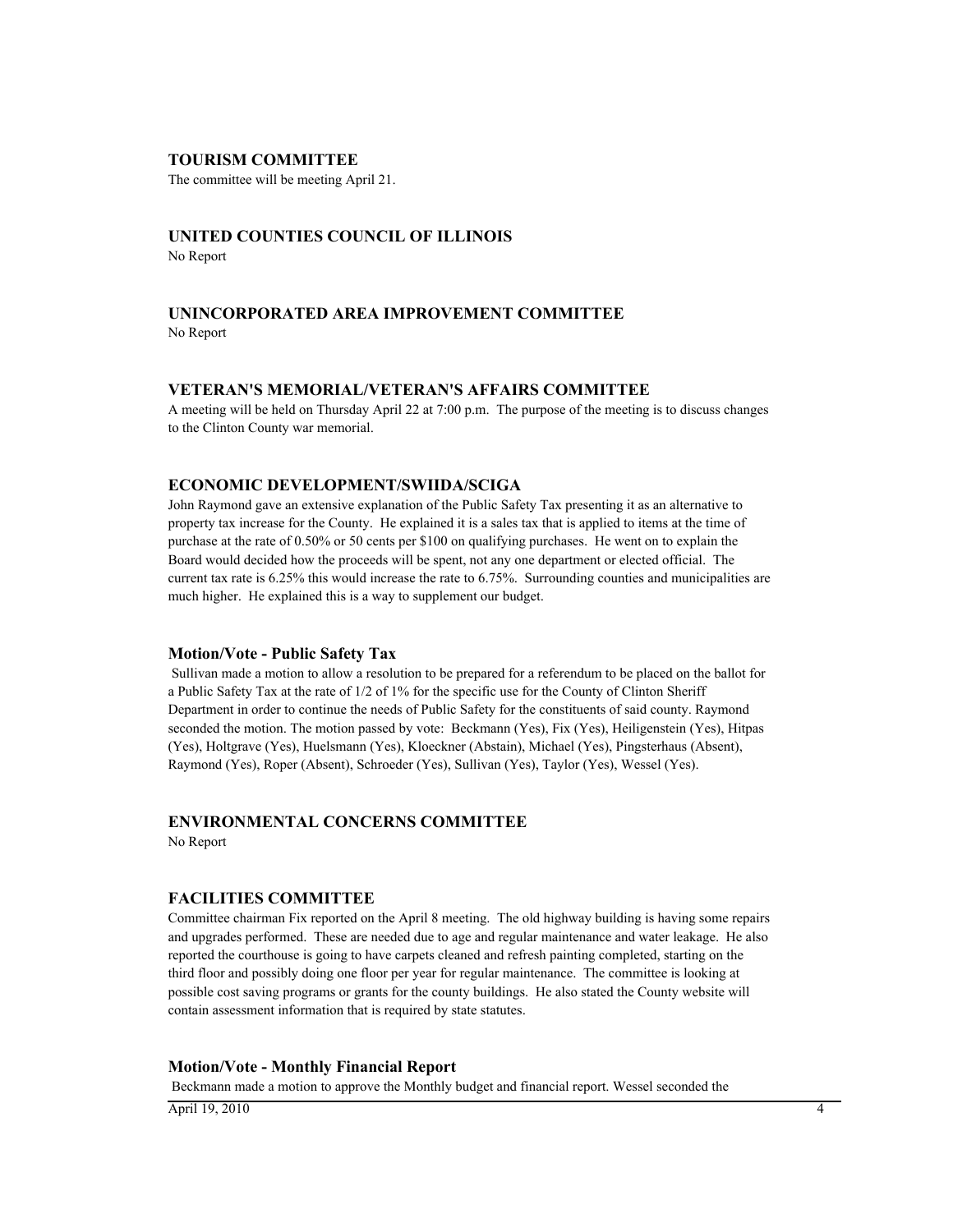motion. The motion passed by vote: Beckmann (Yes), Fix (Yes), Heiligenstein (Yes), Hitpas (Yes), Holtgrave (Yes), Huelsmann (Yes), Kloeckner (Abstain), Michael (Yes), Pingsterhaus (Absent), Raymond (Yes), Roper (Absent), Schroeder (Yes), Sullivan (Yes), Taylor (Yes), Wessel (Yes).

#### **Motion/Vote - Tax Dates**

 Holtgrave made a motion to approve the Treasurer set the 2009 Real Estate dates between June through October. Fix seconded the motion. The motion passed by vote: Beckmann (Yes), Fix (Yes), Heiligenstein (Yes), Hitpas (Yes), Holtgrave (Yes), Huelsmann (Yes), Kloeckner (Abstain), Michael (Yes), Pingsterhaus (Absent), Raymond (Yes), Roper (Absent), Schroeder (Yes), Sullivan (Yes), Taylor (Yes), Wessel (Yes).

#### **Motion/Vote - IMRF**

 Beckmann made a motion to continue with the regular program with IMRF and not participate in the optional phase-in rate program. Hitpas seconded the motion. The motion passed by vote: Beckmann (Yes), Fix (Yes), Heiligenstein (Yes), Hitpas (Yes), Holtgrave (Yes), Huelsmann (Yes), Kloeckner (Abstain), Michael (Yes), Pingsterhaus (Absent), Raymond (Yes), Roper (Absent), Schroeder (Yes), Sullivan (Yes), Taylor (Yes), Wessel (Yes).

#### **FINANCE/HEALTH SERVICES/REVOLVING LOAN FUND**

Treasurer Ferd Mueller reported receiving an oil check in the amount of \$9,395.03. He also stated tax payers could start pre paying their real-estate taxes now if they choose. They would be paying based on the previous year's bills with the amount to be held in a type of escrow account.

It was reported the State is seeking to reduce the county's share of income tax which could mean up to \$300,000 less income for the county. It was suggested the County should go on record to oppose this 30% reduction.

Fred Becker, from Glass and Shuffett, gave a report to the county explaining the recent County audit. He passed out a summery page of the last four years.

Finance Chairman Beckmann reported that the committee met with Mr. Kelly of Medstar to see if they were meeting their obligations of the contract. Medstar will have the secondary ambulance stationed in Carlyle when the first unit is out. They will not be on the West side of the County.

#### **Motion/Vote - Additional Finances**

 Beckmann made a motion to approve the per diem of Ray Kloeckner and Lavern Holtgrave which was omited from the monthly bills. Raymond seconded the motion. The motion passed by vote: Beckmann (Yes), Fix (Yes), Heiligenstein (Yes), Hitpas (Yes), Holtgrave (Yes), Huelsmann (Yes), Kloeckner (Abstain), Michael (Yes), Pingsterhaus (Absent), Raymond (Yes), Roper (Absent), Schroeder (Yes), Sullivan (Yes), Taylor (Yes), Wessel (Yes).

#### **Motion/Vote - Health Department Monthly Report**

 Beckmann made a motion to approve the March report of the Clinton County Health Department. Hitpas seconded the motion. The motion passed by vote: Beckmann (Yes), Fix (Yes), Heiligenstein (Yes), Hitpas (Yes), Holtgrave (Yes), Huelsmann (Yes), Kloeckner (Abstain), Michael (Yes), Pingsterhaus (Absent), Raymond (Yes), Roper (Absent), Schroeder (Yes), Sullivan (Yes), Taylor (Yes), Wessel (Yes).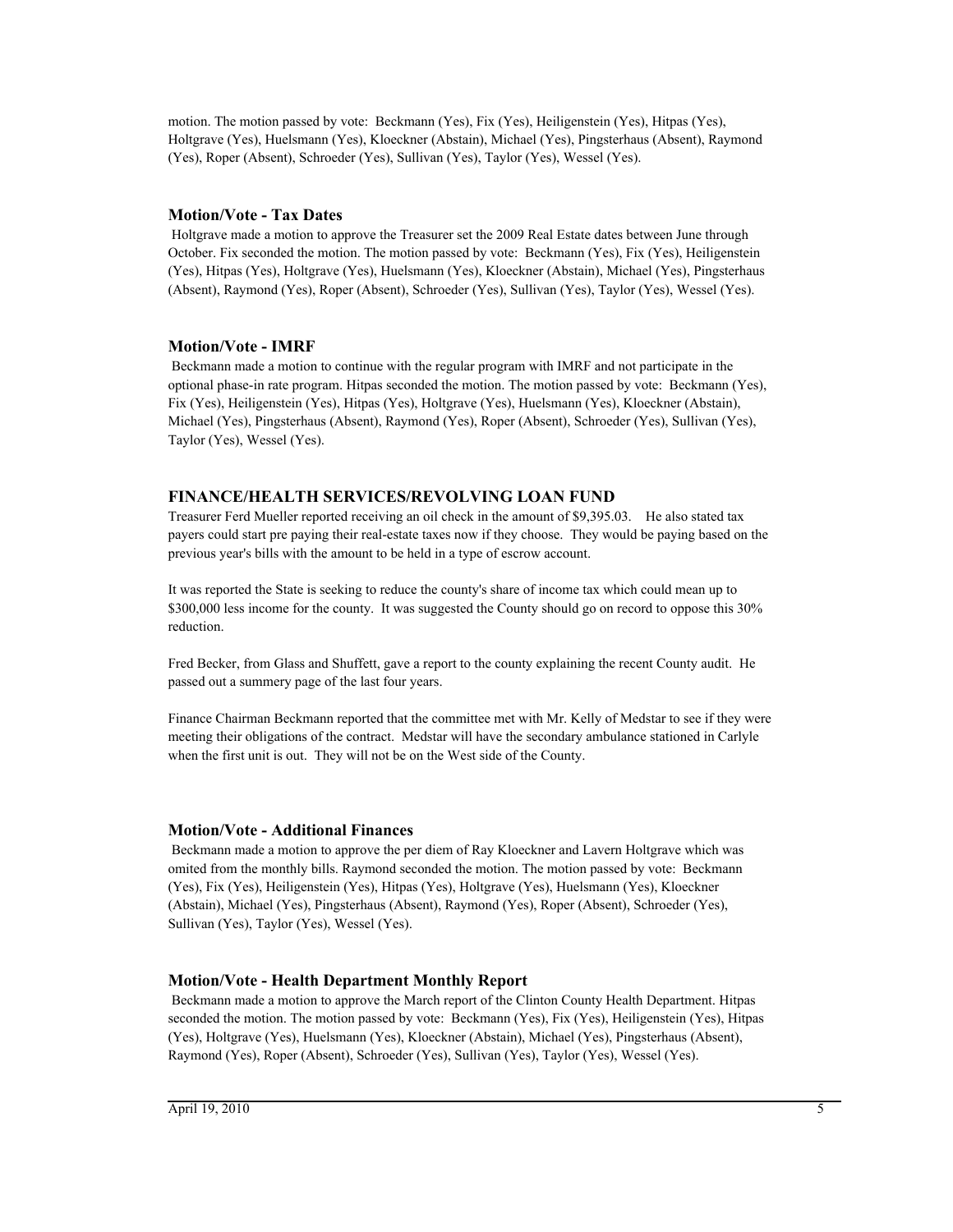#### **Motion/Vote - Resolution # 2010-008**

 Fix made a motion to approve resolution # 2010-008 to award low bids for material to be purchased with motor fuel tax for Townships: A. road oil for all 15 townships to Don Anderson Co. (Hoffman); B. HFE-300 Asphalt to mix with rock for Breese, Brookside, East Fork, Lookingglass, Meridian, St. Rose, Sugar Creek and Wheatfield Townships to Marathon Ashland Petroleum, LLC (Benton).. Holtgrave seconded the motion. The motion passed by vote: Beckmann (Yes), Fix (Yes), Heiligenstein (Yes), Hitpas (Yes), Holtgrave (Yes), Huelsmann (Yes), Kloeckner (Abstain), Michael (Yes), Pingsterhaus (Absent), Raymond (Yes), Roper (Absent), Schroeder (Yes), Sullivan (Yes), Taylor (Yes), Wessel (Yes).

#### **Motion/Vote - Resolution # 2010-009**

 Holtgrave made a motion to approve resolution # 2010-009 awarding low bids for material to be purchased with motor fuel tax funds for the County. A. Road oil to Don Anderson Co. (Hoffman). B. HFE-300 Asphalt to mix with rock to Marathon Ashland Petroleum, LLC (Benton). Fix seconded the motion. The motion passed by vote: Beckmann (Yes), Fix (Yes), Heiligenstein (Yes), Hitpas (Yes), Holtgrave (Yes), Huelsmann (Yes), Kloeckner (Abstain), Michael (Yes), Pingsterhaus (Absent), Raymond (Yes), Roper (Absent), Schroeder (Yes), Sullivan (Yes), Taylor (Yes), Wessel (Yes).

#### **Motion/Vote - Resolution # 2010-010**

 Fix made a motion to approve resolution # 2010-010 awarding the low bid for material to be purchased with motor fuel tax funds for the County. Hot-mix asphalt surface mix to Christ Brothers Asphalt (Lebanon). Holtgrave seconded the motion. The motion passed by vote: Beckmann (Yes), Fix (Yes), Heiligenstein (Yes), Hitpas (Yes), Holtgrave (Yes), Huelsmann (Yes), Kloeckner (Abstain), Michael (Yes), Pingsterhaus (Absent), Raymond (Yes), Roper (Absent), Schroeder (Yes), Sullivan (Yes), Taylor (Yes), Wessel (Yes).

#### **Motion/Vote - Resolution # 2010-011**

 Beckmann made a motion to approve resolution # 2010-011 awarding the low bid for material to be purchased with motor fuel tax funds for the County. Hot-mix asphalt binder mix to Howell Paving (Centralia). Taylor seconded the motion. The motion passed by vote: Beckmann (Yes), Fix (Yes), Heiligenstein (Yes), Hitpas (Yes), Holtgrave (Yes), Huelsmann (Yes), Kloeckner (Abstain), Michael (Yes), Pingsterhaus (Absent), Raymond (Yes), Roper (Absent), Schroeder (Yes), Sullivan (Yes), Taylor (Yes), Wessel (Yes).

#### **Motion/Vote - Resolution # 2010-012**

 Michael made a motion to approve resolution # 2010-012 awarding the low bids for materials from County funds. Road oil to Don Anderson Co. (Hoffman). Hitpas seconded the motion. The motion passed by vote: Beckmann (Yes), Fix (Yes), Heiligenstein (Yes), Hitpas (Yes), Holtgrave (Yes), Huelsmann (Yes), Kloeckner (Abstain), Michael (Yes), Pingsterhaus (Absent), Raymond (Yes), Roper (Absent), Schroeder (Yes), Sullivan (Yes), Taylor (Yes), Wessel (Yes).

#### **Motion/Vote - Resolution # 2010-013**

 Holtgrave made a motion to approve resolution # 2010-013 awarding the low bids for materials from County funds. Hot-mix asphalt to Christ Brothers Asphalt (Lebanon). Wessel seconded the motion. The motion passed by vote: Sullivan (Yes), Taylor (Yes), Wessel (Yes), Beckmann (Yes), Fix (Yes), Heiligenstein (Yes), Hitpas (Yes), Holtgrave (Yes), Huelsmann (Yes), Kloeckner (Abstain), Michael (Yes), Pingsterhaus (Absent), Raymond (Yes), Roper (Absent), Schroeder (Yes).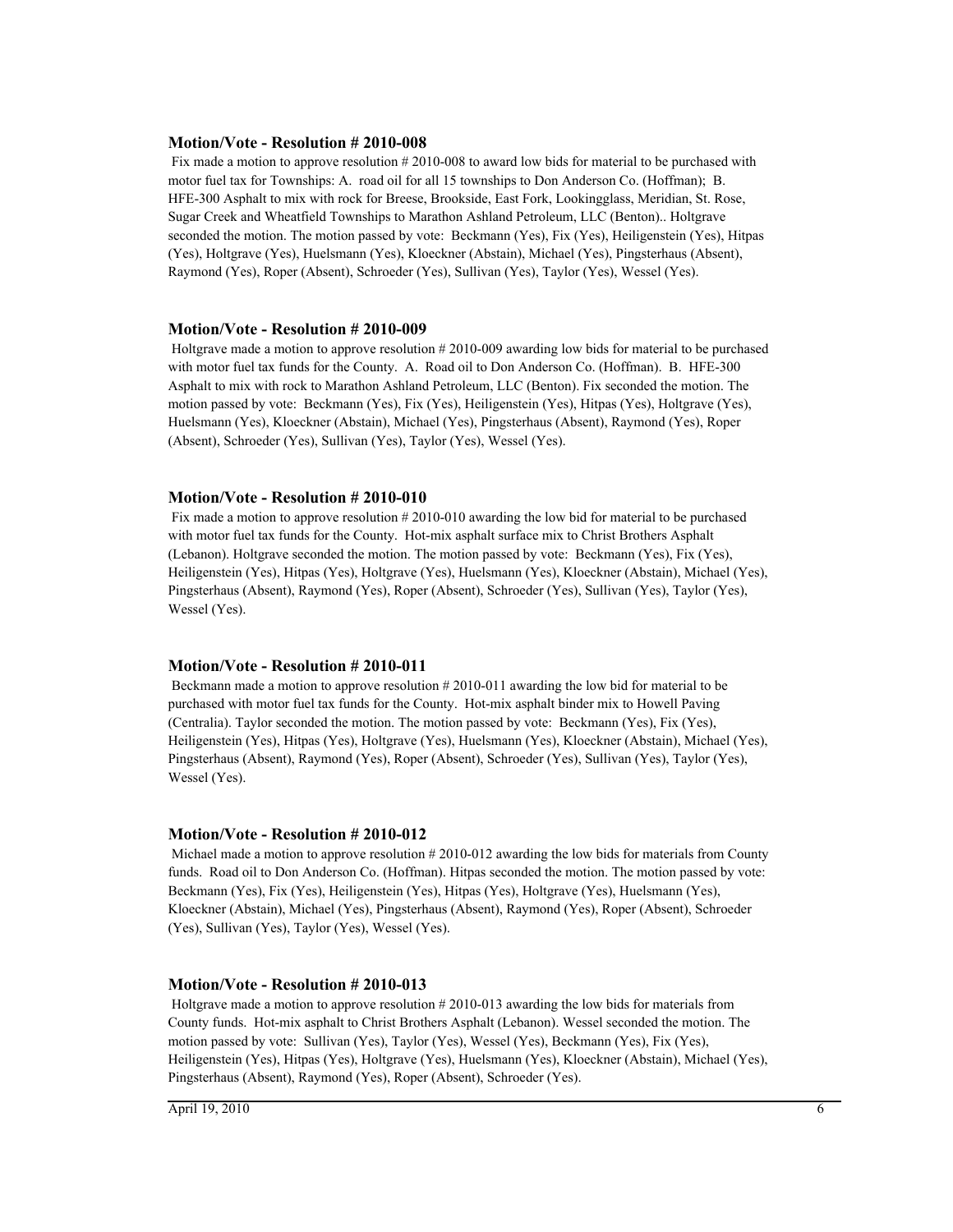#### **ROAD & BRIDGE COMMITTEE**

County Engineer Behrens reported the St. Rose Road resurfacing will begin the week of the 17th. He also stated his employees have been pouring concrete to complete the parking lot for the new highway building.

## **ZONING/SUBDIVISION COMMITTEE**

No Report

## **CHAIRMAN'S COMMENTS**

Chairman Kloeckner read a letter from Jim Underwood, President of Kaskaskia Community College thanking the Board and the County Highway Engineer for installing the warning lights at the road intersection of the College.

He also referred to a copy of a letter that was sent to him by State's Attorney Hudspeth and which was distributed to the board members before the meeting. The letter addressed the need for minutes and agenda for all committee meetings. The State's Attorney also spoke to the board about concerns in regard to this issue.

#### **Motion/Vote - Accounts Payable**

 Fix made a motion to approve payment of the Accounts Payable Claims. Hitpas seconded the motion. The motion passed by vote: Beckmann (Yes), Fix (Yes), Heiligenstein (Yes), Hitpas (Yes), Holtgrave (Yes), Huelsmann (Yes), Kloeckner (Abstain), Michael (Yes), Pingsterhaus (Absent), Raymond (Yes), Roper (Absent), Schroeder (Yes), Sullivan (Yes), Taylor (Yes), Wessel (Yes).

## **ADJOURNMENT**

Vice Chairman Taylor made a motion to adjourn Hitpas seconded the motion. The motion passed by vote.

**Attest:**

\_\_\_\_\_\_\_\_\_\_\_\_\_\_\_\_\_\_\_\_\_\_\_\_\_\_\_\_\_\_\_\_\_\_\_\_\_\_ Thomas LaCaze/County Clerk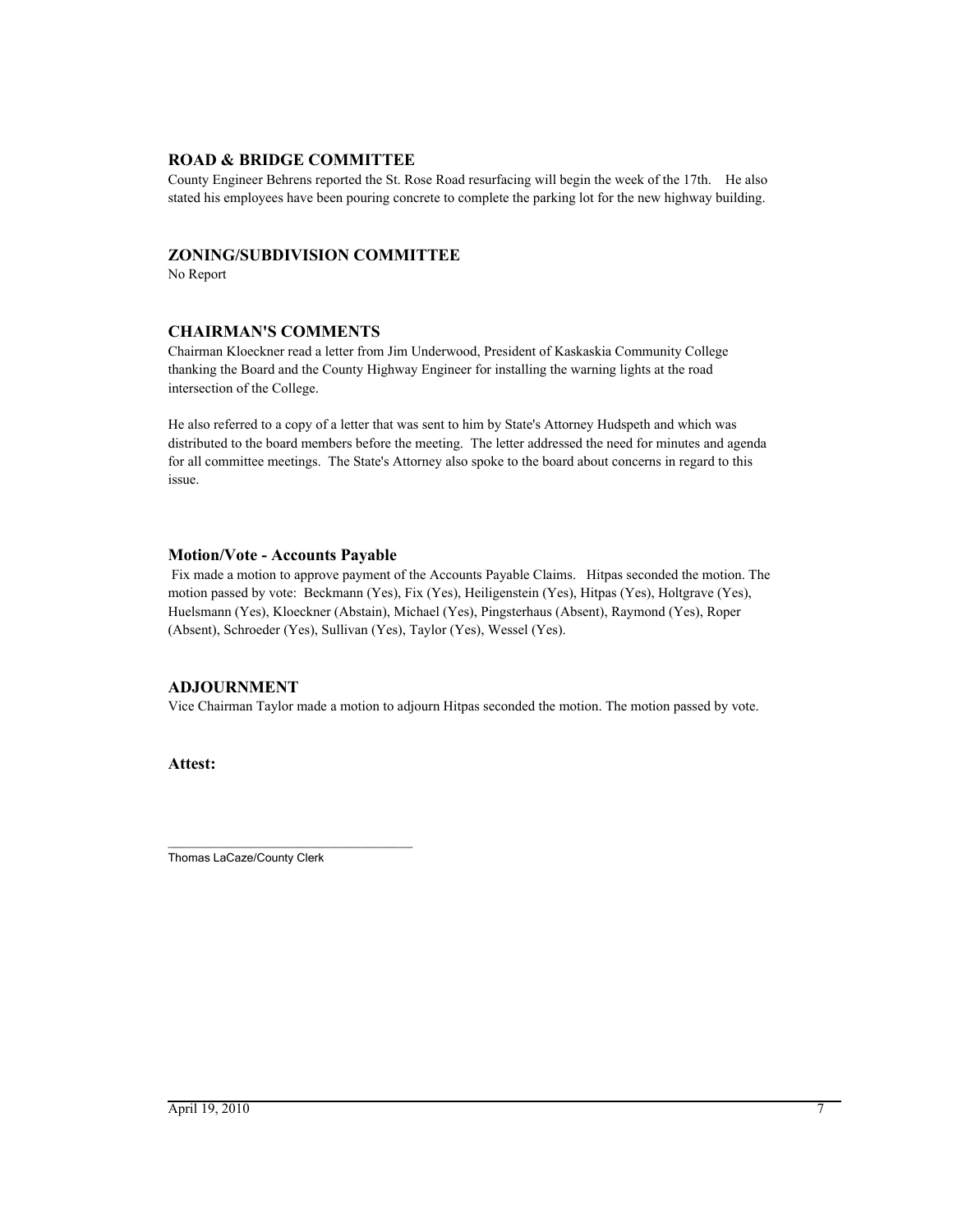# **Clinton County District Board**

## **May 17, 2010**

## **CONVENE**

Board Chairman Kloeckner called the meeting of the Clinton County District Board to order at 7:00 p.m. on May 17, 2010 at the Board Room. Attendance: Beckmann, Present: Fix, Present: Heiligenstein, Present: Hitpas, Present: Holtgrave, Present: Huelsmann, Present: Kloeckner, Present: Michael, Present: Pingsterhaus, Present: Raymond, Present: Roper, Present: Schroeder, Present: Sullivan, Present: Taylor, Present: Wessel, Present.

#### **PLEDGE OF ALLEGIANCE**

The Pledge of Allegiance was recited.

#### **Motion/Vote - Approval of Minutes**

 Holtgrave made a motion to approve the minutes of the April 19, 2010 meeting. Hitpas seconded the motion. The motion passed by vote: Beckmann (Yes), Fix (Yes), Heiligenstein (Yes), Hitpas (Yes), Holtgrave (Yes), Huelsmann (Yes), Kloeckner (Abstain), Michael (Yes), Pingsterhaus (Yes), Raymond (Yes), Roper (Yes), Schroeder (Yes), Sullivan (Yes), Taylor (Yes), Wessel (Yes).

## **Motion/Vote - Waive First Reading and Appoint**

 Hitpas made a motion to waive the first reading and appoint the following as trustees to the Posey Cemetery Association for a 6 year term. David Cahoon, James Taylor, Bonnie Nehrt and Andy Lorentz. Michael seconded the motion. The motion passed by vote: Beckmann (Yes), Fix (Yes), Heiligenstein (Yes), Hitpas (Yes), Holtgrave (Yes), Huelsmann (Yes), Kloeckner (Abstain), Michael (Yes), Pingsterhaus (Yes), Raymond (Yes), Roper (Yes), Schroeder (Yes), Sullivan (Yes), Taylor (Yes), Wessel (Yes).

#### **Motion/Vote - Appointment**

 Sullivan made a motion to appoint Tom Luebbers as trustee for the Aviston Fire Protection District. Taylor seconded the motion. The motion passed by vote: Beckmann (Yes), Fix (Yes), Heiligenstein (Yes), Hitpas (Yes), Holtgrave (Yes), Huelsmann (Yes), Kloeckner (Abstain), Michael (Yes), Pingsterhaus (Yes), Raymond (Yes), Roper (Yes), Schroeder (Yes), Sullivan (Yes), Taylor (Yes), Wessel (Yes).

#### **Motion/Vote - Appointment**

 Sullivan made a motion to appoint Michael Gall as Trustee for the St. Rose Fire Protection District. Taylor seconded the motion. The motion passed by vote: Beckmann (Yes), Fix (Yes), Heiligenstein (Yes), Hitpas (Yes), Holtgrave (Yes), Huelsmann (Yes), Kloeckner (Abstain), Michael (Yes), Pingsterhaus (Yes), Raymond (Yes), Roper (Yes), Schroeder (Yes), Sullivan (Yes), Taylor (Yes), Wessel (Yes).

#### **Motion/Vote - Appointment**

 Sullivan made a motion to appont John Kohlbrecher as Trustee of the St. Rose Public Water District. Taylor seconded the motion. The motion passed by vote: Beckmann (Yes), Fix (Yes), Heiligenstein (Yes), Hitpas (Yes), Holtgrave (Yes), Huelsmann (Yes), Kloeckner (Abstain), Michael (Yes), Pingsterhaus (Yes), Raymond (Yes), Roper (Yes), Schroeder (Yes), Sullivan (Yes), Taylor (Yes), Wessel (Yes).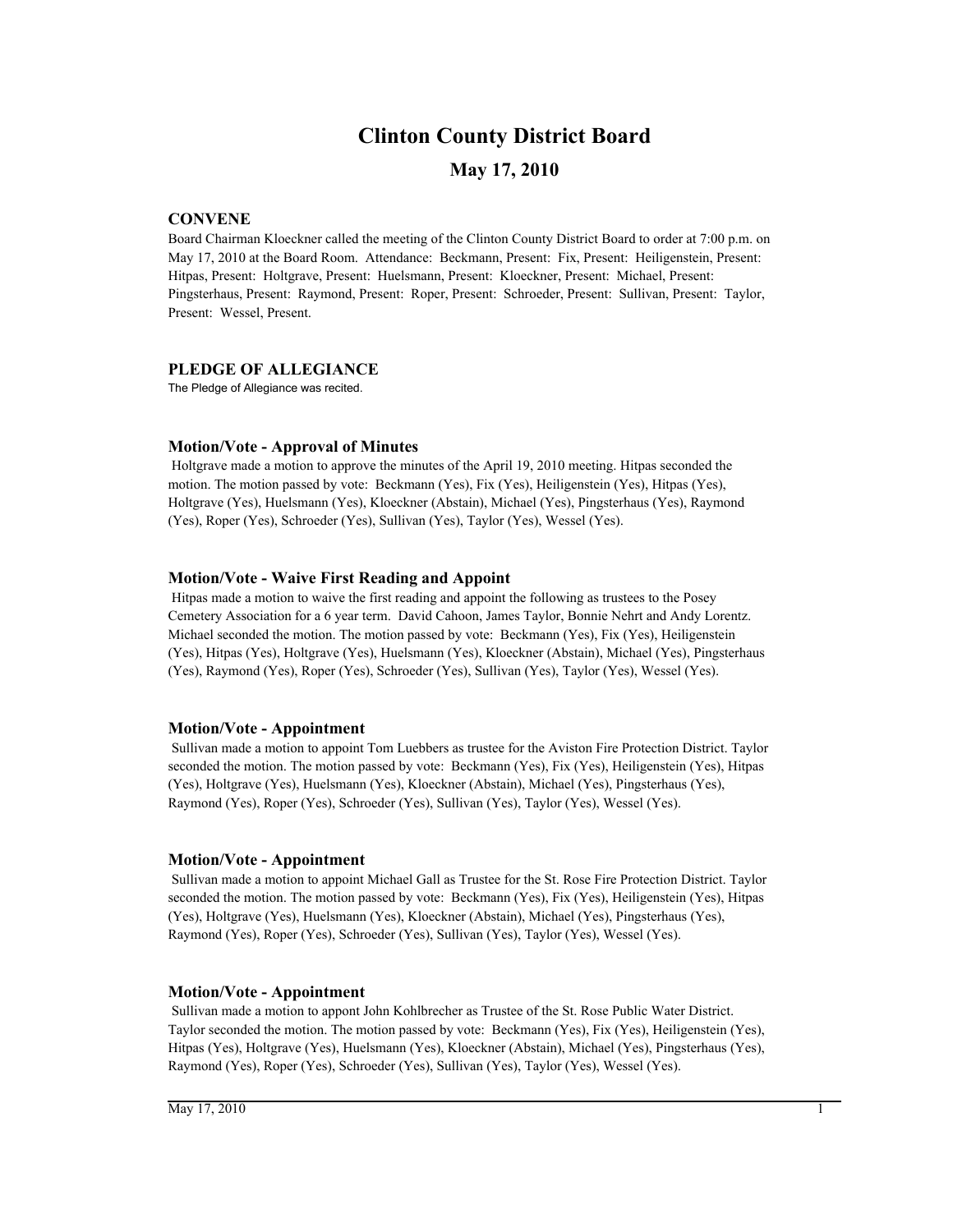#### **Motion/Vote - Appointment**

 Holtgrave made a motion to appoint Al Bruegemann as a member of the Clinton County Board of Review. Fix seconded the motion. The motion passed by vote: Beckmann (Yes), Fix (Yes), Heiligenstein (Yes), Hitpas (Yes), Holtgrave (Yes), Huelsmann (Yes), Kloeckner (Abstain), Michael (Yes), Pingsterhaus (Yes), Raymond (Yes), Roper (Yes), Schroeder (Yes), Sullivan (Yes), Taylor (Yes), Wessel (Yes).

#### **JUDGE'S ADDRESS**

Associate Judge Dennis Middendorff addressed the board in regard to several issues. He informed the board that the building committee had been seeking bids for painting some areas in the courthouse. Only one was received and was determined to be too high. The issue will be revisited at a later date. He announced he had contacted the Township officials explaining that public service workers would be available from the probation department for summer work. He suggested the board members let him or Chief Probation Officer Brandmeyer know of any entity in their district that could use summer public service workers.

For information purposes, he announced legislation was passed, but as of this date had not been signed by the governor, that would assess an additional \$5 fee against all traffic citations to be put in a State Police assistance fund. This would raid the county coffers since the Illinois Supreme Court sets the cost of fines and the \$5 fee would be taken from the amount the County currently receives. If the governor signs the bill, it will reduce revenues from the County and Municipalities.

Another item he brought before the board was the Amy Center located in Mt. Vernon. It provides assistance for sexual crimes against children. According to law, we are permitted to impose an additional cost on civil cases to support the center. We are currently the only county in their district that has not passed this additional fee. It was referred to the judicial committee to review and bring back to the board.

#### **Motion/Vote - Resolution # 2010-014**

Vice Chairman Taylor made a motion to approve Resolution # 2010-014 Adopting the Clinton County Multi-Hazard Mitigation Plan. Raymond seconded the motion. The motion passed by vote: Beckmann (Yes), Fix (Yes), Heiligenstein (Yes), Hitpas (Yes), Holtgrave (Yes), Huelsmann (Yes), Kloeckner (Abstain), Michael (Yes), Pingsterhaus (Yes), Raymond (Yes), Roper (Yes), Schroeder (Yes), Sullivan (Yes), Taylor (Yes), Wessel (Yes).

#### **Motion/Vote - Resolution # 2010-015**

 Hitpas made a motion to approve Resolution # 2010-015 amending and changing Resolution # 2009-021 which was passed on October 19, 2009 which memorialized the County's previous policy regarding the accural of benefit time by employees of Clinton County. Wessel seconded the motion. The motion passed by vote: Beckmann (Yes), Fix (Yes), Heiligenstein (Yes), Hitpas (Yes), Holtgrave (Yes), Huelsmann (Yes), Kloeckner (Abstain), Michael (Yes), Pingsterhaus (Yes), Raymond (Yes), Roper (Yes), Schroeder (Yes), Sullivan (Yes), Taylor (Yes), Wessel (Yes).

#### **Motion/Vote - Resolution # 2010-016**

 Raymond made a motion to approve Resolution # 2010-016 establishing a moratorium on wages established by the Clinton County Board. This moratorium shall not apply to terms of any collective bargaining agreement or any other contract now in force. Beckmann seconded the motion. The motion passed by vote: Beckmann (Yes), Fix (Yes), Heiligenstein (Yes), Hitpas (Yes), Holtgrave (Yes),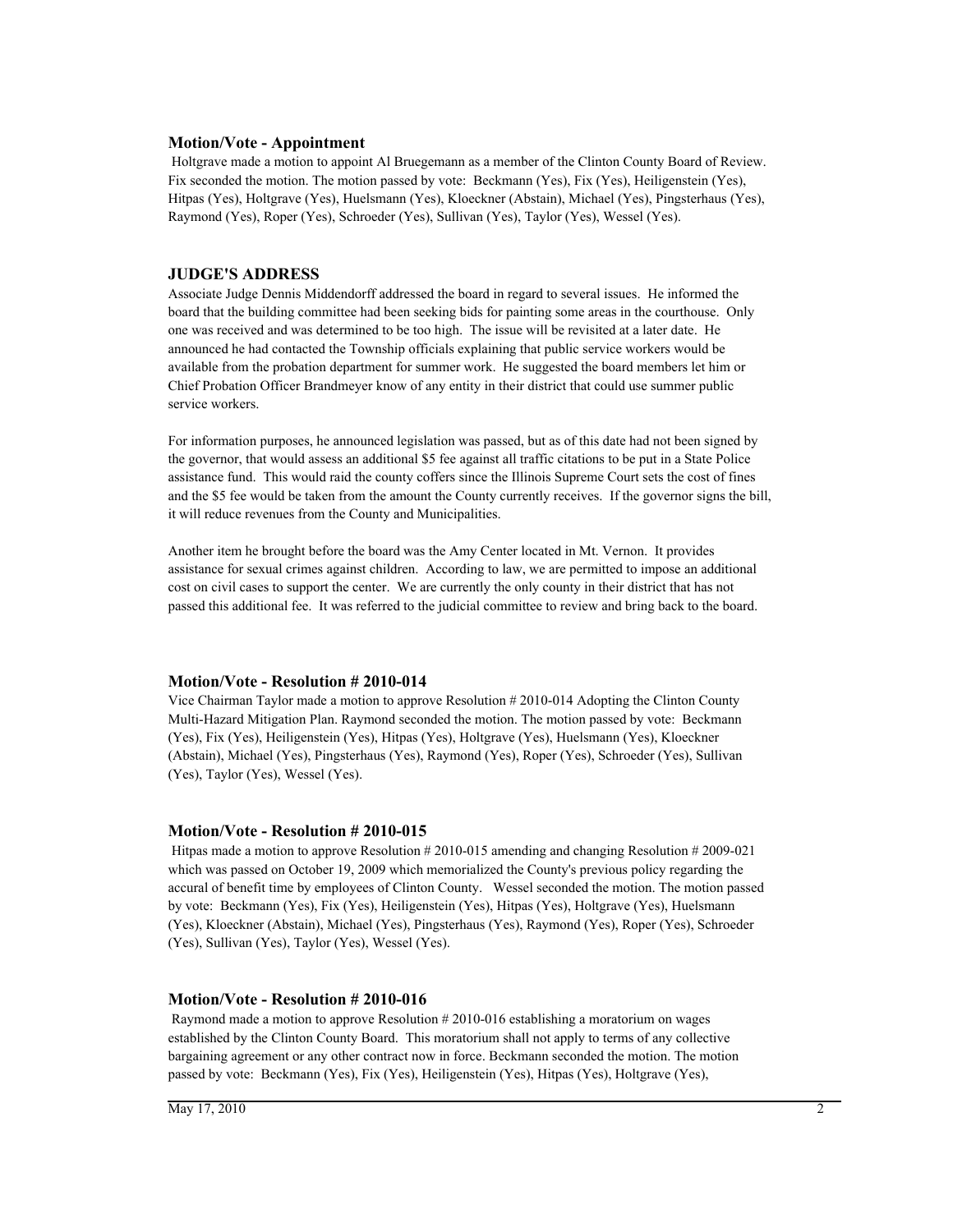Huelsmann (Yes), Kloeckner (Abstain), Michael (Yes), Pingsterhaus (Yes), Raymond (Yes), Roper (Yes), Schroeder (Yes), Sullivan (Yes), Taylor (Yes), Wessel (Yes).

#### **PUBLIC SAFETY TAX REFERENDUM**

Before the Resolution regarding the Public Safety Tax Referendum was brought to a vote, all members were asked if they would like to make any comments. All members responded stating their reasons for how they were voting. The responses are as follows: Huelsmann - I feel a additional tax is not needed at this time. We need to clean up the budget first. Fix - I oppose it and thank the citizens who talked and contacted me. Most are not in favor of more taxes. Holtgrave - I feel people should have the option to make up their own minds. Roper - Thank the City of Breese for the open forum meeting. I would like clarification. Are the funds generated to be put in a restricted fund. (A discussion and response stated they would be). My feeling are we owe it to the residents to get an opportunity to vote. Wessel - It is a tough situation. People seem to be against it. I think we should look to other places. Hitpas - I am not saying I am for or against it. I will make my decision at the polls. I feel it should be brought to the taxpayers. Michael - It is a gray area. People just don't know. Sullivan - As co-sponsor of the bill I feel it is a needed tax and I feel people should make up their own minds. Beckmann - At first I was dead set against it, but now I am about 50-50. I feel it should be put to the people's vote. Taylor - I feel we need to do some belt tightening. Schroeder - I feel it should be on the ballot. The people should decide. Raymond - It should be up to every individual to voice their opinion by casting a ballot. Heiligenstein - I am not opposed to it being on the ballot, however, I feel it is misleading to the public about where the tax monies are going. Pingsterhaus - I feel it should be put on the ballot and let the people decide. Chairman Kloeckner read a prepared statement stating he had several people call and asked why he let it come to a vote. He explained the chairman does not control what comes before the meeting. He stated he was against it being put on the ballot since the County is facing hard times. Normally the Chairman does not vote, but he stated he would vote on this issue.

#### **Motion/Vote - Resolution # 2010-017**

 Holtgrave made a motion to approve Resolution # 2010-017 to submit to the electors of Clinton County, at the election scheduled for November 2, 2010, the following proposition and statutorily required additional information:

"To pay for public safety purposes, shall Clinton County be authorized to impose an increase on its share of local sales taxes by the rate of one-half percent (0.50%)?"

"This would mean that a consumer would pay an additional fifty cents (\$.50) in sales tax for every \$100 of tangible personal property bought at retail."

 Hitpas seconded the motion. The motion passed by vote: Beckmann (Yes), Fix (No), Heiligenstein (No), Hitpas (Yes), Holtgrave (Yes), Huelsmann (No), Kloeckner (No), Michael (No), Pingsterhaus (Yes), Raymond (Yes), Roper (Yes), Schroeder (Yes), Sullivan (Yes), Taylor (No), Wessel (No).

#### **INSURANCE COMMITTEE**

The Committee met and did a review and comparison of the last four contract years of claims, prescriptions and fees. We are currently 3% over budget in the line item, however, if the reimbursements and overpayments on claims could be included, we would currently be under budget. The company who handles our prescription claims was given permission to personally contact group health members in an effort of offer cost saving procedures to help reduce the rising cost of prescriptions.

#### **AREA ON AGING COMMITTEE**

No Report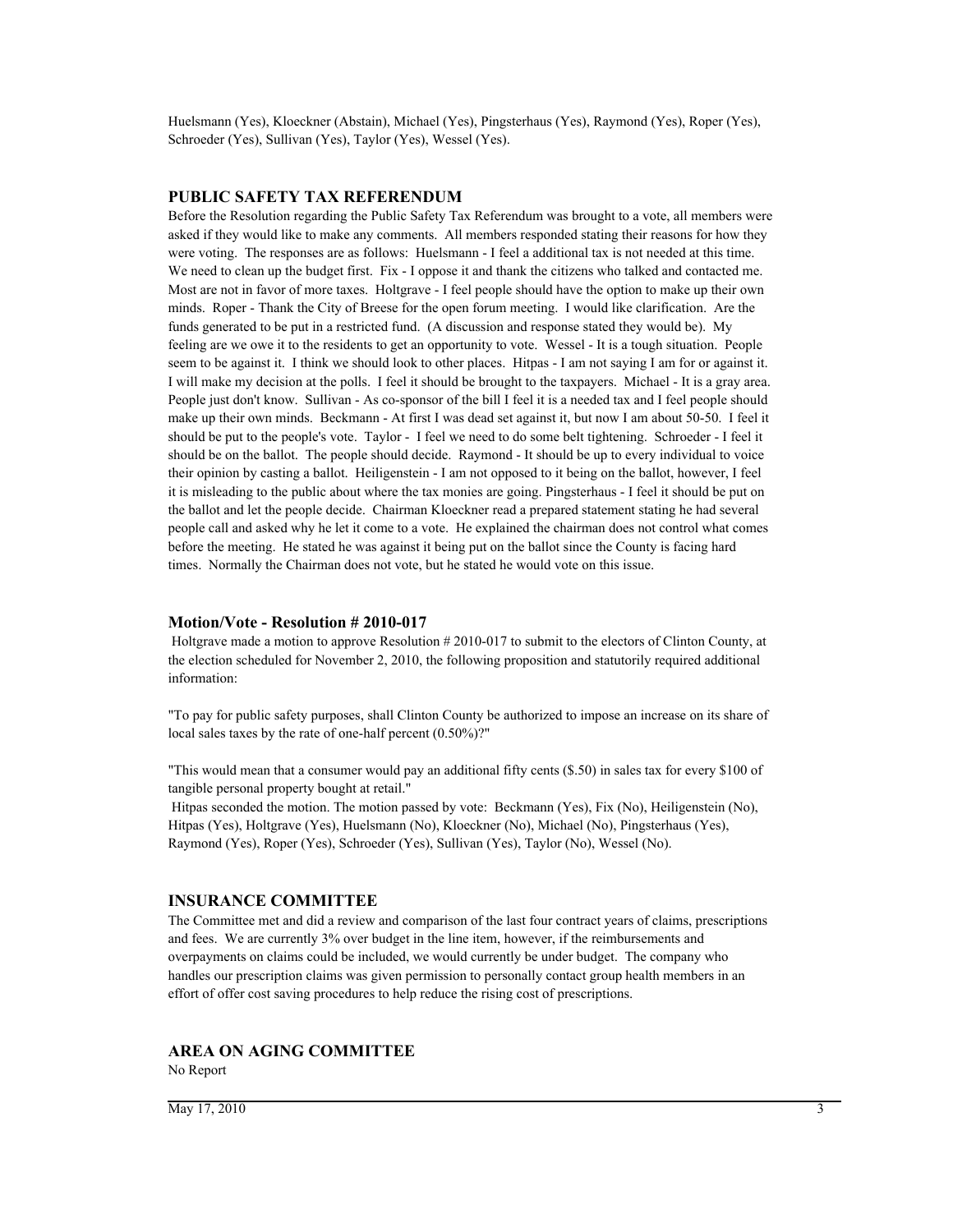## **ASSESSMENT COMMITTEE**

No Report

## **CENSUS COMMITTEE** No Report

## **COUNTY FARM/ANIMAL CONTROL COMMITTEE** No Report

## **EDUCATION COMMITTEE**

No Report

#### **GIS COMMITTEE**

The committee met on May 6 and all bills were in order. The next meeting is on June 10 at 4:30 p.m.

#### **INSURANCE TRUST**

At the April 21 ICIT meeting, AHM Financial Group presented information about a new area of coverage which will be available known as Cyber Extortion Insurance. It provides coverage if computer systems are breeched and data is either lost or stolen. Additional information will be forthcoming. Raymond also reported a half-day seminar will be presented by CCMSI dealing with claims handling and HR issues. No date or time has been set. The next meeting will be held on May 19 at 9:00 a.m.

## **#708 MENTAL HEALTH BOARD**

The 708 Mental Health Board will meet on June 3 at 4:00 p.m.

## **911 COMMITTEE**

Fix reported on the May 12th meeting. New headsets for 911 telecommunications will be ordered. The old towers will be removed as soon as the company can schedule. We will switch over to the new paging system after one more set of testing.

#### **PERSONNEL/LABOR COMMITTEE**

Committee Chairman Hitpas reported on the committee meetings which produced the resolutions on the wage moratorium and accrual of benefits. He also reported letters were being sent to the various unions of the County's desire to open discussions regarding the 5% wage increase due in December.

**RC&D COUNCIL** No Report

# **SAFETY COMMITTEE**

No Report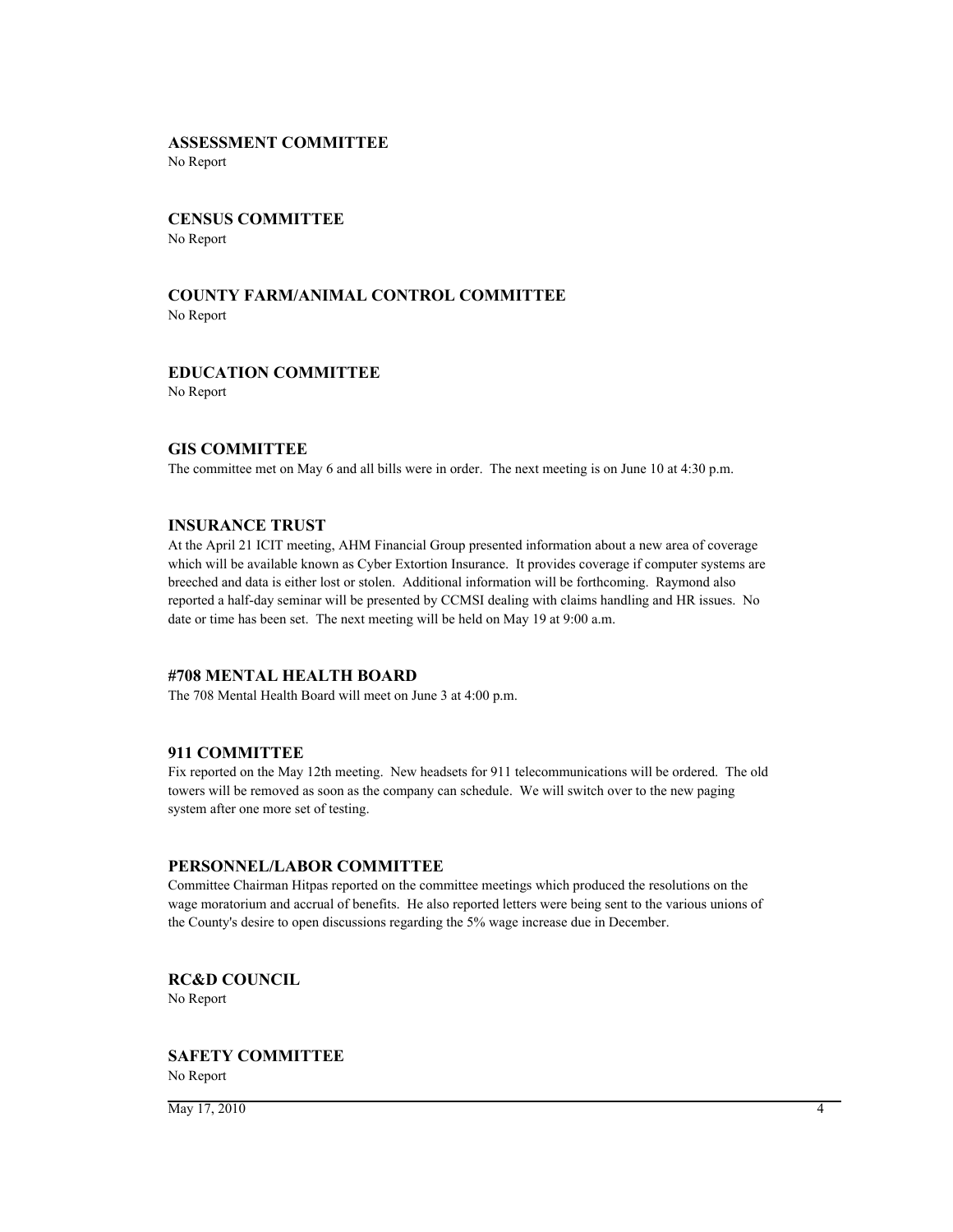## **SOLID WASTE COMMITTEE**

No Report

# **TOURISM COMMITTEE**

No Report

## **UNITED COUNTIES COUNCIL OF ILLINOIS** No Report

## **UNINCORPORATED AREA IMPROVEMENT COMMITTEE** No Report

#### **VETERAN'S MEMORIAL/VETERAN'S AFFAIRS COMMITTEE**

Roper reported the committee met with the representatives of the area American Legions and the VFWs on April 22 regarding the expansion of the County Veterans Memorial. At the next County Legion meeting on June 8, representatives will be selected to form a committee to work with the County's Veterans Affairs Committee on the Memorial's expansion.

#### **ECONOMIC DEVELOPMENT/SWIIDA/SCIGA**

Sullivan reported the SCIGA meeting will be held on May 26 and the next UCCI meeting will be held on Monday, May 24 at 9:30 a.m. He also reported a meeting will be held on June 14 to discuss the Lebanon bypass. Our State and Federal Senators and Representatives have been invited to the meeting. Also, at 7:00 that evening we will be meeting with residents of Aviston to discuss the intersection of Russland Road and 409.

## **ENVIRONMENTAL CONCERNS COMMITTEE**

No Report

#### **FACILITIES COMMITTEE**

Fix reported on the May 13th meeting stating the old highway department repairs have been completed. The new Highway building is complete. He commended LRB Construction for a fine job.

#### **FINANCE/HEALTH SERVICES/REVOLVING LOAN FUND**

Treasurer Mueller reported receiving an oil check in the amount of \$11,277.11. He also reported 1,297 mobile home bills were mailed on May 3rd in the amount of \$98,478.13. Payments have also been received from the State of Illinois on the amounts they owe the County.

#### **Motion/Vote - Monthly Financial Report**

 Beckmann made a motion to approve the monthly budget and financial report. Taylor seconded the motion. The motion passed by vote: Beckmann (Yes), Fix (Yes), Heiligenstein (Yes), Hitpas (Yes), Holtgrave (Yes), Huelsmann (Yes), Kloeckner (Abstain), Michael (Yes), Pingsterhaus (Yes), Raymond (Yes), Roper  $\overline{M}$ ay 17, 2010 5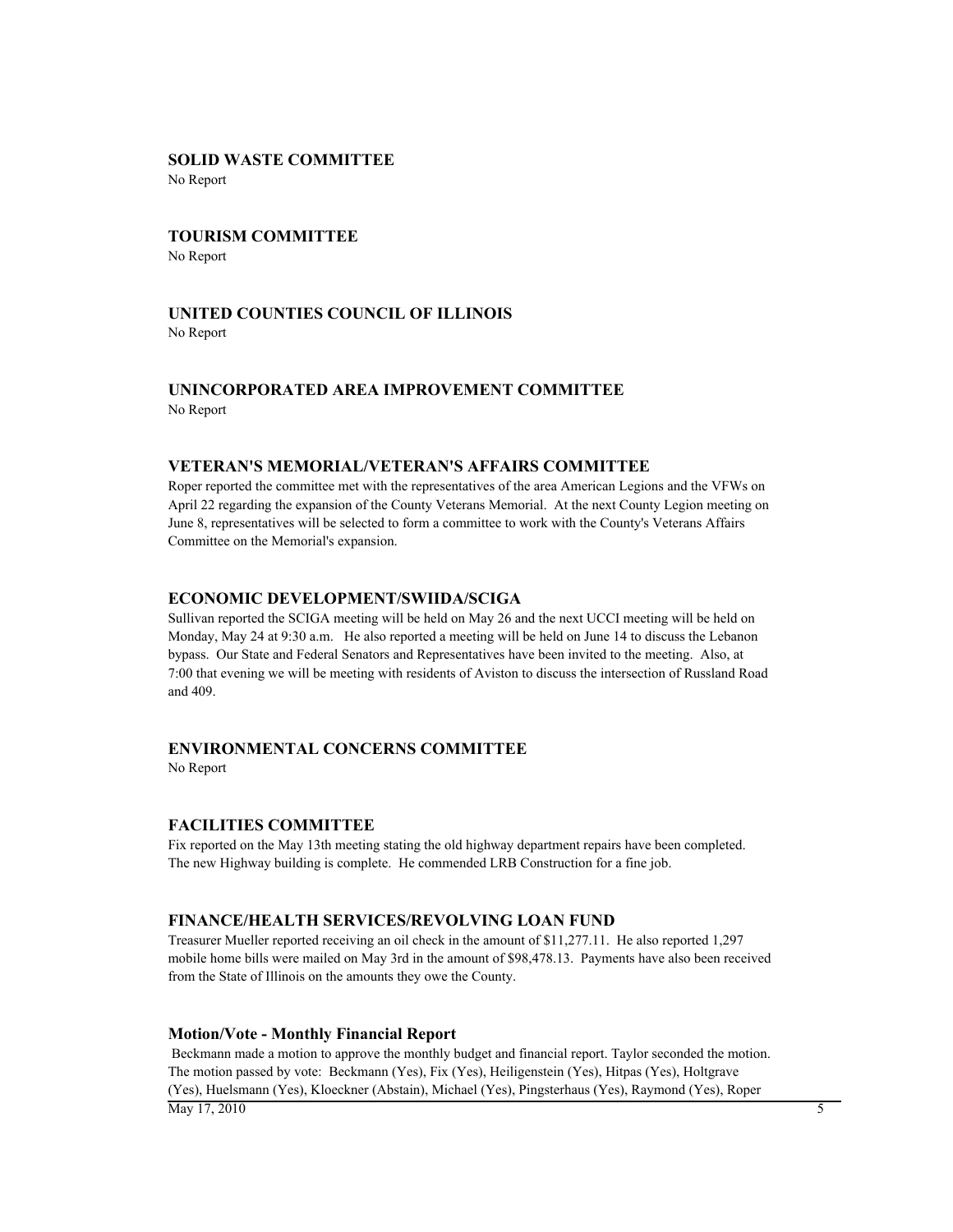(Yes), Schroeder (Yes), Sullivan (Yes), Taylor (Yes), Wessel (Yes).

#### **Motion/Vote - Additional Finances**

 Beckmann made a motion to approve a bill from Claudon, Kost, Beal & Walters, Ltd. for professional services in the amount of \$2,218.75. Pingsterhaus seconded the motion. The motion passed by vote: Beckmann (Yes), Fix (Yes), Heiligenstein (Yes), Hitpas (Yes), Holtgrave (Yes), Huelsmann (Yes), Kloeckner (Abstain), Michael (Yes), Pingsterhaus (Yes), Raymond (Yes), Roper (Yes), Schroeder (Yes), Sullivan (Yes), Taylor (Yes), Wessel (Yes).

#### **Motion/Vote - Health Department Monthly Report**

 Beckmann made a motion to approve the April report of the Clinton County Health Department. Hitpas seconded the motion. The motion passed by vote: Beckmann (Yes), Fix (Yes), Heiligenstein (Yes), Hitpas (Yes), Holtgrave (Yes), Huelsmann (Yes), Kloeckner (Abstain), Michael (Yes), Pingsterhaus (Yes), Raymond (Yes), Roper (Yes), Schroeder (Yes), Sullivan (Yes), Taylor (Yes), Wessel (Yes).

#### **GENERAL SERVICES/JUDICIARY COMMITTEE**

No Report

#### **LAW ENFORCEMENT/ESDA COMMITTEE**

ESDA Director Crocker reported to the committee that he received a \$40,000 grant for ESDA use.

#### **LIQUOR COMMITTEE**

No Report

#### **ROAD & BRIDGE COMMITTEE**

County Highway Engineer Behrens reported the St. Rose Road resurfacing will hopefully begin next Monday depending on the weather and contingent upon Madison County completing their portion first.

#### **Motion/Vote - Resolution # 2010-018**

 Heiligenstein made a motion to approve Resolution # 2010-018 an Engineering Agreement with Henry, Meisenheimer & Gende to provide structural engineering services for the completion of bridge plans for the replacement of a bridge on Hahn road in Meridian Township. Contract should be eligible for 80% reimbursement from the State's Township Bridge Program with the remaining 20% split equally between the County and Meridian Township. Fix seconded the motion. The motion passed by vote: Beckmann (Yes), Fix (Yes), Heiligenstein (Yes), Hitpas (Yes), Holtgrave (Yes), Huelsmann (Yes), Kloeckner (Abstain), Michael (Yes), Pingsterhaus (Yes), Raymond (Yes), Roper (Yes), Schroeder (Yes), Sullivan (Yes), Taylor (Yes), Wessel (Yes).

#### **Motion/Vote - Resolution # 2010-019**

 Holtgrave made a motion to approve Resolution # 2010-019 an agreement with Bond County funding a bridge replacement on the County Line (Keyesport Road) approximately 1 mile west of Keyesport utilizing federal bridge funds. The bridge is presently load posted at 10 tons. Funding will be available for FY 2011. Funding Breakdown: Federal Bridge Program 80%; Local Funding 20%. Note: Clinton County will be responsible for 75% of the local funding, Bond County will be responsible for 25% of the local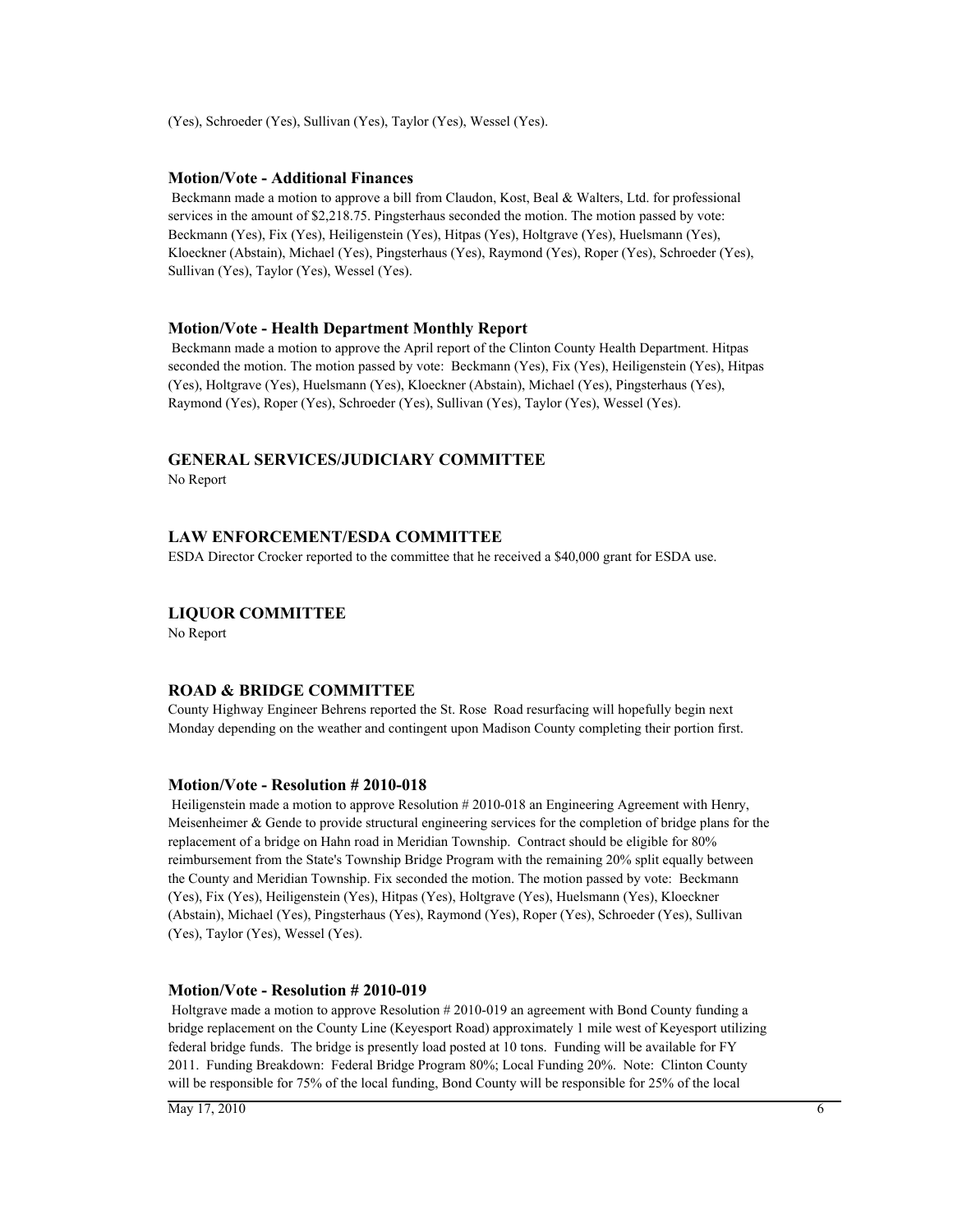funding as determined by a ratio of assessed valuations of the respective counties. This resolution also authorizes the County Board Chairman to sign the agreement. Fix seconded the motion. The motion passed by vote: Beckmann (Yes), Fix (Yes), Heiligenstein (Yes), Hitpas (Yes), Holtgrave (Yes), Huelsmann (Yes), Kloeckner (Abstain), Michael (Yes), Pingsterhaus (Yes), Raymond (Yes), Roper (Yes), Schroeder (Yes), Sullivan (Yes), Taylor (Yes), Wessel (Yes).

#### **Motion/Vote - Waive First Reading**

 Roper made a motion to waive the first reading for Anna Spihlmann's First Subdivision. Taylor seconded the motion. The motion passed by vote: Beckmann (Yes), Fix (Yes), Heiligenstein (Yes), Hitpas (Yes), Holtgrave (Yes), Huelsmann (Yes), Kloeckner (Abstain), Michael (Yes), Pingsterhaus (Yes), Raymond (Yes), Roper (Yes), Schroeder (Yes), Sullivan (Yes), Taylor (Yes), Wessel (Yes).

#### **Motion/Vote - Anna Spihlmann's First Subdivision**

 Beckmann made a motion to approve Anna Spihlmann's First Subdivision. Taylor seconded the motion. The motion passed by vote: Beckmann (Yes), Fix (Yes), Heiligenstein (Yes), Hitpas (Yes), Holtgrave (Yes), Huelsmann (Yes), Kloeckner (Abstain), Michael (Yes), Pingsterhaus (Yes), Raymond (Yes), Roper (Yes), Schroeder (Yes), Sullivan (Yes), Taylor (Yes), Wessel (Yes).

#### **Motion/Vote - Waive First Reading**

 Roper made a motion to waive the first reading for Chad Ratermann's first Subdivision. Beckmann seconded the motion. The motion passed by vote: Beckmann (Yes), Fix (Yes), Heiligenstein (Yes), Hitpas (Yes), Holtgrave (Yes), Huelsmann (Yes), Kloeckner (Abstain), Michael (Yes), Pingsterhaus (Yes), Raymond (Yes), Roper (Yes), Schroeder (Yes), Sullivan (Yes), Taylor (Yes), Wessel (Yes).

#### **Motion/Vote - Chad Ratermann's First Subdivision**

 Wessel made a motion to approve Chad Ratermann's First Subdivision. Pingsterhaus seconded the motion. The motion passed by vote: Beckmann (Yes), Fix (Yes), Heiligenstein (Yes), Hitpas (Yes), Holtgrave (Yes), Huelsmann (Yes), Kloeckner (Abstain), Michael (Yes), Pingsterhaus (Yes), Raymond (Yes), Roper (Yes), Schroeder (Yes), Sullivan (Yes), Taylor (Yes), Wessel (Yes).

#### **Motion/Vote - Waive First Reading**

Vice Chairman Taylor made a motion to waive the first reading for Walter Garner's Subdivision. Fix seconded the motion. The motion passed by vote: Beckmann (Yes), Fix (Yes), Heiligenstein (Yes), Hitpas (Yes), Holtgrave (Yes), Huelsmann (Yes), Kloeckner (Abstain), Michael (Yes), Pingsterhaus (Yes), Raymond (Yes), Roper (Yes), Schroeder (Yes), Sullivan (Yes), Taylor (Yes), Wessel (Yes).

#### **Motion/Vote - Walter Garner's Subdivision**

 Fix made a motion to approve Walter Garner's Subdivision. Holtgrave seconded the motion. The motion passed by vote: Beckmann (Yes), Fix (Yes), Heiligenstein (Yes), Hitpas (Yes), Holtgrave (Yes), Huelsmann (Yes), Kloeckner (Abstain), Michael (Yes), Pingsterhaus (Yes), Raymond (Yes), Roper (Yes), Schroeder (Yes), Sullivan (Yes), Taylor (Yes), Wessel (Yes).

#### **Motion/Vote - Accounts Payable**

 Sullivan made a motion to approve payment of the Accounts Payable Claims. Beckmann seconded the motion. The motion passed by vote: Beckmann (Yes), Fix (Yes), Heiligenstein (Yes), Hitpas (Yes),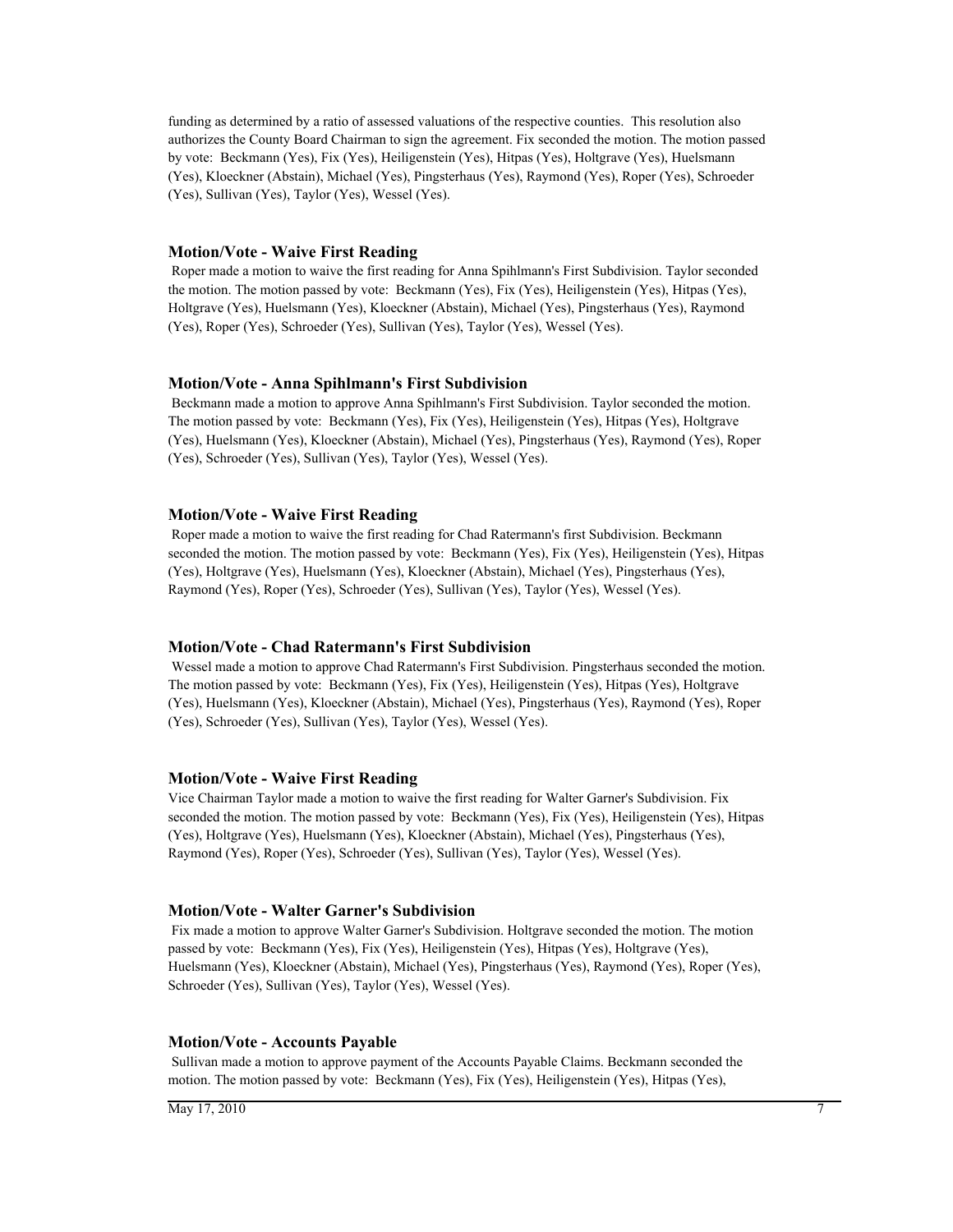Holtgrave (Yes), Huelsmann (Yes), Kloeckner (Abstain), Michael (Yes), Pingsterhaus (Yes), Raymond (Yes), Roper (Yes), Schroeder (Yes), Sullivan (Yes), Taylor (Yes), Wessel (Yes).

## **ADJOURNMENT**

Hitpas made a motion to adjourn Holtgrave seconded the motion. The motion passed by vote.

**Attest:**

\_\_\_\_\_\_\_\_\_\_\_\_\_\_\_\_\_\_\_\_\_\_\_\_\_\_\_\_\_\_\_\_\_\_\_\_\_\_ Thomas LaCaze/County Clerk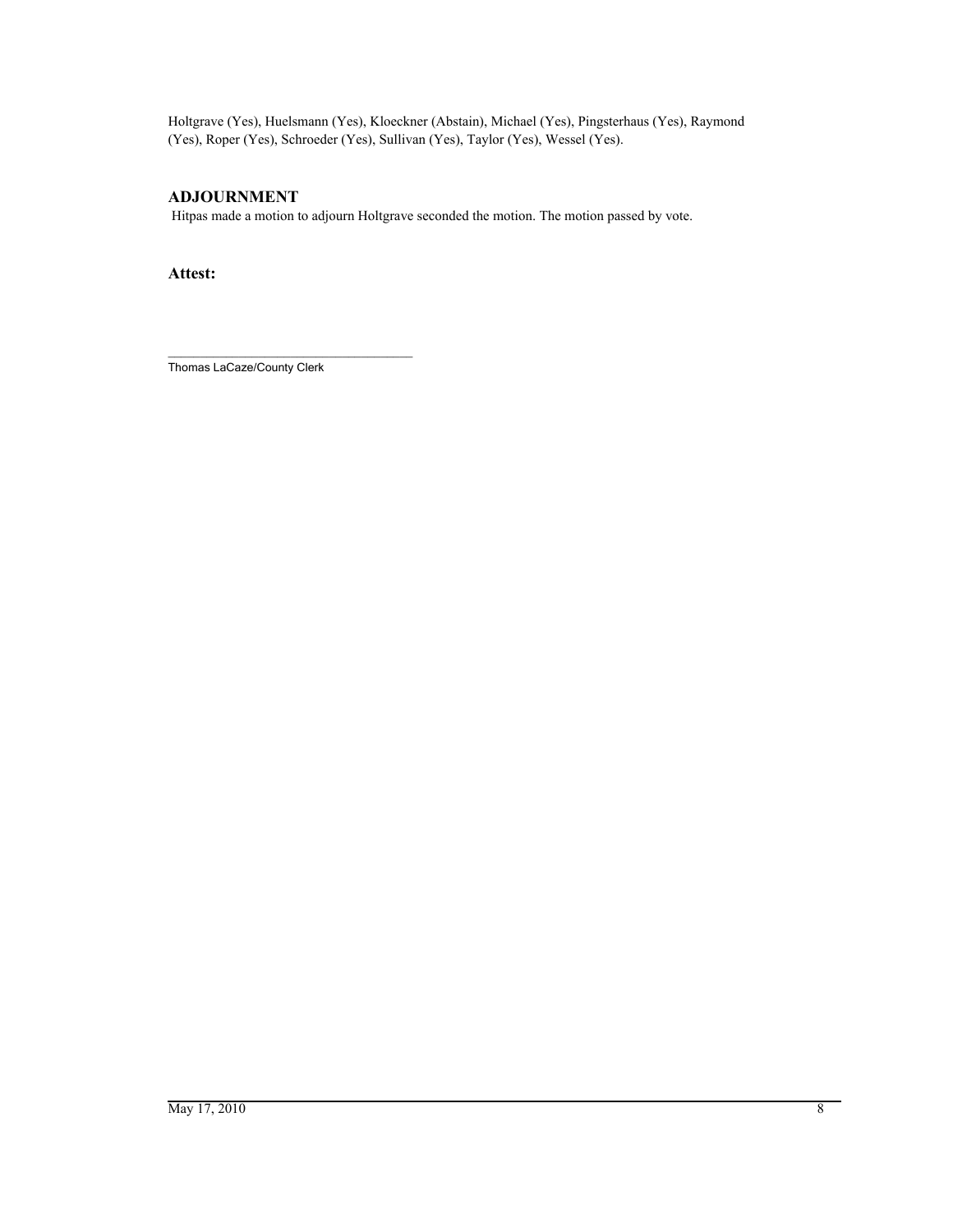## **Clinton County District Board**

## **June 21, 2010**

#### **CONVENE**

Board Chairman Kloeckner called the meeting of the Clinton County District Board to order at 7:00 p.m. on June 21, 2010 at the Board Room. Attendance: Beckmann, Present: Fix, Present: Heiligenstein, Present: Hitpas, Present: Holtgrave, Present: Huelsmann, Present: Kloeckner, Present: Michael, Present: Pingsterhaus, Present: Raymond, Present: Roper, Present: Schroeder, Present: Sullivan, Present: Taylor, Present: Wessel, Present.

#### **PLEDGE OF ALLEGIANCE**

The Pledge of Allegiance was recited.

#### **Motion/Vote - Approval of Minutes**

 Hitpas made a motion to approve the minutes of the May 17, 2010 meeting. Holtgrave seconded the motion. The motion passed by vote: Beckmann (Yes), Fix (Yes), Heiligenstein (Yes), Hitpas (Yes), Holtgrave (Yes), Huelsmann (Yes), Kloeckner (Abstain), Michael (Yes), Pingsterhaus (Yes), Raymond (Yes), Roper (Yes), Schroeder (Yes), Sullivan (Yes), Taylor (Yes), Wessel (Yes).

#### **Motion/Vote - Resolution # 2010-026**

 Hitpas made a motion to approve Resolution # 2010-016 recognizing the Clinton County Advocates for Recreation for 30 years service. Huelsmann seconded the motion. The motion passed by vote: Beckmann (Yes), Fix (Yes), Heiligenstein (Yes), Hitpas (Yes), Holtgrave (Yes), Huelsmann (Yes), Kloeckner (Abstain), Michael (Yes), Pingsterhaus (Yes), Raymond (Yes), Roper (Yes), Schroeder (Yes), Sullivan (Yes), Taylor (Yes), Wessel (Yes).

#### **Motion/Vote - Meeting Date**

 Pingsterhaus made a motion to change the July County Board meeting to Tuesday, July 20 because of the Clinton County Fair Parade which will be held on July 19 the regular meeting night. Heiligenstein seconded the motion. The motion passed by vote: Beckmann (Yes), Fix (Yes), Heiligenstein (Yes), Hitpas (Yes), Holtgrave (Yes), Huelsmann (Yes), Kloeckner (Abstain), Michael (Yes), Pingsterhaus (Yes), Raymond (Yes), Roper (Yes), Schroeder (Yes), Sullivan (Yes), Taylor (Yes), Wessel (Yes).

#### **DRUG COURT**

In the absence of State's Attorney John Hudspeth, Judge Midedendorff was asked to explain the resolution in regard to implementation of a drug court program. He explained that the program was voluntary, but most recently, the legislature passed a bill making it mandatory. The counties, however, may pass a resolution delaying the implementation for a period not to exceed two years. Middendorff explained it could be costly to the county, therefore, they will possibly combine with other counties. With this program an offender may elect to enter the drug court program whereby the county would have to provide evaluation and treatment. This is a program that will be established by the courts.

#### **Motion/Vote - Resolution # 2010-027**

Huelsmann made a motion to approve a petition for delayed implementation of a drug court program. Fix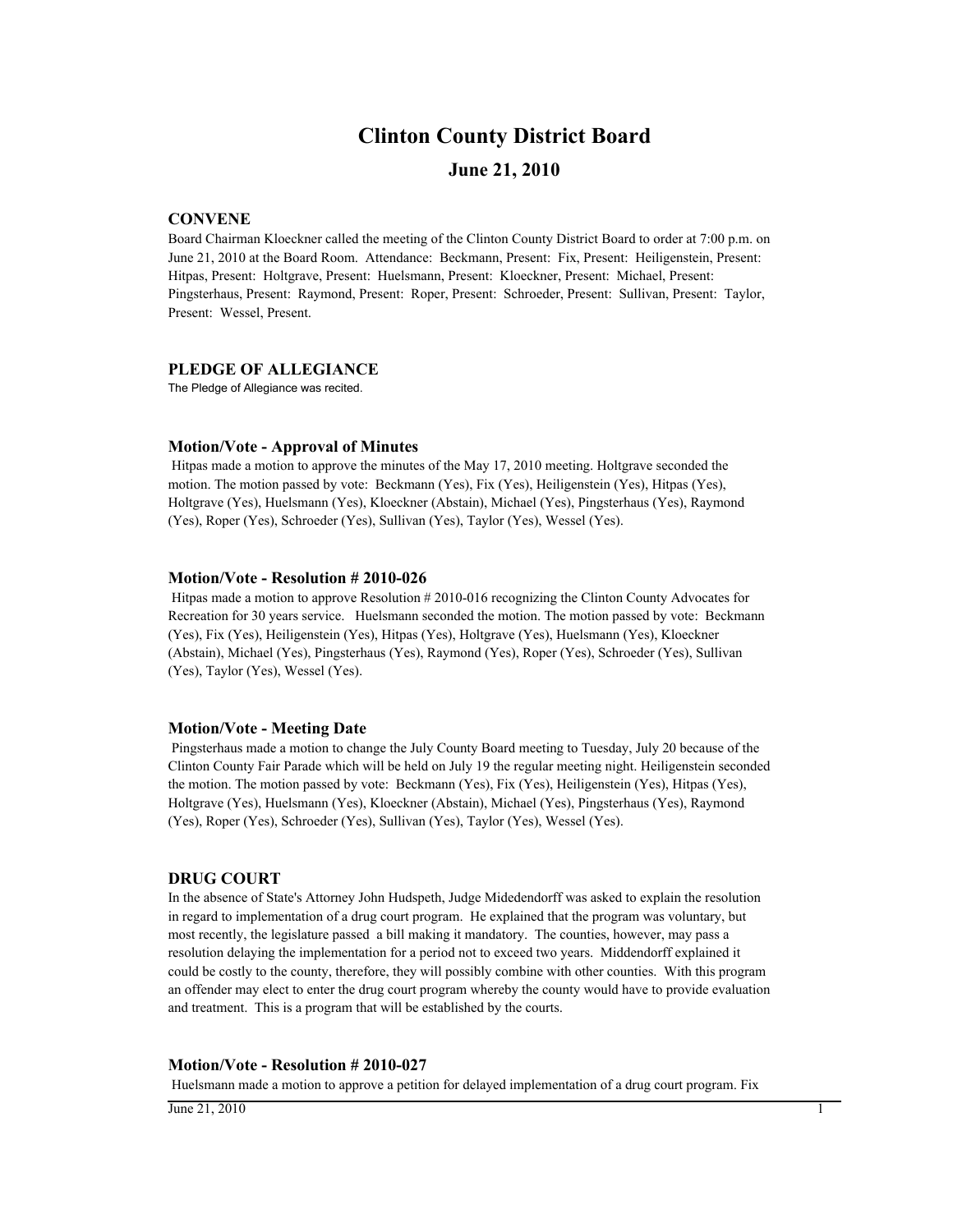seconded the motion. The motion passed by vote: Beckmann (Yes), Fix (Yes), Heiligenstein (Yes), Hitpas (Yes), Holtgrave (Yes), Huelsmann (Yes), Kloeckner (Abstain), Michael (Yes), Pingsterhaus (Yes), Raymond (Yes), Roper (Yes), Schroeder (Yes), Sullivan (Yes), Taylor (Yes), Wessel (Yes).

### **Motion/Vote - Semi-Annual Report**

 Raymond made a motion to approve the County Clerk's Semi-Annual Report. Hitpas seconded the motion. The motion passed by vote: Beckmann (Yes), Fix (Yes), Heiligenstein (Yes), Hitpas (Yes), Holtgrave (Yes), Huelsmann (Yes), Kloeckner (Abstain), Michael (Yes), Pingsterhaus (Yes), Raymond (Yes), Roper (Yes), Schroeder (Yes), Sullivan (Yes), Taylor (Yes), Wessel (Yes).

### **Motion/Vote - Semi-Annual Report**

 Hitpas made a motion to approve the Circuit Clerk's Semi-Annual Report. Pingsterhaus seconded the motion. The motion passed by vote: Roper (Yes), Schroeder (Yes), Sullivan (Yes), Taylor (Yes), Wessel (Yes), Beckmann (Yes), Fix (Yes), Heiligenstein (Yes), Hitpas (Yes), Holtgrave (Yes), Huelsmann (Yes), Kloeckner (Abstain), Michael (Yes), Pingsterhaus (Yes), Raymond (Yes).

## **CLERK'S REPORT ON TAXES**

County Clerk Tom LaCaze reported completing the 2009 taxes extensions on June 15 when the books were officially turned over to the Treasurer for collection. He reported taxes were extended on 29,085 parcels for a total of \$40,183,896.91. The 2009 equalized assessed valuation of Clinton County is \$567,239,892.

### **INSURANCE COMMITTEE**

The six month report shows the budget line item for employee insurance to be 2.82% over, however this does not include reimbursements. With reimbursements included the line item is 1.93% under. It was also reported the group health claims are slightly over compared to last years report. Raymond reported a new plan description has been completed and is currently available on line. Booklets will be available by the end of June. The committee voted not to change the classification of a prenatal vitamins from their current brand/generic status.

## **AREA ON AGING COMMITTEE**

No Report

# **ASSESSMENT COMMITTEE**

No Report

### **CENSUS COMMITTEE**

No Report

### **COUNTY FARM COMMITTEE**

Animal Control reported collecting \$4,624.00 for the current year. The committee reported on July 3 they will offer micro chips at the shelter for a fee of \$15.00.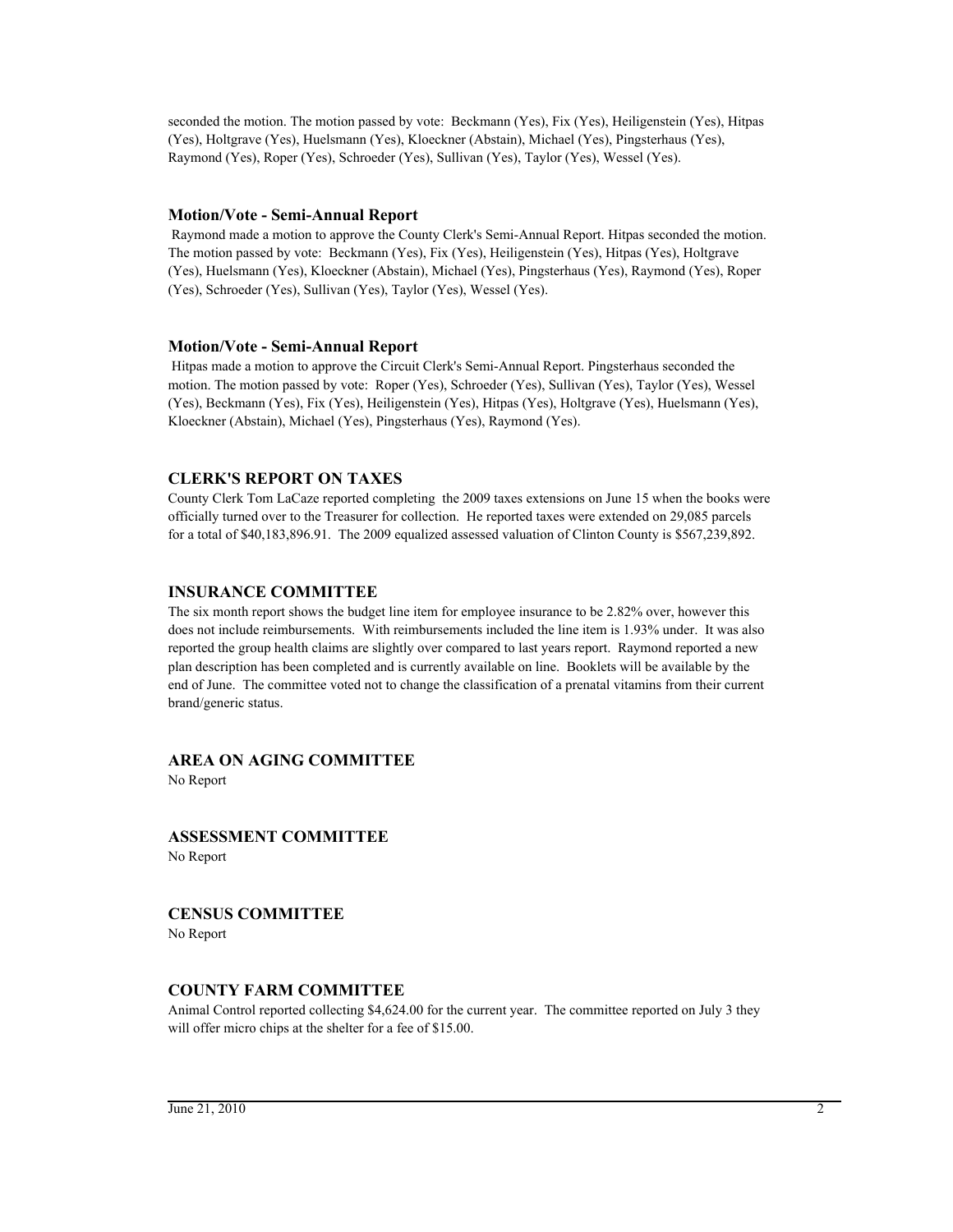## **EDUCATION COMMITTEE**

No Report

## **GIS COMMITTEE**

The committee met on June 10 at 4:30 p.m. The inventory of the township 9-1-1 signs is completed. The committee discussed acquiring aerial imagery in early 2011.

## **INSURANCE TRUST**

The Clinton County assessment for ICIT 2001 is \$82,382.67. This is down from the April Report. They have 74 claims pending. Since it's inception, ICIT 2009 has had 38 claims, 14 of which are still open. The ICIT board approved billing 20% annually of the share of defect from each county. Clinton County's assessment will be taken from their assets in ICIT 2009. The next meeting will be held on July 22.

## **#708 MENTAL HEALTH BOARD**

The next meeting will be held on July 7 at 4:00 p.m.

## **911 COMMITTEE**

At the June 9 meeting the committee discussed a new digital colored fly over for imagery, possibly participating with St. Clair County. It has been seven years since Clinton County had their flyover. If other departments participate, then 911 could possibly offset and share the cost. The process of naming and numbering streets and addresses was also discussed.

## **PERSONNEL/LABOR COMMITTEE**

No Report

## **RC&D COUNCIL**

No Report

**SAFETY COMMITTEE** No Report

**SOLID WASTE COMMITTEE**

No Report

## **TOURISM COMMITTEE**

No Report

## **UNITED COUNTIES COUNCIL OF ILLINOIS**

Booklets of the FOIA updates was obtained and given to the County Clerk's Office for informational purposes.

 $\frac{1}{3}$  June 21, 2010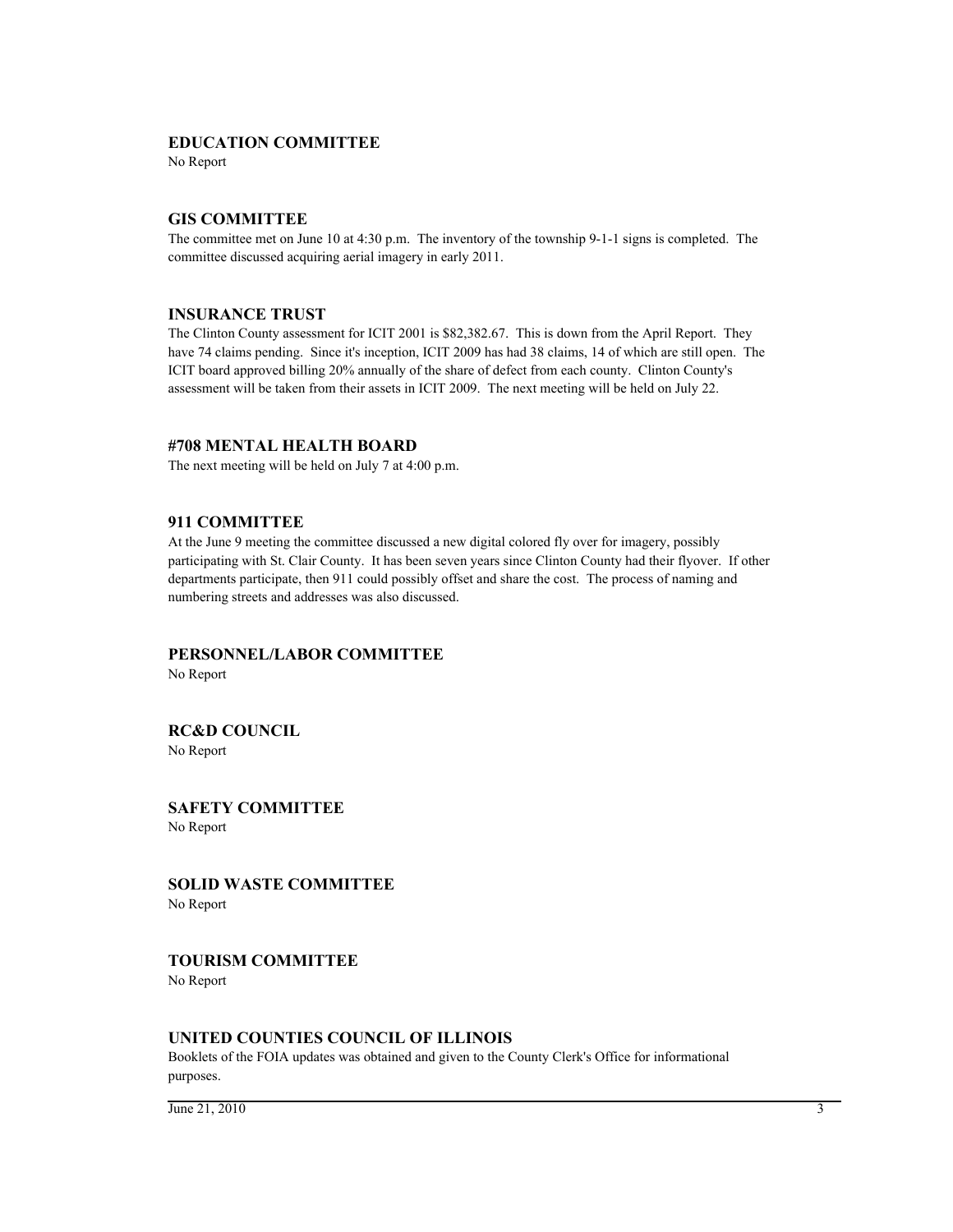## **UNINCORPORATED AREA IMPROVEMENT COMMITTEE** No Report

## **VETERAN'S MEMORIAL/VETERAN'S AFFAIRS COMMITTEE**

On June 8 a meeting was held with the local American Legion Posts. They plan to have a committee in place by September with a goal to renovate by July of 2011.

## **ECONOMIC DEVELOPMENT/SWIIDA/SCIGA**

Sullivan reported on the June 14 public meeting on the Lebanon Bypass and Russland Road intersection. The estimated cost of the Lebanon bypass is 34.5 million for a 2 lane option and 65 million for a 4 lane option. Aviston residents plan on forming a committee to pursue improvements at the Russland Road intersection. Mary Lamie from the IDOT suggest a engineering study should be the first start for both projects.

## **Motion/Vote - Resolution of Support**

 Huelsmann made a motion to have the State's Attorney prepare a resolution from Clinton County in support of the improvements sought by the Aviston residents. Fix seconded the motion. The motion passed by vote: Beckmann (Yes), Fix (Yes), Heiligenstein (Yes), Hitpas (Yes), Holtgrave (Yes), Huelsmann (Yes), Kloeckner (Abstain), Michael (Yes), Pingsterhaus (Yes), Raymond (Yes), Roper (Yes), Schroeder (Yes), Sullivan (Yes), Taylor (Yes), Wessel (Yes).

## **ENVIRONMENTAL CONCERNS COMMITTEE**

No Report

## **FACILITIES COMMITTEE**

Fix reported the remaining banister rails at the courthouse are being repaired and painted. The first half was completed last year. Bids for painting the 3rd floor of the courthouse was rejected. More bids will possibly be sought later. Bill Gruen from the City of Carlyle told the committee that an upcoming concert will be held on 9th street. The committee has asked for a copy of the liability insurance. The next meeting will be held at the newly completed ESDA building on July 8 at 5:00 p.m. The committee thanked Judge Middendorff for helping secure funding for the renovation of the ESDA building.

### **Motion/Vote - Monthly Financial Report**

 Beckmann made a motion to approve the monthly budget and financial report. Holtgrave seconded the motion. The motion passed by vote: Beckmann (Yes), Fix (Yes), Heiligenstein (Yes), Hitpas (Yes), Holtgrave (Yes), Huelsmann (Yes), Kloeckner (Abstain), Michael (Yes), Pingsterhaus (Yes), Raymond (Yes), Roper (Yes), Schroeder (Yes), Sullivan (Yes), Taylor (Yes), Wessel (Yes).

### **FINANCE/HEALTH SERVICES/REVOLVING LOAN FUND**

Treasurer Ferd Mueller reported receiving an oil check in the amount of \$6,704.23. He also stated the due dates for the tax bills are August 4 and October 6.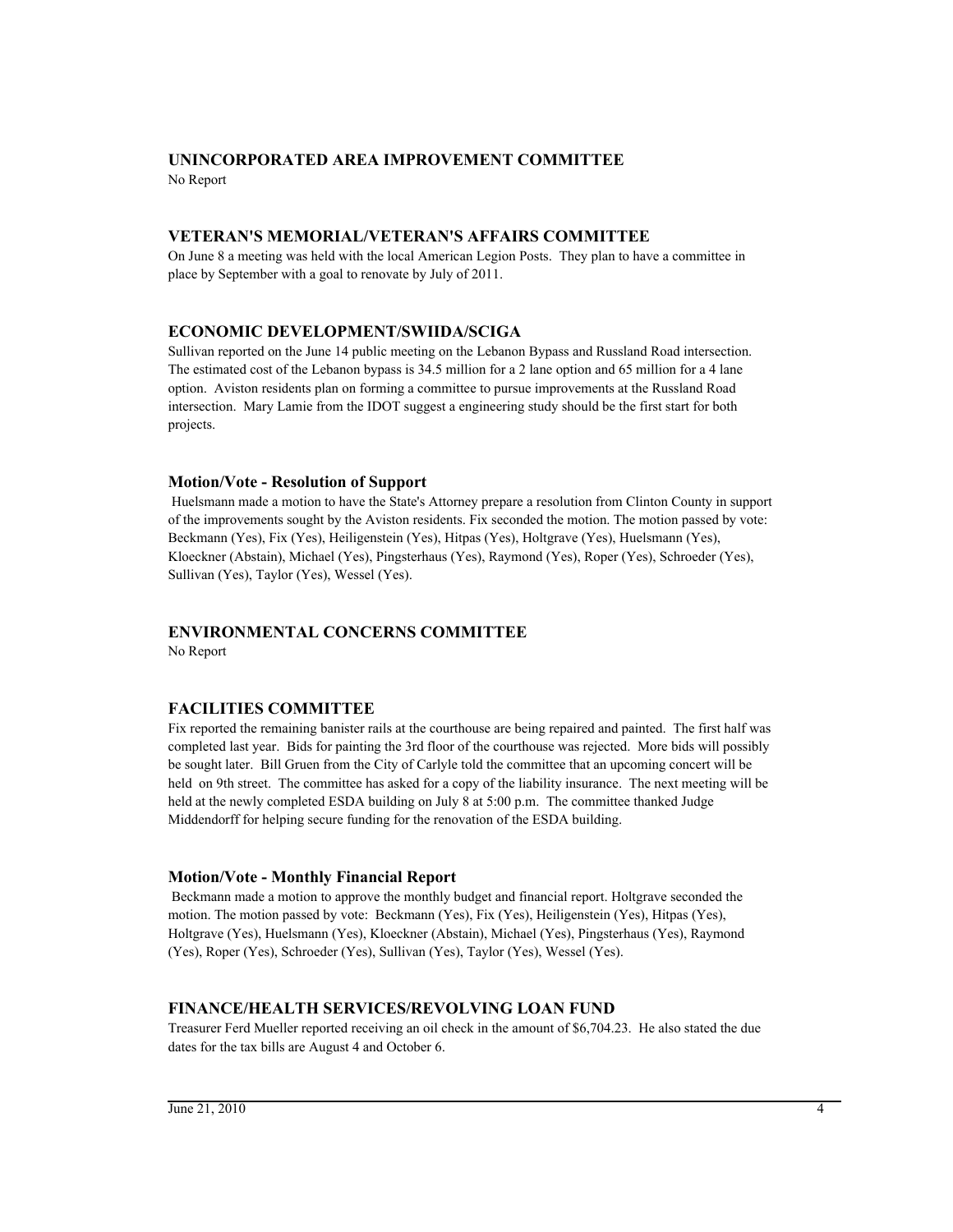## **Motion/Vote - Health Department Monthly Report**

 Beckmann made a motion to approve the May report of the Clinton County Health Department. Sullivan seconded the motion. The motion passed by vote: Beckmann (Yes), Fix (Yes), Heiligenstein (Yes), Hitpas (Yes), Holtgrave (Yes), Huelsmann (Yes), Kloeckner (Abstain), Michael (Yes), Pingsterhaus (Yes), Raymond (Yes), Roper (Yes), Schroeder (Yes), Sullivan (Yes), Taylor (Yes), Wessel (Yes).

### **Motion/Vote - Additional Finances**

 Beckmann made a motion to approve payment to Fehrmann Garage doors in the amount of \$179.00. Pingsterhaus seconded the motion. The motion passed by vote: Beckmann (Yes), Fix (Yes), Heiligenstein (Yes), Hitpas (Yes), Holtgrave (Yes), Huelsmann (Yes), Kloeckner (Abstain), Michael (Yes), Pingsterhaus (Yes), Raymond (Yes), Roper (Yes), Schroeder (Yes), Sullivan (Yes), Taylor (Yes), Wessel (Yes).

## **Motion/Vote - Additional Finances**

 Beckmann made a motion to approve payment to Strieker Electric in the amount of \$1,928.65 for work at the ESDA building. Taylor seconded the motion. The motion passed by vote: Beckmann (Yes), Fix (Yes), Heiligenstein (Yes), Hitpas (Yes), Holtgrave (Yes), Huelsmann (Yes), Kloeckner (Abstain), Michael (Yes), Pingsterhaus (Yes), Raymond (Yes), Roper (Yes), Schroeder (Yes), Sullivan (Yes), Taylor (Yes), Wessel (Yes).

## **Motion/Vote - Additional Finances**

 Beckmann made a motion to approve payment to Claudon, Kost, Beal & Walters, Ltd. for professional services in the amount of \$937.50. Sullivan seconded the motion. The motion passed by vote: Beckmann (Yes), Fix (Yes), Heiligenstein (Yes), Hitpas (Yes), Holtgrave (Yes), Huelsmann (Yes), Kloeckner (Abstain), Michael (Yes), Pingsterhaus (Yes), Raymond (Yes), Roper (Yes), Schroeder (Yes), Sullivan (Yes), Taylor (Yes), Wessel (Yes).

## **GENERAL SERVICES/JUDICIARY COMMITTEE**

The committee met with Judge Dennis Middendorff in regard to adopting a resolution to collect a fee for the Amy Center. The committee voted to table the resolution until more information can be gathered.

## **LAW ENFORCEMENT/ESDA COMMITTEE** No Report

## **LIQUOR COMMITTEE**

No Report

### **Motion/Vote - Resolution # 2010-028**

 Hitpas made a motion to approve Resolution # 2010-028 to approve a petition from Santa Fe Township Highway Commissioner for 50% County Match to replace a culvert on Pelican Road. Michael seconded the motion. The motion passed by vote: Beckmann (Yes), Fix (Yes), Heiligenstein (Yes), Hitpas (Yes), Holtgrave (Yes), Huelsmann (Yes), Kloeckner (Abstain), Michael (Yes), Pingsterhaus (Yes), Raymond (Yes), Roper (Yes), Schroeder (Yes), Sullivan (Yes), Taylor (Yes), Wessel (Yes).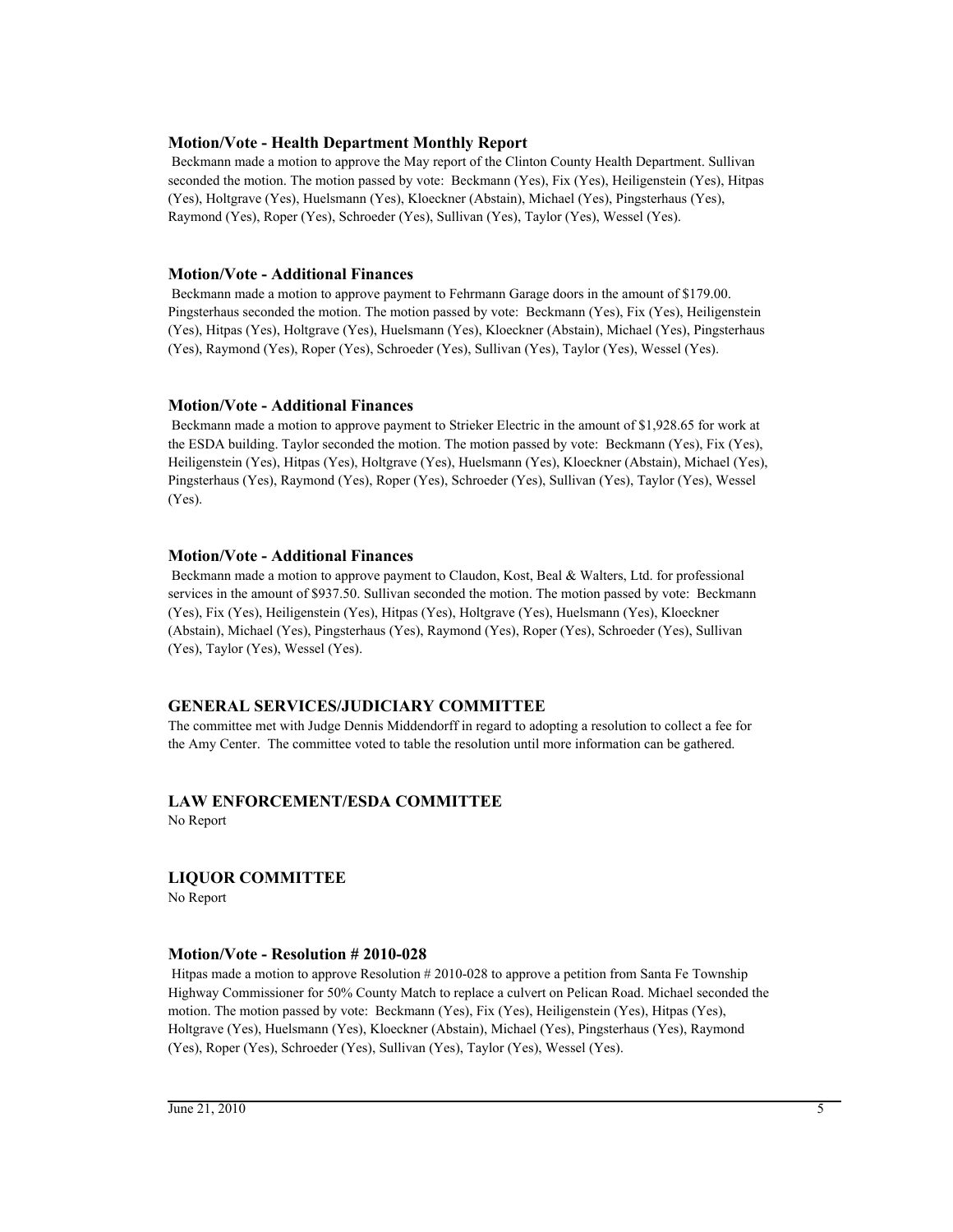## **ROAD & BRIDGE COMMITTEE**

County Highway Engineer Dan Behrens reported the St. Rose Road resurfacing project is complete. The Madison County portion has also been completed. He also reported that Carlyle submitted a Carlyle Lake Trail Plan. They plan to hold a public forum on June 23 at 6:30 p.m. at the Carlyle City Hall.

## **ZONING/SUBDIVISION COMMITTEE**

There will be a subdivision meeting on July 9 at 3:00 p.m. at the Highway Department.

## **Motion/Vote - Accounts Payable**

 Wessel made a motion to approve payment of the Accounts Payable Claims. Holtgrave seconded the motion. The motion passed by vote: Beckmann (Yes), Fix (Yes), Heiligenstein (Yes), Hitpas (Yes), Holtgrave (Yes), Huelsmann (Yes), Kloeckner (Abstain), Michael (Yes), Pingsterhaus (Yes), Raymond (Yes), Roper (Yes), Schroeder (Yes), Sullivan (Yes), Taylor (Yes), Wessel (Yes).

## **ADJOURNMENT**

Wessel made a motion to adjourn Michael seconded the motion. The motion passed by vote.

**Attest:**

\_\_\_\_\_\_\_\_\_\_\_\_\_\_\_\_\_\_\_\_\_\_\_\_\_\_\_\_\_\_\_\_\_\_\_\_\_\_ Thomas LaCaze/County Clerk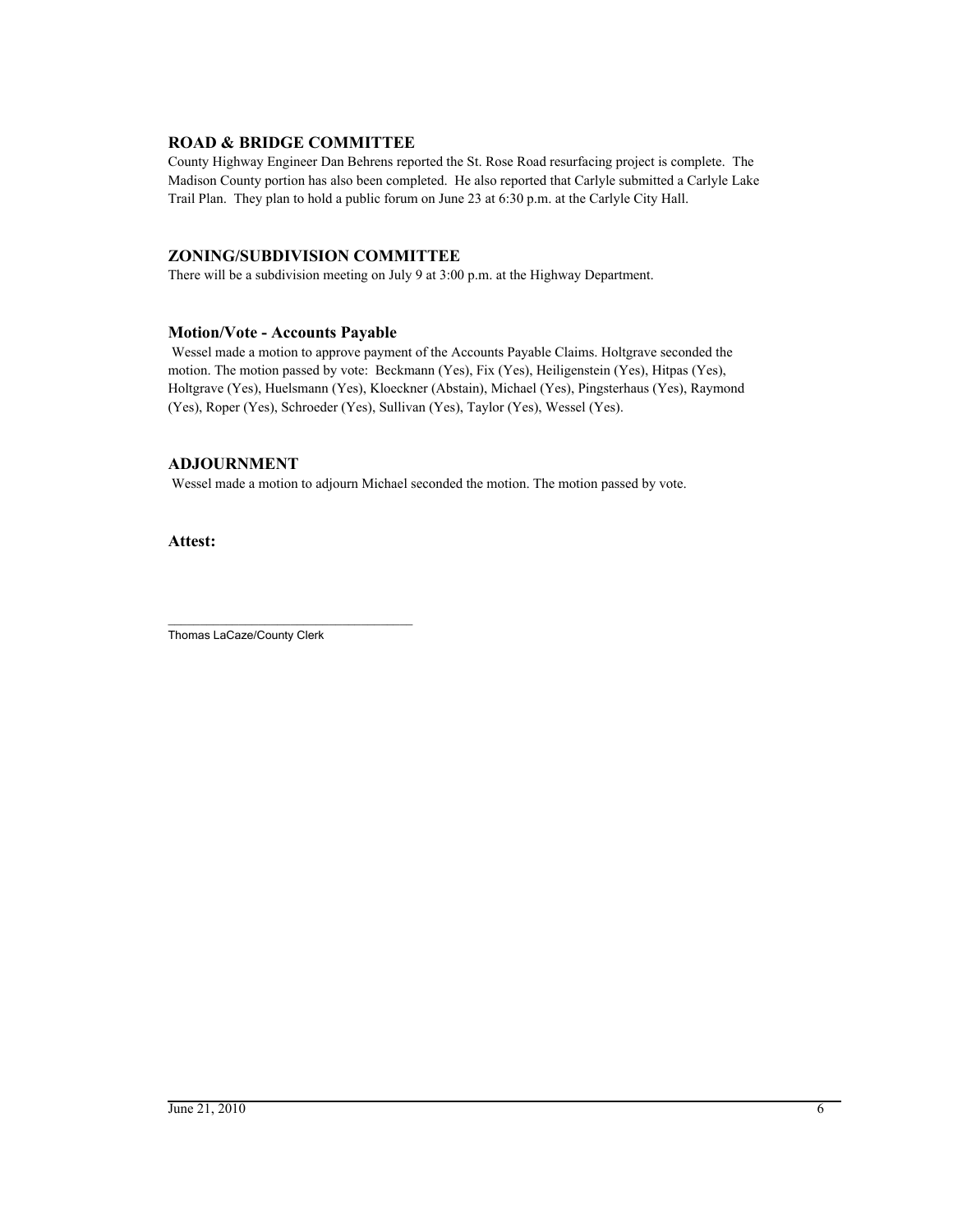# **Clinton County District Board**

## **July 20, 2010**

## **CONVENE**

Board Chairman Kloeckner called the meeting of the Clinton County District Board to order at 7:00 p.m. on July 20, 2010 at the Board Room. Attendance: Beckmann, Present: Fix, Absent: Heiligenstein, Present: Hitpas, Absent: Holtgrave, Present: Huelsmann, Absent: Kloeckner, Present: Michael, Present: Pingsterhaus, Absent: Raymond, Present: Roper, Present: Schroeder, Present: Sullivan, Present: Taylor, Present: Wessel, Present.

## **PLEDGE OF ALLEGIANCE**

The Pledge of Allegiance was recited.

### **Motion/Vote - Approval of Minutes**

 Holtgrave made a motion to approve the minutes of the June 21, 2010 meeting. Wessel seconded the motion. The motion passed by vote: Beckmann (Yes), Fix (Absent), Heiligenstein (Yes), Hitpas (Absent), Holtgrave (Yes), Huelsmann (Absent), Kloeckner (Abstain), Michael (Yes), Pingsterhaus (Absent), Raymond (Yes), Roper (Yes), Schroeder (Yes), Sullivan (Yes), Taylor (Yes), Wessel (Yes).

### **Motion/Vote - Waive First Reading**

 Michael made a motion to waive the first reading and appoint Dr. Christopher Rivera and Dr. Steven Stone to the Clinton County Health Board. Wessel seconded the motion. The motion passed by vote: Beckmann (Yes), Fix (Absent), Heiligenstein (Yes), Hitpas (Absent), Holtgrave (Yes), Huelsmann (Absent), Kloeckner (Abstain), Michael (Yes), Pingsterhaus (Absent), Raymond (Yes), Roper (Yes), Schroeder (Yes), Sullivan (Yes), Taylor (Yes), Wessel (Yes).

### **Motion/Vote - Appointment**

 Beckmann made a motion to appoint Dr. Christopher Rivera and Dr. Steven Stone to the Clinton County Health Board for a three year term. Heiligenstein seconded the motion. The motion passed by vote: Beckmann (Yes), Fix (Absent), Heiligenstein (Yes), Hitpas (Absent), Holtgrave (Yes), Huelsmann (Absent), Kloeckner (Abstain), Michael (Yes), Pingsterhaus (Absent), Raymond (Yes), Roper (Yes), Schroeder (Yes), Sullivan (Yes), Taylor (Yes), Wessel (Yes).

### **Motion/Vote - Ordinance # 2010-004**

Vice Chairman Taylor made a motion to approve Ordinance # 2010-004 the prevailing rate of wages for Clinton County. Roper seconded the motion. The motion passed by vote: Beckmann (Yes), Fix (Absent), Heiligenstein (Yes), Hitpas (Absent), Holtgrave (Yes), Huelsmann (Absent), Kloeckner (Abstain), Michael (Yes), Pingsterhaus (Absent), Raymond (Yes), Roper (Yes), Schroeder (Yes), Sullivan (Yes), Taylor (Yes), Wessel (Yes).

### **Motion/Vote - 2010-2012 Election Judges**

 Raymond made a motion to approve the list of candidates for Clinton County election judges as submitted by the County Clerk Tom LaCaze. Holtgrave seconded the motion. The motion passed by vote: Beckmann (Yes), Fix (Absent), Heiligenstein (Yes), Hitpas (Absent), Holtgrave (Yes), Huelsmann (Absent),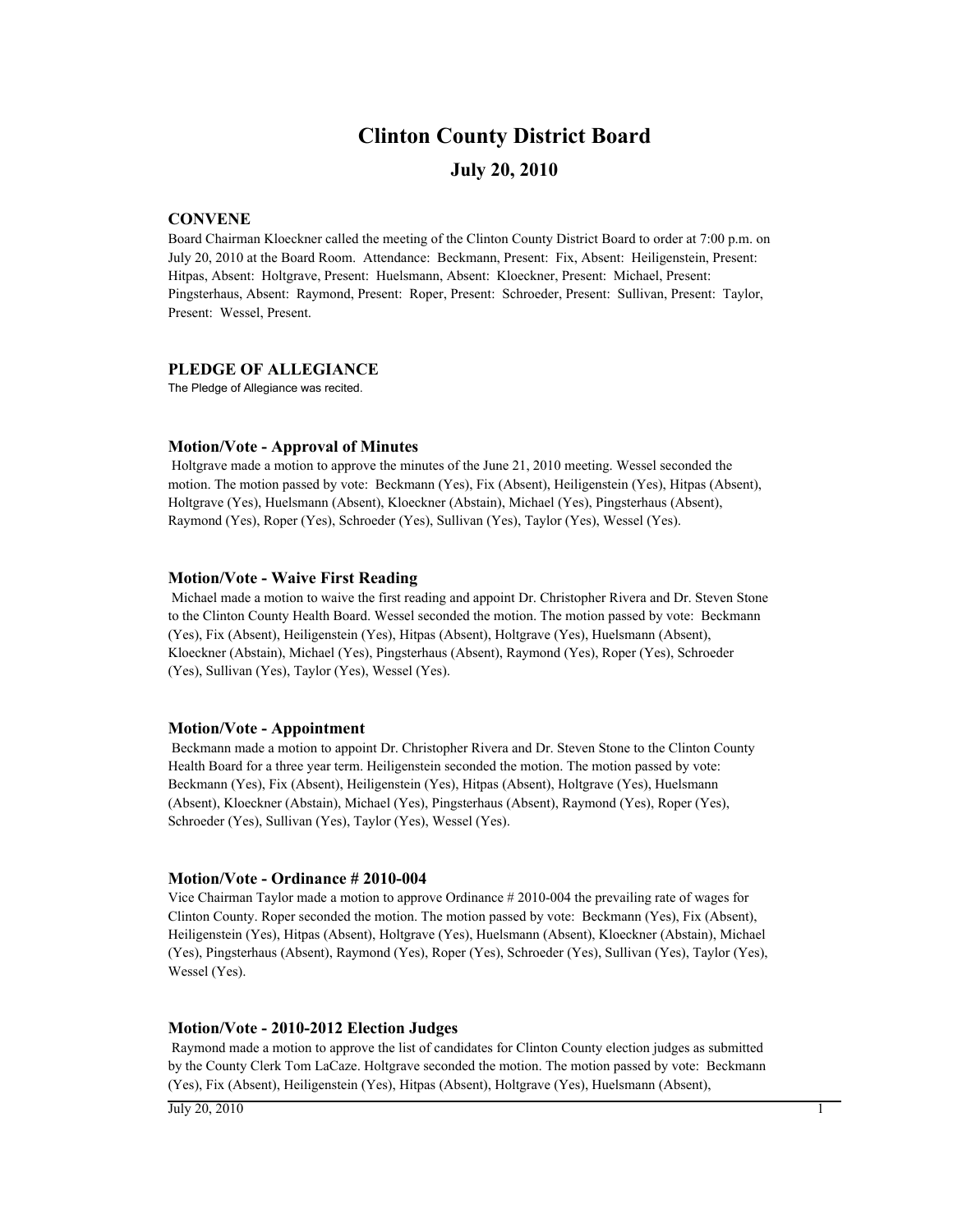Kloeckner (Abstain), Michael (Yes), Pingsterhaus (Absent), Raymond (Yes), Roper (Yes), Schroeder (Yes), Sullivan (Yes), Taylor (Yes), Wessel (Yes).

### **JUDGE'S COMMENTS**

Judge Dennis Middendorff address the board in regard to the recent bill which was signed by the governor regarding fines assessed by the circuit clerk's office. It had been reported that the State will now be receiving five dollars from all traffic citations collected in Clinton County to benefit the State Police. After reviewing the bill it appears the cost will be considerably less possibly as low as two dollars. He also reported that along with Sheriff Kreke, Circuit Clerk Luebbers and Chief Probation Officer Brandmeyer they have changed how the County distributes the monies they receive for fines and court costs. Because there are various funds that receive the money, they were able to reprioritize how they are collected. For example, in restitution, the victim receives the money first, the county and local governments are second and the State is third. In the event the fine is not repaid in its entirety, the County doesn't loose as much . In March an order was signed directing the Clerk's office to start collecting these funds. Since this time the County has shown an increase in revenue.

## **INSURANCE COMMITTEE**

Raymond reported on the July 12 committee meeting stating the insurance is under budget as of the end of June. They voted to continue the present coverage for the vision insurance reflecting an increase of \$.42 for individuals and \$.92 for families.

**AREA ON AGING COMMITTEE** No Report

**ASSESSMENT COMMITTEE** No Report

## **CENSUS COMMITTEE**

No Report

**COUNTY FARM COMMITTEE** No Report

**EDUCATION COMMITTEE**

No Report

### **GIS COMMITTEE**

The committee met on July 7 and found all bills to be in order. They approved the 2011 budget and sent it to the finance committee for review. The next meeting will be held on August 5 at 4:30 p.m.

## **INSURANCE TRUST**

No Report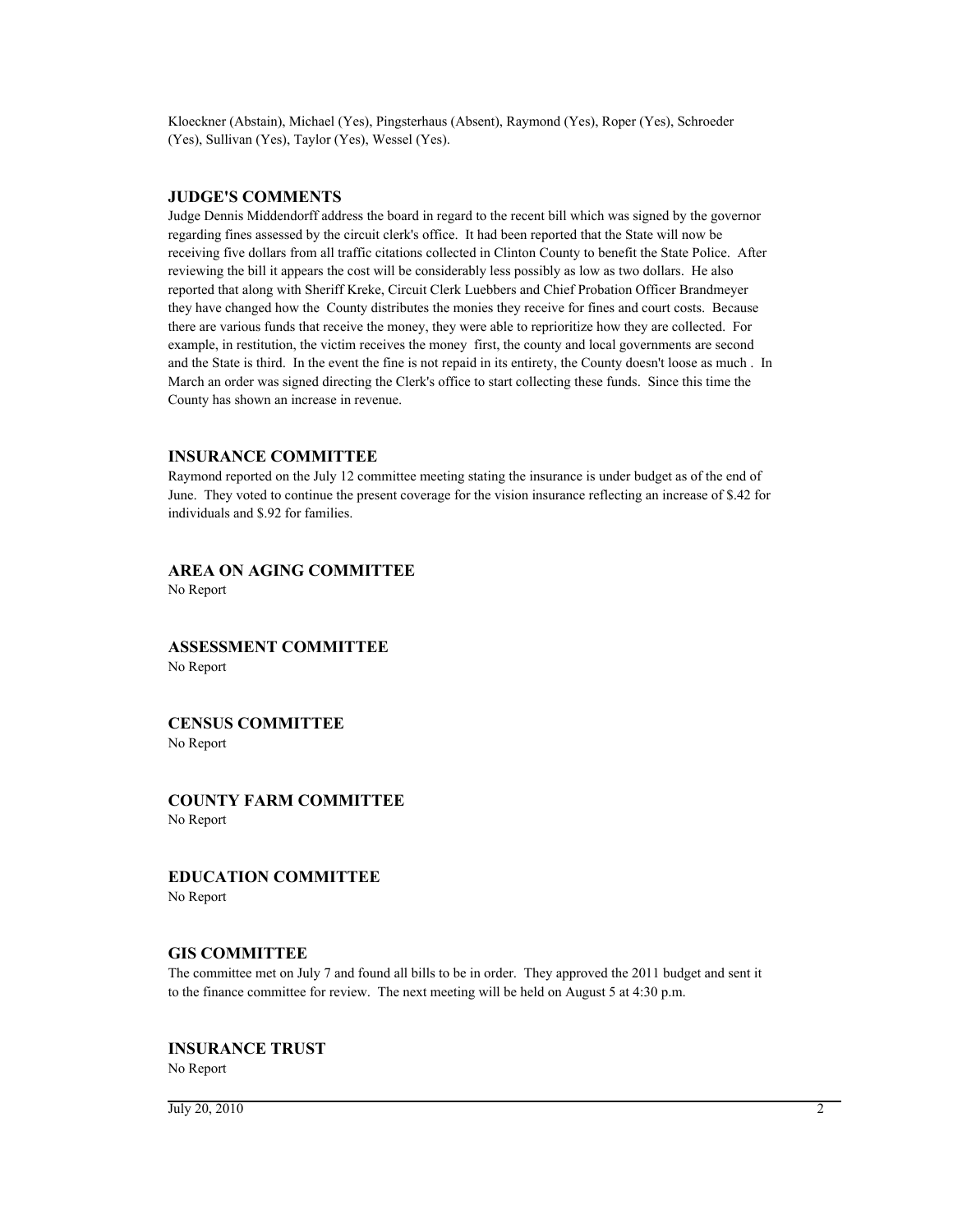## **#708 MENTAL HEALTH BOARD**

No Report

## **911 COMMITTEE**

No Report

## **PERSONNEL/LABOR COMMITTEE**

The committee reported they have had no response from any of the unions regarding the December 2010 wage increase issue. It was also reported that there is a new law reducing the amount the County will be reimbursed for salaries for the public defender, state's attorney and assessors.

**RC&D COUNCIL** No Report

**SAFETY COMMITTEE** No Report

**SOLID WASTE COMMITTEE** No Report

## **TOURISM COMMITTEE**

No Report

## **UNITED COUNTIES COUNCIL OF ILLINOIS**

Sullivan reported on the activities of the council. He explained HB3660 which was signed into law by Governor Quinn which gives him the power to possibly cut funding of the money we receive from the state.

**UNINCORPORATED AREA IMPROVEMENT COMMITTEE**

No Report

## **VETERAN'S MEMORIAL/VETERAN'S AFFAIRS COMMITTEE** No Report

## **ECONOMIC DEVELOPMENT/SWIIDA/SCIGA** No Report

## **ENVIRONMENTAL CONCERNS COMMITTEE** No Report

 $\frac{1}{3}$  July 20, 2010 3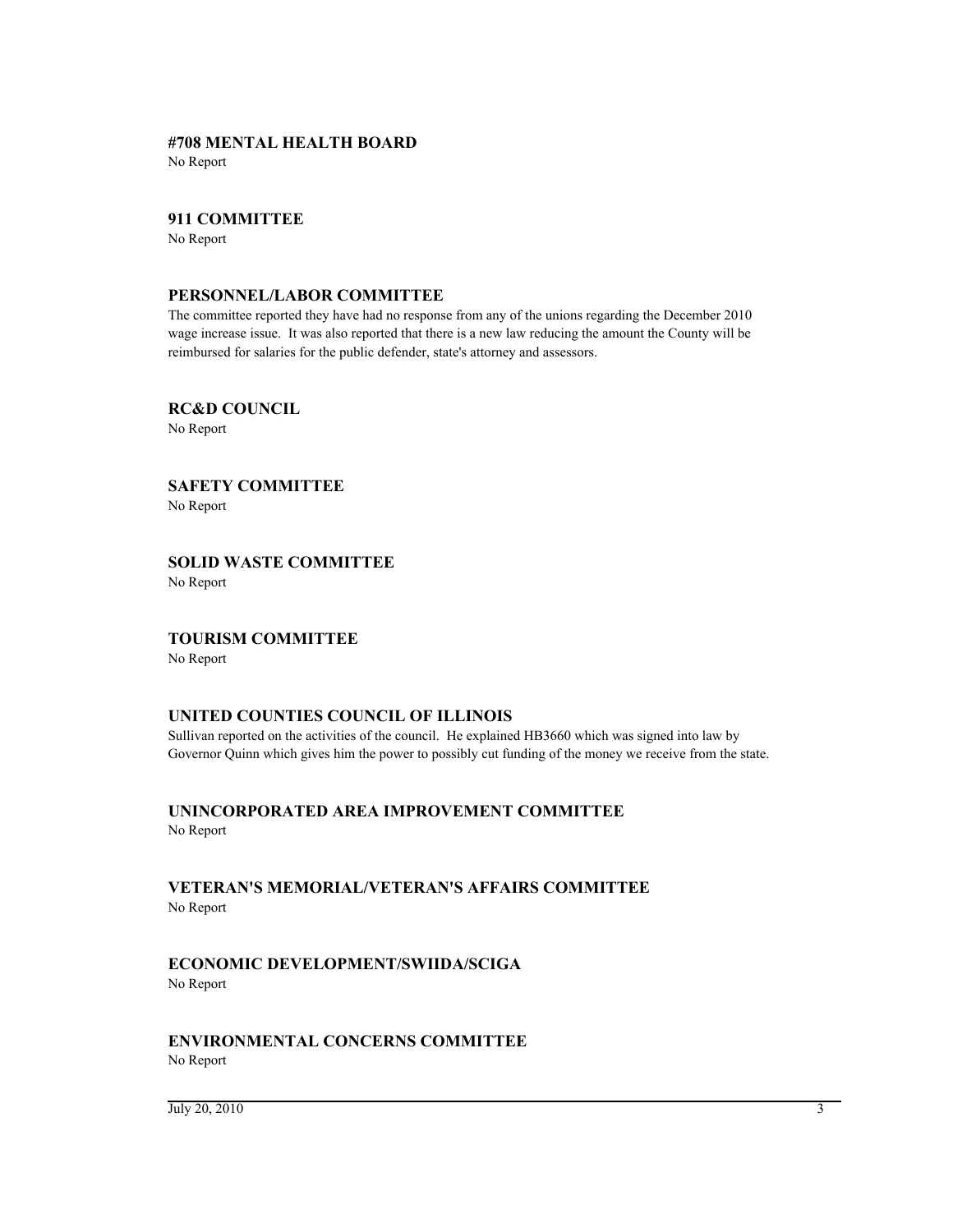## **FACILITIES COMMITTEE**

No Report

## **Motion/Vote - Monthly Financial Report**

Vice Chairman Taylor made a motion to approve the monthly budget and financial report. Beckmann seconded the motion. The motion passed by vote: Beckmann (Yes), Fix (Absent), Heiligenstein (Yes), Hitpas (Absent), Holtgrave (Yes), Huelsmann (Absent), Kloeckner (Abstain), Michael (Yes), Pingsterhaus (Absent), Raymond (Yes), Roper (Yes), Schroeder (Yes), Sullivan (Yes), Taylor (Yes), Wessel (Yes).

## **FINANCE/HEALTH SERVICES/REVOLVING LOAN FUND**

Treasurer Mueller reported the 2009 payable 2010 real-estate bills have been mailed and the first installment is due on August 4th. He also reported that Toennies has paid off their RLF loan as of July 12th.

### **Motion/Vote - Health Department Monthly Report**

 Beckmann made a motion to approve the June report of the Clinton County Health Department. Raymond seconded the motion. The motion passed by vote: Beckmann (Yes), Fix (Absent), Heiligenstein (Yes), Hitpas (Absent), Holtgrave (Yes), Huelsmann (Absent), Kloeckner (Abstain), Michael (Yes), Pingsterhaus (Absent), Raymond (Yes), Roper (Yes), Schroeder (Yes), Sullivan (Yes), Taylor (Yes), Wessel (Yes).

### **FINANCE/HEALTH SERVICES/REVOLVING LOAN FUND**

Beckmann reported that the committee is working on the budget for 2010-11. They have begun the process earlier in order to give the department heads a chance to analyze their needs and meet with the committee. The first round of meetings is scheduled for July 29 when they will meet with Animal Control, Circuit Clerk, Zoning and Probation.

## **GENERAL SERVICES/JUDICIARY COMMITTEE**

Chief Probation Officer Brandmeyer reported to the board that Probation Officer George Evans has accepted a position with the Centralia Correction Center as head of the education department. Rachel Varel who is employed in that office in a different capacity, has been selected to fill his position. Varel's position, which is contracted with the Sheriff's Office for funding, will be advertised through the Sheriff's office. Applicants should have a BS in human services or criminal justice.

## **LAW ENFORCEMENT/ESDA COMMITTEE**

Sugar Creek ambulance reported dropped communication services. The 911 committee has been notified and are working on resolving the problem.

## **ROAD & BRIDGE COMMITTEE**

County Engineer Behrens spoke about the public forum he attended with the City of Carlyle in regard to creation of a network of bike trails around Carlyle Lake. It will be created over a span of many years. Craig Roper also attended the meeting and agreed it could be an opportunity for economic development to bring cyclist into the area since bicycling is a growing activity. Behrens also reported on the state program for County townships and municipalities to upgrade their regulatory and warning signs to meet the new requirement for retro reflectivity. Clinton County is currently seventh on the list for funding and will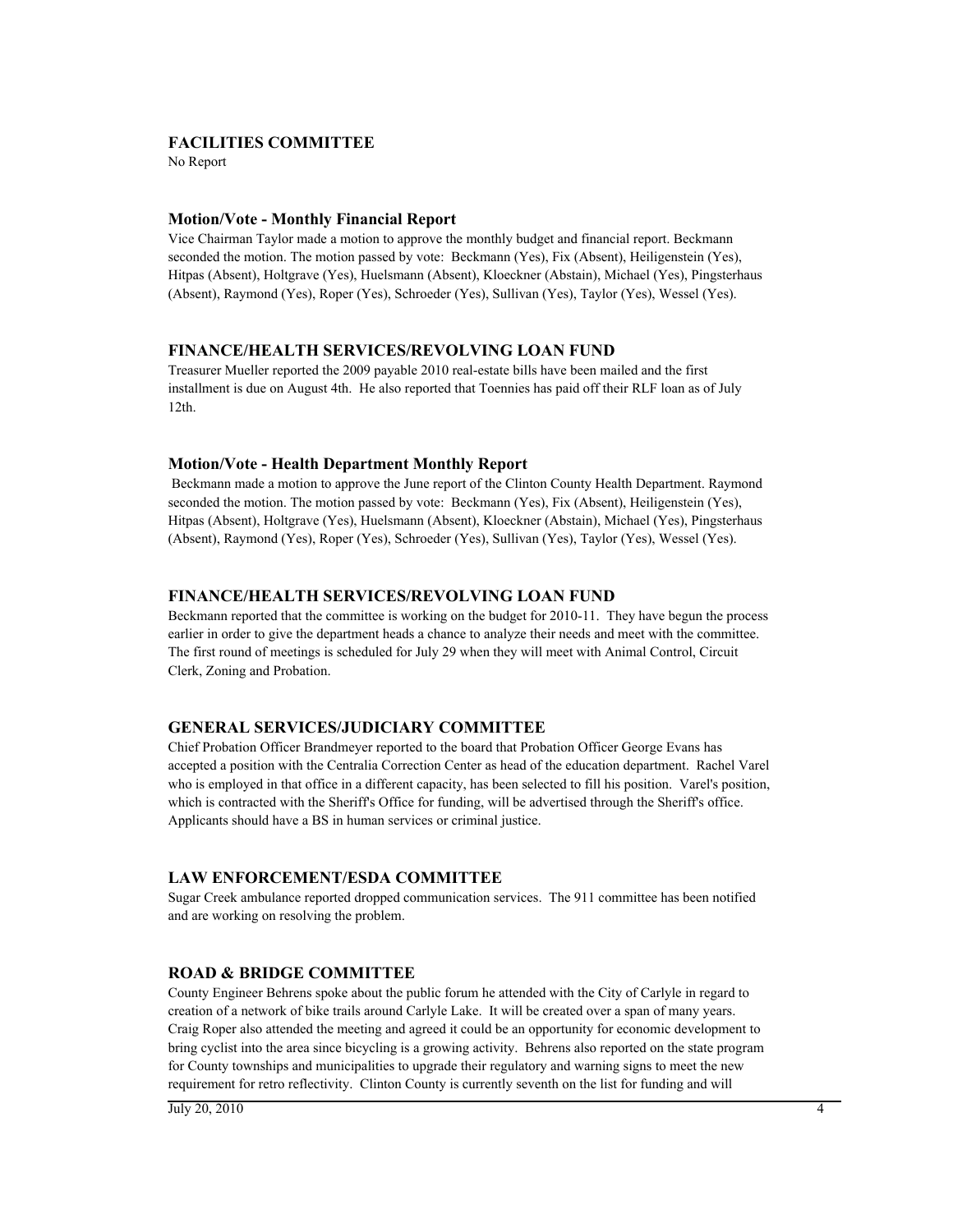probably receive state funding this year. The changes must be made by January 1, 2015.

## **Motion/Vote - Zoning Variance**

Vice Chairman Taylor made a motion to approve a variance to reduce water distribution lines from 6" to 4". No fire hydrants required for Hillbrook Estates 2nd Addition. Schroeder seconded the motion. The motion passed by vote: Beckmann (Yes), Fix (Absent), Heiligenstein (Yes), Hitpas (Absent), Holtgrave (Yes), Huelsmann (Absent), Kloeckner (Abstain), Michael (Yes), Pingsterhaus (Absent), Raymond (Yes), Roper (Yes), Schroeder (Yes), Sullivan (Yes), Taylor (Yes), Wessel (Yes).

### **Motion/Vote - Zoning Variance**

 Wessel made a motion to approve a variance to extend length of street with cul-de-sac from 500' to 691.25' for Hillbrooke Estates 2nd Addition. Schroeder seconded the motion. The motion passed by vote: Beckmann (Yes), Fix (Absent), Heiligenstein (Yes), Hitpas (Absent), Holtgrave (Yes), Huelsmann (Absent), Kloeckner (Abstain), Michael (Yes), Pingsterhaus (Absent), Raymond (Yes), Roper (Yes), Schroeder (Yes), Sullivan (Yes), Taylor (Yes), Wessel (Yes).

## **Motion/Vote - Preliminary Plat**

Vice Chairman Taylor made a motion to approve the preliminary plat for Hillbrooke Estates 2nd Addition. Roper seconded the motion. The motion passed by vote: Beckmann (Yes), Fix (Absent), Heiligenstein (Yes), Hitpas (Absent), Holtgrave (Yes), Huelsmann (Absent), Kloeckner (Abstain), Michael (Yes), Pingsterhaus (Absent), Raymond (Yes), Roper (Yes), Schroeder (Yes), Sullivan (Yes), Taylor (Yes), Wessel (Yes).

### **Motion/Vote - Accounts Payable**

 Holtgrave made a motion to approve payment of the Accounts Payable Claims. Raymond seconded the motion. The motion passed by vote: Beckmann (Yes), Fix (Absent), Heiligenstein (Yes), Hitpas (Absent), Holtgrave (Yes), Huelsmann (Absent), Kloeckner (Abstain), Michael (Yes), Pingsterhaus (Absent), Raymond (Yes), Roper (Yes), Schroeder (Yes), Sullivan (Yes), Taylor (Yes), Wessel (Yes).

## **ADJOURNMENT**

Wessel made a motion to adjourn Holtgrave seconded the motion. The motion passed by vote.

**Attest:**

\_\_\_\_\_\_\_\_\_\_\_\_\_\_\_\_\_\_\_\_\_\_\_\_\_\_\_\_\_\_\_\_\_\_\_\_\_\_ Thomas LaCaze/County Clerk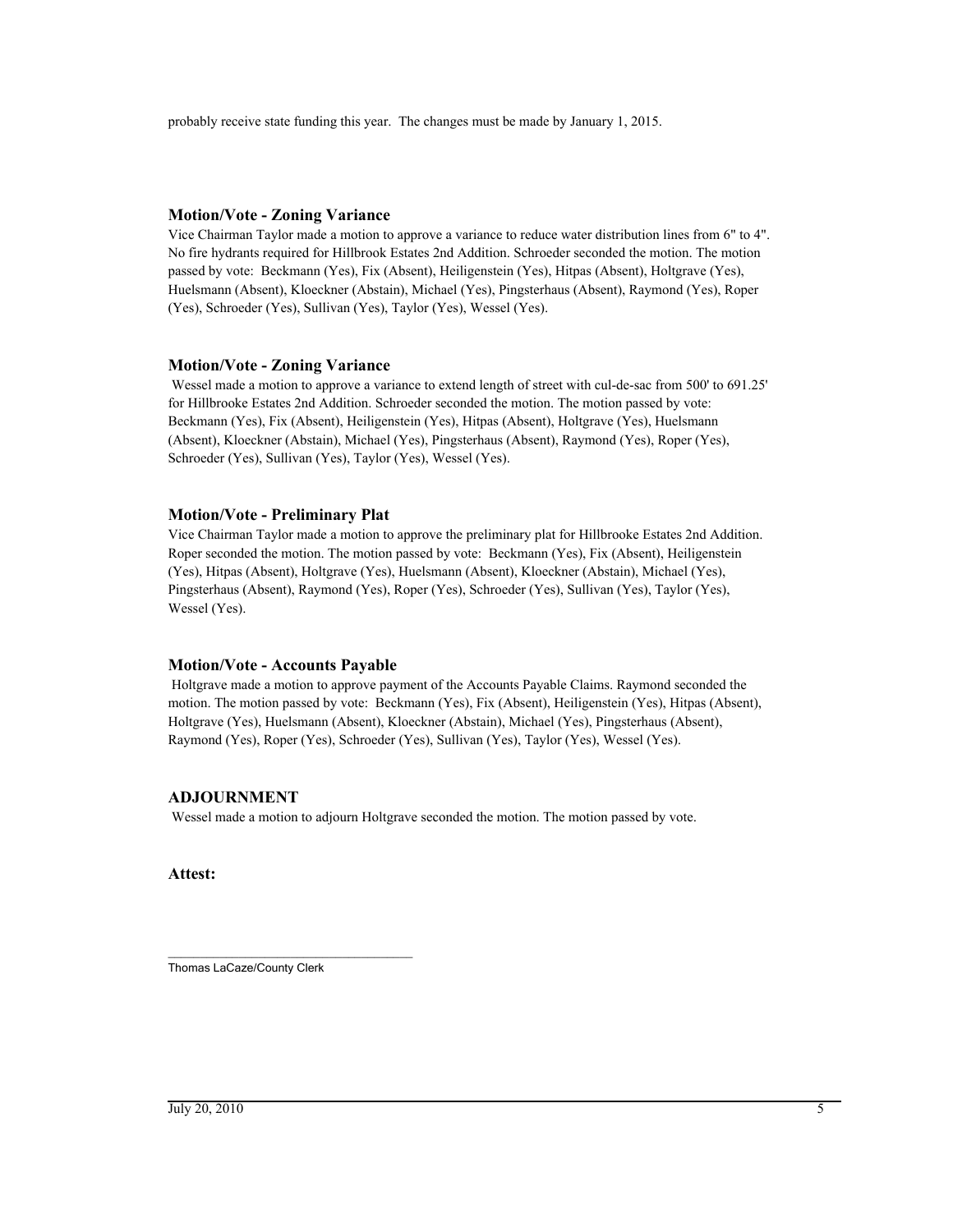# **Clinton County District Board**

## **August 16, 2010**

## **CONVENE**

Board Chairman Kloeckner called the meeting of the Clinton County District Board to order at 7:00 p.m. on August 16, 2010 at the Board Room. Attendance: Beckmann, Present: Fix, Present: Heiligenstein, Present: Hitpas, Present: Holtgrave, Present: Huelsmann, Present: Kloeckner, Present: Michael, Present: Pingsterhaus, Absent: Raymond, Present: Roper, Present: Schroeder, Present: Sullivan, Present: Taylor, Present: Wessel, Present.

### **PLEDGE OF ALLEGIANCE**

The Pledge of Allegiance was recited.

## **Motion/Vote - Approval of Minutes**

 Raymond made a motion to approve the minutes of the July 20, 2010 meeting. Heiligenstein seconded the motion. The motion passed by vote: Beckmann (Yes), Fix (Yes), Heiligenstein (Yes), Hitpas (Yes), Holtgrave (Yes), Huelsmann (Yes), Kloeckner (Abstain), Michael (Yes), Pingsterhaus (Absent), Raymond (Yes), Roper (Yes), Schroeder (Yes), Sullivan (Yes), Taylor (Yes), Wessel (Yes).

### **Appointments - First Reading**

The first reading for appointments of the following: John J Schemel, Trustee Santa Fe Drainage & Levee Dist.; Rev. David J. Babb, Frieda W Rainey, Phyllis J Albat, Bonita Worth, Trustees for Yingst Cemetery Association.

### **States Attorney's Comments**

States Attorney John Hudspeth addressed the board concerning the funding cuts by the State of Illinois for the State's Attorney and Public Defender salary reimbursement. The Legislators and the Governor's office is being made aware of the impact this would have on the financial abilities of the counties.

### **INSURANCE COMMITTEE**

At their monthly meeting the committee reviewed the cost report. Claims and prescription fees were close to last month. By reducing line item expenses with reimbursements we are currently under budget.

## **AREA ON AGING COMMITTEE**

No Report

### **ASSESSMENT COMMITTEE**

The committee reported 57 property transfers were done for the month of July. The internet use for the assessor's office is averaging 54 visitors per day.

### **CENSUS COMMITTEE**

No Report  $\Delta$ ugust 16, 2010 1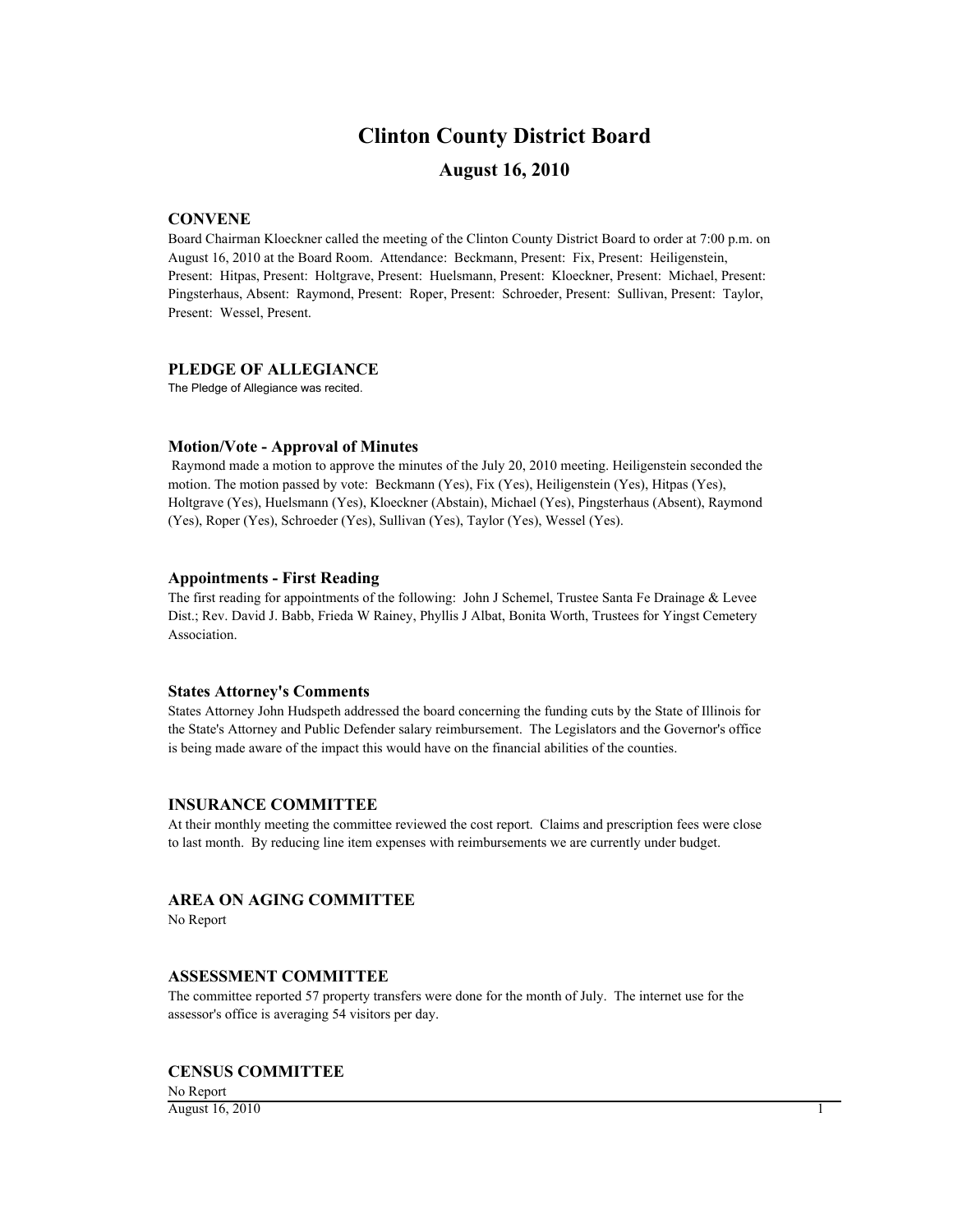### **COUNTY FARM COMMITTEE**

Taylor reported a total of 265 animals collected for the month of which 80 were wildlife. Four bite cases were reported with 35 adoptions.

### **EDUCATION COMMITTEE**

No Report

### **GIS COMMITTEE**

The committee discussed acquiring aerial imagery. It has been seven or eight years since the last imagery.

### **INSURANCE TRUST**

Raymond reported Clinton County still has five claims that are open under the ICIT 2001. The ICIT 2009 also has five claims open. Out of the six member counties, Clinton County ranks third in claims.

### **#708 MENTAL HEALTH BOARD**

No Report

### **911 COMMITTEE**

The committee reported at their August 11 meeting that some adjustments were made to the new paging system. The State's Attorney is reportedly working on an ordinance for adopting the county wide street names on an annual basis. The 911 and GIS committees along with John Skain and Jay Donnelly are working on the new color imagery.

## **PERSONNEL/LABOR COMMITTEE**

At the August 2nd meeting the committee discussed a grievance that was filed from the Health Department in regard to wages. It will need to be brought up to the Teamsters union. The next meeting will be September 14 at 6:00 p.m. with John Hudspeth and Mike McMillan from the Health Department.

**RC&D COUNCIL** No Report

**SAFETY COMMITTEE** No Report

**SOLID WASTE COMMITTEE** No Report

# **TOURISM COMMITTEE**

No Report

 $\overline{\text{August 16}, 2010}$  2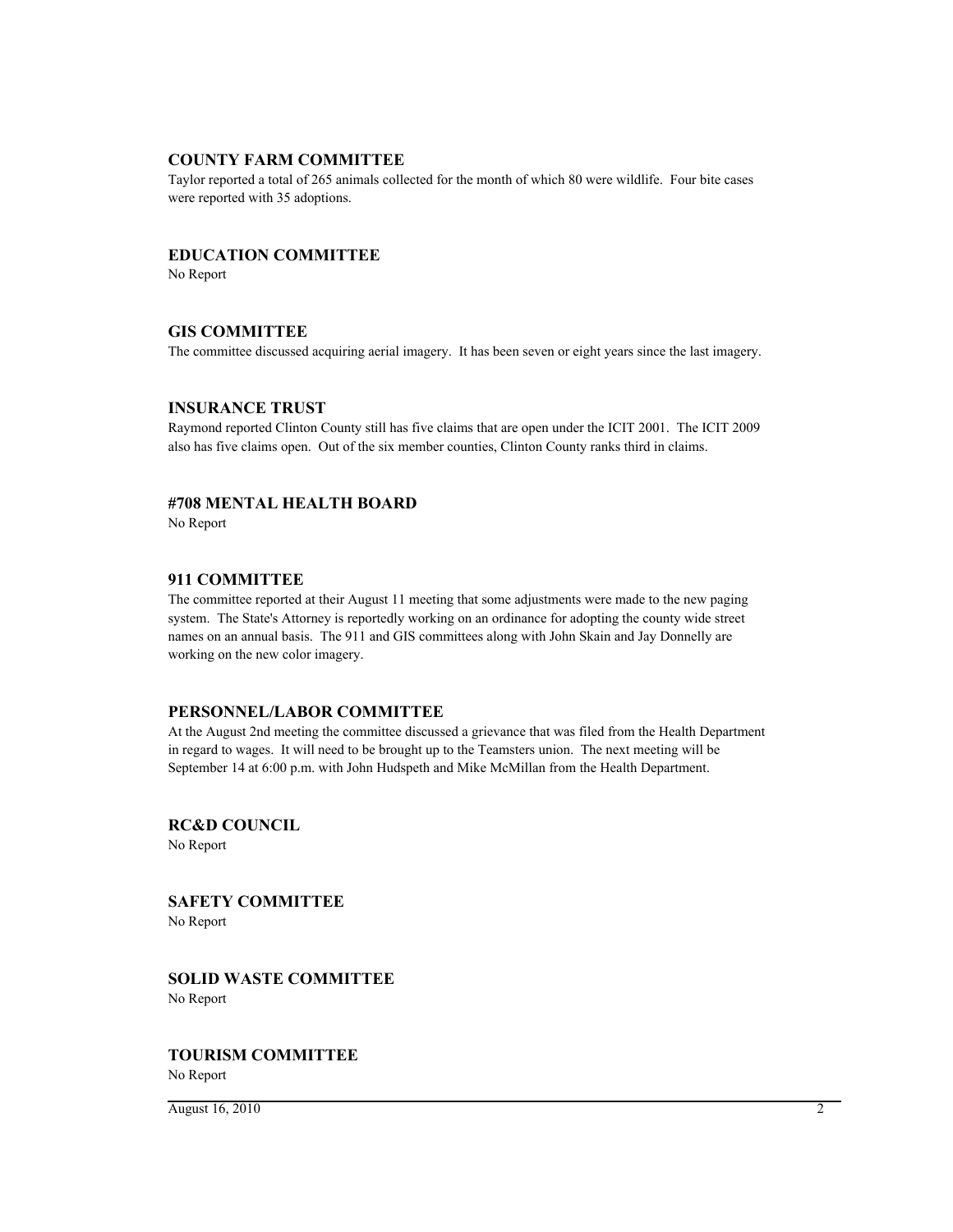### **UNITED COUNTIES COUNCIL OF ILLINOIS**

Holtgrave reported on a meeting he attended on July 26 and 27 in Galena. A new health Insurance plan was discussed which UCCI is trying to form. It was also discussed about the State's reduction of funding for the State's Attorney and Public Defender salary.

## **UNINCORPORATED AREA IMPROVEMENT COMMITTEE**

No Report

## **VETERAN'S MEMORIAL/VETERAN'S AFFAIRS COMMITTEE**

Roper reported work is being done to upgrade the Memorial on the corner of the Courthouse.

## **ECONOMIC DEVELOPMENT/SWIIDA/SCIGA**

Mary Lamie from IDOT has contacted Chairman Kloeckner about an meeting to be held on the Lebanon Bypass. It is tentatively scheduled for the week of September 13.

## **ENVIRONMENTAL CONCERNS COMMITTEE**

No Report

## **FACILITIES COMMITTEE**

Lisa Spalding, representing the Carlyle Street Fair, requested permission to use the Courthouse grounds, water spigot and set up the bingo stand. This will be held on Sept. 10  $\&$  11. They will provide a certificate of insurance. The committee gave permission for the request with recommendation to the full board. Rick Stubblefield with the Southwest Illinois Work Net is looking for space in the courthouse, however no space is available. The committee is working with them to find facilities closer to the Courthouse.

### **Motion/Vote - Street Fair Approval**

 Fix made a motion to to approve the request from the City of Carlyle for use of the Courthouse grounds on September 10 & 11. Sullivan seconded the motion. The motion passed by vote: Beckmann (Yes), Fix (Yes), Heiligenstein (Yes), Hitpas (Yes), Holtgrave (Yes), Huelsmann (Yes), Kloeckner (Abstain), Michael (Yes), Pingsterhaus (Absent), Raymond (Yes), Roper (Yes), Schroeder (Yes), Sullivan (Yes), Taylor (Yes), Wessel (Yes).

### **Motion/Vote - Monthly Financial Report**

 Beckmann made a motion to approve the montly budget and financial report. Taylor seconded the motion. The motion passed by vote: Beckmann (Yes), Fix (Yes), Heiligenstein (Yes), Hitpas (Yes), Holtgrave (Yes), Huelsmann (Yes), Kloeckner (Abstain), Michael (Yes), Pingsterhaus (Absent), Raymond (Yes), Roper (Yes), Schroeder (Yes), Sullivan (Yes), Taylor (Yes), Wessel (Yes).

## **FINANCE/HEALTH SERVICES/REVOLVING LOAN FUND**

Treasurer Mueller reported the first distribution of the 2009 payable 2010 real-estate taxes has been made. The County's share is \$2,794,607.87. The finance committee met on July 29 with four departments to begin the budget process. They will be meeting with four other departments on August 19. Richard Kuiken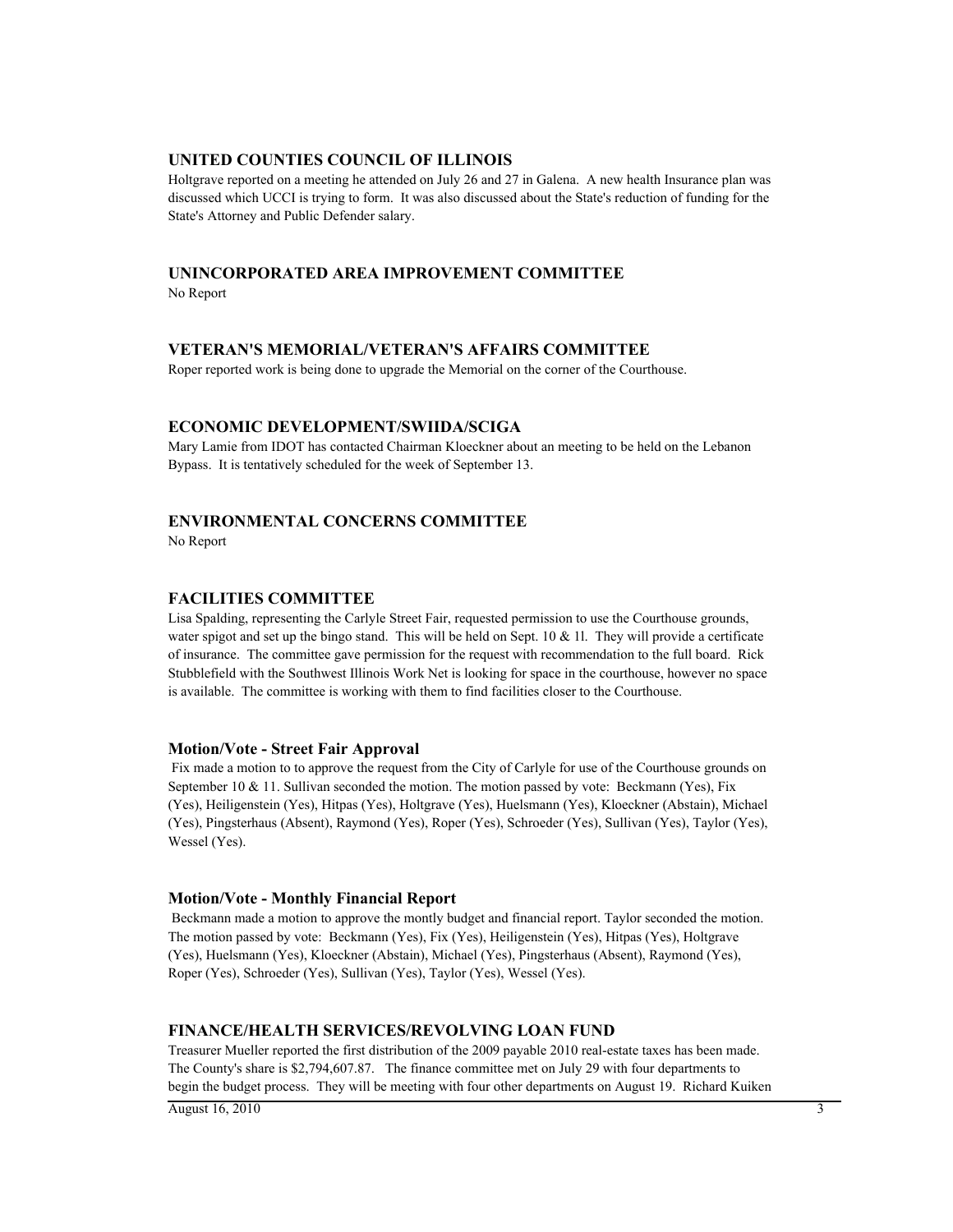is working on the final paper work for the Revolving Loan to the Dairy King which was approved some months ago.

### **Motion/Vote - Resolution # 2010-028**

 Hitpas made a motion to Approve resolution # 2010-028 authorizing the Chairman of the Board to execute a deed of conveyance of the County's interest in parcel index # 03-03-17-710-01-001 as described in Certificate No 27 sold November 13, 1995. Holtgrave seconded the motion. The motion passed by vote: Beckmann (Yes), Fix (Yes), Heiligenstein (Yes), Hitpas (Yes), Holtgrave (Yes), Huelsmann (Yes), Kloeckner (Abstain), Michael (Yes), Pingsterhaus (Absent), Raymond (Yes), Roper (Yes), Schroeder (Yes), Sullivan (Yes), Taylor (Yes), Wessel (Yes).

### **Motion/Vote - Deed Transfer**

Schroeder made a motion to approve transfer deed for the County to the new owner of parcel # 03-03-17-710-01-001. Beckmann seconded the motion. The motion passed by vote: Beckmann (Yes), Fix (Yes), Heiligenstein (Yes), Hitpas (Yes), Holtgrave (Yes), Huelsmann (Yes), Kloeckner (Abstain), Michael (Yes), Pingsterhaus (Absent), Raymond (Yes), Roper (Yes), Schroeder (Yes), Sullivan (Yes), Taylor (Yes), Wessel (Yes).

### **Motion/Vote - Health Department Monthly Report**

 Beckmann made a motion to approve the July report of the Clinton County Health Department. Hitpas seconded the motion. The motion passed by vote: Beckmann (Yes), Fix (Yes), Heiligenstein (Yes), Hitpas (Yes), Holtgrave (Yes), Huelsmann (Yes), Kloeckner (Abstain), Michael (Yes), Pingsterhaus (Absent), Raymond (Yes), Roper (Yes), Schroeder (Yes), Sullivan (Yes), Taylor (Yes), Wessel (Yes).

### **GENERAL SERVICES/JUDICIARY COMMITTEE**

No Report

### **LAW ENFORCEMENT/ESDA COMMITTEE**

It was announced that Dick Crocker is retiring as coordinator of ESDA after 17 years of service.

### **Motion/Vote - New ESDA Director**

 Sullivan made a motion to appoint Tony Falconio as the new ESDA Director and appoint Michelle Hetzel to be Assistant. Holtgrave seconded the motion. The motion passed by vote: Beckmann (Yes), Fix (Yes), Heiligenstein (Yes), Hitpas (Yes), Holtgrave (Yes), Huelsmann (Yes), Kloeckner (Abstain), Michael (Yes), Pingsterhaus (Absent), Raymond (Yes), Roper (Yes), Schroeder (Yes), Sullivan (Yes), Taylor (Yes), Wessel (Yes).

### **LIQUOR COMMITTEE**

No Report

### **ROAD & BRIDGE COMMITTEE**

County Engineer Dan Behrens reported the County is making a Major Bridge Program application for FY 2016 for the bridge in Breese Township on Old State Road. It will be funded at 80/20 %. We have not been informed if we will be selected for the Rural Sign Upgrade Program as of this date. The county will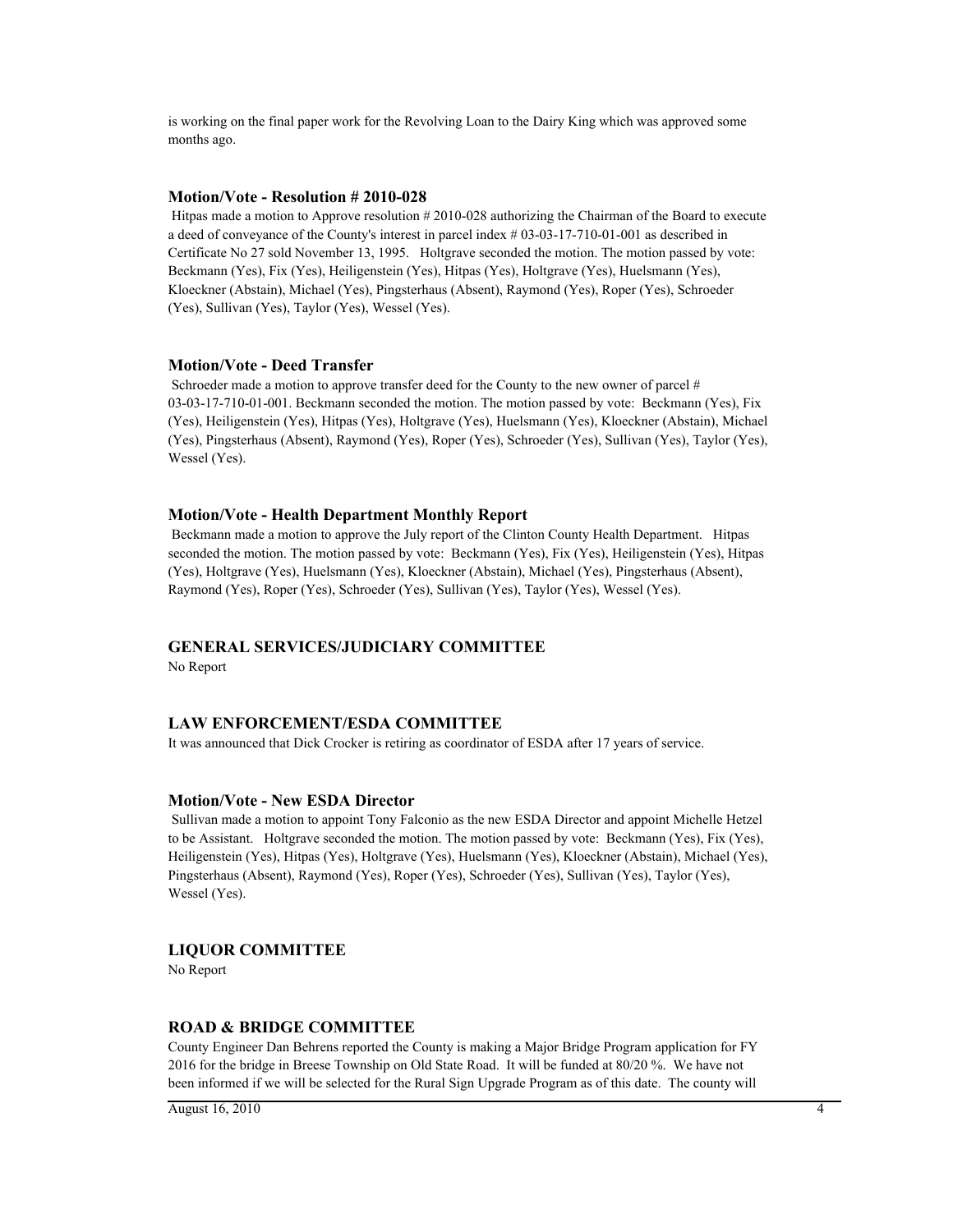begin oil and chipping the end of August.

## **Motion/Vote - Hillbrooke Estates 2nd Subdivision**

 Beckmann made a motion to approve the final plat for Hillbrooke Estates 2nd Subdivision. Taylor seconded the motion. The motion passed by vote: Beckmann (Yes), Fix (Yes), Heiligenstein (Yes), Hitpas (Yes), Holtgrave (Yes), Huelsmann (Yes), Kloeckner (Abstain), Michael (Yes), Pingsterhaus (Absent), Raymond (Yes), Roper (Yes), Schroeder (Yes), Sullivan (Yes), Taylor (Yes), Wessel (Yes).

### **Motion/Vote - Ordinance # 2010-005**

Vice Chairman Taylor made a motion to approve a map amendment (40-3-2) submitted by Ted F. Schmidt to rezone property in Sugar Creek Township from Agriculture (A) to Agriculturea-Residential (A-R). Sullivan seconded the motion. The motion passed by vote: Beckmann (Yes), Fix (Yes), Heiligenstein (Yes), Hitpas (Yes), Holtgrave (Yes), Huelsmann (Yes), Kloeckner (Abstain), Michael (Yes), Pingsterhaus (Absent), Raymond (Yes), Roper (Yes), Schroeder (Yes), Sullivan (Yes), Taylor (Yes), Wessel (Yes).

## **Motion/Vote - Ordinance # 2010-006**

 Raymond made a motion to approve a map amendment (40-3-2) submitted by Elmer F. Schrage Illinois Land Trust, Elmer F. Schrage, Trustee to rezone property in Breese Township from Agriculture (A) to Agriculture/Residential (A-R). Fix seconded the motion. The motion passed by vote: Beckmann (Yes), Fix (Yes), Heiligenstein (Yes), Hitpas (Yes), Holtgrave (Yes), Huelsmann (Yes), Kloeckner (Abstain), Michael (Yes), Pingsterhaus (Absent), Raymond (Yes), Roper (Yes), Schroeder (Yes), Sullivan (Yes), Taylor (Yes), Wessel (Yes).

## **Motion/Vote - Ordinance # 2010-007**

Vice Chairman Taylor made a motion to approve a map amendment (40-3-2) submitted by Michael Bridges to rezone property located in Sugar Creek Township from Agriculture (A) to Agriculture/Residential. Fix seconded the motion. The motion passed by vote: Beckmann (Yes), Fix (Yes), Heiligenstein (Yes), Hitpas (Yes), Holtgrave (Yes), Huelsmann (Yes), Kloeckner (Abstain), Michael (Yes), Pingsterhaus (Absent), Raymond (Yes), Roper (Yes), Schroeder (Yes), Sullivan (Yes), Taylor (Yes), Wessel (Yes).

### **Motion/Vote - Accounts Payable**

 Holtgrave made a motion to approve payment of the Accounts Payable Claims. Fix seconded the motion. The motion passed by vote: Beckmann (Yes), Fix (Yes), Heiligenstein (Yes), Hitpas (Yes), Holtgrave (Yes), Huelsmann (Yes), Kloeckner (Abstain), Michael (Yes), Pingsterhaus (Absent), Raymond (Yes), Roper (Yes), Schroeder (Yes), Sullivan (Yes), Taylor (Yes), Wessel (Yes).

### **ADJOURNMENT**

Schroeder made a motion to adjourn Heiligenstein seconded the motion. The motion passed by vote.

**Attest:**

\_\_\_\_\_\_\_\_\_\_\_\_\_\_\_\_\_\_\_\_\_\_\_\_\_\_\_\_\_\_\_\_\_\_\_\_\_\_ Thomas LaCaze/County Clerk

 $\overline{\text{August 16}, 2010}$  5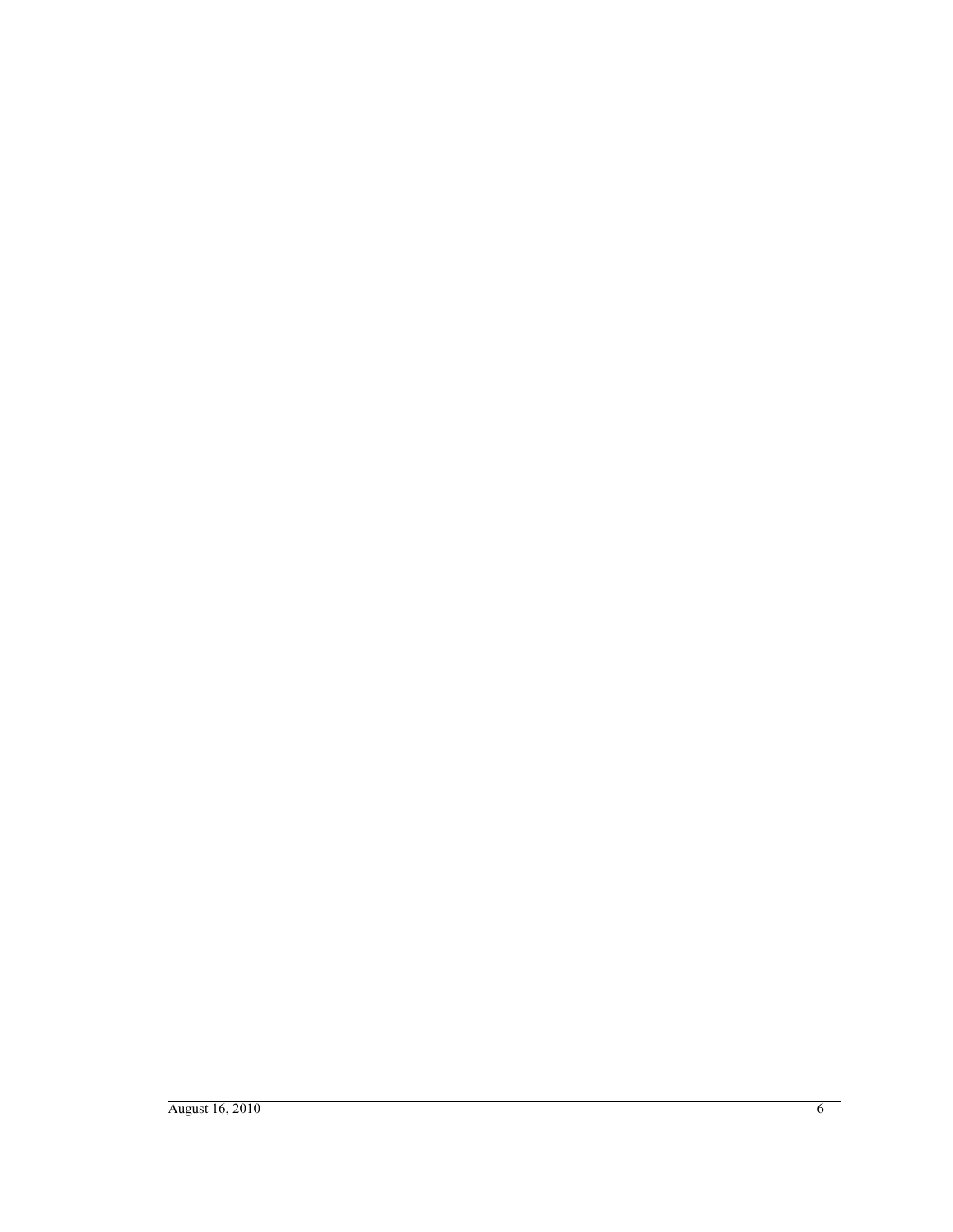## **Clinton County District Board**

## **September 20, 2010**

## **CONVENE**

Board Chairman Kloeckner called the meeting of the Clinton County District Board to order at 7:00 p.m. on September 20, 2010 at the Board Room. Attendance: Beckmann, Present: Fix, Present: Heiligenstein, Present: Hitpas, Present: Holtgrave, Present: Huelsmann, Absent: Kloeckner, Present: Michael, Present: Pingsterhaus, Present: Raymond, Present: Roper, Present: Schroeder, Present: Sullivan, Present: Taylor, Present: Wessel, Present.

## **PLEDGE OF ALLEGIANCE**

The Pledge of Allegiance was recited.

### **Motion/Vote - Approval of Minutes**

 Holtgrave made a motion to approve the minutes of the August 16, 2010 meeting. Hitpas seconded the motion. The motion passed by vote: Beckmann (Yes), Fix (Yes), Heiligenstein (Yes), Hitpas (Yes), Holtgrave (Yes), Huelsmann (Absent), Kloeckner (Abstain), Michael (Yes), Pingsterhaus (Yes), Raymond (Yes), Roper (Yes), Schroeder (Yes), Sullivan (Yes), Taylor (Yes), Wessel (Yes).

### **PRESENTATION OF PLAQUE**

A plaque was presented to retired ESDA Director Richard Crocker in appreciation for his 17 years of service to Clinton County.

### **PRESENTATION OF PLAQUE**

A plaque was presented to Miss Illinois, Whitney Thorpe-Klinsky, on behalf of a proud Clinton County in her accomplishment of becoming Miss Illinois. She is a resident of Clinton County and is from New Baden.

### **Appointments - First Reading**

The first reading was held for appointment of Lester Hemker as Trustee for the Germantown Drainage and Levee District.

### **Motion/Vote - Appointments**

 Wessel made a motion to appoint John J Schemel as Trustee for the Santa Fe Drainage and Levee District. Fix seconded the motion. The motion passed by vote: Beckmann (Yes), Fix (Yes), Heiligenstein (Yes), Hitpas (Yes), Holtgrave (Yes), Huelsmann (Absent), Kloeckner (Abstain), Michael (Yes), Pingsterhaus (Yes), Raymond (Yes), Roper (Yes), Schroeder (Yes), Sullivan (Yes), Taylor (Yes), Wessel (Yes).

### **Motion/Vote - Appointments**

Vice Chairman Taylor made a motion to appoint the following: Rev. David J Babb, Frieda W Rainey, Phyllis J Albat and Bonita Worth as Trustees for Yingst Cemetery Association Schroeder seconded the motion. The motion passed by vote: Beckmann (Yes), Fix (Yes), Heiligenstein (Yes), Hitpas (Yes), Holtgrave (Yes), Huelsmann (Absent), Kloeckner (Abstain), Michael (Yes), Pingsterhaus (Yes), Raymond (Yes), Roper (Yes), Schroeder (Yes), Sullivan (Yes), Taylor (Yes), Wessel (Yes).

 $\overline{\text{September 20, 2010}}$  1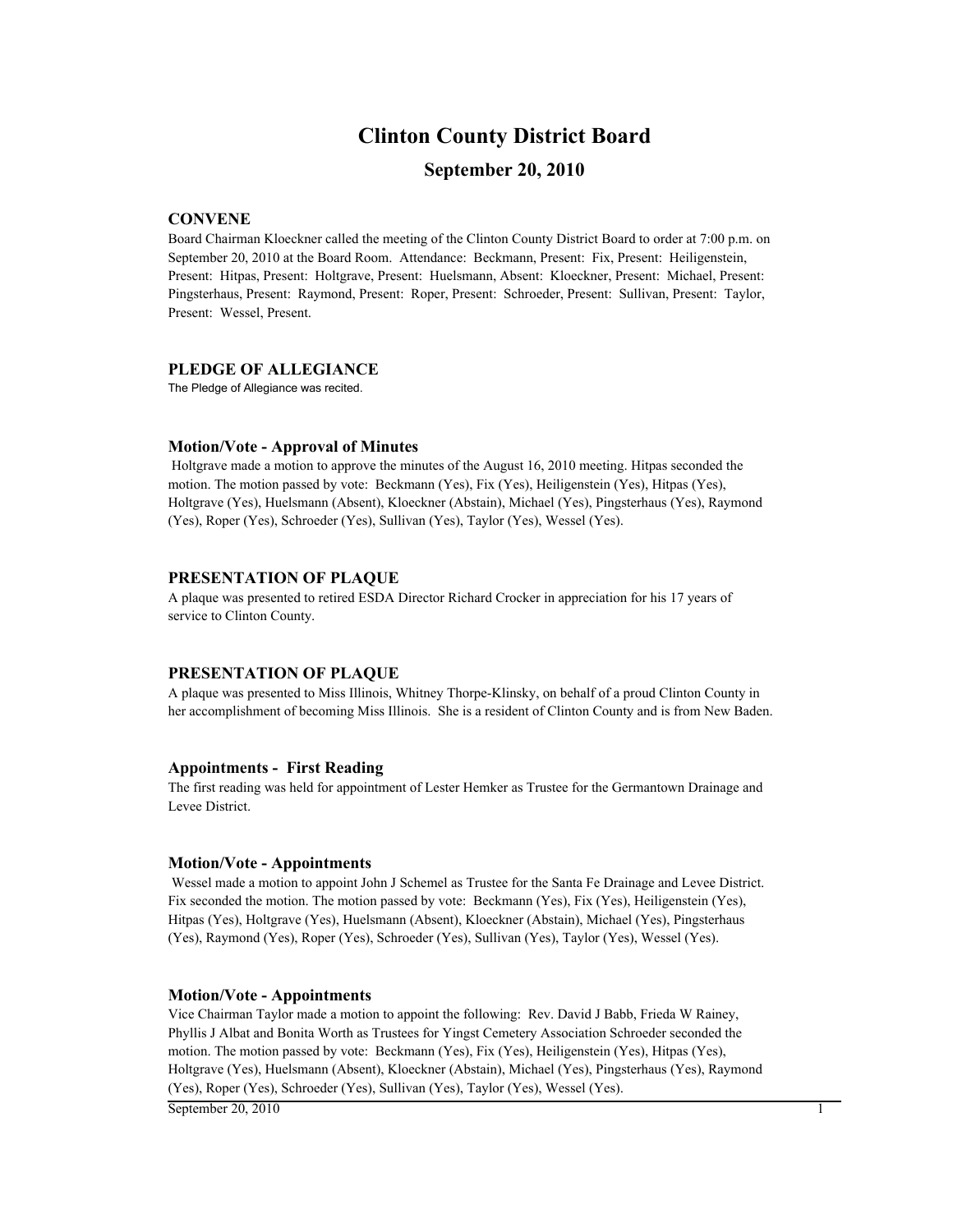### **Ordinance - First Reading**

A first reading was held for Ordinance # 2010-008 concerning the use of funds in Fund 088 County Coal Rights.

## **INSURANCE COMMITTEE**

Raymond reported the budget for insurance fund as of September, without reimbursements, is .68% over budget; with reimbursements included it is 10.54% under budget. It is the consensus of the committee that at the present time there is no interest in changing the insurance. The liability insurance is locked into contract until 2017.

## **AREA ON AGING COMMITTEE**

No Report

## **ASSESSMENT COMMITTEE**

Taylor reported that all Township assessors have turned in their assessments Also, assessment change notices have been mailed and published. County Board members were given copies of the new Clinton County Plat Book.

## **CENSUS COMMITTEE**

No Report

## **COUNTY FARM COMMITTEE**

The committee met on September 14. The committee discussed the possibility of upgrading the facilities for Animal Control. The facilities committee will report on the discussion.

## **EDUCATION COMMITTEE**

No Report

## **GIS COMMITTEE**

The committee met on September 2 and found all bills to be in order. The next meeting is October 7th.

### **INSURANCE TRUST**

There was no information to be reported on ICIT 2001. ICIT 2009 is reporting of the five claims pending last month two have been closed. Three new claims have been added so now a total of six are pending. Additional assets are being held for expenses for pending claims.

## **#708 MENTAL HEALTH BOARD**

No Report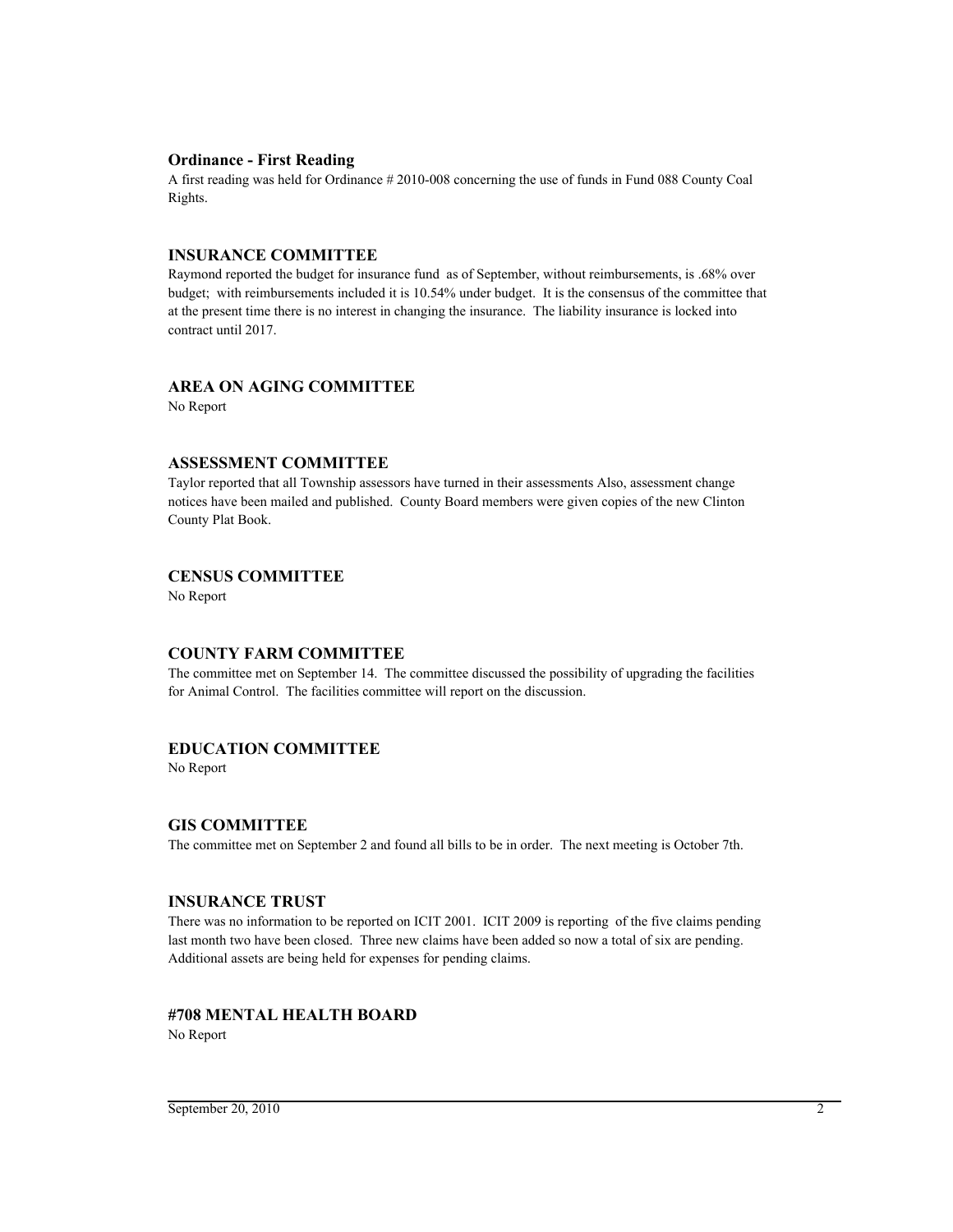### **911 COMMITTEE**

No Report

## **PERSONNEL/LABOR COMMITTEE**

Hitpas reported the committee met on September 14 with Mike McMillan from the Health Department, and State's Attorney, John Hudspeth in regard to a grievance that was filed by Licensed Environmental Health Practitioner Holy Timmermann. Later at a meeting with the Teamsters Attorney, the committee denied the grievance.

## **RC&D COUNCIL**

No Report

## **SAFETY COMMITTEE**

A meeting will be held on September 29 at 11:30 in the County Board room. Lunch will be provided. Diane Frain will be speaking about workman's comp claims. All department heads are invited to attend.

## **SOLID WASTE COMMITTEE**

No Report

**TOURISM COMMITTEE** No Report

**UNITED COUNTIES COUNCIL OF ILLINOIS**

No Report

## **UNINCORPORATED AREA IMPROVEMENT COMMITTEE** No Report

## **VETERAN'S MEMORIAL/VETERAN'S AFFAIRS COMMITTEE**

Ferd Mueller reported a meeting will be held on September 29.

## **ECONOMIC DEVELOPMENT/SWIDA/SCIGA**

Chairman Kloeckner reported on communications he received from Mary Lamie from IDOT. There will be an open house public outreach meeting to gather input for development of the upcoming multi-year program. The meeting will be held on September 23 from 4 to 7 p.m. in Collinsville. He asked that the residents from Aviston should consider attending because of their desire to get an overpass at Russland Road. A public information meeting will also be held on September 27 from 4 to 7 p.m. in Lebanon for the purpose of discussing the Lebanon Bypass. Since IDOT will review the input received from the public meeting to determine what benefits the proposed bypass might provide to the region and traffic using US Route 50, Chairman Kloeckner urged all board members and county residents to attend.

Because of these two meetings, the October 4th Economic Development monthly meeting will be cancelled. September 20, 2010 3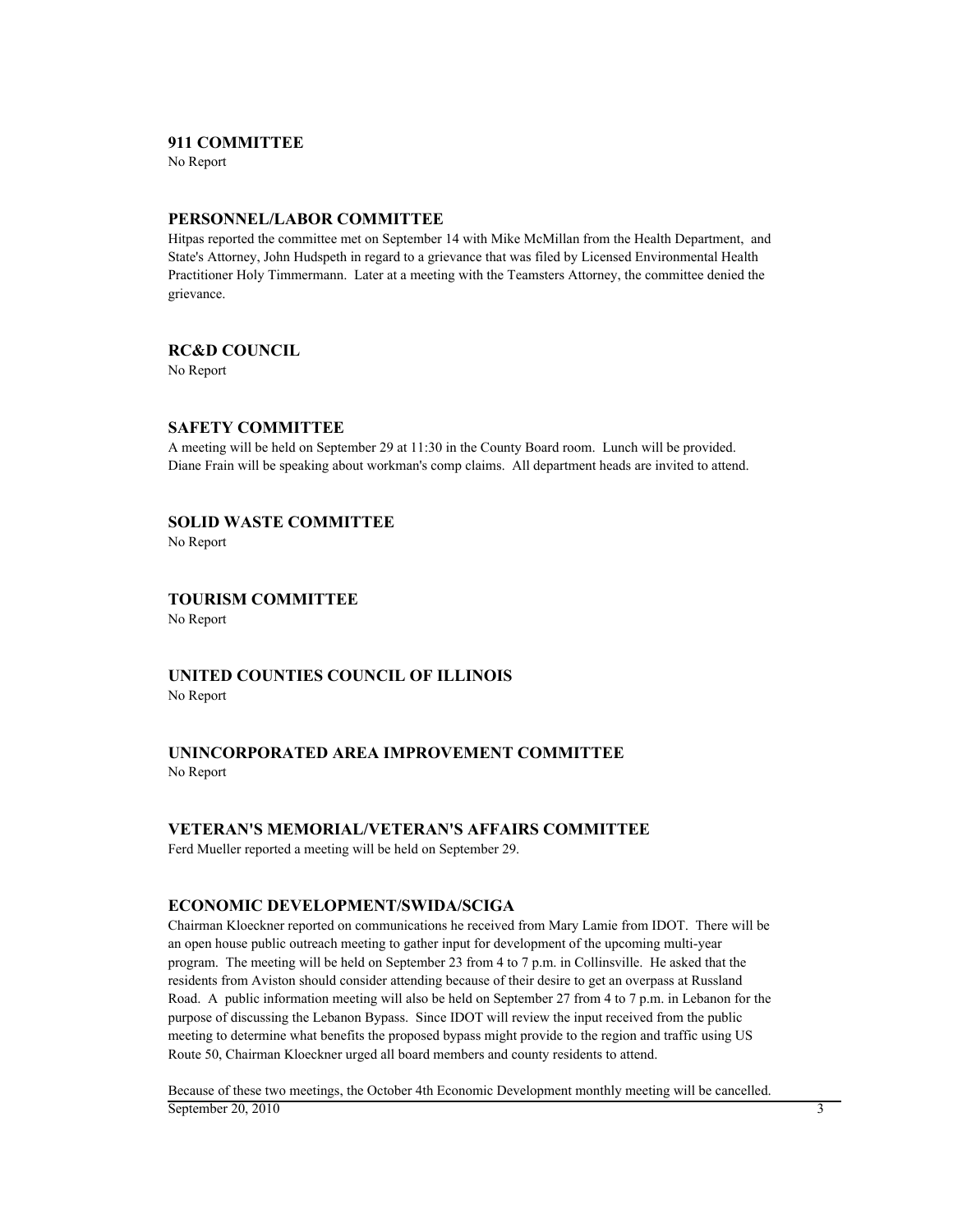## **FACILITIES COMMITTEE**

Fix reported at their Sept. 9th meeting Serpentine Web Solutions presented a report showing the county website is being used quite frequently.

The committee met with the animal control at their facility in regard to possibly placing a portable building at the site to be used as an office. This could create space to be used for euthanizing animals. This is needed to bring the county in compliance with state regulations. The animal control committee is checking into the cost of a building approximately 12' x 20'. The committee was told there was no room at the old highway building for the animal control.

## **ENVIRONMENTAL CONCERNS COMMITTEE**

No Report

## **Motion/Vote - Monthly Financial Report**

 Beckmann made a motion to approve the monthly budget and financial report. Roper seconded the motion. The motion passed by vote: Beckmann (Yes), Fix (Yes), Heiligenstein (Yes), Hitpas (Yes), Holtgrave (Yes), Huelsmann (Absent), Kloeckner (Abstain), Michael (Yes), Pingsterhaus (Yes), Raymond (Yes), Roper (Yes), Schroeder (Yes), Sullivan (Yes), Taylor (Yes), Wessel (Yes).

## **Motion/Vote - Health Department Monthly Report**

 Beckmann made a motion to approve the August report of the Cliton County Health Department Raymond seconded the motion. The motion passed by vote: Beckmann (Yes), Fix (Yes), Heiligenstein (Yes), Hitpas (Yes), Holtgrave (Yes), Huelsmann (Absent), Kloeckner (Abstain), Michael (Yes), Pingsterhaus (Yes), Raymond (Yes), Roper (Yes), Schroeder (Yes), Sullivan (Yes), Taylor (Yes), Wessel (Yes).

## **FINANCE/HEALTH SERVICES/REVOLVING LOAN FUND**

The committee will be meeting with various department heads at meetings to be held on September 21 and 23 to review budgets for the upcoming fiscal year. The committee met on September 14 and reviewed the budged and made recommended changes. They approved the proposed ordinance in regard to Fund 088 County Coal Rights.

## **GENERAL SERVICES/JUDICIARY COMMITTEE**

No Report

## **LAW ENFORCEMENT/ESDA COMMITTEE**

The committee would like to thank Retired director Richard Crocker for his services and introduced the new director Tony Falconio.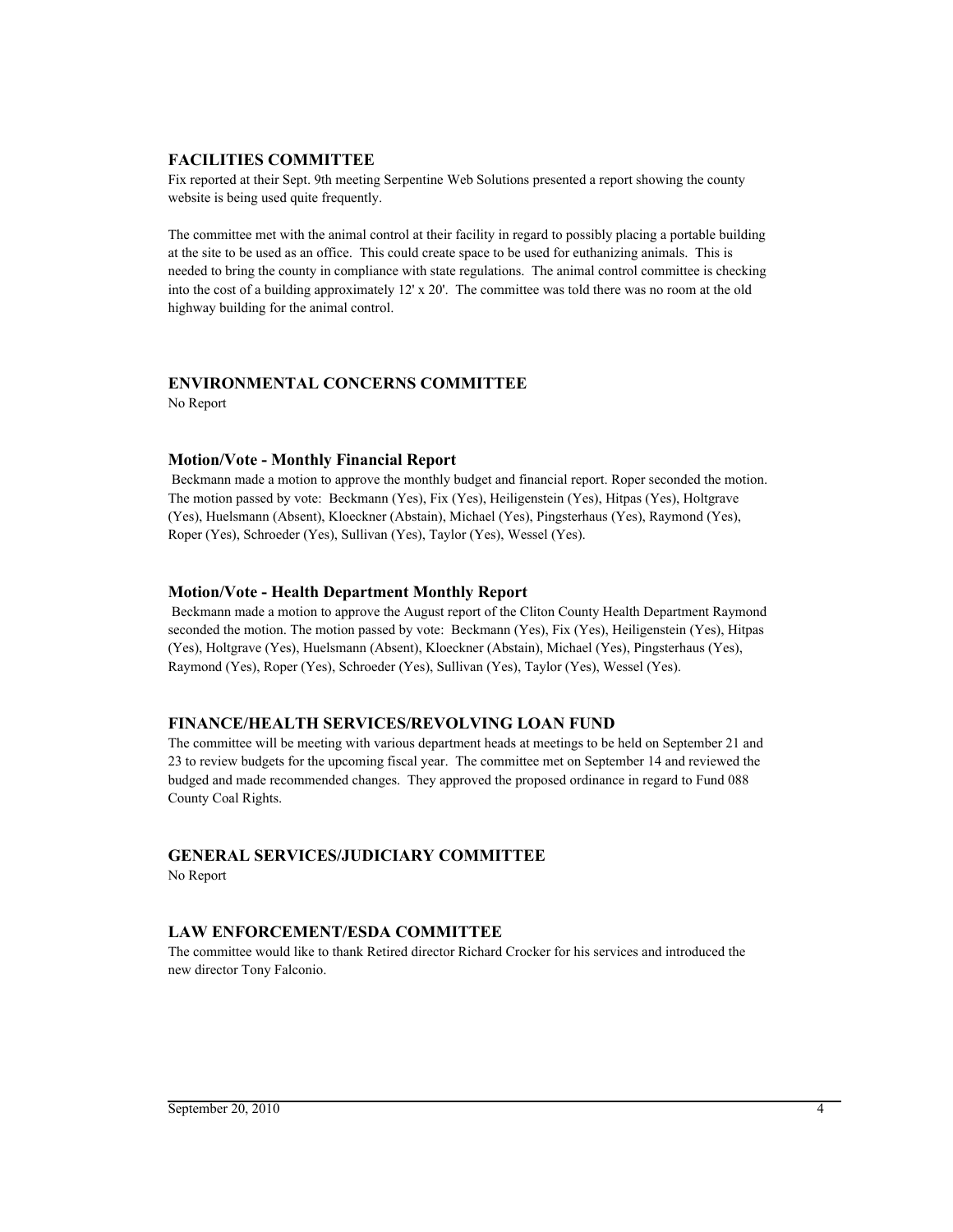### **LIQUOR COMMITTEE**

No Report

### **ROAD & BRIDGE COMMITTEE**

County Engineer Dan Behrens reported the State had expressed an interest in borrowing from the motor fuel tax of the counties through the Emergency Budget Act of FY 2011 - Short Term Borrowing Act, however, he reported they have now decided they would not exercise that act.

#### **Motion/Vote - Compact Tract Loader Bids**

 Holtgrave made a motion to approve the request for County Engineer Behrens to seeks bids for a new compact track loader (skid steer with tracks). Fix seconded the motion. The motion passed by vote: Beckmann (Yes), Fix (Yes), Heiligenstein (Yes), Hitpas (Yes), Holtgrave (Yes), Huelsmann (Absent), Kloeckner (Abstain), Michael (Yes), Pingsterhaus (Yes), Raymond (Yes), Roper (Yes), Schroeder (Yes), Sullivan (Yes), Taylor (Yes), Wessel (Yes).

### **Motion/Vote - Hopkins Corner Subdivision**

Vice Chairman Taylor made a motion to waive the first reading and approve the final plat for Hopkins Corner Subdivision. Beckmann seconded the motion. The motion passed by vote: Beckmann (Yes), Fix (Yes), Heiligenstein (Yes), Hitpas (Yes), Holtgrave (Yes), Huelsmann (Absent), Kloeckner (Abstain), Michael (Yes), Pingsterhaus (Yes), Raymond (Yes), Roper (Yes), Schroeder (Yes), Sullivan (Yes), Taylor (Yes), Wessel (Yes).

## **Motion/Vote - E & J Hemann Subdivision**

Vice Chairman Taylor made a motion to waive the first reading and approve the final plat for the E  $&J$ Hemann Subdivision. Beckmann seconded the motion. The motion passed by vote: Beckmann (Yes), Fix (Yes), Heiligenstein (Yes), Hitpas (Yes), Holtgrave (Yes), Huelsmann (Absent), Kloeckner (Abstain), Michael (Yes), Pingsterhaus (Yes), Raymond (Yes), Roper (Yes), Schroeder (Yes), Sullivan (Yes), Taylor (Yes), Wessel (Yes).

### **JUDGE'S COMMENTS**

Judge Middendorff addressed the Board to report on the progress of policy recently implemented that he reported on at the July board meeting in regard to the distribution of fines and court costs. Since the county is receiving the money first it has raised that fund by 20 to 40% above last years collections. They have also created a new line item for the public defender fund to receive \$10.00. He reported that the probation has a new employee in charge of the public service workers and has asked anyone who has work in their district or townships that could utilize these workers to notify the probation office.

#### **Motion/Vote - Accounts Payable**

 Fix made a motion to approve payment of the Accounts Payable Claims. Holtgrave seconded the motion. The motion passed by vote: Beckmann (Yes), Fix (Yes), Heiligenstein (Yes), Hitpas (Yes), Holtgrave (Yes), Huelsmann (Absent), Kloeckner (Abstain), Michael (Yes), Pingsterhaus (Yes), Raymond (Yes), Roper (Yes), Schroeder (Yes), Sullivan (Yes), Taylor (Yes), Wessel (Yes).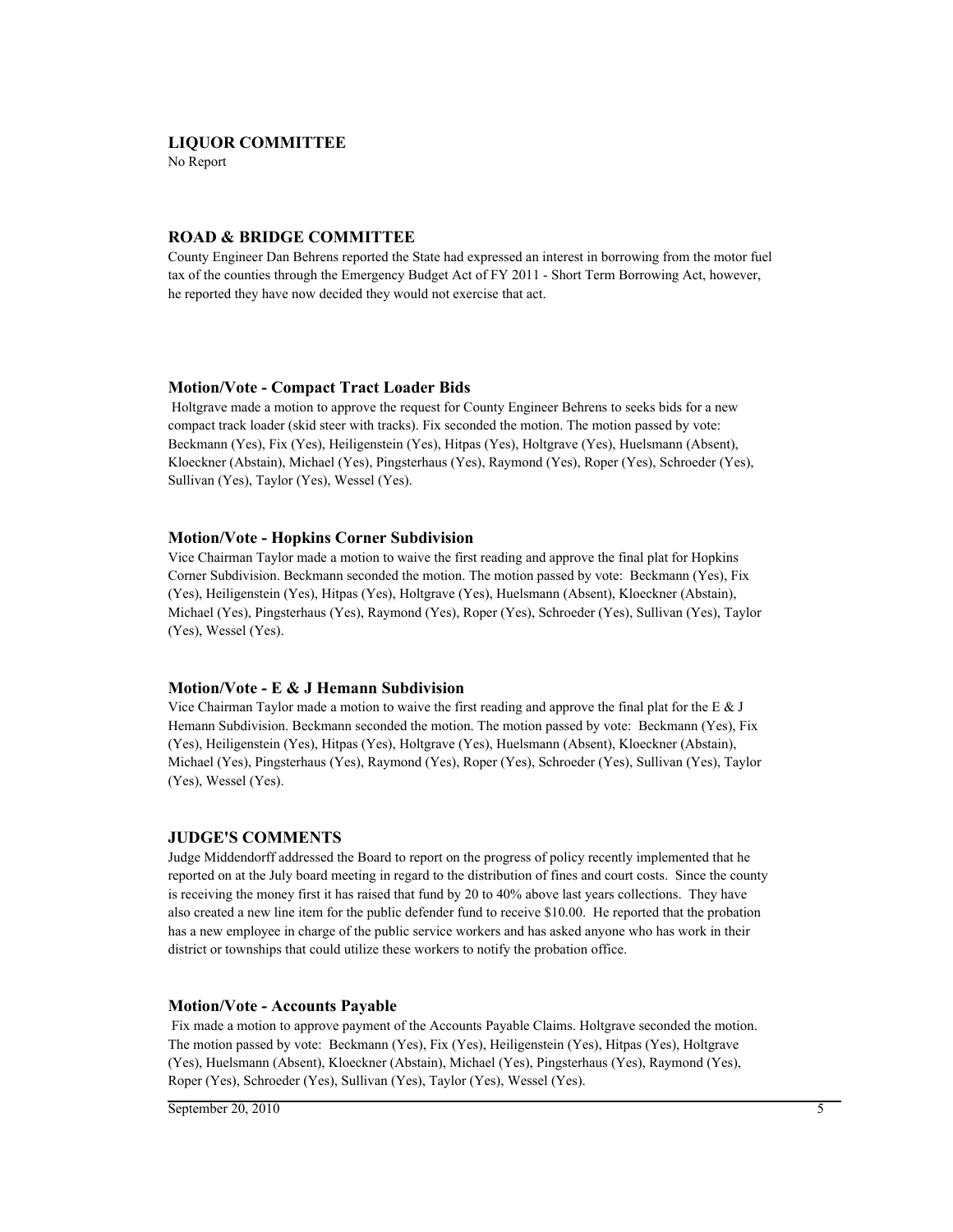## **ADJOURNMENT**

Vice Chairman Taylor made a motion to adjourn Pingsterhaus seconded the motion. The motion passed by vote.

## **Attest:**

\_\_\_\_\_\_\_\_\_\_\_\_\_\_\_\_\_\_\_\_\_\_\_\_\_\_\_\_\_\_\_\_\_\_\_\_\_\_ Thomas LaCaze/County Clerk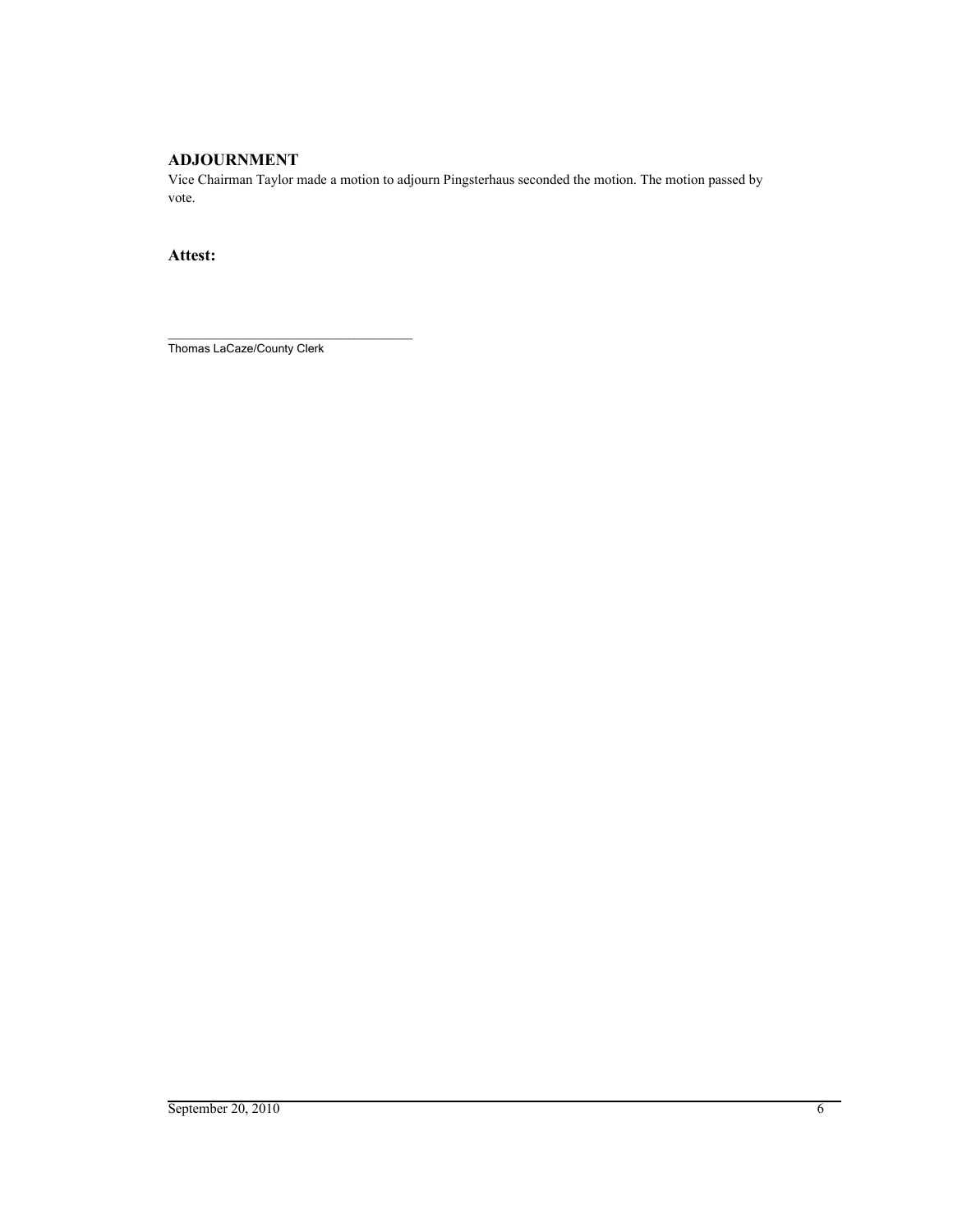# **Clinton County District Board**

## **October 18, 2010**

## **CONVENE**

Board Chairman Kloeckner called the meeting of the Clinton County District Board to order at on October 18, 2010 at the Board Room. Attendance: Beckmann, Present: Fix, Present: Heiligenstein, Present: Hitpas, Present: Holtgrave, Present: Huelsmann, Present: Kloeckner, Present: Michael, Present: Pingsterhaus, Present: Raymond, Present: Roper, Present: Schroeder, Present: Sullivan, Present: Taylor, Absent: Wessel, Present.

## **PLEDGE OF ALLEGIANCE**

The Pledge of Allegiance was recited.

### **Motion/Vote - Approval of Minutes**

 Raymond made a motion to approve the minutes of the September 20, 2010 board meeting. Holtgrave seconded the motion. The motion passed by vote: Beckmann (Yes), Fix (Yes), Heiligenstein (Yes), Hitpas (Yes), Holtgrave (Yes), Huelsmann (Yes), Kloeckner (Abstain), Michael (Yes), Pingsterhaus (Yes), Raymond (Yes), Roper (Yes), Schroeder (Yes), Sullivan (Yes), Taylor (Absent), Wessel (Yes).

### **Appointment - First Reading**

The first reading was held for the appointment of Glennon Hemker as trustee for the Germantown Drainage and Levee District.

### **Motion/Vote - Appointment**

 Beckmann made a motion to appoint Lester Hemker as trustee for the Germantown Drainage and Levee District. Schroeder seconded the motion. The motion passed by vote: Beckmann (Yes), Fix (Yes), Heiligenstein (Yes), Hitpas (Yes), Holtgrave (Yes), Huelsmann (Yes), Kloeckner (Abstain), Michael (Yes), Pingsterhaus (Yes), Raymond (Yes), Roper (Yes), Schroeder (Yes), Sullivan (Yes), Taylor (Absent), Wessel (Yes).

### **Discussion - Use of Funds**

Prior to the vote on the Ordinance directing the use of funds from the sale of coal assets by Clinton County to BPI, Ron Schroeder questioned whether it was a good idea to specify its use solely for capital improvements. Chairman Kloeckner read an excerpt from the November 2004 board meeting indicating the intent for the use of the funds at the time of the sale. Hitpas agreed this ordinance should have been passed at the time the money was received.

### **Motion/Vote - Ordinance # 2010-008**

 Holtgrave made a motion to approve Ordinance # 2010-008 directing the proceeds from the sale of coal assets by Clinton County to BPI in 2004 including any and all interest income or other proceeds generated therefrom shall be deposited to or held in the General Fund of Clinton County except as necessary in conjunction with and to facilitate payments required to be made for capital improvement projects undertaken by Clinton County as determined and authorized by the County Board of Clinton County. Hitpas seconded the motion. The motion passed by vote: Beckmann (Yes), Fix (Yes), Heiligenstein (Yes), Hitpas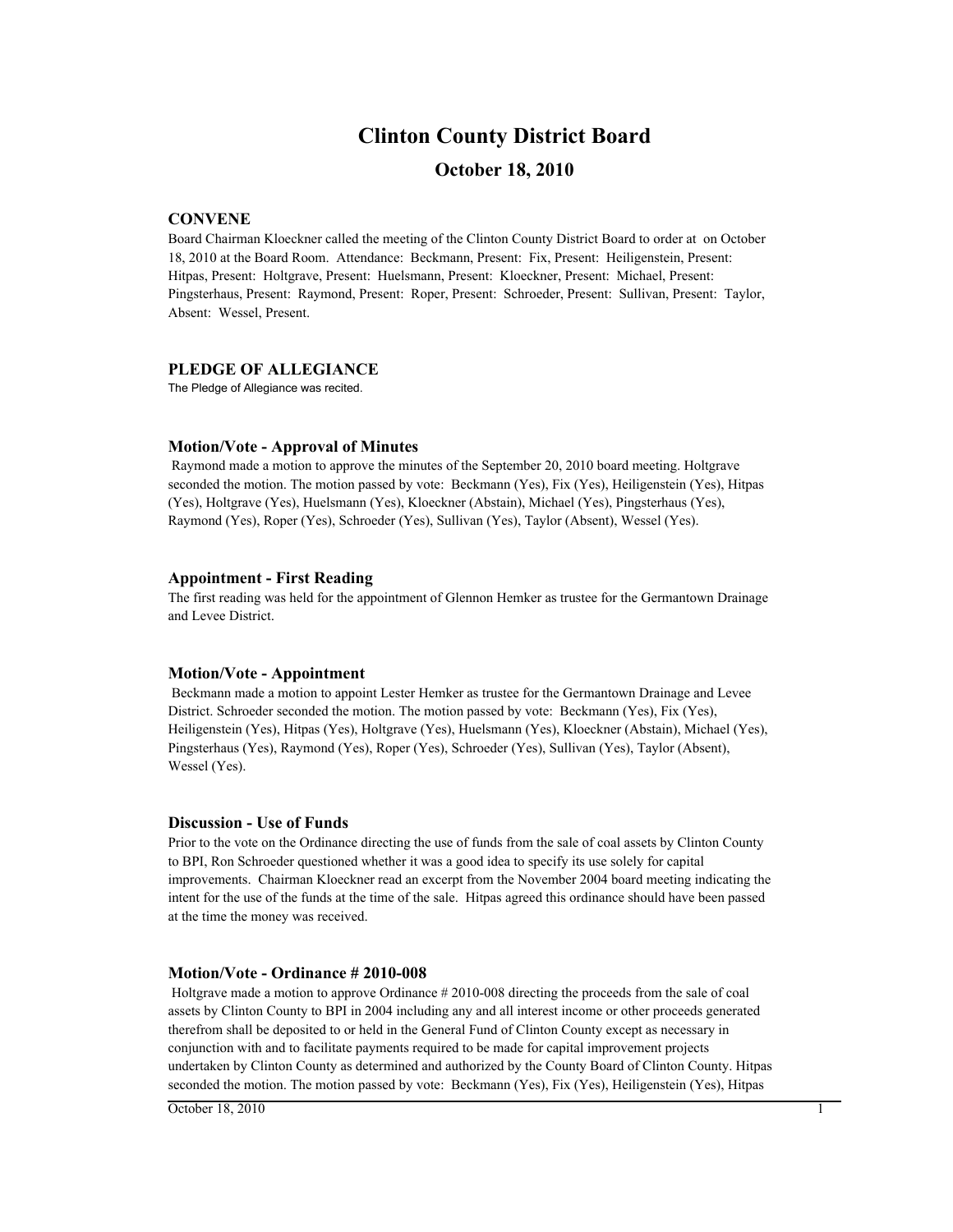(Yes), Holtgrave (Yes), Huelsmann (Yes), Kloeckner (Abstain), Michael (Yes), Pingsterhaus (Yes), Raymond (Yes), Roper (Yes), Schroeder (No), Sullivan (Yes), Taylor (Absent), Wessel (Yes).

### **INSURANCE COMMITTEE**

Raymond reported on the October 7 meeting. For the 10 month contract period the insurance line item was l.36% over budget , however with reimbursements it was 11.45% under budget. The Einstein cost status report was reviewed.

## **AREA ON AGING COMMITTEE**

No Report

### **ASSESSMENT COMMITTEE**

Linda Mensing reported that a tentative township multiplier was received from the Department of Revenue at 1%. She also reported the board of review has received 200 complaints.

### **CENSUS COMMITTEE**

No Report

## **COUNTY FARM COMMITTEE**

The committee is beginning to look at a new contract for the County Farm ground.

## **EDUCATION COMMITTEE**

No Report

## **GIS COMMITTEE**

The committee met on October 7 and found all bills to be in order. The next meeting will be held on November 4.

### **Motion/Vote - Liability Insurance**

 Raymond made a motion to approve the Technology & Telecommunications Errors & Omissions, Data Privacy and Media Liability commonly known as Cyber coverage to be added to the liability coverage with ICIT. Pingsterhaus seconded the motion. The motion passed by vote: Beckmann (Yes), Fix (Yes), Heiligenstein (Yes), Hitpas (Yes), Holtgrave (Yes), Huelsmann (Yes), Kloeckner (Abstain), Michael (Yes), Pingsterhaus (Yes), Raymond (Yes), Roper (Yes), Schroeder (Yes), Sullivan (Yes), Taylor (Absent), Wessel (Yes).

## **#708 MENTAL HEALTH BOARD**

No Report

### **911 COMMITTEE**

Fix reported John Skain is attending the 911 Conference in Springfield. The aerial imagery is currently on hold awaiting cost estimates. The States Attorney is preparing an ordinance to adopt street names within  $\overline{\text{October 18, 2010}}$  2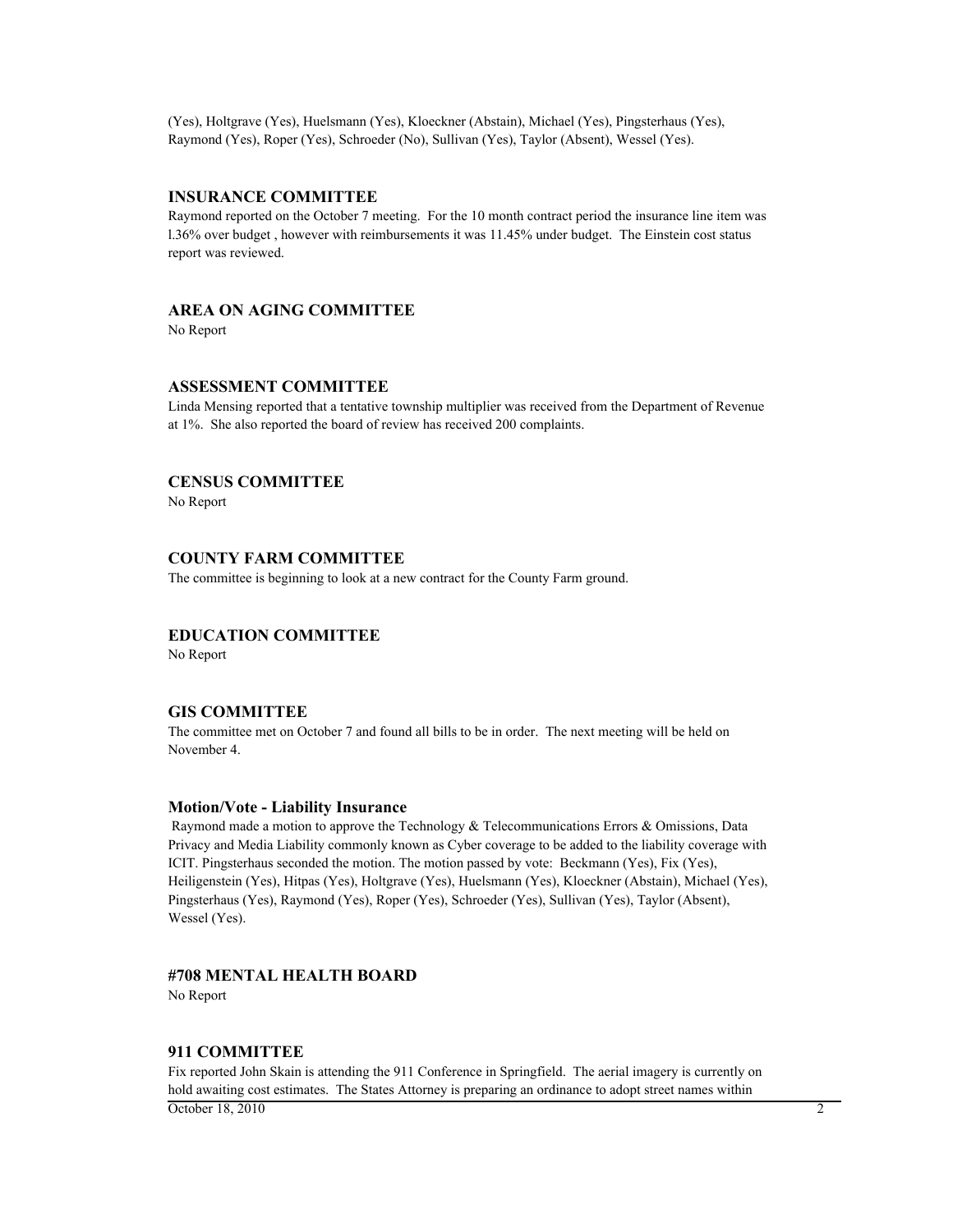Clinton County. The 911 will give the general fund \$80,000 in addition to the \$300,000 they give for dispatchers.

## **PERSONNEL/LABOR COMMITTEE**

Hitpas reported on the October 4 meeting that was held with the State's Attorney and Mike McMillan from the health department in regard to the LEHP position. The committee acting in it role to oversee grievances, voted to deny based on the decision that the position is paid at the appropriate rate.

## **RC&D COUNCIL**

Ron Schroeder reported the council is involved in several comprehensive plans. He also gave details about a silent auction fundraiser to benefit Open Space Conservation to be held on November 13th.

## **SAFETY COMMITTEE**

No Report

## **SOLID WASTE COMMITTEE**

No Report

## **TOURISM COMMITTEE**

The quarterly Southwestern Illinois Tourism Council meeting will be held on Wednesday Oct 20 at l:30 p.m. in Fairview Heights.

## **UNITED COUNTIES COUNCIL OF ILLINOIS**

John Raymond reported on the September 27th meeting held in Springfield. The executive director stated indications are that the State will maintain in the coming budget to reimburse the counties for the usual positions at the current percentage that is set and not reduce it as was indicated. A group health representative stated that they will be enrolling individual counties in the hopes to pool all counties together in approximately three years.

## **UNINCORPORATED AREA IMPROVEMENT COMMITTEE**

No Report

## **VETERAN'S MEMORIAL/VETERAN'S AFFAIRS COMMITTEE**

The committee met with 13 members of various local veterans organizations in regard to the expansion of the memorial. Several decisions were established in regard to membership, a proposed heading on the memorial and the eligibility of names on the new monument. The next meeting will be held in January.

## **ECONOMIC DEVELOPMENT/SWIIDA/SCIGA**

Chairman Kloeckner announced there were additional comment sheets available if anyone needed them to send their remarks and ideas into the IDOT in regard to the overpass at Rt 50 and Russland road.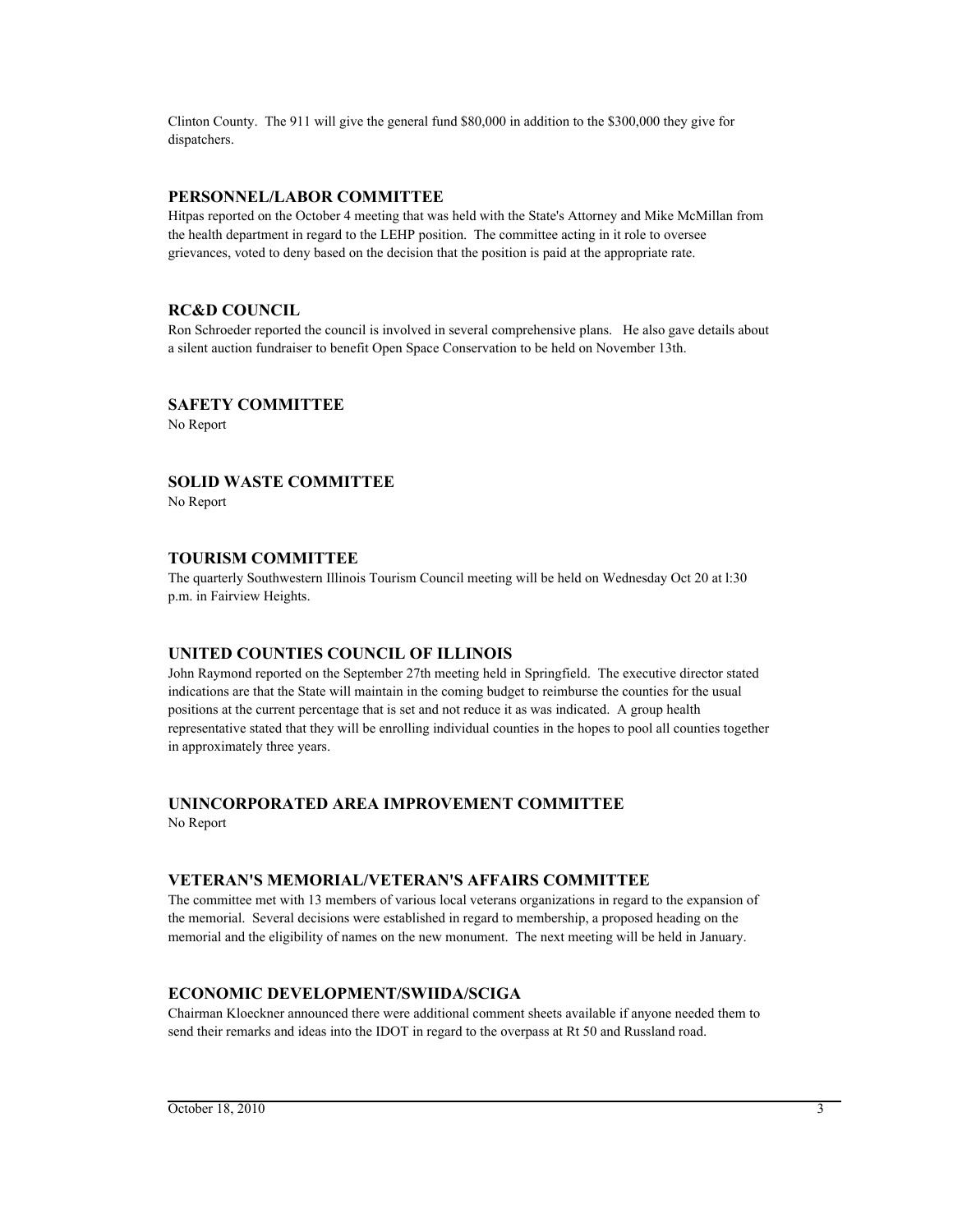### **ENVIRONMENTAL CONCERNS COMMITTEE**

No Report

## **FACILITIES COMMITTEE**

The committee met on October 14 and discussed placing a portable building at the Animal Control facility. It was decided to table the idea at this time due to the county budget concerns.

### **Motion/Vote - Monthly Financial Report**

 Beckmann made a motion to approve the monthly budget and financial report. Schroeder seconded the motion. The motion passed by vote: Beckmann (Yes), Fix (Yes), Heiligenstein (Yes), Hitpas (Yes), Holtgrave (Yes), Huelsmann (Yes), Kloeckner (Abstain), Michael (Yes), Pingsterhaus (Yes), Raymond (Yes), Roper (Yes), Schroeder (Yes), Sullivan (Yes), Taylor (Absent), Wessel (Yes).

## **Motion/Vote - Void Tax Bills**

 Beckmann made a motion to void the tax bills on the following parcels for the 2009 tax year. 03-03-02-253-001; 03-03-15-208-015; 06-06-16-700-001; 06-06-28-700-001; 07-07-35-453-003; 07-07-35-458-003; 08-08-18-378-009; 13-12-01-102-012; 13-12-01-104-007; 13-12-01-107-008; 13-12-01-109-022; 13-12-02-203-005; 13-12-02-204-004; 13-12-02-204-008; 13-12-02-204-012; 13-12-02-204-013; 13-12-02-206-012; 13-12-02-207-004; 13-12-02-207-015; 13-12-02-250-011; 13-012-02-252-005; 13-12-02-252-013; 13-12-02-252-018; 15-14-12-456-019; 15-14-13-253-019; 03-03-17-708-01-001; 03-03-17-709-01-001; 03-03-17-710-01-001; 04-04-34-710-01-001; 06-06-21-700-001; 06-06-28-700-001; 10-09-25-700-002; 10-09-35-719-01-004; 10-09-35-723-01-003; 14-13-11-722-01-002; 15-14-01-701-01-001; 15-14-01-704-01-004; 15-14-01-784-01-001; 15-14-01-785-01-001; 15-14-01-786-01-001; 15-14-02-714-01-003. Raymond seconded the motion. The motion passed by vote: Beckmann (Yes), Fix (Yes), Heiligenstein (Yes), Hitpas (Yes), Holtgrave (Yes), Huelsmann (Yes), Kloeckner (Abstain), Michael (Yes), Pingsterhaus (Yes), Raymond (Yes), Roper (Yes), Schroeder (Yes), Sullivan (Yes), Taylor (Absent), Wessel (Yes).

### **FINANCE/HEALTH SERVICES/REVOLVING LOAN FUND**

Treasurer Mueller reported receiving an oil check in the amount of \$47,496.90. Fred Becker from Glass & Shuffett presented a proposed budget and levy and a draft of an amended budget. These items must be on file for 30 days before acting on them. He reviewed the budget stating a drop in estimated revenues is expected. As of now the budget has an estimated deficiency of \$329,796. He also pointed out that the Courthouse Bonds will be paid off this year resulting in a drop in the expected tax rate for the County.

Mark Beckmann, Chairman of the finance committee read a prepared statement indicating the concerns of the Committee. They have spend hours trying to reduce the \$1,000,000 deficit. They were able to reduce it to the amount reported on by Fred Becker. They are looking at other alternatives and will continue to diligently consider all alternatives to formulate the budget for the next fiscal year. Both Beckmann and Chairman Kloeckner vowed they will have a balanced budget with a zero deficit.

### **Motion/Vote - Health Department Monthly Report**

Beckmann made a motion to approve the monthly report of the Clinton County Health Department.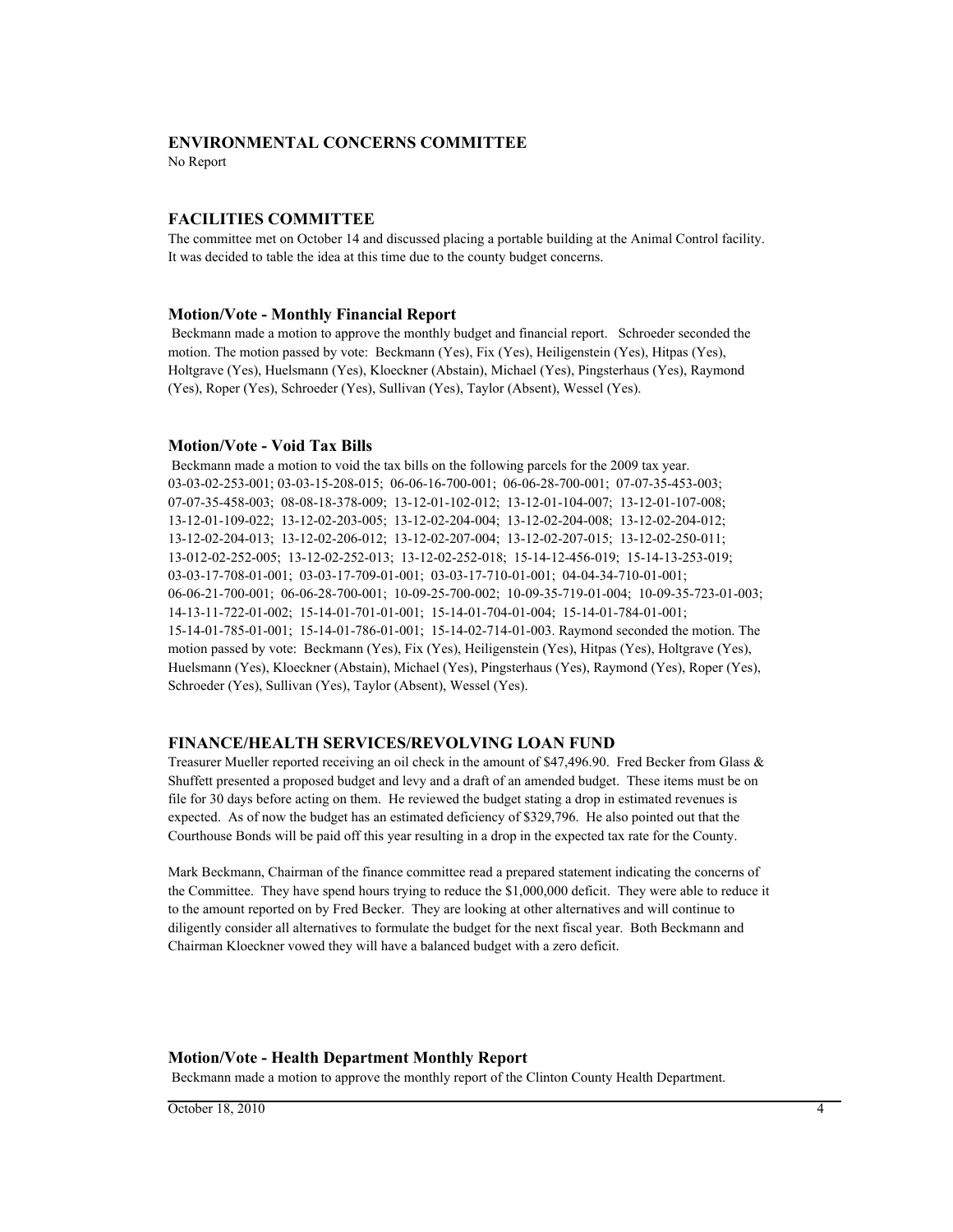Schroeder seconded the motion. The motion passed by vote: Beckmann (Yes), Fix (Yes), Heiligenstein (Yes), Hitpas (Yes), Holtgrave (Yes), Huelsmann (Yes), Kloeckner (Abstain), Michael (Yes), Pingsterhaus (Yes), Raymond (Yes), Roper (Yes), Schroeder (Yes), Sullivan (Yes), Taylor (Absent), Wessel (Yes).

## **Motion/Vote - Additional Expenses**

 Beckmann made a motion to approve the annual dues in the amount of \$850 for the Illinois Association of County Board Members Sullivan seconded the motion. The motion passed by vote: Beckmann (Yes), Fix (Yes), Heiligenstein (Yes), Hitpas (Yes), Holtgrave (Yes), Huelsmann (Yes), Kloeckner (Abstain), Michael (Yes), Pingsterhaus (Yes), Raymond (Yes), Roper (Yes), Schroeder (Yes), Sullivan (Yes), Taylor (Absent), Wessel (Yes).

## **GENERAL SERVICES/JUDICIARY COMMITTEE**

The committee met and found all bills to be in order.

## **LAW ENFORCEMENT/ESDA COMMITTEE**

No Report

## **ROAD & BRIDGE COMMITTEE**

County Engineer Behrens reported that the Illinois Jobs program has scheduled Clinton County to receive an extra \$98,870 in motor fuel tax allotments for 2010. The FY 2011 sign replacement program applications must be into the IDOT by November 16.

## **Motion/Vote - Resolution # 2010-029**

 Holtgrave made a motion to approve Resolution # 2010-029 authorizing the County Engineer to purchase a new Compact Track Loader from Bestway Equipment, Inc., 1760 North 4th Street, Breese, IL for a total amount of \$46,500. Raymond seconded the motion. The motion passed by vote: Beckmann (Yes), Fix (Yes), Heiligenstein (Yes), Hitpas (Yes), Holtgrave (Yes), Huelsmann (Yes), Kloeckner (Abstain), Michael (Yes), Pingsterhaus (Yes), Raymond (Yes), Roper (Yes), Schroeder (Yes), Sullivan (Yes), Taylor (Absent), Wessel (Yes).

## **Motion/Vote - Sealed Bids**

 Holtgrave made a motion to allow the County Engineer to sell Motolift Forklift Serial Number 10 341 by sealed bids. Fix seconded the motion. The motion passed by vote: Beckmann (Yes), Fix (Yes), Heiligenstein (Yes), Hitpas (Yes), Holtgrave (Yes), Huelsmann (Yes), Kloeckner (Abstain), Michael (Yes), Pingsterhaus (Yes), Raymond (Yes), Roper (Yes), Schroeder (Yes), Sullivan (Yes), Taylor (Absent), Wessel (Yes).

## **Motion/Vote - St Francis Estates Variance**

 Holtgrave made a motion to approve a variance to reduce water distribution lines from 6" to 4". No fire hydrants required. Roper seconded the motion. The motion passed by vote: Beckmann (Yes), Fix (Yes), Heiligenstein (Yes), Hitpas (Yes), Holtgrave (Yes), Huelsmann (Yes), Kloeckner (Abstain), Michael (Yes), Pingsterhaus (Yes), Raymond (Yes), Roper (Yes), Schroeder (Yes), Sullivan (Yes), Taylor (Absent), Wessel (Yes).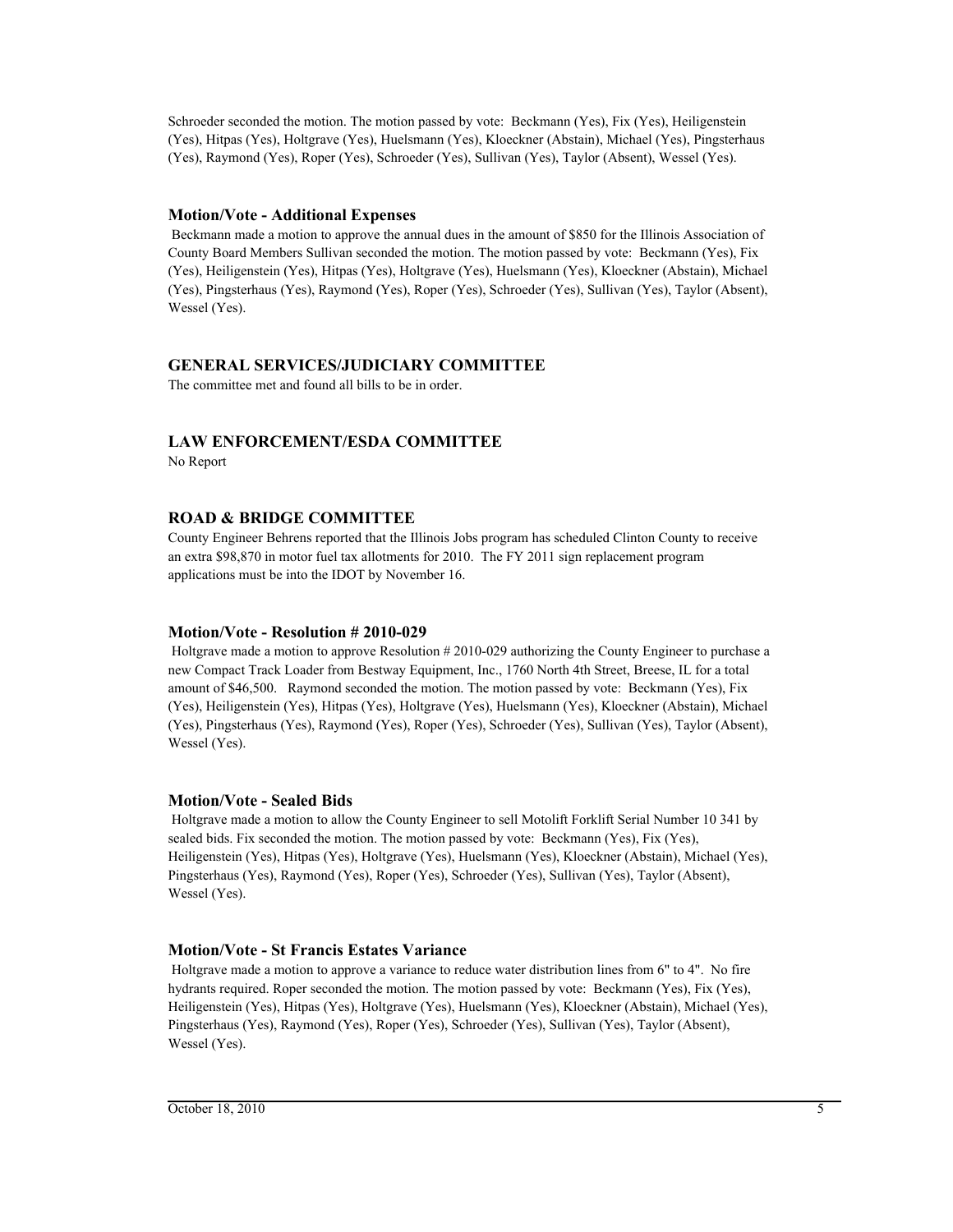## **Motion/Vote - St Francis Estates Variance**

 Sullivan made a motion to approve variance to extend length of street with cul-de-sac from 500' to 779.20'. Beckmann seconded the motion. The motion passed by vote: Beckmann (Yes), Fix (Yes), Heiligenstein (Yes), Hitpas (Yes), Holtgrave (Yes), Huelsmann (Yes), Kloeckner (Abstain), Michael (Yes), Pingsterhaus (Yes), Raymond (Yes), Roper (Yes), Schroeder (Yes), Sullivan (Yes), Taylor (Absent), Wessel (Yes).

## **Motion/Vote - St Francis Estates**

 Holtgrave made a motion to approve a preliminary plat for St. Francis Estates. Wessel seconded the motion. The motion passed by vote: Beckmann (Yes), Fix (Yes), Heiligenstein (Yes), Hitpas (Yes), Holtgrave (Yes), Huelsmann (Yes), Kloeckner (Abstain), Michael (Yes), Pingsterhaus (Yes), Raymond (Yes), Roper (Yes), Schroeder (Yes), Sullivan (Yes), Taylor (Absent), Wessel (Yes).

## **Motion/Vote - Accounts Payable**

 Fix made a motion to approve payment of the Accounts Payable Claims. Beckmann seconded the motion. The motion passed by vote: Beckmann (Yes), Fix (Yes), Heiligenstein (Yes), Hitpas (Yes), Holtgrave (Yes), Huelsmann (Yes), Kloeckner (Abstain), Michael (Yes), Pingsterhaus (Yes), Raymond (Yes), Roper (Yes), Schroeder (Yes), Sullivan (Yes), Taylor (Absent), Wessel (Yes).

## **ADJOURNMENT**

Hitpas made a motion to adjourn Michael seconded the motion. The motion passed by vote.

**Attest:**

\_\_\_\_\_\_\_\_\_\_\_\_\_\_\_\_\_\_\_\_\_\_\_\_\_\_\_\_\_\_\_\_\_\_\_\_\_\_ Thomas LaCaze/County Clerk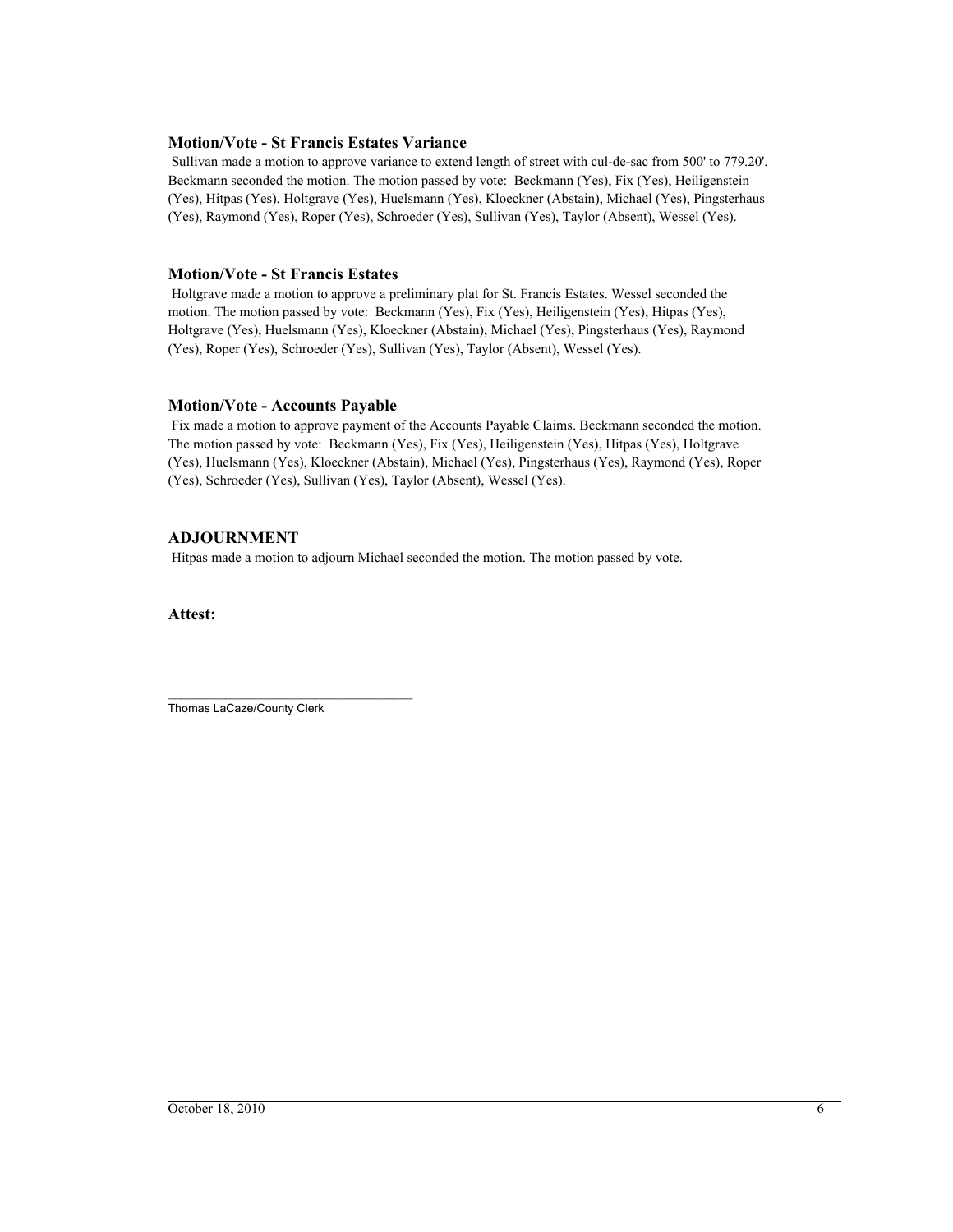## **Clinton County District Board**

## **December 20, 2010**

## **CONVENE**

Board Chairman Kloeckner called the meeting of the Clinton County District Board to order at 7:00pm on December 20, 2010 at the Board Room. Attendance: Adams, Present: Albers, Present: Fix, Present: Heiligenstein, Present: Holtgrave, Present: Kloeckner, Present: Michael, Present: Pingsterhaus, Absent: Rakers, Absent: Raymond, Present: Richter, Present: Simpson, Present: Sullivan, Present: Taylor, Present: Wessel, Present.

### **PLEDGE OF ALLEGIANCE**

The Pledge of Allegiance was recited.

### **Motion/Vote - Approval of Minutes**

 Raymond made a motion to approve the minutes of the December 6 reorganizational board meeting. Sullivan seconded the motion. The motion passed by vote: Adams (Yes), Albers (Yes), Fix (Yes), Heiligenstein (Yes), Holtgrave (Yes), Kloeckner (Yes), Michael (Yes), Pingsterhaus (Absent), Rakers (Absent), Raymond (Yes), Richter (Yes), Simpson (Yes), Sullivan (Yes), Taylor (Yes), Wessel (Yes).

### **PLAQUE GIVEN**

A plaque was presented to Ferd Mueller for recognition of 20 years of service as Clinton County Treasurer.

### **Motion/Vote - Approve 2010 County Levy**

 Taylor made a motion to approve the corporate levy of \$1,521,971. Holtgrave seconded the motion. The motion passed by vote: Adams (Yes), Albers (Yes), Fix (Yes), Heiligenstein (Yes), Holtgrave (Yes), Kloeckner (Abstain), Michael (Yes), Pingsterhaus (Absent), Rakers (Absent), Raymond (Yes), Richter (Yes), Simpson (Yes), Sullivan (Yes), Taylor (Yes), Wessel (Yes).

### **Motion/Vote - Approve County Levy**

 Taylor made a motion to approve the IMRF levy of \$1,050,000 Holtgrave seconded the motion. The motion passed by vote: Adams (Yes), Albers (Yes), Fix (Yes), Heiligenstein (Yes), Holtgrave (Yes), Kloeckner (Abstain), Michael (Yes), Pingsterhaus (Absent), Rakers (Absent), Raymond (Yes), Richter (Yes), Simpson (Yes), Sullivan (Yes), Taylor (Yes), Wessel (Yes).

#### **Motion/Vote - Approve County Levy**

 Taylor made a motion to approve the Liability Insurance levy of 80,000. Holtgrave seconded the motion. The motion passed by vote: Adams (Yes), Albers (Yes), Fix (Yes), Heiligenstein (Yes), Holtgrave (Yes), Kloeckner (Abstain), Michael (Yes), Pingsterhaus (Absent), Rakers (Absent), Raymond (Yes), Richter (Yes), Simpson (Yes), Sullivan (Yes), Taylor (Yes), Wessel (Yes).

### **Motion/Vote - Approve County Levy**

 Taylor made a motion to approve the Worker's Compensation levy of \$23,625.00 Holtgrave seconded the motion. The motion passed by vote: Adams (Yes), Albers (Yes), Fix (Yes), Heiligenstein (Yes), Holtgrave  $D$  December 20, 2010 1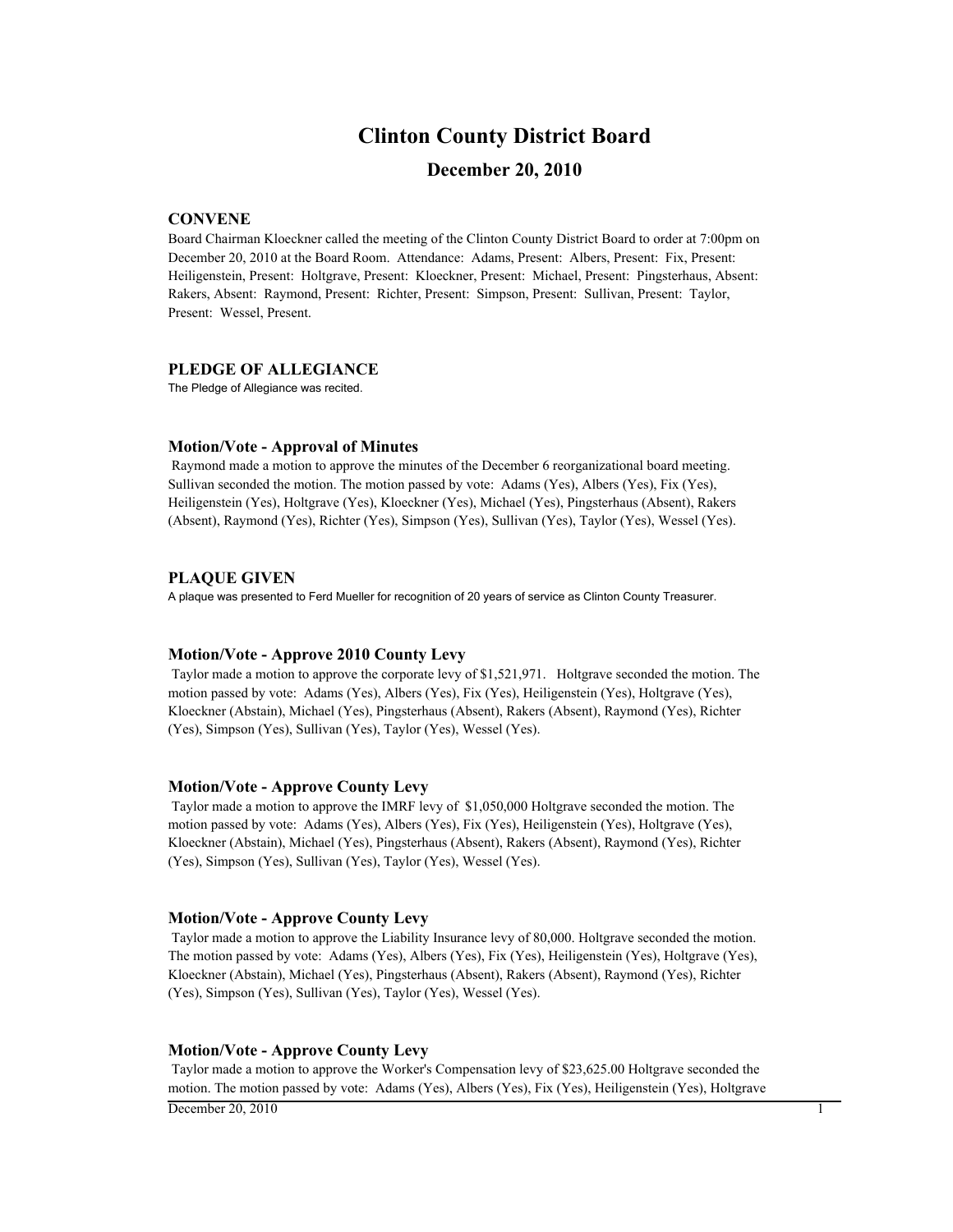(Yes), Kloeckner (Abstain), Michael (Yes), Pingsterhaus (Absent), Rakers (Absent), Raymond (Yes), Richter (Yes), Simpson (Yes), Sullivan (Yes), Taylor (Yes), Wessel (Yes).

## **Motion/Vote - Approve County Levy**

 Taylor made a motion to approve the Unemployment Insurance of \$16,500. Holtgrave seconded the motion. The motion passed by vote: Adams (Yes), Albers (Yes), Fix (Yes), Heiligenstein (Yes), Holtgrave (Yes), Kloeckner (Abstain), Michael (Yes), Pingsterhaus (Absent), Rakers (Absent), Raymond (Yes), Richter (Yes), Simpson (Yes), Sullivan (Yes), Taylor (Yes), Wessel (Yes).

### **Motion/Vote - Approve County Levy**

 Taylor made a motion to approve the Social Security levy of \$478,500. Holtgrave seconded the motion. The motion passed by vote: Adams (Yes), Albers (Yes), Fix (Yes), Heiligenstein (Yes), Holtgrave (Yes), Kloeckner (Abstain), Michael (Yes), Pingsterhaus (Absent), Rakers (Absent), Raymond (Yes), Richter (Yes), Simpson (Yes), Sullivan (Yes), Taylor (Yes), Wessel (Yes).

## **Motion/Vote - Approve County Levy**

 Taylor made a motion to approve the Extension Service levy of \$157,700. Holtgrave seconded the motion. The motion passed by vote: Adams (Yes), Albers (Yes), Fix (Yes), Heiligenstein (Yes), Holtgrave (Yes), Kloeckner (Abstain), Michael (Yes), Pingsterhaus (Absent), Rakers (Absent), Raymond (Yes), Richter (Yes), Simpson (Yes), Sullivan (Yes), Taylor (Yes), Wessel (Yes).

## **Motion/Vote - Approve County Levy**

 Taylor made a motion to approve the Health Department levy of \$147,609. Holtgrave seconded the motion. The motion passed by vote: Adams (Yes), Albers (Yes), Fix (Yes), Heiligenstein (Yes), Holtgrave (Yes), Kloeckner (Abstain), Michael (Yes), Pingsterhaus (Absent), Rakers (Absent), Raymond (Yes), Richter (Yes), Simpson (Yes), Sullivan (Yes), Taylor (Yes), Wessel (Yes).

### **Motion/Vote - Approve County Levy**

 Taylor made a motion to Mental Health Program levy of \$252,350. Holtgrave seconded the motion. The motion passed by vote: Adams (Yes), Albers (Yes), Fix (Yes), Heiligenstein (Yes), Holtgrave (Yes), Kloeckner (Abstain), Michael (Yes), Pingsterhaus (Absent), Rakers (Absent), Raymond (Yes), Richter (Yes), Simpson (Yes), Sullivan (Yes), Taylor (Yes), Wessel (Yes).

## **Motion/Vote - Approve County Levy**

 Taylor made a motion to approve the Liability Insurance levy of 80,000. Holtgrave seconded the motion. The motion passed by vote: Adams (Yes), Albers (Yes), Fix (Yes), Heiligenstein (Yes), Holtgrave (Yes), Kloeckner (Abstain), Michael (Yes), Pingsterhaus (Absent), Rakers (Absent), Raymond (Yes), Richter (Yes), Simpson (Yes), Sullivan (Yes), Taylor (Yes), Wessel (Yes).

### **Motion/Vote - Approve County Levy**

 Taylor made a motion to approve the General Highway Purpose levy of \$560,000. Holtgrave seconded the motion. The motion passed by vote: Adams (Yes), Albers (Yes), Fix (Yes), Heiligenstein (Yes), Holtgrave (Yes), Kloeckner (Abstain), Michael (Yes), Pingsterhaus (Absent), Rakers (Absent), Raymond (Yes), Richter (Yes), Simpson (Yes), Sullivan (Yes), Taylor (Yes), Wessel (Yes).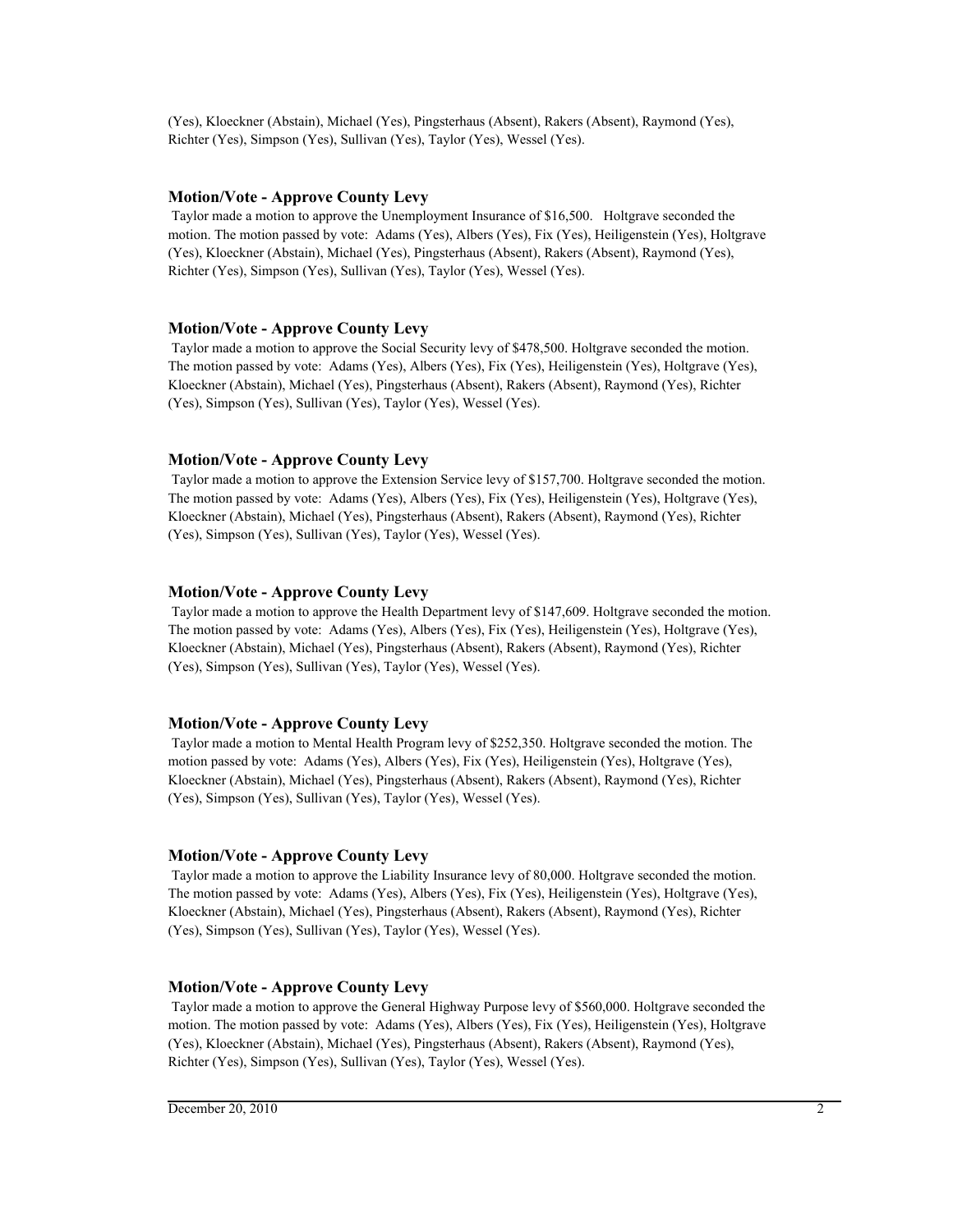### **Motion/Vote - Approve County Levy**

 Taylor made a motion to approve the Bridge Construction and Repair levy of \$100,00. Holtgrave seconded the motion. The motion passed by vote: Adams (Yes), Albers (Yes), Fix (Yes), Heiligenstein (Yes), Holtgrave (Yes), Kloeckner (Abstain), Michael (Yes), Pingsterhaus (Absent), Rakers (Absent), Raymond (Yes), Richter (Yes), Simpson (Yes), Sullivan (Yes), Taylor (Yes), Wessel (Yes).

### **Motion/Vote - Approve County Levy**

 Taylor made a motion to approve the Matching Federal Aid Fund for highways of \$280,000. Holtgrave seconded the motion. The motion passed by vote: Adams (Yes), Albers (Yes), Fix (Yes), Heiligenstein (Yes), Holtgrave (Yes), Kloeckner (Abstain), Michael (Yes), Pingsterhaus (Absent), Rakers (Absent), Raymond (Yes), Richter (Yes), Simpson (Yes), Sullivan (Yes), Taylor (Yes), Wessel (Yes).

### **Motion/Vote - Approve County Levy**

 Taylor made a motion to approve Special Services Areas Levies in the amount of \$523,448. Holtgrave seconded the motion. The motion passed by vote: Adams (Yes), Albers (Yes), Fix (Yes), Heiligenstein (Yes), Holtgrave (Yes), Kloeckner (Abstain), Michael (Yes), Pingsterhaus (Absent), Rakers (Absent), Raymond (Yes), Richter (Yes), Simpson (Yes), Sullivan (Yes), Taylor (Yes), Wessel (Yes).

### **Motion/Vote - Appointment**

 Sullivan made a motion to waive the second reading and appoint Wayne Michael to a five year term on Zoning Board of Appeals. Michael seconded the motion. The motion passed by vote: Adams (Yes), Albers (Yes), Fix (Yes), Heiligenstein (Yes), Holtgrave (Yes), Kloeckner (Abstain), Michael (Yes), Pingsterhaus (Absent), Rakers (Absent), Raymond (Yes), Richter (Yes), Simpson (Yes), Sullivan (Yes), Taylor (Yes), Wessel (Yes).

### **Motion/Vote - County Clerk's Semi-Annual Rep**

 Holtgrave made a motion to approve the County Clerk's semi-annual report. Fix seconded the motion. The motion passed by vote: Adams (Yes), Albers (Yes), Fix (Yes), Heiligenstein (Yes), Holtgrave (Yes), Kloeckner (Abstain), Michael (Yes), Pingsterhaus (Absent), Rakers (Absent), Raymond (Yes), Richter (Yes), Simpson (Yes), Sullivan (Yes), Taylor (Yes), Wessel (Yes).

### **Motion/Vote - Circuit Clerk Semi-Annual Repo**

 Taylor made a motion to approve the Circuit Clerk's semi-annual report. Wessel seconded the motion. The motion passed by vote: Adams (Yes), Albers (Yes), Fix (Yes), Heiligenstein (Yes), Holtgrave (Yes), Kloeckner (Abstain), Michael (Yes), Pingsterhaus (Absent), Rakers (Absent), Raymond (Yes), Richter (Yes), Simpson (Yes), Sullivan (Yes), Taylor (Yes), Wessel (Yes).

### **EDUCATION COMMITTEE**

No Report First reading of SSA Contracts. Contracts pending review and approval of Finance Committee.

### **Motion/Vote - Resolution #2010-032**

 Heiligenstein made a motion to approve Resolution #2010-032 to support the continued operation of the Office of the State's Attorneys Appellate Prosecutor and designates the Office of the State's Attorneys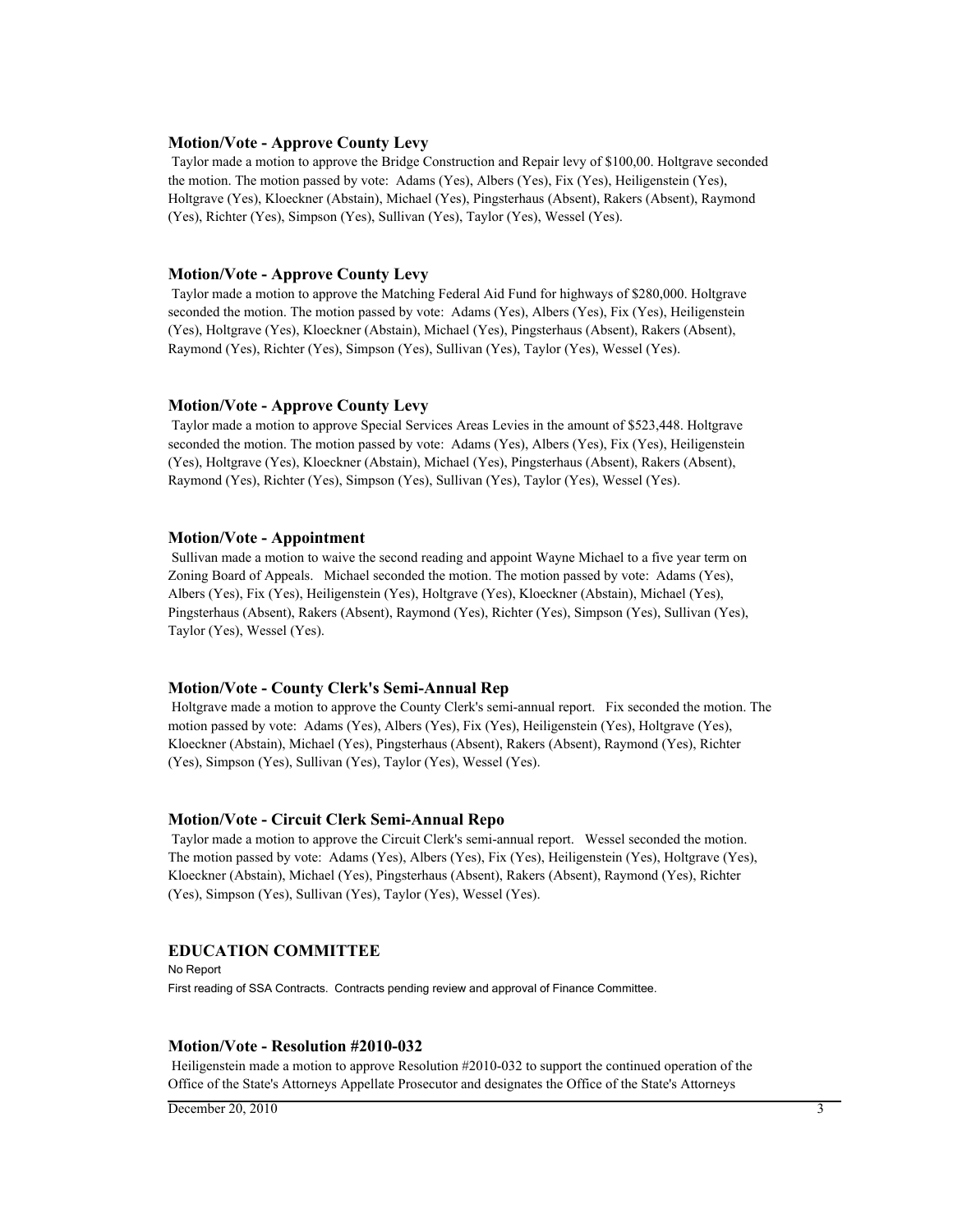Appellate Prosecutor as its Agent to administer the operation of the appellate offices and process said appellate court cases for the County at a cost of \$11,000 for the 2010-2011 budget year. Raymond seconded the motion. The motion passed by vote: Adams (Yes), Albers (Yes), Fix (Yes), Heiligenstein (Yes), Holtgrave (Yes), Kloeckner (Abstain), Michael (Yes), Pingsterhaus (Absent), Rakers (Absent), Raymond (Yes), Richter (Yes), Simpson (Yes), Sullivan (Yes), Taylor (Yes), Wessel (Yes).

## **INSURANCE COMMITTEE**

Raymond reported the expenditures for group coverages equaled \$991,326.81. Which exceeded the FY10 budgeted amount by .64% equating to \$6,326.81 over budget without reimbursements.

### **AREA AGENCY ON AGING/708 MENTAL HEALTH BOARD** No Report

### **ASSESSMENT COMMITTEE**

No Report

## **COUNTY FARM COMMITTEE**

Taylor reported that as of Dec 14th the county has stopped catching wild animals. The county will continue to catch cats and dogs by request but no longer dispose of dead dogs and cats.

## **COUNTY HEALTH**

No Report

## **GIS COMMITTEE**

No Report

### **INSURANCE TRUST (ICIT)**

Reported new medical random testing guideline. Will include extasy and heroin and cocaine levels lowered from 300 to 150. Hiring practice is if a current employee retires and is rehired part time, they must be paid hourly wage they were paid at time of retiring. Fringe benefits would not apply. Unemployment insurance coverage premium increased 2% due to claims.

### **911 COMMITTEE**

There are still a few minor address issues in Royal Lakes which technicians are working on getting resolved. The digital imagery is on hold while 911 and GIS are waiting to see what product USGS comes out with.

### **PERSONNEL/LABOR COMMITTEE**

Labor negotiations will begin mid to late summer.

### **RC&D COMMITTEE**

No Report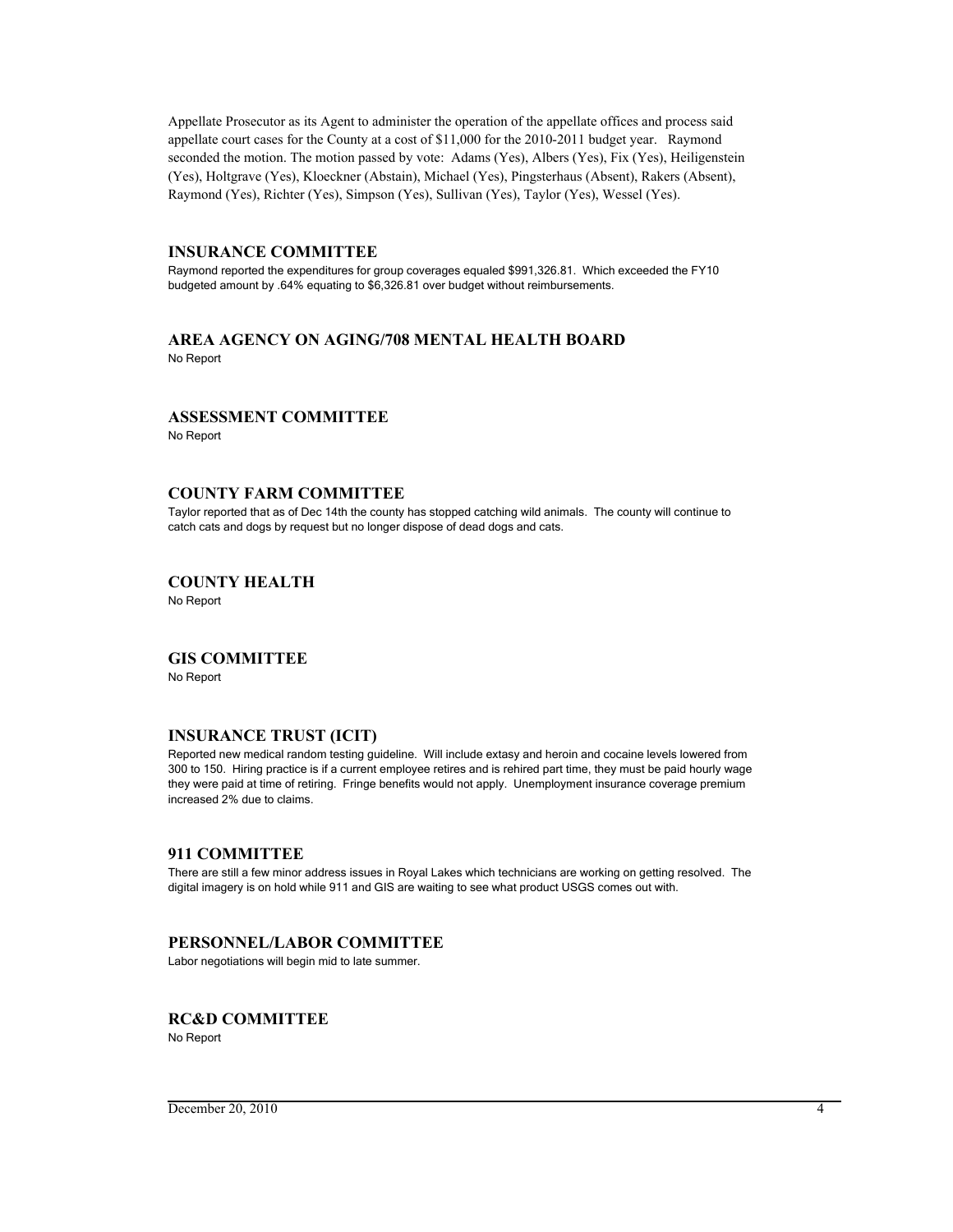## **UCCI COMMITTEE**

No Report

## **VETERANS COMMITTEE**

No Reports

## **ECONOMIC DEVELOPMENT/TOURISM COMMITTEE** No Report

## **UNINCORPORATED/ENVIRONMENTAL/SOLID WASTE** No Report

## **FACILITIES COMMITTEE**

Review of monthly web site bill. Bob to notify Cheryl Roberts of the committee member change so she may email the bill or any website changes.

## **FINANCE/HEALTH/REVOLVING LOAN COMMITTEE**

 Finance Committee agreed to Sheriff, Mike Kreke's, request to take out his buyout for his time on the books for the next 24 months. Committee also agreed to \$500 from hotel and motel tax to help promote fishing in Carlyle Lake. "Let's Talk Fishing" would air for 24 weeks on local radioshow during 2011 spring/summer season. Treasurer Denise Trame stated that delinquent taxes were published in last weeks paper. Judgement day is January 3rd and the tax sale is January 10th.

### **Motion/Vote - Authorization of Paying Buyout**

 Sullivan made a motion to authorize Sheriff, Mike Kreke, to receive his buyout over next 2 years. Holtgrave seconded the motion. The motion passed by vote: Adams (Yes), Albers (Yes), Fix (Yes), Heiligenstein (Yes), Holtgrave (Yes), Kloeckner (Abstain), Michael (Yes), Pingsterhaus (Absent), Rakers (Absent), Raymond (Yes), Richter (Yes), Simpson (Yes), Sullivan (Yes), Taylor (Yes), Wessel (Yes).

### **Motion/Vote - Funds Toward Fishing Program**

 Holtgrave made a motion to give \$500 towards radio show to promote fishing at Carlyle Lake. Taylor seconded the motion. The motion passed by vote: Adams (Yes), Albers (Yes), Fix (Yes), Heiligenstein (Yes), Holtgrave (Yes), Kloeckner (Abstain), Michael (Yes), Pingsterhaus (Absent), Rakers (Absent), Raymond (Yes), Richter (Yes), Simpson (Yes), Sullivan (Yes), Taylor (Yes), Wessel (Yes).

## **Motion/Vote - Monthly Financial Report**

 Taylor made a motion to approve the monthly budget and financial report. Raymond seconded the motion. The motion passed by vote: Adams (Yes), Albers (Yes), Fix (Yes), Heiligenstein (Yes), Holtgrave (Yes), Kloeckner (Abstain), Michael (Yes), Pingsterhaus (Absent), Rakers (Absent), Raymond (Yes), Richter (Yes), Simpson (Yes), Sullivan (Yes), Taylor (Yes), Wessel (Yes).

 Fix made a motion to approve monthly health report. Michael seconded the motion. The motion passed by vote: Adams (Yes), Albers (Yes), Fix (Yes), Heiligenstein (Yes), Holtgrave (Yes), Kloeckner (Abstain), Michael (Yes), Pingsterhaus (Absent), Rakers (Absent), Raymond (Yes), Richter (Yes), Simpson (Yes), Sullivan (Yes), Taylor (Yes), Wessel (Yes).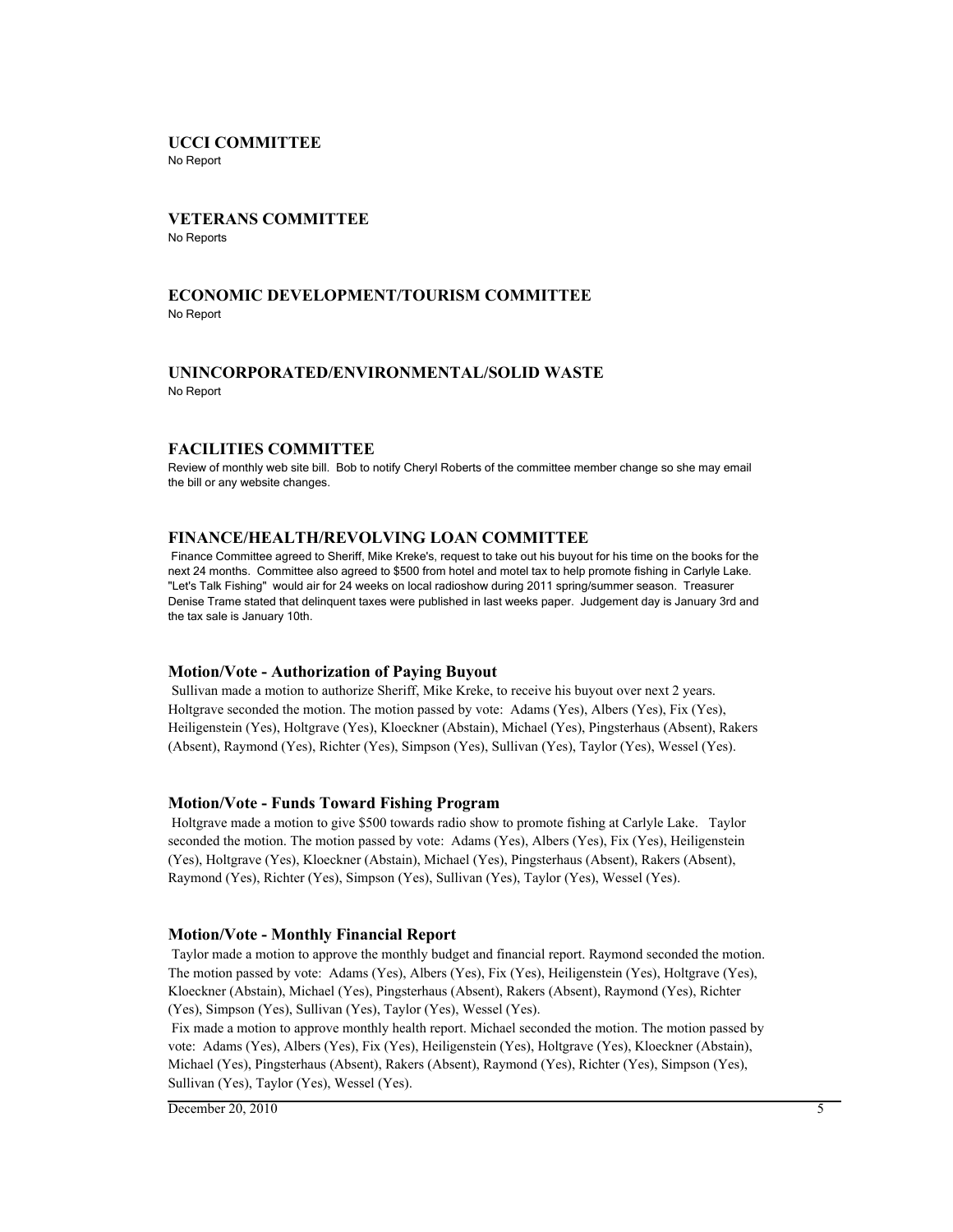### **GENERAL SERVICES/JUDICIARY COMMITTEE**

The committee approved bills and will begin reviewing county ordinances.

### **LAW ENFORCEMENT/ESDA/WELFARE/SAFETY/LIQUOR** No Report

### **ROAD AND BRIDGE COMMITTEE**

Dan Behrens calls for approval of resolution for petition to replace a culvert on Flat Branch Road. Also, resolution for resurfacing of Damiansville Road.

#### **Motion/Vote - Resolution #2010-033**

Fix made a motion to approve Resolution #2010-033 to replace culvert on Flat Branch Road. Wessel seconded the motion. The motion passed by vote: Adams (Yes), Albers (Yes), Fix (Yes), Heiligenstein (Yes), Holtgrave (Yes), Kloeckner (Abstain), Michael (Yes), Pingsterhaus (Absent), Rakers (Absent), Raymond (Yes), Richter (Yes), Simpson (Yes), Sullivan (Yes), Taylor (Yes), Wessel (Yes).

### **Motion/Vote - Resolution # 2010-034**

 Richter made a motion to approve Resolution #2010-034 to resurface Damiansville Road. Albers seconded the motion. The motion passed by vote: Adams (Yes), Albers (Yes), Fix (Yes), Heiligenstein (Yes), Holtgrave (Yes), Kloeckner (Abstain), Michael (Yes), Pingsterhaus (Absent), Rakers (Absent), Raymond (Yes), Richter (Yes), Simpson (Yes), Sullivan (Yes), Taylor (Yes), Wessel (Yes).

#### **Motion/Vote - ZONING**

 Sullivan made a motion to floodproofing of Kenny and Jessie Winkeler's accessory structure. Richter seconded the motion. The motion passed by vote: Adams (Yes), Albers (Yes), Fix (Yes), Heiligenstein (Yes), Holtgrave (Yes), Kloeckner (Abstain), Michael (Yes), Pingsterhaus (Absent), Rakers (Absent), Raymond (Yes), Richter (Yes), Simpson (Yes), Sullivan (Yes), Taylor (Yes), Wessel (Yes).

### **Motion/Vote - ZONING**

 Taylor made a motion to waive first reading for Geraldine Hilmes subdivision. Richter seconded the motion. The motion passed by vote: Wessel (Yes), Adams (Yes), Albers (Yes), Fix (Yes), Heiligenstein (Yes), Holtgrave (Yes), Kloeckner (Abstain), Michael (Yes), Pingsterhaus (Absent), Rakers (Absent), Raymond (Yes), Richter (Yes), Simpson (Yes), Sullivan (Yes), Taylor (Yes).

### **Motion/Vote - ZONING**

 Holtgrave made a motion to approve second reading of Geraldine Hilmes subdivision. Michael seconded the motion. The motion passed by vote: Adams (Yes), Albers (Yes), Fix (Yes), Heiligenstein (Yes), Holtgrave (Yes), Kloeckner (Abstain), Michael (Yes), Pingsterhaus (Absent), Rakers (Absent), Raymond (Yes), Richter (Yes), Simpson (Yes), Sullivan (Yes), Taylor (Yes), Wessel (Yes).

#### **Motion/Vote - Accounts Payable**

 Fix made a motion to payment of the Accounts Payable Claims. Wessel seconded the motion. The motion passed by vote: Adams (Yes), Albers (Yes), Fix (Yes), Heiligenstein (Yes), Holtgrave (Yes), Kloeckner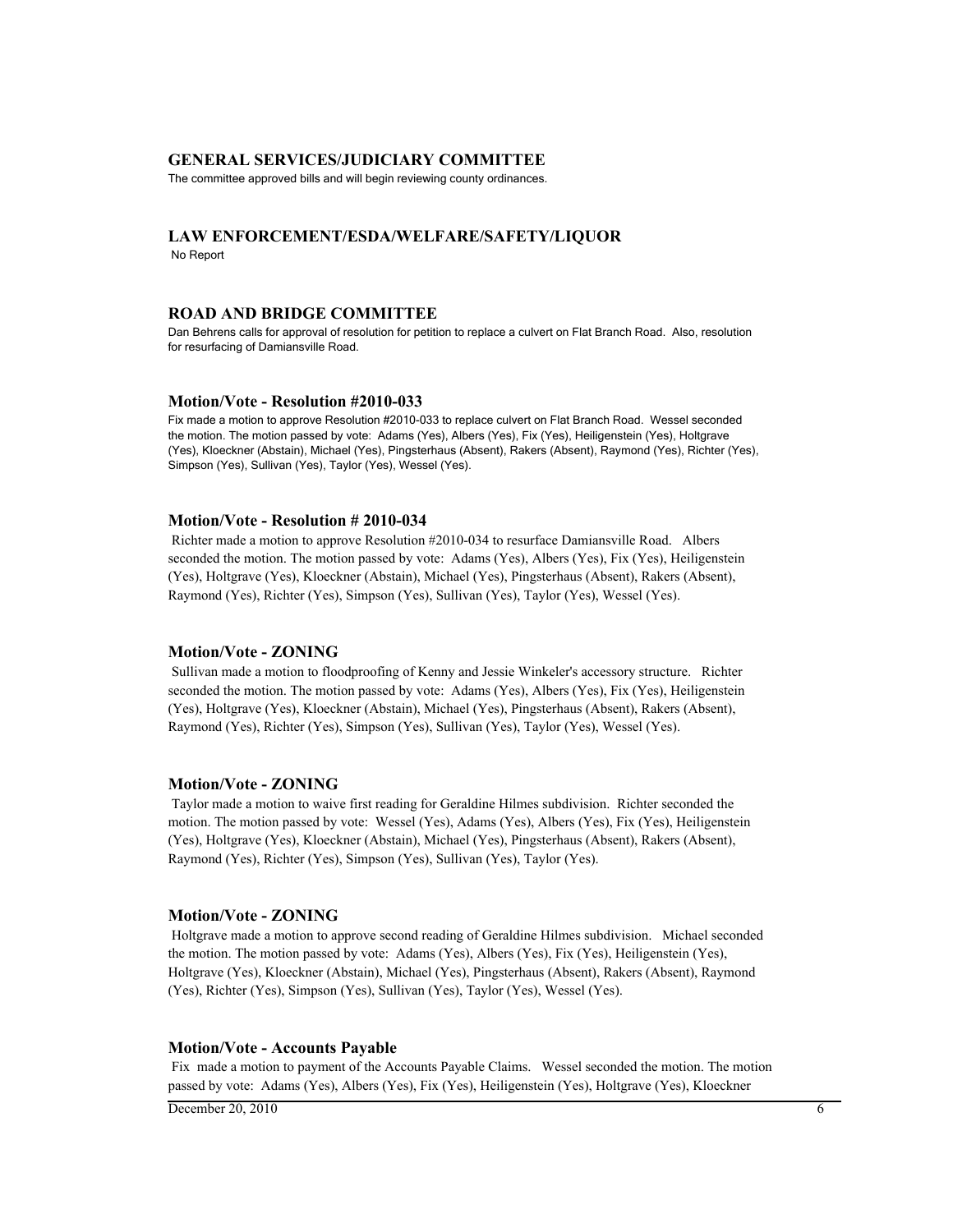(Abstain), Michael (Yes), Pingsterhaus (Absent), Rakers (Absent), Raymond (Yes), Richter (Yes), Simpson (Yes), Sullivan (Yes), Taylor (Yes), Wessel (Yes).

## **ADJOURNMENT**

Taylor made a motion to adjourn. Raymond seconded the motion. The motion passed by vote. Meeting adjourned at 7:50pm.

**Attest:**

Mary Rakers/County Clerk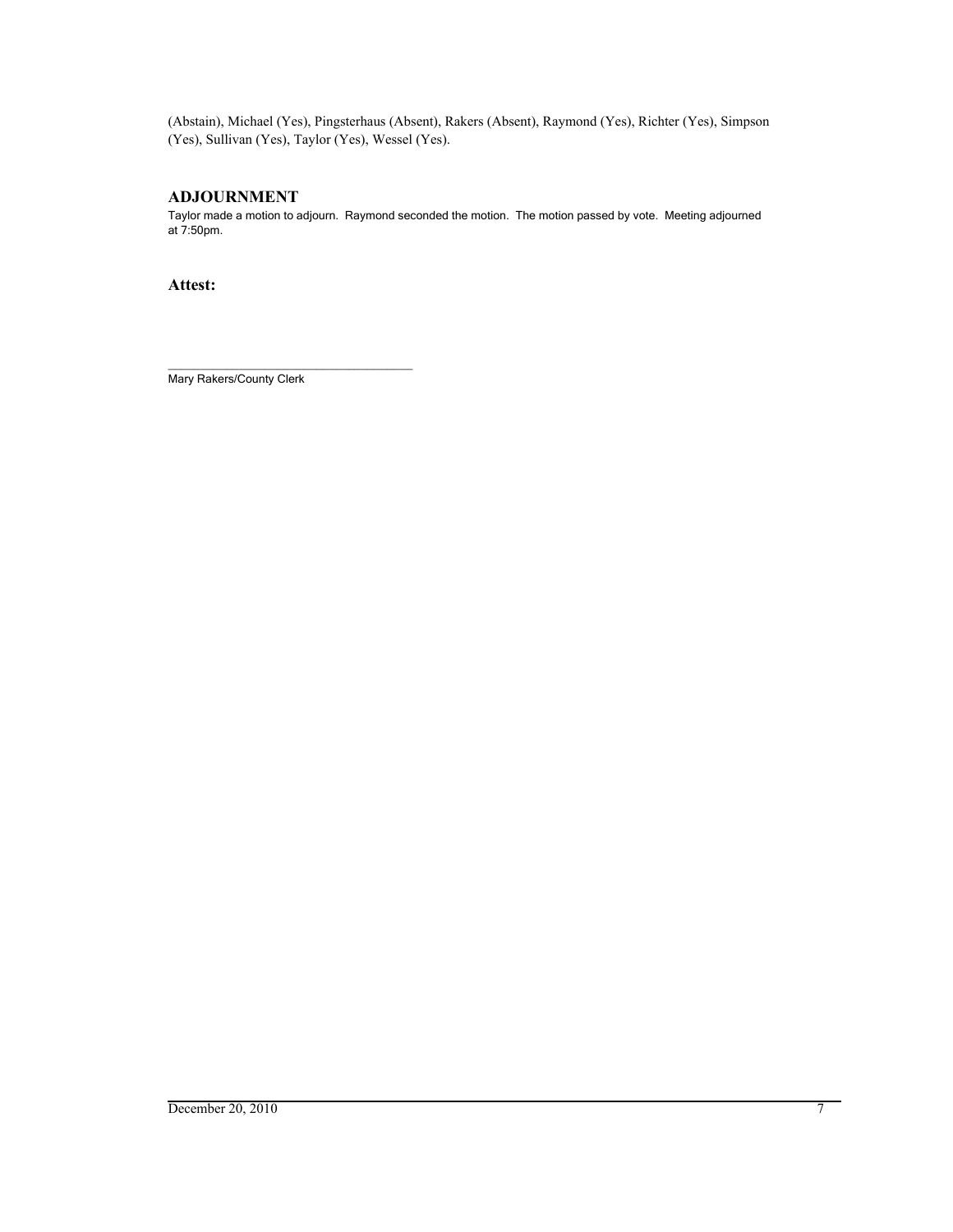## **Clinton County District Board**

## **December 06, 2010**

### **RECONVENE NOVEMBER MEETING**

Board Chairman Ray Kloeckner reconvenes November meeting on December 6, 2010 at 7:00 in the Board Room. Kloeckner called Fred Becker to the podium. Public hearing of budget complete. Each county board member presented with copy of December 1, 2009 - November 30, 2010 amended budget where line items were corrected due to the way property taxes were distributed.

### **Motion/Vote - Amended Budget**

 Wessel made a motion to approve amended budget with roll call votes. Michael seconded the motion. The motion passed by vote: Beckmann (Yes), Fix (Yes), Heiligenstein (Yes), Hitpas (Yes), Holtgrave (Yes), Huelsmann (Yes), Kloeckner (Abstain), Michael (Yes), Pingsterhaus (Yes), Raymond (Yes), Roper (Yes), Schroeder (Yes), Sullivan (Yes), Taylor (Yes), Wessel (Yes).

#### **Finance Committee**

The Finance Committee approved a new budget to bring deficit to a balanced budget. Each board member received a copy of the budget.

### **Motion/Vote - Approved Budget**

 Beckmann made a motion to have roll call vote. Sullivan seconded the motion. The motion passed by vote: Beckmann (Yes), Fix (Yes), Heiligenstein (Yes), Hitpas (Yes), Holtgrave (Yes), Huelsmann (Yes), Kloeckner (Abstain), Michael (Yes), Pingsterhaus (Yes), Raymond (Yes), Roper (Yes), Schroeder (Yes), Sullivan (Yes), Taylor (Yes), Wessel (Yes).

### **ADJOURNMENT OF NOVEMBER MEETING**

Hitpas made a motion to adjourn. Holtgrave seconded the motion. The motion passed by vote.

### **CONVENE REORGANIZATIONAL MEETING**

Board Chairman Kloeckner called the reorganizational meeting of the Clinton County Board to order at 7:14 on December 6, 2010 in the Board Room. Attendance: Beckmann (Present), Fix (Present), Heiligenstein (Present), Hitpas (Present), Holtgrave (Present), Huelsmann (Present), Kloeckner (Present), Michael (Present), Pingsterhaus (Present), Raymond (Present), Roper (Present), Schroeder (Present), Sullivan (Present), Taylor (Present), Wessel (Present).

### **PLEDGE OF ALLEGIANCE**

The Pledge of Allegiance was recited.

### **OATH OF OFFICE ADMINISTERED**

County Clerk Mary Rakers administered the oath of office to the newly elected board members Jeff Adams, Dean Albers, Lavern Holtgrave, Keith Richter, Charles Simpson, and Jim Sullivan.

### **Roll Call**

Present: Adams, Present: Albers, Present: Fix, Present: Heiligenstein, Present: Holtgrave, Present: Michael,

 $D$  December 06, 2010 1